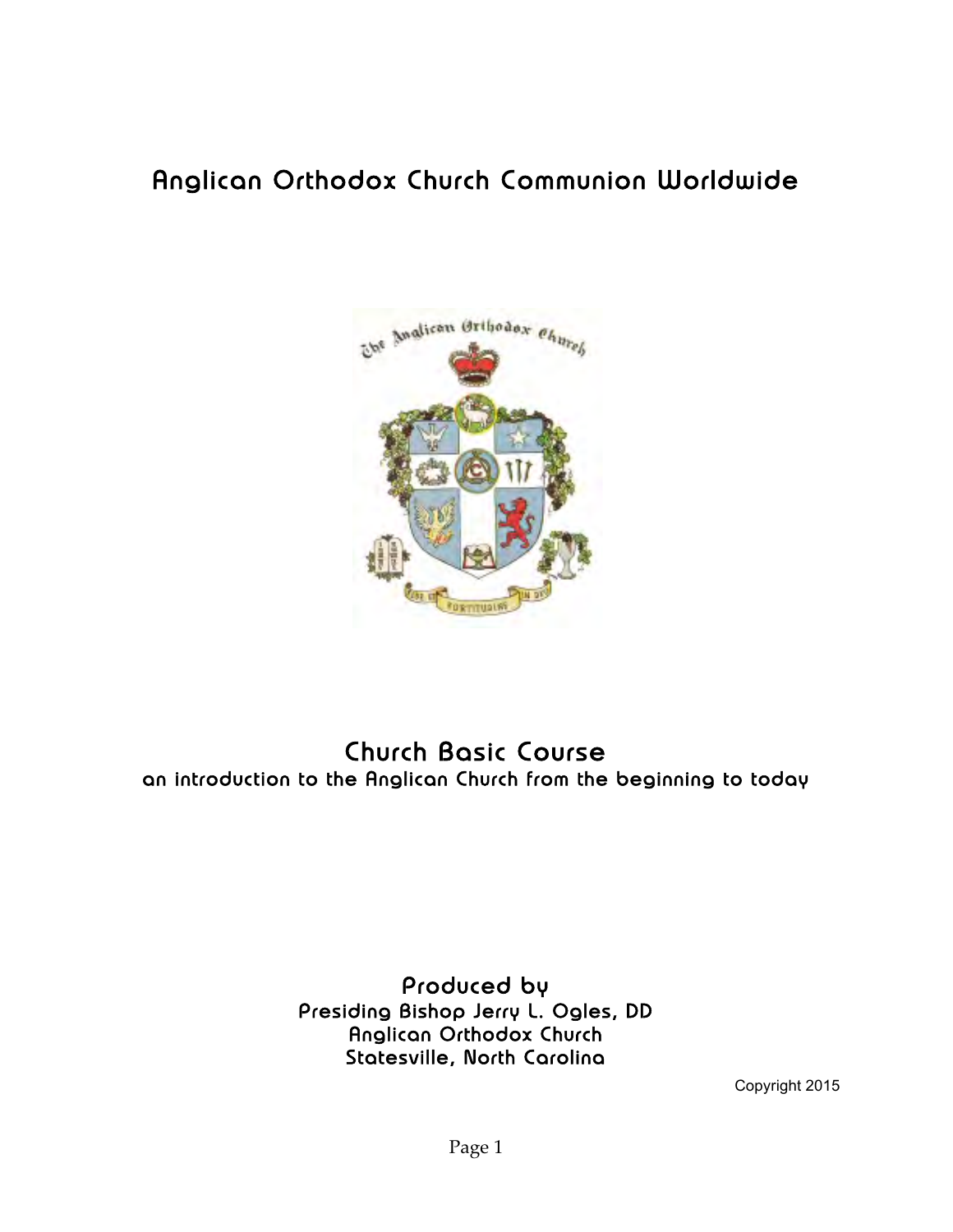### **Church Basic Course**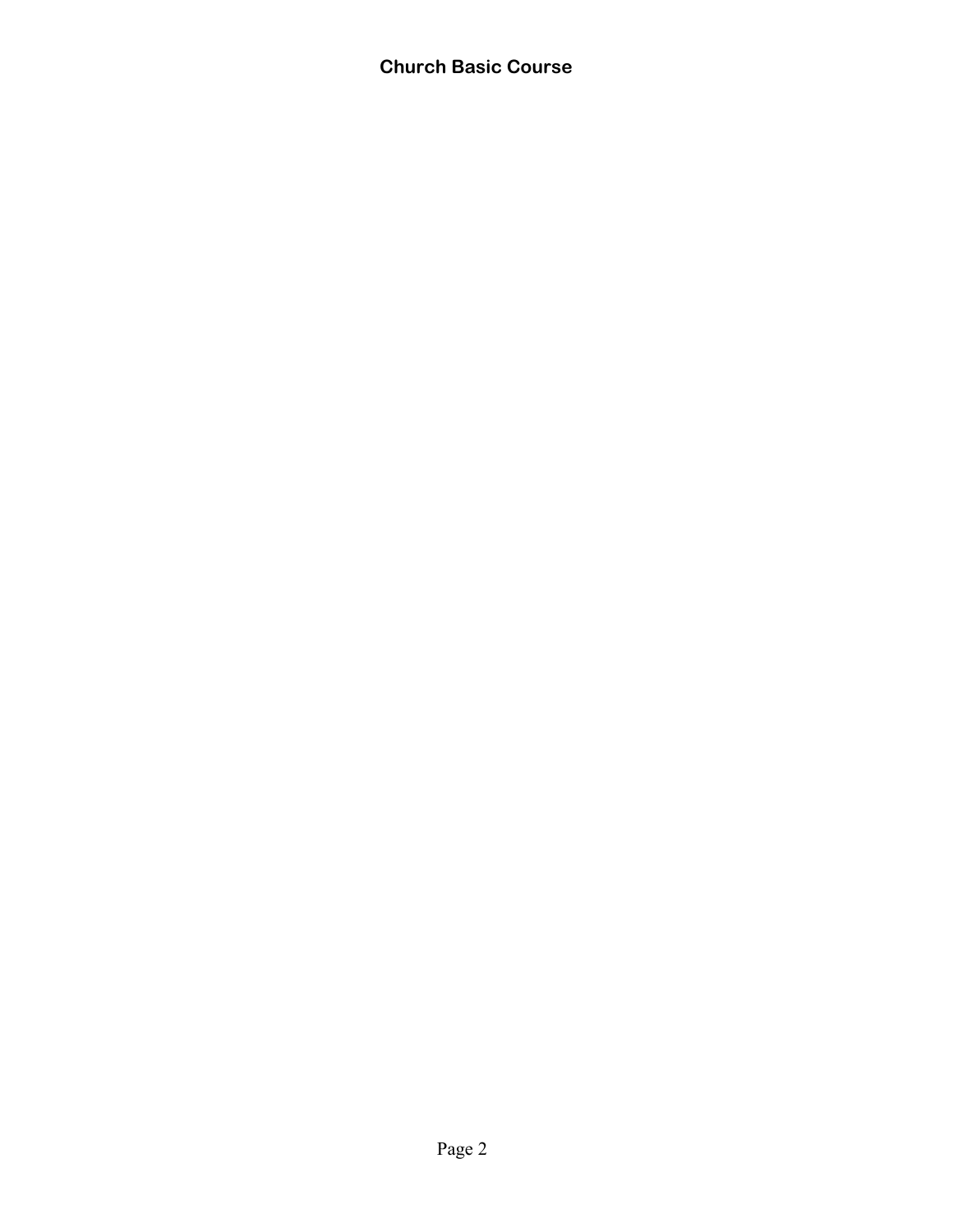### **Contents**

- Who are we?
- A short history of the church before Christ came to earth
- What do we believe?
- What does that mean?
- Who do we pray to?
- Sacraments
- Forms of Worship
- Morning Prayer
- Why do we use the King James or Authorized Version of the Bible?
- Church Organization
- Prayer
- The Role of Men in the Church
- The Role of Women in the Church
- The position of the Church with regard to the Country
- The Church and the Military
- The Church and Civil Government
- Immigration
- Welfare
- The Church and the society in which it must exist
- The importance of earthly things to the Church (or lack thereof)
- Priorities
- Holiness
- Perseverance
- Salvation
- Christian Life
- The Thirty-Nine Articles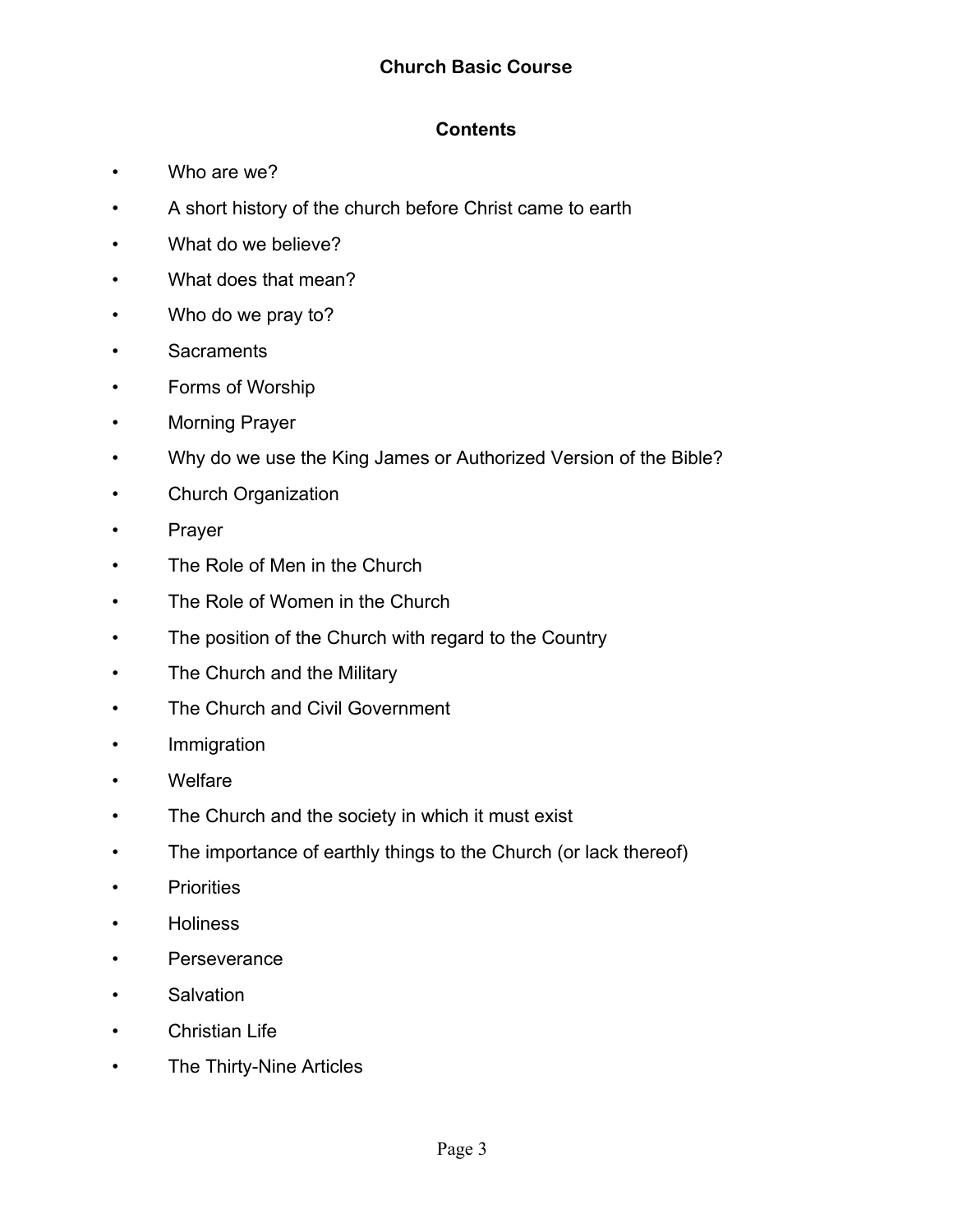### **WHO ARE WE?**

We are a Church who can be best described as Christian. We believe nothing that cannot be proved by "certain warrant of Holy Scripture" as one of our Articles of Religion puts it. We are not Calvinists, Lutherans or even Cranmerians. We are Christians following our Lord and Savior Jesus Christ. We do follow it from the perspective of the Anglican Tradition.

Often described as the Middle Way, walking a straight line between Roman Catholicism and radical Protestantism, Anglicans are Christians with their roots in the Church of England. The Church came to England in the first century AD with Roman soldiers and merchants. Although there are no written records until the fifth century, legend holds that Joseph of Arimethea, who provided the tomb for the burial of Jesus Christ, brought Christianity to England in 37 AD. He is said to have built a church in Glastonbury in Somerset. Whether Joseph of Arimethea was the first to carry the faith to England or not, Christianity did arrive in England by the middle of the first century and was established there by the middle of the second century. Saint Alban, who was killed in the year 304, is believed to be the first English Christian martyr, and the British church was represented at the Council of Arles in 314 AD. When the Romans left England around 400 AD, the Church was cut off from the rest of the world. In the year 597, Pope Gregory the Great sent Augustine, Prior of the Abbey of Saint Andrew in Rome and recently consecrated as a bishop, as a missionary to England. There, to his surprise, he found a well-established, vibrant church already in place. King Ethelbert and his Christian wife welcomed Augustine, and the king was converted and baptized. Augustine later became the first Archbishop of Canterbury. Augustine was apparently given significant latitude in allowing the English church to retain many of its deeply ingrained local customs and practices. That changed when William the Conqueror brought the by then Roman Catholic church back to England. It might be said the Church in England was taken over by the Church of Rome in 1066 AD.

Over the millennium of separation, the Church of Rome had developed a liturgical system of worship that provided an ordered approach to worship. This ordered approach instilled not only a disciplined and orderly worship, but through its weekly repetition insured the church would make inroads into the people's hearts.

While there was much good that had come about in the intervening time, by the 1500s, the Roman Church had grown far from its first century roots with professed beliefs not only not found in biblical teaching, but contrary to the written Word as found in the Bible. The gulf between the Church of Rome and the Bible had grown so great Bibles were not allowed in churches and most priests were not allowed access to them. This meant the "Word of God" was whatever the "Church" in Rome said it was. After almost 500 years of growing heresy, a group of English clergymen and laymen lead a split from the Church of Rome and formed the Church of England. The King of England was the titular head of the Church under the religious guidance of the Archbishop of Canterbury. The first Book of Common Prayer was written in 1549 to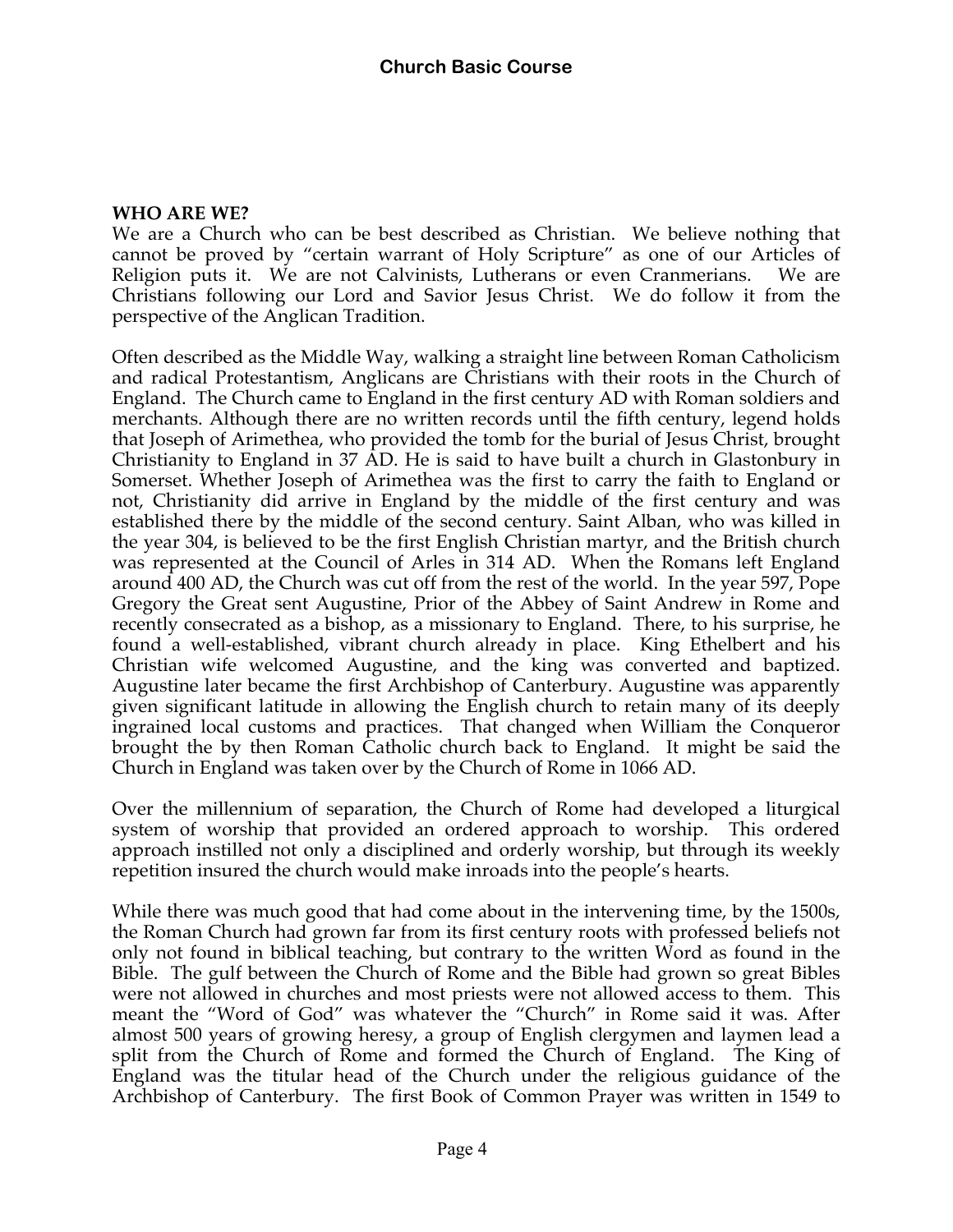bring the service of the Church in line with the teachings of the Bible. In addition, King James directed the placing of Bibles in each church in the common language so they could be read and understood by the people. The King James translation of 1611 is the most widely accepted and used biblical translation.

When people from England came to the New World, they brought their religion with them, not only the Puritans, but Church of England people, too. After the Revolutionary War, our split with the English Crown, the Church here became the Protestant Episcopal Church of the United States.

As the sun set on the British Empire, churches around the world changed names, mostly adopting the Anglican label. In the 1960s an insidious virus took hold of the Episcopal Church of the United States. People who did not believe in God, let alone the Bible, whose loyalty was not to the One True God, but rather to good feelings or perhaps the Devil took over. The church became a home for anti-establishment, anti-Christ pro-homosexual priests, then bishops. In 1979, a new prayer book was adopted, claiming to be a Book of Common Prayer with modernized language. It was not, it was actually the first attempt by the non-believers to change the Church from within. Since that time, the Episcopal Church has lost over 80 percent of its members. The declining numbers show that those who believe in everything believe in nothing and do not need to go to church to find out they are okay.

In 1963, Bishop James Parker Dees saw all this coming and founded the Anglican Orthodox Church on 17 November 1963 - the first religious body to withdraw from the Episcopal Church in the modern era. On Passion Sunday, 15 March 1964 Dees was consecrated a bishop by Bishop Wasyl Sawyna of the Holy Ukrainian Autocephalic Orthodox Church of North and South America, assisted by Bishop Orlando Jacques Woodward of Old Catholic succession.

The Anglican Orthodox Church is a Protestant Catholic church. That is to say we believe those things believed by all Christians for all time. We believe that nothing can or should be required to believed for salvation that cannot be proved by certain warrant (proof) of Holy Scripture. We are very much Bible-based. In the United States of America, the church uses the 1928 Book of Common Prayer, which is 82% Scripture by word count and 100% by concept.

Rooted in the mists of the past, planning for a bright future, the AOC forms a radiant bridge. While our service can be very traditional with organ music and all, there can also be pre-service contemporary Christian guitar accompanied singing! The wording of our worship service is directly from the King James Bible, though slightly modified. It was designed not to be in the common everyday language of the people but rather to be set in a linguistic style to do justice to the Glory of God, while still easy to read and comprehend. While we know some people feel the words are archaic, other people say they are the most beautiful prayers they have ever heard.

In 1967, Bishop Dees founded the Orthodox Anglican Communion for the purpose of providing coverage to churches abroad, and soon thereafter Bishops Khurshid Alam of Pakistan and Bishop V. J. Stephen of South India affiliated with the Communion,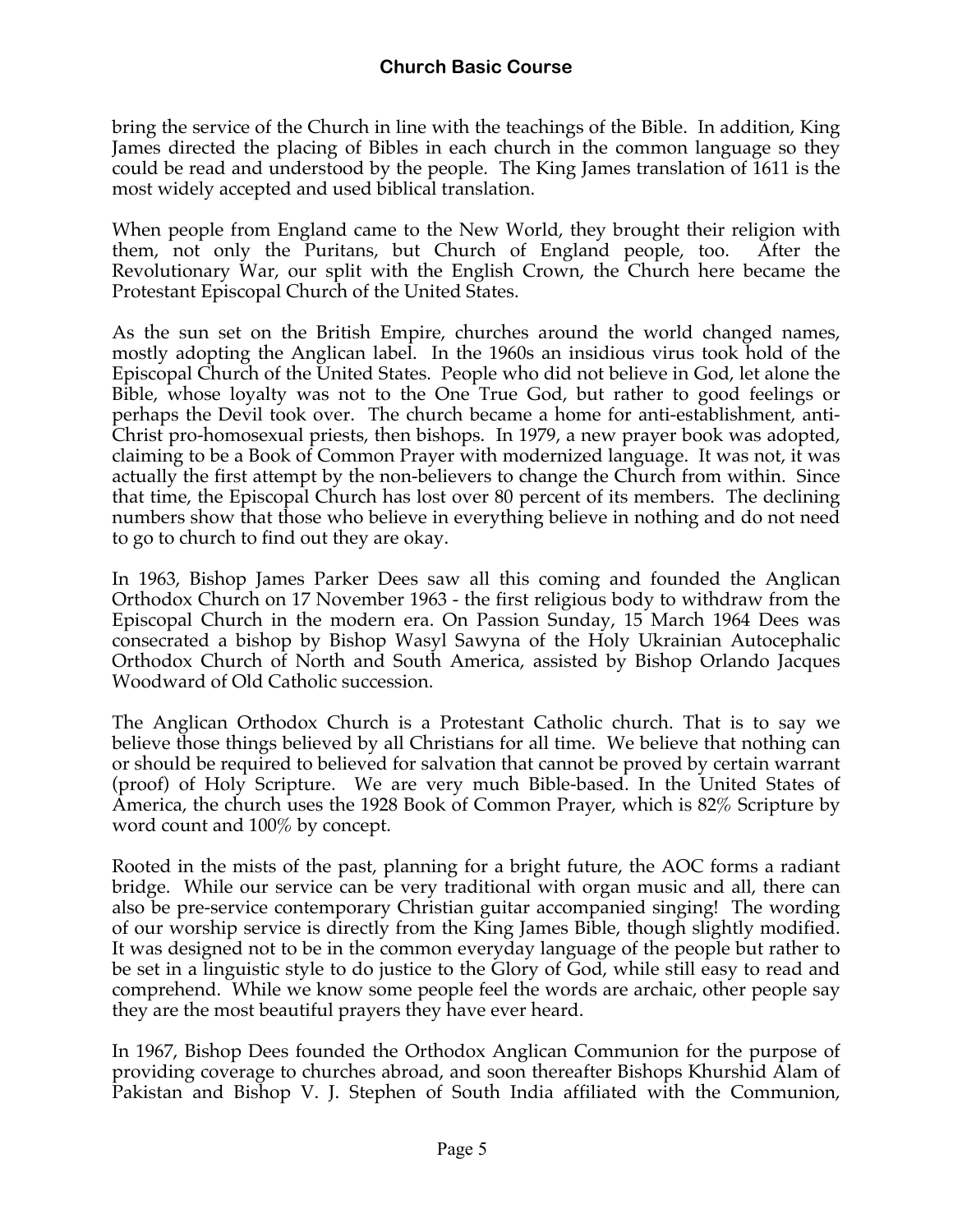recognizing Bishop Dees as Metropolitan. New national churches in Kenya, Madagascar, Great Britain, and Colombia, rapidly followed. Upon this wave of expansion and success, the theological college of the jurisdiction and the communion, was founded.

Dees died during heart surgery on 25 December 1990. The church has been led by the Bishop Jerry L. Ogles of Enterprise, Alabama since 22 October 2000. He is the Bishop of the United States and the Metropolitan of the Anglican Orthodox Church's worldwide communion, with churches across the United States and in 22 countries around the world. These include Pakistan, Indonesia, Canada, India, Liberia, Madagascar, South Africa, Kenya, Tanzania, Central African Republic, Haiti, the Philippines, Fiji, Peru, Argentina, and the Solomon Islands.

### **A SHORT HISTORY OF THE CHURCH BEFORE CHRIST CAME TO EARTH**

In the beginning, God created this Universe, this solar system, this planet and all that is therein. Do not get caught up in the details. It is sufficient for you to understand that He create all that is. He did it in His Time, not ours.

When most non-believers criticize the Biblical view of creation, they do so without having even the slightest idea of what the Bible says about the beginning. If you study creation as it is laid out in the Bible, you will find that the order and method of creation is reasonably close to what "scientists" currently think happened and quite at odds with what those scientists predecessors thought. When you hear of people claiming for years Christians claimed the earth was flat; reflect how little they know of what God has told us about what He calls in the Bible the "round world." We have never thought the world was flat. Neither would anyone who had read the Bible. The rest of creation is much the same. Genesis lays out what happened, you can read there how He did it all!

Once man was on the earth, created by God, living a perfect life in the Garden of Eden, an imperfect creature with free will, he managed to get himself in trouble and blame it on his wife. Ejected from the garden, he began to make his own way. He and his progeny began to fill the earth. The first people, the first murderers, the first thieves, the first of many things. They felt no need for God's help, they could do it all on their own. Once, he wiped out the population with a flood, with Noah and his family surviving in the ark. He zapped cities, read about Sodom and Gomorrah. Eventually, God decided to pick a man here to help and to guide, to establish a chosen people. He picked Abram. After establishing a covenant with Abram, he re-named him Abraham and thus began the Jewish people.

The Jews multiplied and eventually ended up in Egypt, how they got there is an interesting story, you will love reading about it. Eventually, their guest status ran out and they went into bondage, to semi-slavery. Moses, the first real leader of the Jews, brought them out at God's direction and much prodding. He led them to the Promised Land, modern day Israel, a trip that lasted 40 years. Another interesting bit of history to read about. During the desert journey, God gave Moses The Law, a code of conduct and civil interface with 613 elements that Jews follow to this day. The chief among the laws was the Ten Commandments, or those laws, which delineate our moral standards.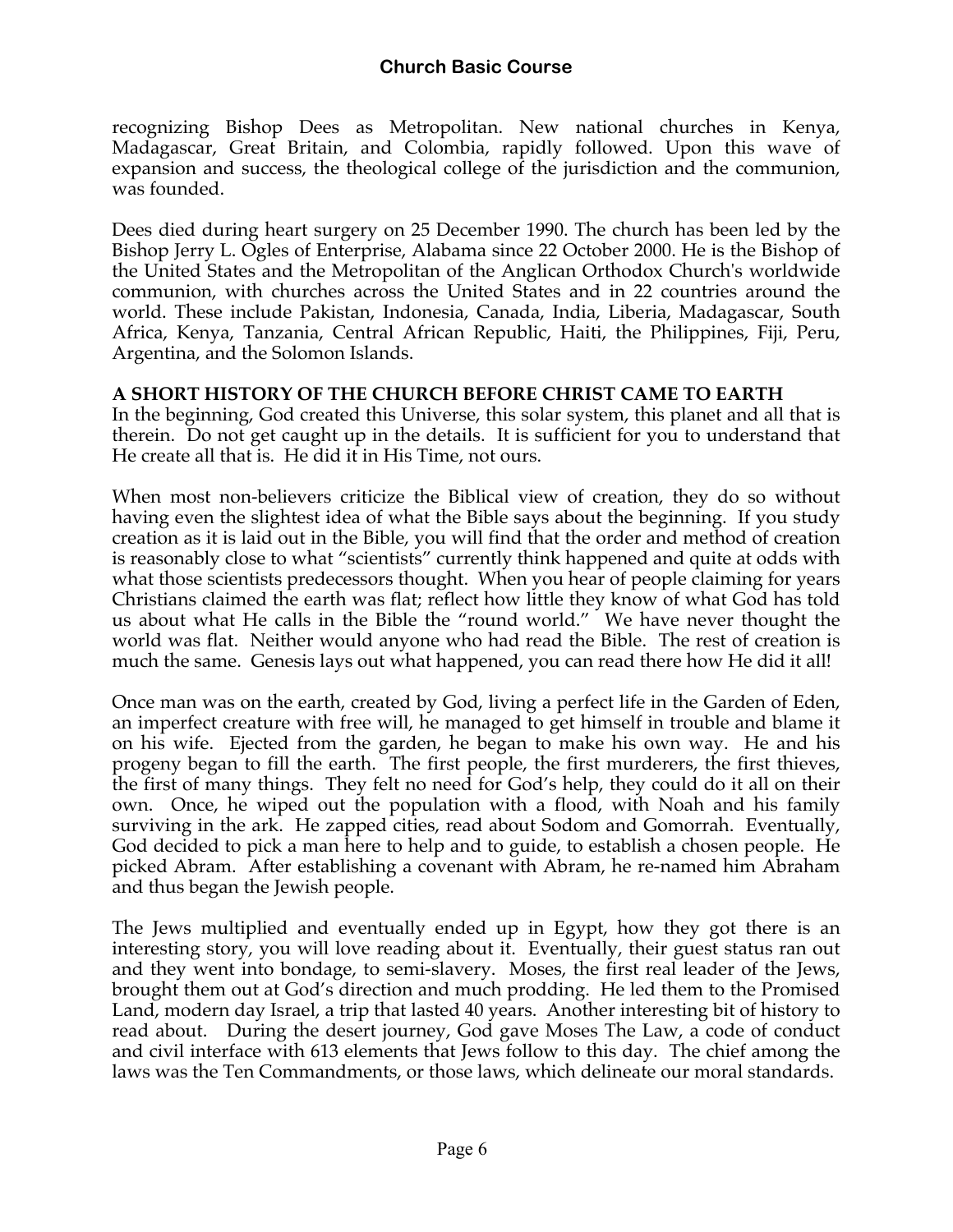The laws were not really possible to follow. Jews not surprisingly had the first attorneys, Pharisees whose primary job was finding ways around the law. Transgressions of the law required sacrifice, serious transgression, serious sacrifice. The temple was filled with dead animals, yet the transgressions continued. The Jews knew there was to be a savior, a messiah, some time in the future, most signs in Scripture pointed to somewhere around what would become the ZERO year, the year before 1 Anno Domine.

In Israel, the Jews managed to survive, even thrive. God provided prophets, then judges to lead them in times of crisis, but the people looked to those around them and asked for a king, not just a king, but a series of kings. So, between kings and prophets, the Jews managed to survive thousands of years until the time of Christ. Sometime they listened to God and did what He Asked, other times they did "what seemed good unto them" and were almost wiped out.

As time went on, the world became somewhat more calm, somewhat more "civilized", more open to spreading a single religion throughout the known world. God waited to send His Son until the time was right.

That time was the ZERO year. The Roman Empire had pacified the known world, safe travel was possible throughout the world. A single language was spoken everywhere; oddly enough Greek, not Latin.

In the ZERO year, God sent His only begotten Son to this world.

### **WHAT DO WE BELIEVE?**

We are Christians. We believe in a Triune God, a single entity composed of three beings, God the Father, God the Son and God the Holy Ghost. We believe that the Holy Bible contains the inerrant Word of God, thus is the ultimate reference source. We look to the Bible as the inspired Word of God, the place we turn whenever we have questions or disputes to settle. What does Scripture say? There are many translations, but only one Authorized Version of the Bible, that commonly known as the King James Version. This is the Bible we use and the one in which we place our trust and confidence. More on this later.

We believe we should be guided by:

### Scripture • Reason • Tradition

a trifoil of a kind, as Richard Hooker put it:

 "What Scripture doth plainly deliver, to that first place both of credit and obedience is due; the next whereunto is whatsoever any man can necessarily conclude by force of reason; after these the voice of the Church succeedeth. That which the Church by her ecclesiastical authority shall probably think and define to be true or good, must in congruity of reason over-rule all other inferior judgments whatsoever" (Laws, Book V, 8:2; Folger Edition 2:39,8-14).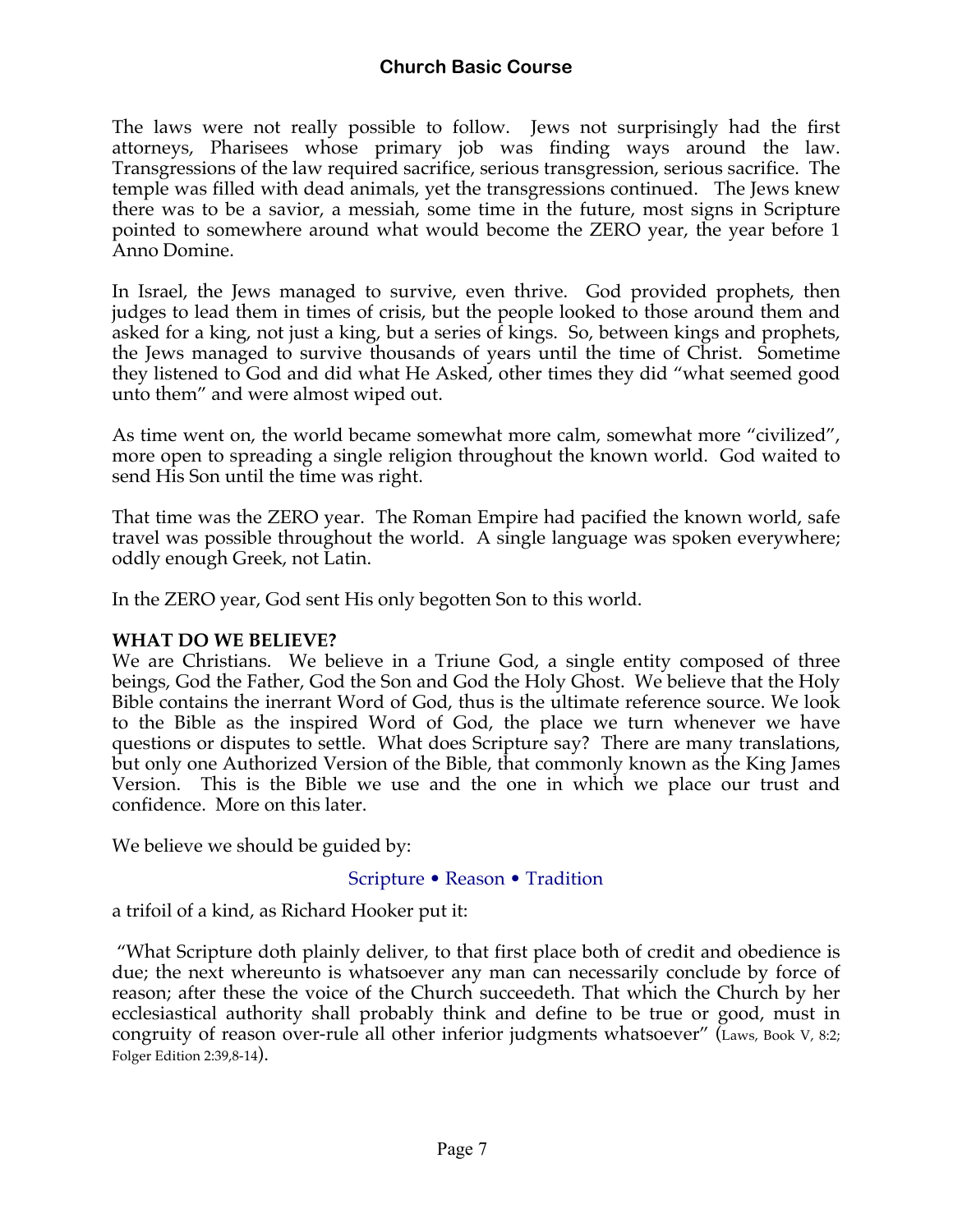He also said, "God is no captious sophister, eager to trip us up whenever we say amiss, but a courteous tutor, ready to amend what, in our weakness or our ignorance, we say ill, and to make the most of what we say aright."

"Scripture does not destroy nature but perfects it, Scripture presupposes reason and requires its use and that Grace presupposes nature."

Rather than stand equally as a three legged stool, Scripture – Reason – Tradition form a three corded rope or line, the strength of which comes from Scripture, the direction from Reason and the beauty from Tradition.

### **Scripture**

Our church is rooted in Holy Scripture. Our service by phrase count is 83% scripture; we take scripture seriously. Article Six of our *Articles of Religion* says:

Holy Scripture containeth all things necessary to salvation: so that whatsoever is not read therein, nor may be proved thereby, is not to be required of any man, that it should be believed as an article of the Faith, or thought to be requisite or necessary to salvation.

We seek through study to understand more fully the meaning of the Bible. We do not claim to find hidden meaning in the Word of God. We think, like the Constitution of the United States, the Bible means what it says. We are not complete literalists, rather we think the Bible was written to be understood by the people in terms they could appreciate. The meaning is clear to the reader and not hidden.

We believe the Word of God has the power to improve each of our lives, if only we will do what we are clearly told.

### **Reason**

Reason is necessary for the understanding and application of scripture in all the areas in which scripture might be applied. Reason is God's greatest gift to human beings, enabling them to understand God's plan for the whole of reality, to situate themselves within it and to specify proper moral forms of human activity.

Reason means the clarity of Scripture, accessible through human thought. Revisionist moderns have taken "Reason" to refer to rational thinking over against the implied obscurity or irrelevancy of Scriptures. Rather the true meaning is that Scripture is clear and easily understandable in everything it speaks about and Church decisions should be subject to the "plain reading" of the text. Reason, after all is a gift of God, which enables us to understand God's plan for life through, not separate from, Scripture.

### **Tradition**

Where we cannot find guidance in scripture or draw a conclusion from rational deduction, we look to the tradition of the Church.

We are all newcomers to the Church. Our Church is a direct descendant of the Church established in England about the year 37 AD. We were taken over by the Roman Church in 1066 AD and split from them in 1549 AD. We use a liturgical based service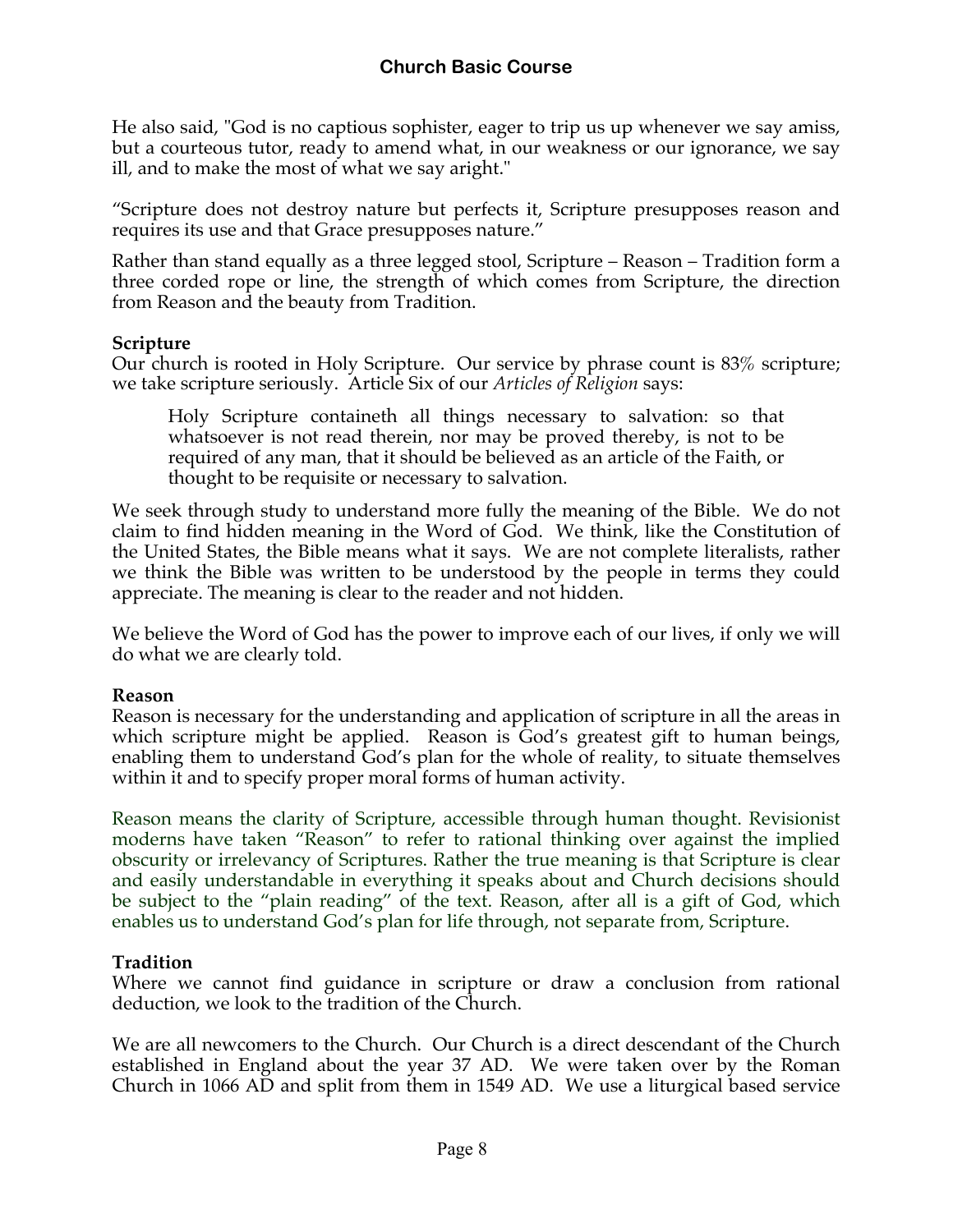which follows the original 1549 service very closely. The language is not archaic; rather majestic. We are open to change, but find no value in change for the sake of change. We look to the traditions of our Church to guide us beyond Scripture and Reason, but never in conflict with them.

### **STATEMENT OF FAITH**

The Nicene Creed is the concise statement of belief for Christians in all regions and denominations. If you do not believe the Creed, you are not a Christian. Simple. So, what is it and what does it say?

The word Creed comes from the Latin word **Credo**, which means *I believe*. The Creed as adopted by the Church at the Council of Nicea in 325 AD and modified at the Council of Constantinople in 381 AD reads:

 BELIEVE in one God the Father Almighty, Maker of heaven and earth, And of all things visible and invisible: And in one Lord Jesus Christ, the only-begotten Son of God; Begotten of his Father before all worlds, God of God, Light of Light, Very God of very God; Begotten, not made; Being of one substance with the Father; By whom all things were made: Who for us men and for our salvation came down from heaven, And was incarnate by the Holy Ghost of the Virgin Mary, And was made man: And was crucified also for us under Pontius Pilate; He suffered and was buried: And the third day he rose again according to the Scriptures: And ascended into heaven, And sitteth on the right hand of the Father: And he shall come again, with glory, to judge both the quick and the dead; Whose kingdom shall have no end. I

And I believe in the Holy Ghost, The Lord, and Giver of Life, Who proceedeth from the Father and the Son; Who with the Father and the Son together is worshipped and glorified; Who spake by the Prophets: And I believe one Catholic and Apostolic Church: I acknowledge one Baptism for the remission of sins: And I look for the Resurrection of the dead: And the Life of the world to come. Amen.

### **How did it come about?**

The Nicene Creed is also called the Niceno-Constantinopolitan Creed, because the complete present form of the creed was defined by over three hundred bishops, representing the entire Christian church at the time, both East and West, including three from the Britannic Isles, in both Nicaea (325AD) and Constantinople (381AD). Catholic, Orthodox, and Protestant Christians all accept the ancient Nicene Creed. The Nicene Creed was written in 325AD and completed in its present form in 381AD. The Creed started as a response to the Arian heresy that denied Jesus was fully God. The Nicene Creed is about the Trinity, and recounts the historical realities of Jesus' life. The creed is a summary of the concepts and truths found in Scripture.

Here is the Creed broken down line by line with explanations.

### *I believe in one God*

The Greek, Latin and proper English translations begin with "I" believe, because reciting the creed is an individual expression of belief. Some "contemporary" translations use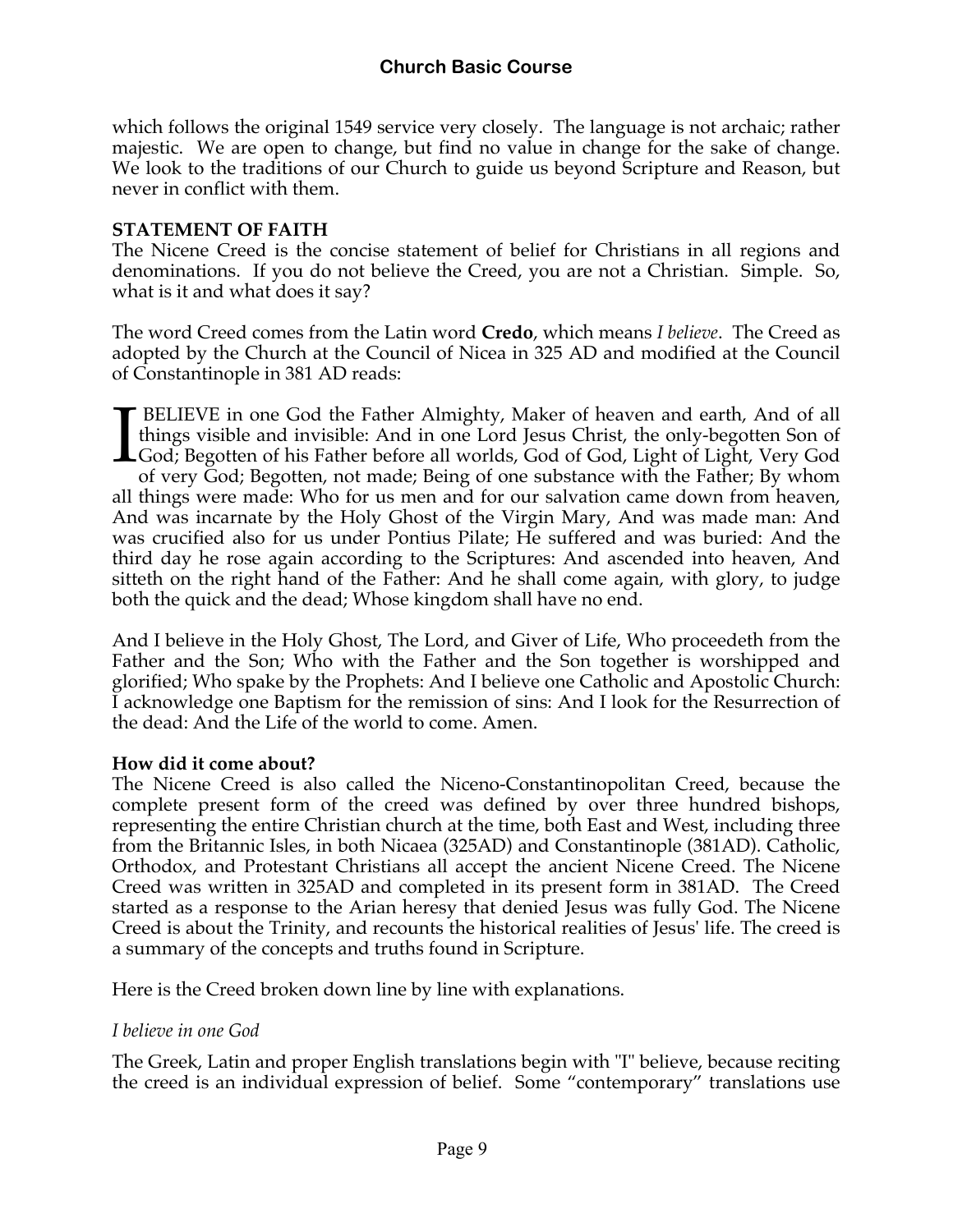"we" in an attempt to moderate the Creed. The creed states the assumption of the ancient Shema: Hear O Israel, the Lord our God is one Lord.

### *the Father Almighty*

Jesus frequently calls God "Father" in the Scriptures, and this usage tells us God is a loving God active within His creation. God the Father is the first person (Greek hypostasis, "individual reality"), or distinction, within the Godhead. The Father is the "origin" or "source" of the Trinity. From Him, came somehow the other two. God the Father is often called "God Unbegotten" in early Christian thought.

#### *Maker of heaven and earth, And of all things visible and invisible:*

If you are a Christian you must believe God created the entire universe, those visible and those invisible. Everything that is was created by God. Some early sects, the Gnostics and Marcionites, believed that God the Father created the spirit world, but that an "evil" god (called the demiurge) created the similarly evil material world. No.

#### *And in one Lord Jesus Christ,*

Jesus Christ is the Lord of all. The title Lord has connotations of deity, since the Hebrew word adonai and Greek word kyrios (both meaning Lord) were applied to Yahweh in the Old Testament. Jesus is Lord and Master of all this creation. No tyrant, Jesus is Lord, teacher, counselor, friend and servant.

### *the only-begotten Son of God*

Jesus is in a unique relationship with God the Father, His only Son. While Hebrew kings were sons of God symbolically, Jesus is the only Son of God by nature.

#### *Begotten of his Father before all worlds*

Begotten has the meaning of born, generated, or produced. God the Son is out of the essence of God the Father. Just as a child shares the same humanness as his or her parents, the Son shares the essential nature of God with the Father. Since God is eternal, the Son, being begotten of God, is also eternal. The Son is often called the Only-Begotten God in early Christian literature. Jesus was begotten of the Father before this world came into being and was present at its creation.

### *God of God, Light of Light*

God the Son exists in relation to God the Father. The Son is not the Father, but they both are God. Just as a torch is lit one to another, the Father and Son are distinct, but both light to the world. Add in the Holy Ghost. Three in one. One of three. Not one, three, yet one. Scriptures have all three: Father, Son, and Holy Spirit in action at the same time at Jesus' baptism. Scripture has the Father and Son as two as well as one. In John's gospel, the Father and Son testify as two witnesses, not one (John 8:17-18). Related to this, St. Athanasius, writing during the Nicene era, said that the Father and Son are one as "the sight of two eyes is one," probably the best analogy. Another analogy is the musical C-chord. The C, E, and G notes are all distinct notes, but joined together as one chord, the sound is richer and more dynamic than had the notes been played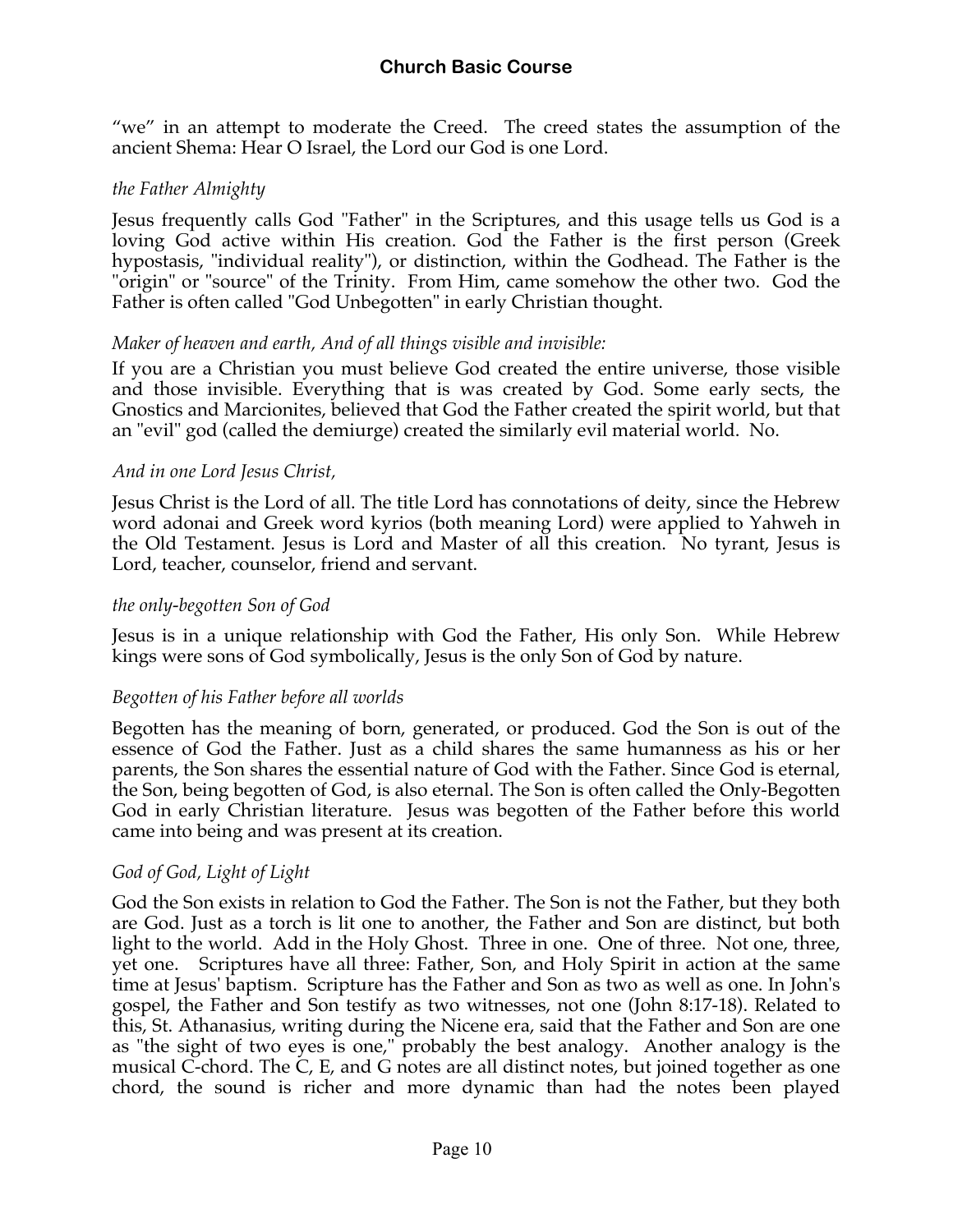### **Church Basic Course**

individually. The chords are all equally important in producing the full, dynamic, sound of the chord, but the sound is lacking and thin if one of the notes is left out.

#### *Very God of very God*

God the Son is fully and utterly God, distinct but not separate from the Father. The ancient Arians believed that Jesus could be called god but not true God. In other words, they believed the Logos (the "Word," a popular title for Jesus in early Christian literature) was the first creation of God, necessary to mediate between the unknowable distant God (a concept borrowed from Platonic thought) and creation. Because God knew that the Logos would be perfect, the title god could be bestowed upon the Son "by participation," but "true God" was a title reserved only for the unknowable Father. This is the Ante-Nicene "Logos Theology" of St. Justin and Athenagoras taken to an unintended extreme.

#### *Begotten, not made*

Some today (Jehovah's Witnesses) and in the past (Arians) have suggested God created Jesus like God would an angel. The creed tells us that just as when a woman gives birth she does not create a child out of nothing, being begotten of God, the Son is not created out of nothing. Since the Son's creation from the Father occurred before time was created, begotten refers to a permanent relationship as opposed to an event within time.

#### *Being of one substance with the Father*

Father and Son share the same substance or essence of divinity. That is, the Father and Son both share the qualities and essential nature that make one in reality God. However, sharing the same substance does not mean they share identity of person. While certainly an inadequate example, think of three humans: they share a common nature, the essential qualities and essence of humanity, but are not the same person (although unlike the persons of the Trinity, humans do not share one will).

#### *By whom all things were made*

Through The Son, as Word of God, all things have been created. As Logos, the Son is the agent and artificer of creation.

### *Who for us men and for our salvation came down from heaven*

Jesus came from heaven, from a reality other than our own. While the creed says "down," it is important to remember that our language is limited by our very narrow view of the time space continuum. Heaven is may or may not be "up," just as God may or may not be a biologically male father. This is the best we can do within our limits.

#### *And was incarnate by the Holy Ghost of the Virgin Mary, And was made man*

God the Son became incarnate in the person of Jesus of Nazareth. He was born of a virgin through the Holy Ghost. God truly became human in Jesus Christ. Christians believe that Jesus of Nazareth was and is a real human being, not simply a spirit or ghost. The incarnation of God in Christ is the ultimate act of love, because rather than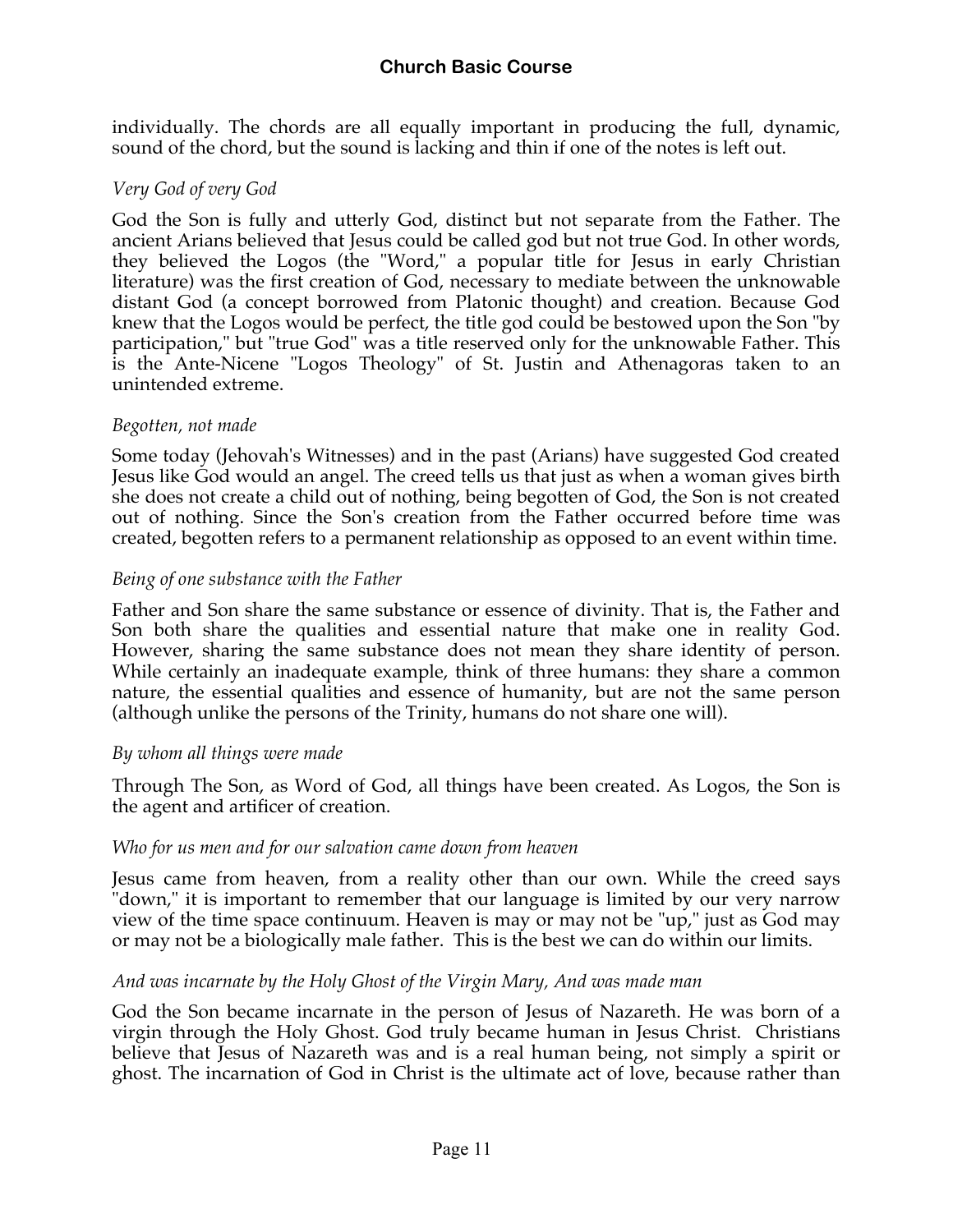sending an angel or good human to accomplish the redemption and restoration of creation, God Himself became human.

### *And was crucified also for us under Pontius Pilate; He suffered and was buried*

Jesus died on a cross, suffered as humans do, truly died, and was laid in a tomb. The Nicene Creed is more than just metaphysicalspeculation and includes important historical details. Notice that in addition to being "true God from true God," Jesus is fully human as well. The early Docetists, named from the Greek word dokeo, "to seem," believed Jesus only seemed to be human, but was not, and simply went through the motions of being human. Thus, when Jesus ate, they said, he only pretended to eat. Docetism was a very early heresy, addressed by the Gospel and Letters of St. John, as well as in St. Ignatius' letters in AD 110 AD.

### *And the third day he rose again according to the Scriptures*

Jesus was resurrected bodily as the Scriptures say. Just as Jesus truly died, he truly rose from the dead three days later. The bodily resurrection is the keystone of Christian doctrine and experience. However, Jesus was not just physically resuscitated (as was Lazarus), but rather his body was transformed at the resurrection. Rejection of the bodily resurrection is a rejection of the foundation of Christianity.

### *And ascended into heaven, And sitteth on the right hand of the Father:*

Jesus left this world after His resurrection in a manner likened to a Saturn V launch. In ancient science, heaven was thought to be above the sky (notice how on a starry night the sky looks like a dome that one could pierce through, if one could get that high). In the Scriptures, Jesus is said to ascend to heaven. Whatever happened that day, Luke had to render the event into his own scientific paradigm, so he said Jesus "went up" to heaven. Again, we are limited by our language and own time space experience. Jesus is at the right hand of the Father, i.e. sharing authority with the Father, and not just literally sitting next to the Father.

### *And he shall come again, with glory, to judge both the quick and the dead; Whose kingdom shall have no end.*

Jesus will come again to judge both the living and dead. His kingdom will not be destroyed, despite all of humanity's efforts. Jesus, like God the Father, is timeless. He is, was and always will be. Likewise His Kingdom.

### *And I believe in the Holy Ghost, The Lord, and Giver of Life*

The Holy Ghost is the "breath" God breathed to give life to the world in Genesis. His light illuminates our path after our birth as Paul's New Man in Christ. The original Nicene Creed of 325AD ended right here with the Holy Ghost. The remainder of the Creed was approved at the Council of Constantinople in 381 AD. However, most scholars believe that the text of the full creed dates prior to this council, and that the bishops simply gave their approval to a local creed already in use. The reason these additions were included in the Nicene Creed is that some  $4<sup>th</sup>$  century Christians denied the divinity of the Holy Spirit. The names given to these heretics were Macedonians (named after a heretical bishop) or pneumatomachi ("fighters against the Spirit").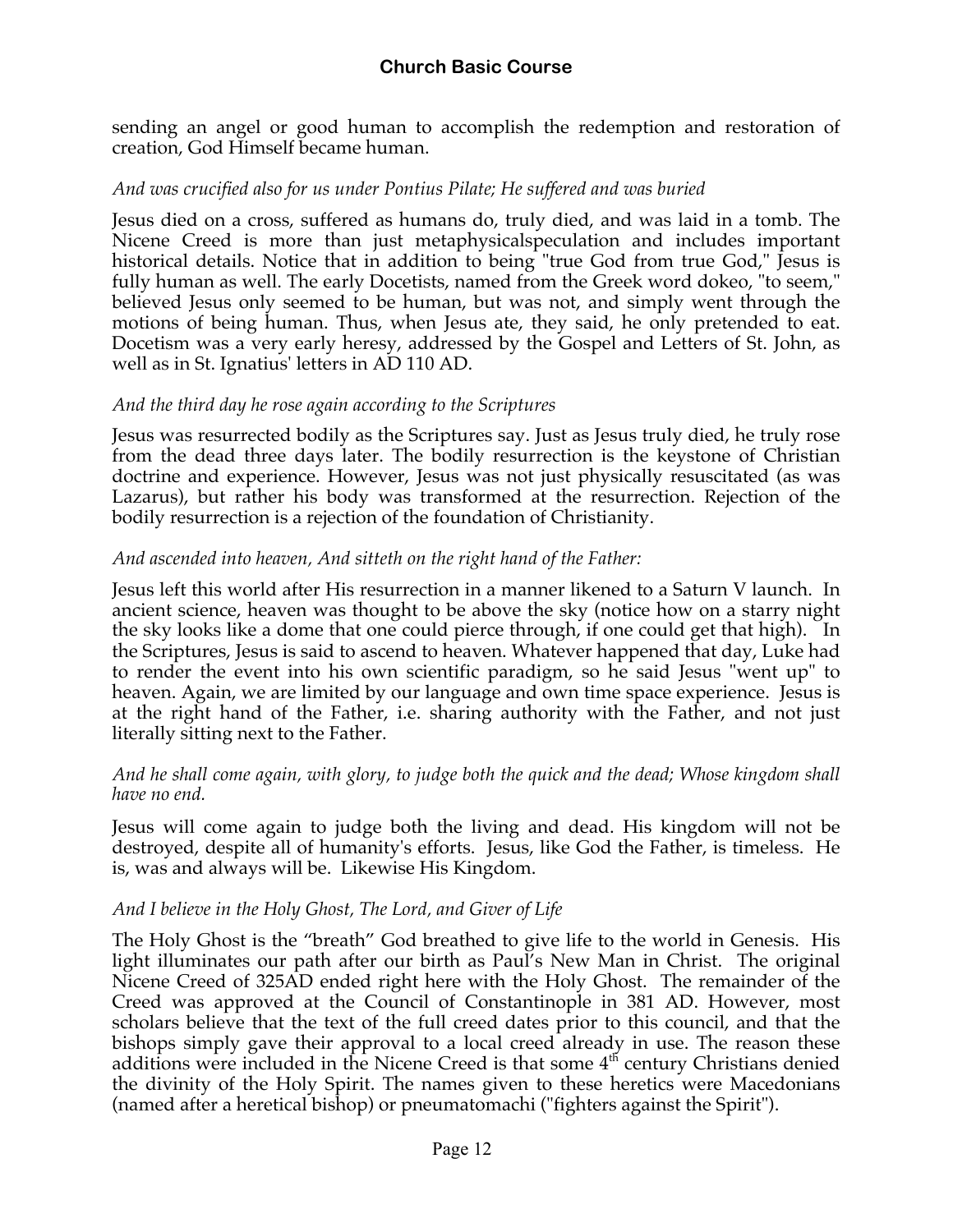### *Who proceedeth from the Father and the Son*

The Son is said to be begotten, while the Spirit is said to proceed. Both words convey that the Son and Spirit are in special relationships to the Father, yet also fully divine.

**Filoque Clause -** the phrase "and the Son," in Latin, filioque, was not in the original text of the creed, but was added in Western Churches over time as a tool against Arians in the Gothic lands. There are theological and historical justifications for the addition or exclusion of the filioque. The Eastern Churches oppose the addition of the filioque, while Western churches accept it. Actually, despite current division on the matter, the issue has been pretty much theologically resolved. The Western Church acknowledges that the Father is the sole source within the Trinity, and admits that "proceeds from the Father and the Son" means "proceeds from the Father through the Son." The Western Church also acknowledge the procession through the Son is not metaphysical, but economic (i. e. describing the Spirit's actions). Also, Eastern Catholics (those Eastern Churches in communion with Rome) do not say the filioque, and remain in full communion with the Western Church. The Eastern Orthodox Churches seem willing to allow the interpretation "through the Son," because it seemingly destroys the monarchy of the Father within the Holy Trinity. The filioque remains a major division between Eastern and Western Christianity, mainly because the Western Church added the filioque to the Nicene Creed without Eastern input. Much ado about nothing.

### *Who with the Father and the Son together is worshipped and glorified*

The Holy Spirit is God as are the Father and the Son, and is due the same worship as the Father and the Son.

### *Who spake by the Prophets*

As the Holy Ghost gives us insight and understanding today, so it is believed He gave the same to the Old Testament prophets.

### *And I believe one Catholic and Apostolic Church*

The creed affirms the belief in the Catholic (universal) Church, whose origins are ancient and historical, going back to the Apostles themselves. This is the universal church tracing its ancestry, roots and beliefs back to the apostles themselves. The ordained ministry claims an Apostolic Succession, wherein apostles appointed leaders, who themselves appointed new leaders to replace them, a process continuing to this day. Many churches claim this Apostolic Succession, however much of the so-called Apostolic Succession appears to be more properly termed Apostate Succession. Apostolic Succession is only valid with valid spiritual successors. Many lay their claim to Apostolic Succession based on a theological succession of adherence to the Word, rather than a pedigree of hand to hand contact, many a hand of which could be correctly said was at best misguided.

The claim to literal Apostolic line today is found primarily in the Anglican, Catholic and Orthodox Churches.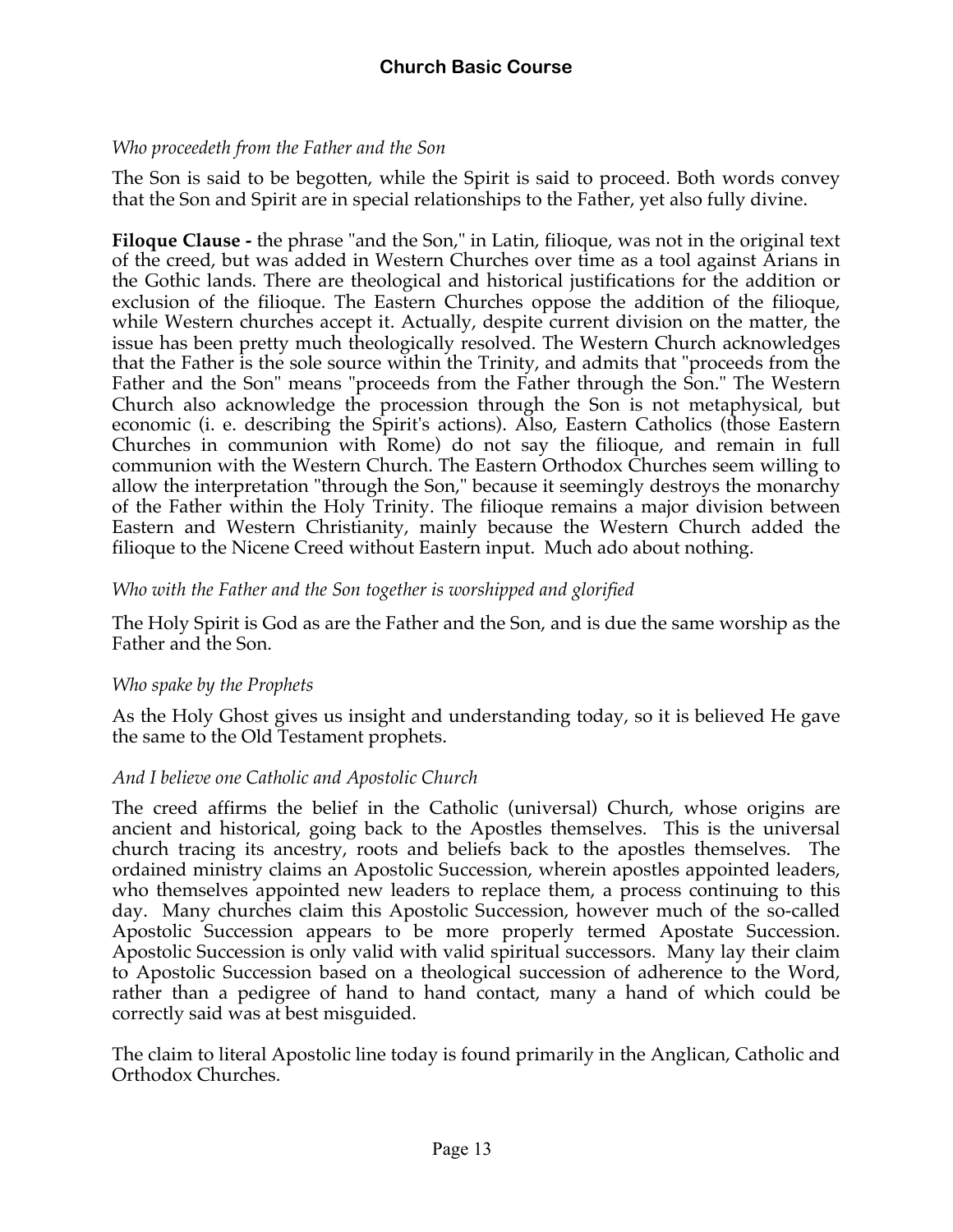It should also be pointed out that deacons, priests and bishops do not have special powers. What they have are special responsibilities that are given to them along with their title. If they carry out those particular special responsibilities in the proper manner, they will achieve extraordinary results. An awesome responsibility and challenge that, if accepted and met, produces awesome results. If not, they are just substandard men in black or purple shirts.

### *I acknowledge one Baptism for the remission of sins*

Baptism or initiation has often been called Christening and the name we are given there is our Christian name, our last name being our surname. In Baptism, our life is dedicated to Christ. Hence the term Christening. Christians believe through the waters of baptism, God forgives us of our sins, and we are born again. This belief in baptism's saving power is ancient and universally acknowledged in the early Christian writings. If someone has been validly baptized in the name of the Trinity, then baptism has definitely "taken" and re-baptism is unnecessary.

### *And the Life of the world to come*

The end of the Creed addresses the end of life here on earth and talks about the world to come. Christians have the promise of a bodily resurrection with a new and glorified physical body from Christ. The Creed affirms that bodily resurrection, as promised by Christ. Heaven is a place to look forward to, not to fear. Christ describes the experience of this world as "looking darkly, as through a glass." This came from the time when "glass" was translucent, rather than transparent. CS Lewis describes Earth as The Shadowlands, in comparison to the reality of heaven. We are not sure what to expect in heaven, except He will see us their tonight and we will not be disappointed.

*Amen*

So be it.

### **WHAT DOES THAT MEAN?**

What it really means is that everyone is imperfect. The only way to get in to heaven it to be accounted as perfect. God sent His Son, Jesus Christ, to provide a way for us to be accounted as perfect. We will not attain perfection here on earth, but if we believe on Him and act on those beliefs, we will be accounted as perfect, get in to heaven, have eternal life. The eternal life starts right now and our life here on earth will be better than if we did not follow Him. The handbook for all this is the Holy Bible, the most accurate version currently available is the King James or Authorized Version.

Christianity is not a solitary religion, it is based on a body of believers acting together, supporting each other. It is a religion that requires not just diction, but action. A religion that provides eternal life for free, but requires you to live the life you have been given.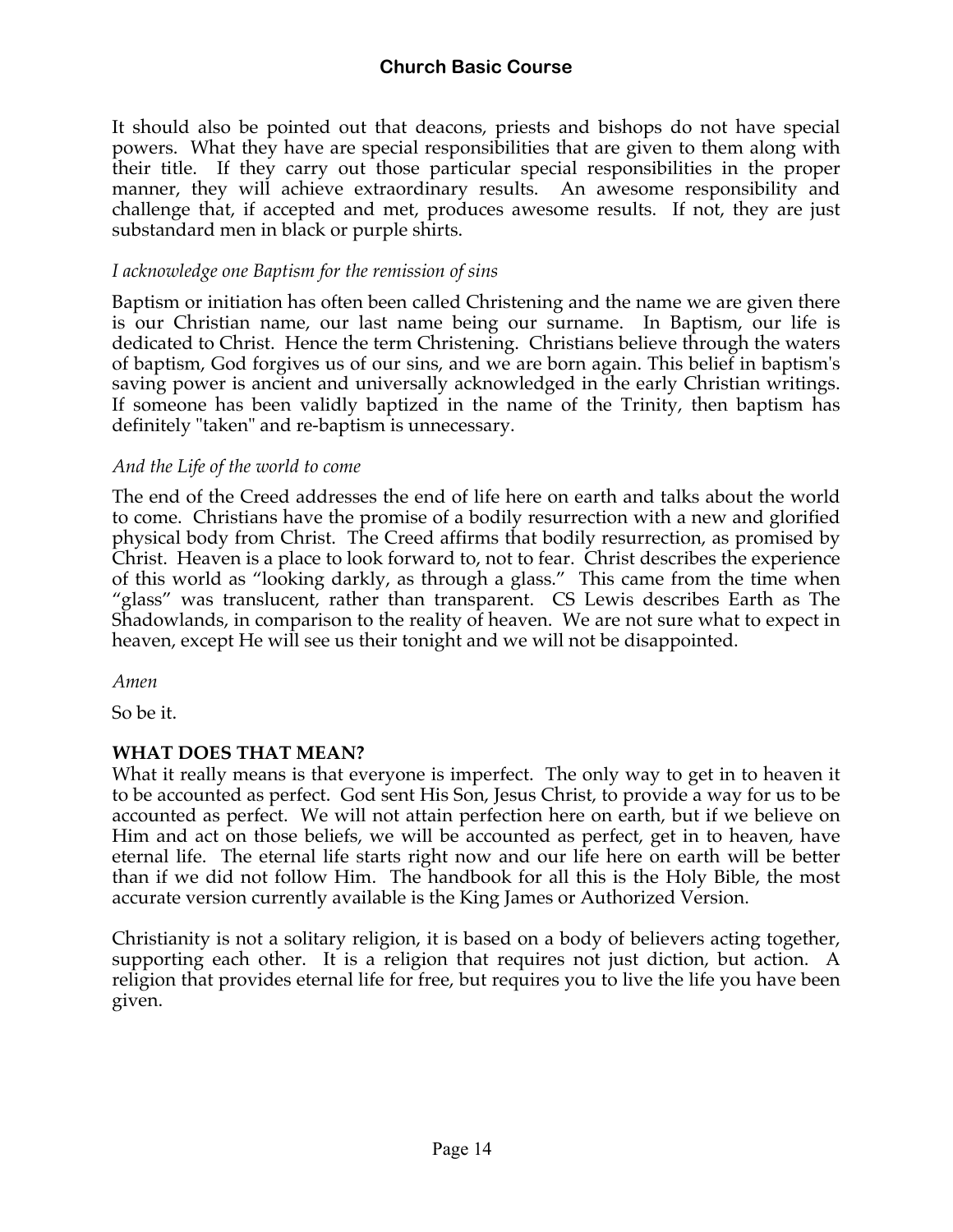### **WHO DO WE PRAY TO?**

God. The one and only True Triune God.

In the Holy Gospel according to Saint John, the Sixteenth Chapter, Verses 26-27, we read:

26 At that day ye shall ask in my name: and I say not unto you, that I will pray the Father for you:

27 For the Father himself loveth you, because ye have loved me, and have believed that I came out from God.

If we are not to pray to Jesus to ask God for us, why would we pray to Saint Bob the Generic?

We pray to God, direct, with no intermediary; we do ask for what we want in the Name of our Lord, Jesus Christ.

We do not pray to anyone but God.

### **SACRAMENTS**

There are two sacraments, no more. There are other rites, services, and events, but only two sacraments. The Book of Common Prayer has an unbeatable summary of them in the Offices of Instruction on Page 292:

**OW** many Sacraments hath Christ ordained in his Church?<br> **Answer**. Christ hath ordained two Sacraments only, as a salvation: that is to sav. Baptism. and the Supper of the Lord Answer. Christ hath ordained two Sacraments only, as generally necessary to salvation; that is to say, Baptism, and the Supper of the Lord.

Question. What do you mean by this word Sacrament?

Answer. I mean by this word Sacrament an outward and visible sign of an inward and spiritual grace given unto us; ordained by Christ himself, as a means whereby we receive this grace, and a pledge to assure us thereof.

Question. How many parts are there in a Sacrament?

Answer. There are two parts in a Sacrament; the out- ward and visible sign, and the inward and spiritual grace.

Question. What is the outward and visible sign or form in Baptism?

Answer. The outward and visible sign or form in Bap- tism is Water; wherein the person is baptized, *In the Name of the Father, and of the Son, and of the Holy Ghost.* 

Question. What is the inward and spiritual grace in Bap- tism?

Answer. The inward and spiritual grace in Baptism is a death unto sin, and a new birth unto righteousness; where- by we are made the children of grace.

Question. What is required of persons to be baptized?

Answer. Repentance, whereby they forsake sin; and Faith, whereby they stedfastly believe the promises of God to them in that Sacrament.

Question. Why then are infants baptized, when by rea- son of their tender age they cannot perform them?

Answer. Because, by the faith of their Sponsors, infants are received into Christ's Church, become the recipients of his grace, and are trained in the household of faith.

Question. Why was the Sacrament of the Lord's Supper ordained?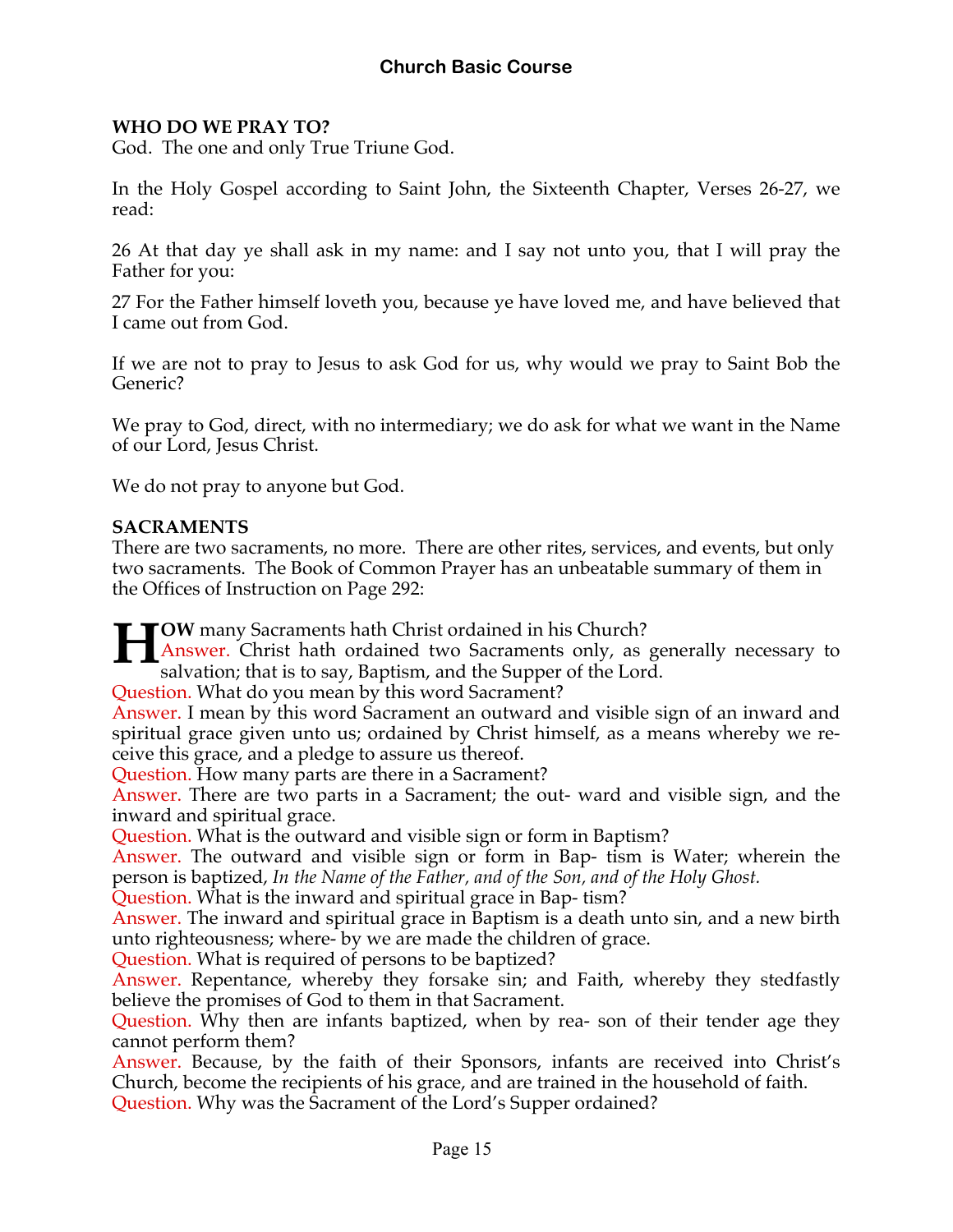Answer. The Sacrament of the Lord's Supper was or- dained for the continual remembrance of the sacrifice of the death of Christ, and of the benefits which we receive thereby.

Question. What is the outward part or sign of the Lord's Supper?

Answer. The outward part or sign of the Lord's Sup- per is, Bread and Wine, which the Lord hath commanded to be received.

Question. What is the inward part, or thing signified?

Answer. The inward part, or thing signified, is the Body and Blood of Christ, which are spiritually taken and re- ceived by the faithful in the Lord's Supper.

Question. What are the benefits whereof we are partak- ers in the Lord's Supper?

Answer. The benefits whereof we are partakers in the Lord's Supper are the strengthening and refreshing of our souls by the Body and Blood of Christ, as our bodies are strengthened and refreshed by the Bread and Wine.

Question. What is required of those who come to the Lord's Supper?

Answer. It is required of those who come to the Lord's Supper to examine themselves, whether they repent them truly of their former sins, with stedfast purpose to lead a new life; to have a lively faith in God's mercy through Christ, with a thankful remembrance of his death; and to be in charity with all men.

Article 25 of the Articles of Religion provides the Church's position on sacraments:

### XXV. *Of the Sacraments.*

Sacraments ordained of Christ be not only badges or tokens of Christian men's profession, but rather they be certain sure witnesses, and effectual signs of grace, and God's good will towards us, by the which he doth work invisibly in us, and doth not only quicken, but also strengthen and confirm our Faith in him.

There are two Sacraments ordained of Christ our Lord in the Gospel, that is to say, Baptism, and the Supper of the Lord.

Those five commonly called Sacraments, that is to say, Confirmation, Penance, Orders, Matrimony, and Extreme Unction, are not to be counted for Sacraments of the Gospel, being such as have grown partly of the corrupt following of the Apostles, partly are states of life allowed in the Scriptures; but yet have not like nature of Sacraments with Baptism, and the Lord's Supper, for that they have not any visible sign or ceremony ordained of God.

The Sacraments are not ordained of Christ to be gazed upon, or to be carried about, but that we should duly use them. And in such only as worthily receive the same, they have a wholesome effect or operation: but they that receive them unworthily, purchase to themselves damnation, as Saint Paul saith.

### *What about Baptism?*

First, let us review the applicable article:

### **XVII.** *Of Baptism*

Baptism is not only a sign of profession, and mark of difference, whereby Christian men are discerned from others that be not christened, but it is also a sign of Regeneration or New-Birth, whereby, as by an instrument, they that receive Baptism rightly are grafted into the Church; the promises of the forgiveness of sin, and of our adoption to be the sons of God by the Holy Ghost, are visibly signed and sealed; Faith is confirmed, and Grace increased by virtue of prayer unto God.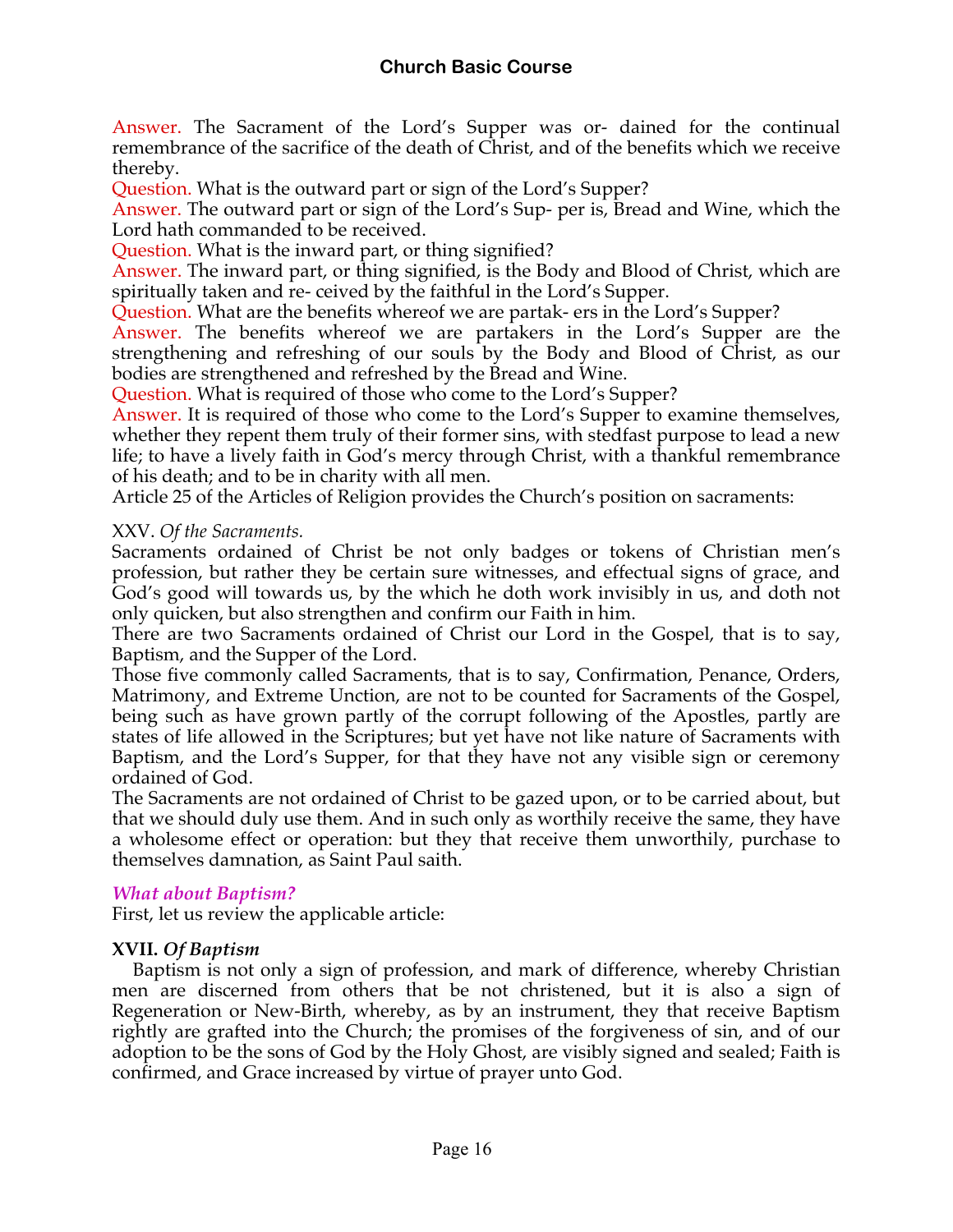The Baptism of young Children is in any wise to be retained in the Church, as most agreeable with the institution of Christ.

### **Regeneration And Baptism** Church Association Tract 193

*John Charles Ryle* Bishop Of Liverpool

### **1. What is Baptism?**

It is a holy ordinance or sacrament appointed by Christ, for the continual admission of new members into His Church. Every Christian begins his Church membership by being solemnly baptized with water in the name of the Father, the Son, and the Holy Ghost. Baptism, also, is a sign of regeneration or new birth, and has a most wholesome effect, as the Twenty-fifth Article says, in those who receive it worthily. Moreover, St. Paul says, "As many of you as have been baptized into Christ have put on Christ." (Gal. iii. 27.)

#### **2. Do all baptized persons receive inward spiritual benefit from the outward ordinance of baptism with water?**

Most certainly not, to all appearance. Myriads are outwardly baptized every year, who, from the font to the coffin, and from their births to their deaths, never give the slightest evidence that they have grace in their hearts, or have received any inward spiritual benefit at their baptism. They live and die apparently without knowledge, faith, repentance, obedience to God, or meetness for heaven. In fact, notwithstanding their baptism, they exhibit no more Christianity in their lives and characters than many heathens.

Judas Iscariot, Simon Magus, Ananias and Sapphira, and others mentioned in Scripture, were baptized but certainly not regenerate.

#### **3. What is regeneration?**

It is that complete change of heart and character which the Holy Spirit works in a person when he becomes a real Christian. The Church Catechism calls it "a death unto sin, and a new birth unto righteousness." It is the same thing as being "born again," or "born of God," or "born of the Spirit."

"Except a man be born again" means "except a man be regenerate." "If any man be in Christ, he is a new creature;" that is, he is "born again, or regenerate." (John iii. 3; 2 Cor. v. 17.)

#### **4. What are the marks and evidences of regeneration?**

They are laid down for us so clearly and plainly in the First Epistle of St. John, that he who runs may read them. It is written there, "Whosoever is born of God doth not commit sin," "Whosoever believeth that Jesus is the Christ is born of God," —"Every one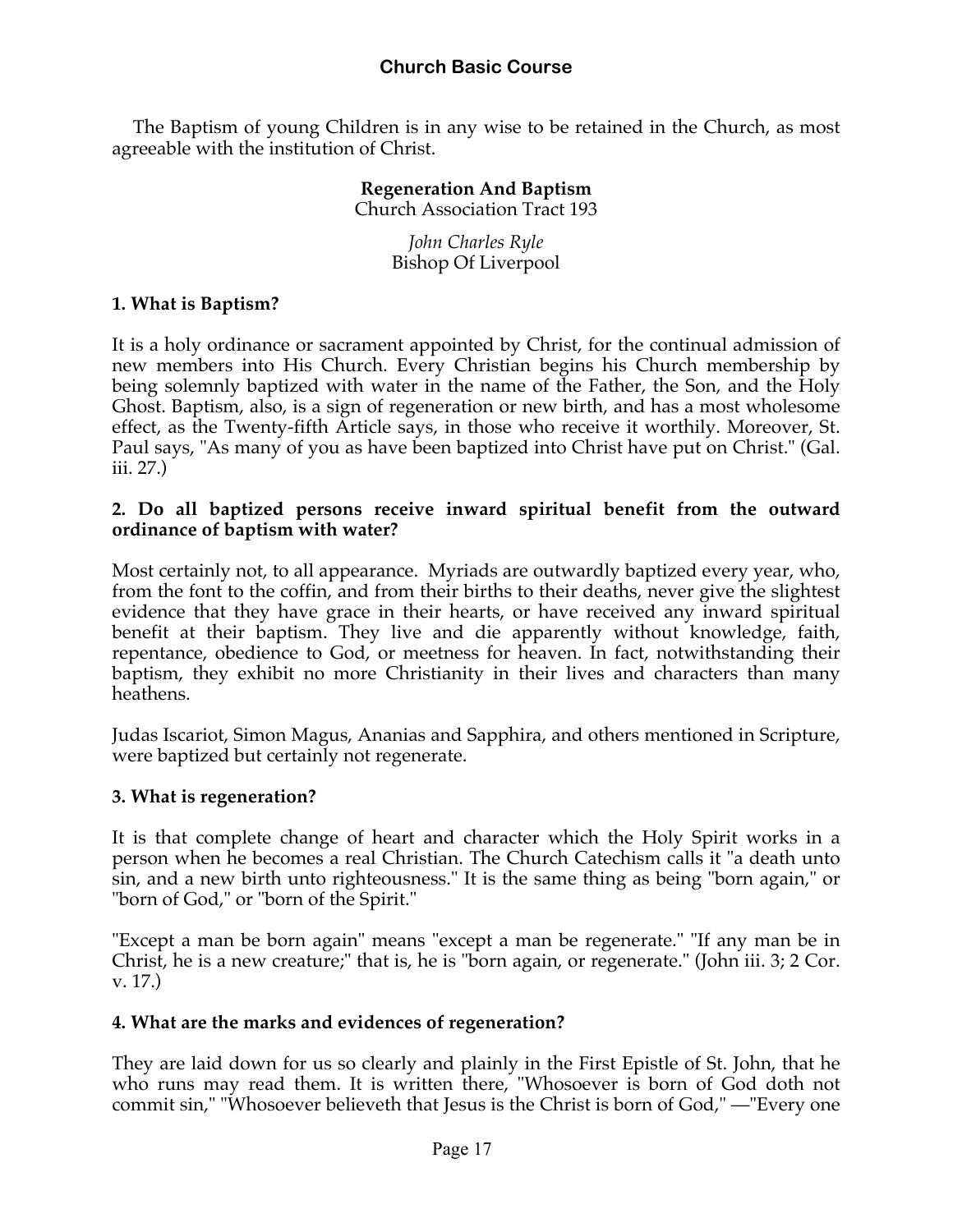that doeth righteousness is born of Him," —"Every one that loveth is born of God," — "Whatsoever is born of God overcometh the world," —"He that is begotten of God keepeth himself." (1 John iii. 9; 1 John v. 1; 1 John ii. 29; 1 John iv. 7; 1 John v. 4; 1 John v. 18.) If plain English words have any meaning, these texts mean that he who has these marks is "born again" or "regenerate," and he who has them not is not regenerate.

### **5. Have all regenerate persons these marks of regeneration in the same degree of depth, strength, clearness, and distinctness?**

Most certainly not. There is a wide difference between the highest and lowest measure of grace possessed by those who are "born again." There are real and true Christians who are only "babes" in spiritual attainments, and there are others who are "strong," and vigorous, and able to do great things for Christ. (1 John ii. 12-14.) The Scripture speaks of little faith and great faith, of little strength and great strength. One thing only is certain, —every regenerate person has more or less the marks of regeneration, and he who has none of them is not born again. (Matt. xiv. 31, xv. 28; Rev. iii. 8; Rom. xv. 1.)

### **6. But are not all baptized persons regenerate, and does not regeneration always accompany baptism?**

Certainly not. Myriads of baptized persons have not a single scriptural mark of regeneration about them, and never had in their lives. They know nothing whatever of "a death unto sin and a new birth unto righteousness." On the contrary, they too often live in sin, and are enemies of all righteousness. To say that such persons are "regenerate" on account of their baptism, is to say that which seems flatly contrary to the First Epistle of St. John. The Church Catechism says that baptism contains two parts, —the outward and visible sign, and the inward and spiritual grace. But the Catechism nowhere says that the sign and the grace always go together.

#### **7. But does not the Baptismal Service of the Church Prayer Book say of every baptized child, "this child is regenerate," and does it not tell us to thank God that it hath "pleased Him to regenerate the infant?" What can this mean? How can it be explained?**

The Baptismal Service uses these expressions in the charitable supposition that those who use the service, and bring their children to be baptized, are really what they profess to be. As Bishop Carleton says, "All this is the charity of the Church; and what more can you make of it?"—As Bishop Downame says, "We are to distinguish between the judgment of charity and the judgment of certainty."

### **8. But is this explanation of the language of the Baptismal Service honest, natural, and just? Is it the real meaning which ought to be put on the words?**

It is the only meaning which is consistent with the whole spirit of the Prayer Book. From first to last the Prayer Book charitably assumes that all who use it are real, thorough Christians. This is the only sense in which the Burial Service can be interpreted, or the Service for Adult Baptism, or for the Churching of Women. This is the only sense in which we can teach children the Church Catechism. We bid them say,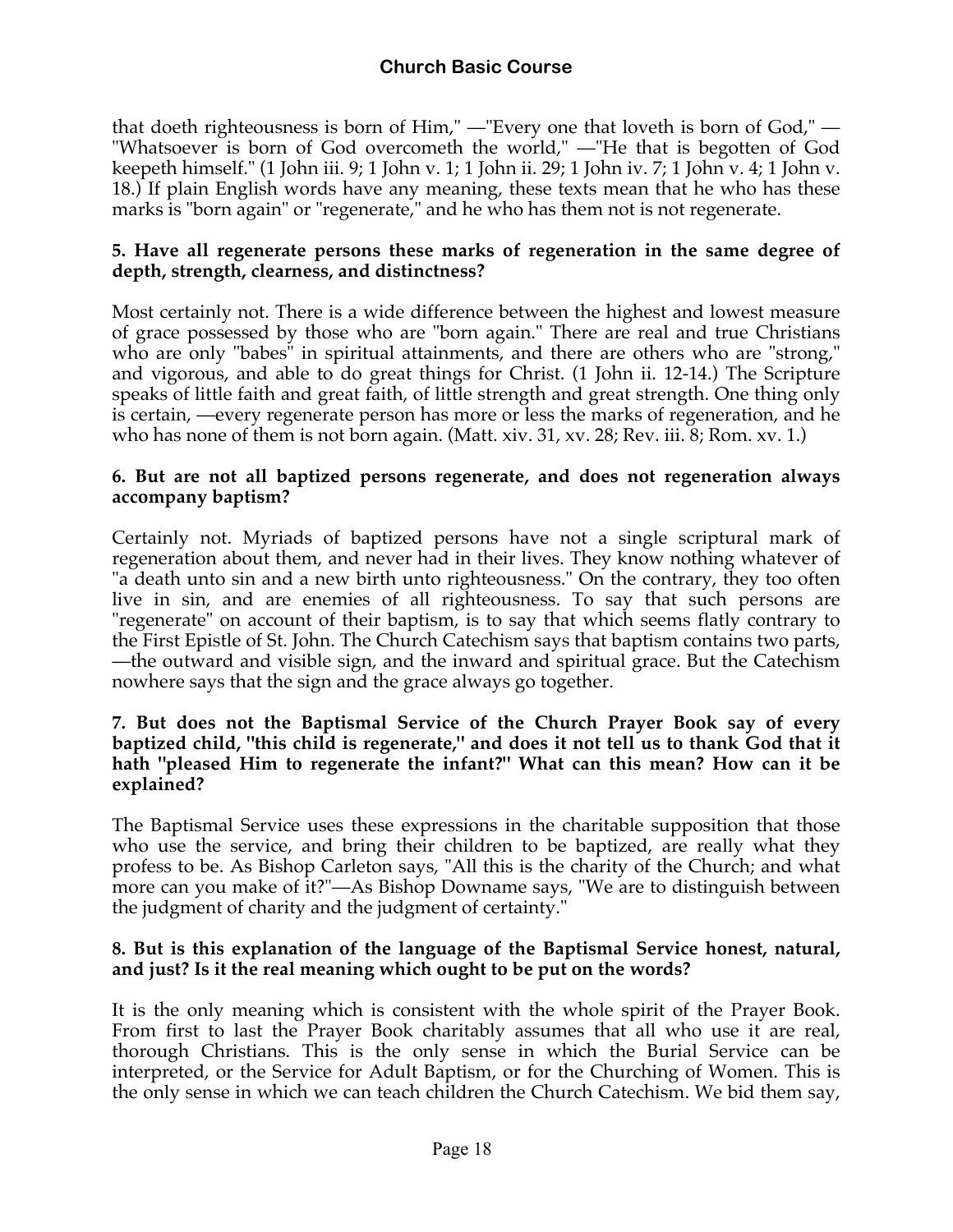"The Holy Ghost sanctifieth me and all the elect people of God." Yet no man in his senses would say that all children who say the Catechism are really "sanctified" or really "elect," because they use these words. On the contrary, large numbers of children never show the slightest evidence of sanctification or election.

### **9. But ought we not to believe that all who use Christ's ordinances receive a blessing as a matter of course?**

Certainly not. The benefit of Christ's ordinances depends entirely on the spirit and manner in which they are used. The Scripture expressly says that a man may receive the Lord's Supper, "unworthily," and eat and drink "to his own condemnation." The Articles of the Church of England declare that in such only as receive sacraments "rightly, worthily, and with faith," they have a wholesome effect and operation. The famous Hooker teaches that "all receive not the grace of God which receive the sacraments of His grace." To maintain that every child who is baptized with water is at once regenerated and born again, appears to turn the sacrament of baptism into a mere form, and to contradict both Scripture and Articles.

### **10. But do not all infants receive baptism worthily, since they offer no obstacle to the grace of baptism? and are they not consequently all regenerated, as a matter of course, the moment they are baptized?**

Certainly not. No infant is of itself worthy to receive grace, because, as the Catechism says, it is "born in sin and a child of wrath." It can only be received into the Church and baptized on the faith and profession of its parents or sponsors. No true missionary thinks of baptizing heathen children without friends or sponsors. The Church Catechism asks the question, "Why are Infants baptized?" But it does not give as an answer, "Because they offer no obstacle to grace," —but "because they promise repentance and faith by their sureties." Let us always remember that an infant has no title to baptism but the profession of its sureties. Surely when these sureties know nothing of repentance or faith, or of what they are promising, common sense points out that the infant is not likely to get much inward benefit from the sacrament. In plain words, if parents or sponsors bring an infant to baptism in utter ignorance, without faith or prayer or knowledge, it is monstrous to suppose that this infant must, nevertheless, receive regeneration. At this rate it would matter nothing in what way sacraments are used, whether with ignorance or with knowledge, and it would signify nothing whether those who use them were godly or ungodly. The children of believing and of unbelieving parents would receive precisely the same benefit from baptism. Such a conclusion seems unreasonable and absurd.

### **11. But does not St. Paul say in his Epistles that Christians are "buried with Christ in baptism;" and that baptized persons have "put on Christ"? (Gal. iii. 27; Col. ii. 12.)**

No doubt St. Paul says so. But the persons of whom he said this, in all human probability, were not baptized in infancy, but when they were grown up, and in days too when faith and baptism were so closely connected that the moment a man believed he confessed his faith publicly by baptism. But there is not a single passage in the New Testament which describes at length the effect of baptism on an infant, nor a single text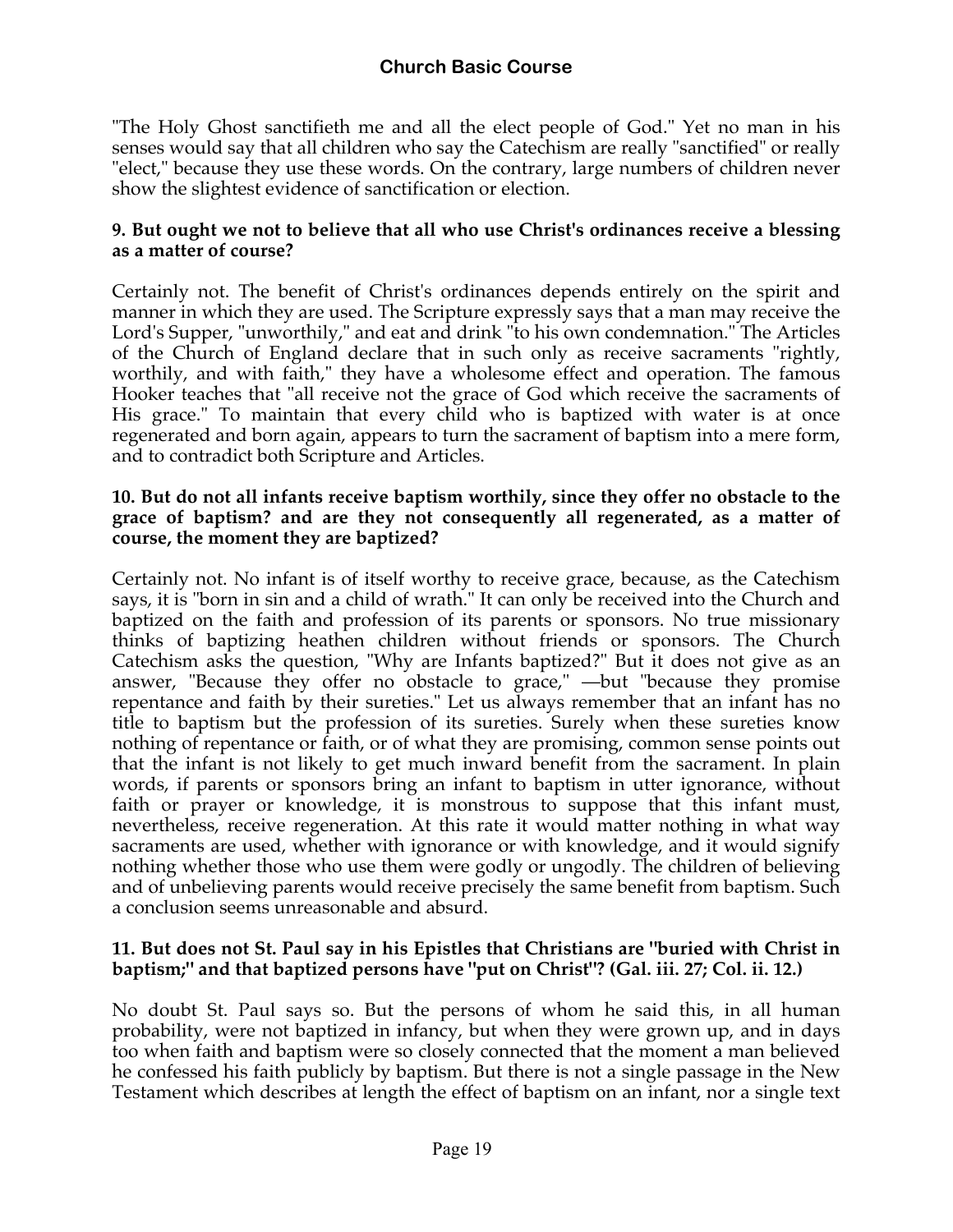which says that all infants are born again, or regenerated, or buried with Christ in baptism. As Canon Mozley says, "Scripture nowhere asserts, either explicitly or implicitly, the regeneration of infants in baptism." (Mozley's Baptismal Controversy, p. 34.) Beside this, we are expressly told that Simon the sorcerer, after his baptism, had "no part" in Christ, and his "heart was not right in the sight of God." Simon, therefore, could not have been regenerated, or born again in baptism. (Acts viii. 21.)

### **12. But does not St. Peter say, "Baptism doth also save us?" and if it saves us, must it not also regenerate us? (1 Pet. iii. 21.)**

No doubt St. Peter says so. But those who quote this text should not stop at the words "save us," but read carefully on to the end of the sentence. They will then see that St. Peter distinctly fences and guards his statement by saying that the baptism which "saves" is not the mere outward application of water to the body, but the baptism which is accompanied by the "answer of a good conscience toward God." Moreover, it is a curious fact that St. Peter, who uses the expression "baptism saves," is the very same apostle who told Simon after baptism that he was "in the bond of iniquity," and his "heart was not right in the sight of God." (Acts viii. 21.)

### **13. But does not our Lord Jesus say to Nicodemus, "Except a man be born of water and the Spirit, he cannot enter into the kingdom of God"? (John iii. 5.) Does not that prove that all who are baptized with water are regenerate?**

Certainly not. It proves nothing of the kind. The utmost that can be made of this famous and often quoted text is, that it shows the necessity of being "born of water and the Spirit" if we would be saved. But it does not say that all who are baptized, or "born of water," are at the same time "born of the Spirit." It may prove that there is a connection sometimes between baptism and regeneration, but it does not supply the slightest proof that an invariable connection always exists.

### **14. But may it not be true that all baptized persons receive the grace of regeneration in baptism, and that it remains within them like a dormant seed, alive, though at present bearing no fruit?**

Certainly not. The Apostle St. John expressly forbids us to suppose that there can be such a thing as dormant, or sleeping grace. He says, "Whosoever is born of God does not commit sin, for His seed remaineth in him, and he cannot sin because he is born of God." (1 John iii. 9.) This witness is true. When there can be light which cannot be seen, and fire without heat, then, and not till then, there may be grace that is dormant and inactive. The well-known words, "Stir up the gift of God that is in thee" (2 Tim. i. 6), are far too often addressed to the baptized, as if they referred to some gift received in baptism.

Yet common sense will tell any one who refers to his Bible that these words were not used at all about baptism, but about ordination. (1 Tim. iv. 14.)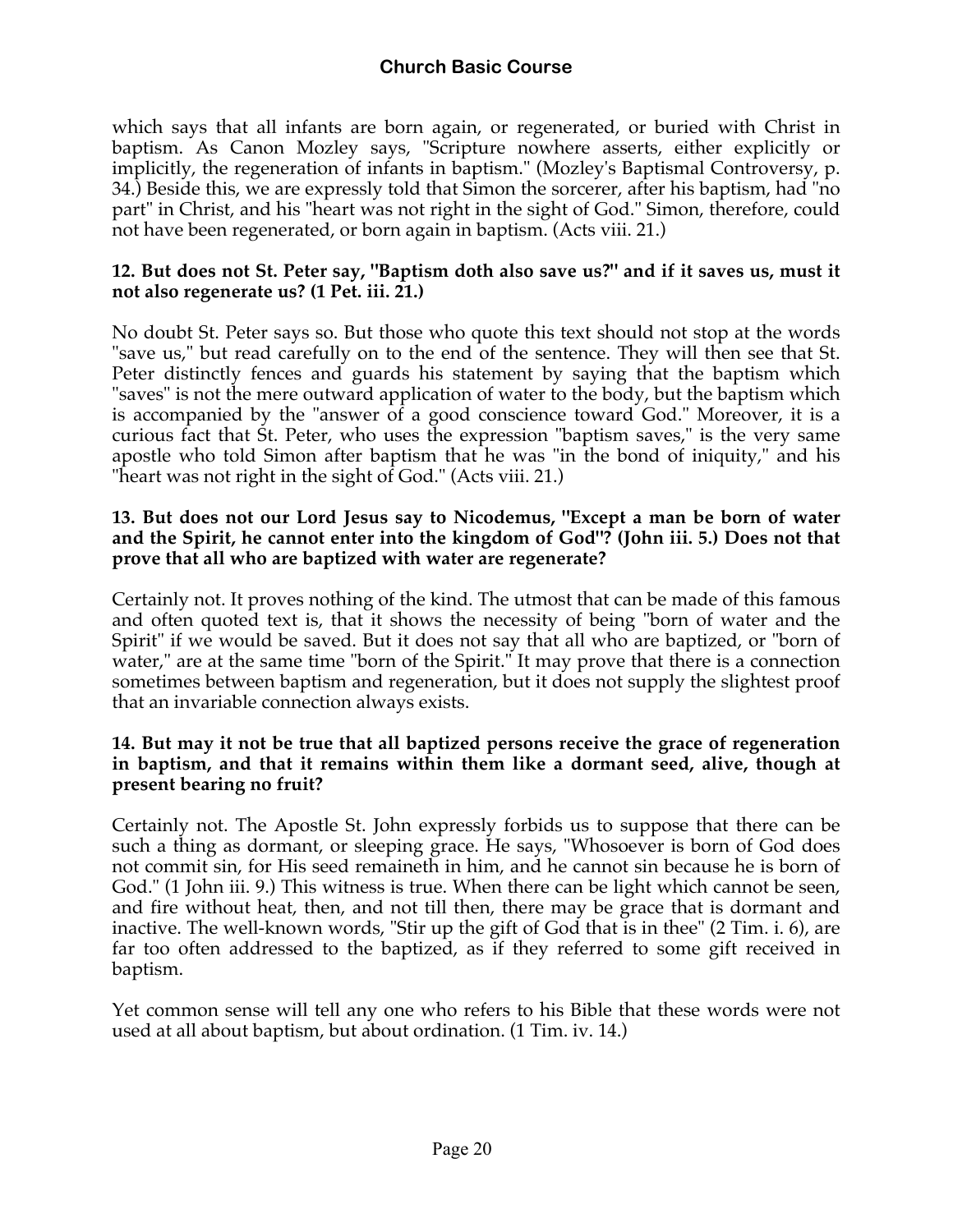### **15. But does not this view of regeneration, according to which many baptized persons are not regenerate at all, and receive no benefit whatever from their baptism, do great dishonour to one of Christ's sacraments, and tend to bring it into contempt?**

Not at all. The truth is exactly the other way. To say that infant baptism confers grace mechanically, as a chemical solution produces an effect on a photographic plate, and that if water and certain words are used by a thoughtless, careless clergyman over the child of thoughtless, ignorant parents, the child is at once born again, —to say, furthermore, that an immense spiritual effect is produced by baptism when no effect whatever can be seen, all this, to many thinking persons, seems calculated to degrade baptism. It tends to make observers suppose that baptism is useless, or that regeneration means nothing at all.

He that would do honour to baptism should maintain that it is a high and holy ordinance, which, like every ordinance appointed by Christ, ought not to be used without solemn reverence; and that no blessing can be expected unless it is used with heart, and knowledge, and faith, and prayer, and followed by godly training of the child baptized. Above all, he should maintain that when baptism does good, the good will be seen in the life and ways of the baptized. Those who do not feel satisfied about this matter will do well to study attentively the strong language which God uses about His own ordinances, when used formally and carelessly, in the prophet Isaiah. (Isa. i. 11, 12.) What did the prophet mean when he wrote these words: "To what purpose is the multitude of your sacrifices unto me? saith the Lord. I delight not in the blood of bullocks or of lambs." He evidently meant that God's own ordinances may be made perfectly useless by man's misuse of them.

### **16. But may we not believe that regeneration means nothing more than a change of state, and does not mean a moral and spiritual change at all? May we not believe that it is a mere ecclesiastical word, signifying nothing more than admission to a state of Church privilege? And may we not then say that every person baptized is regenerated in baptism.**

Of course we may say and believe anything we please in a free country like England, and this idea of an ecclesiastical regeneration cuts the knot of some difficulties, and has always satisfied some minds. But it is an insuperable difficulty that the word "regeneration" is never once used in this sense in the New Testament. Moreover, the parallel expression "born of God," in St. John's First Epistle, most certainly means a great deal more than being admitted into a state of ecclesiastical privilege! To say, for instance, "Whosoever is baptized doth not commit sin, —and overcometh the world," would be ridiculous, because untrue. Moreover, the Church Catechism distinctly teaches that the inward and spiritual grace in baptism is not a mere ecclesiastical change, but "a, death unto sin, and a new birth unto righteousness." Moreover, the Homily for Whitsunday expressly describes regeneration as an inward and spiritual change. One thing is very certain, no plain reader of the Bible ever seems to understand how a person can be "regenerate" and yet not saved.

The poor and simple-minded cannot take in the idea of ecclesiastical regeneration.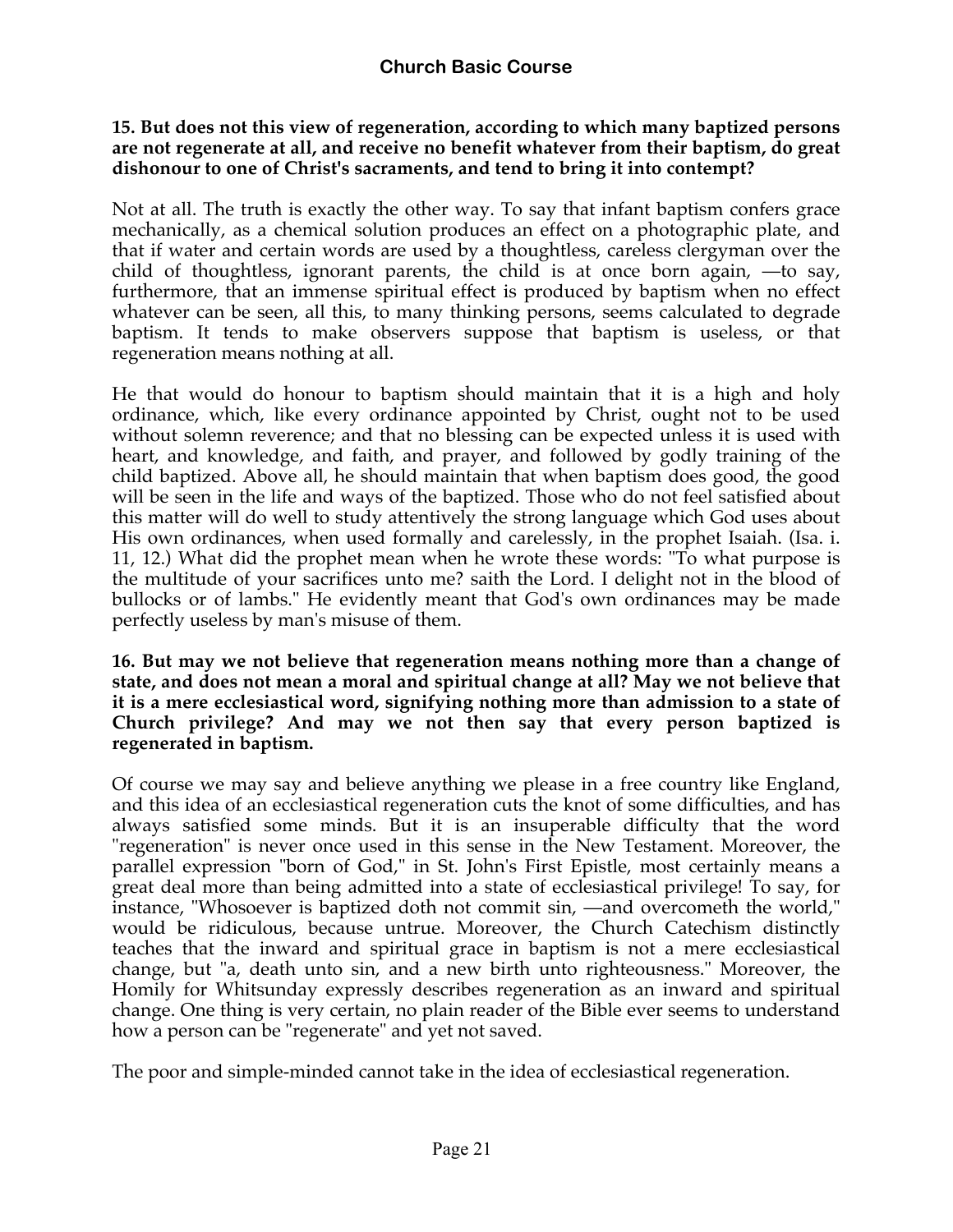### **The Doctrine Of Baptism -** Bishop James Parker Dees

The doctrines of baptism, baptismal regeneration, infant baptism, and related subjects are one of the divisive factors between many good Christian people who otherwise would be much closer together. Our doctrine of baptism is one that we think is biblical and meaningful and true and, when participated in in faith, is productive of spiritual regeneration.

 We recognize that probably there are some people in some churches who hold to the concept that going through the outward form of baptism is sufficient to procure one's soul's salvation eternally. We do not. We believe unequivocally in the biblical doctrine of salvation which is given by the grace of God as we receive His Holy Spirit which He gives to us on account of our faith in Him and in His dear Son, Christ our Lord. Jesus' blood shed on the cross for our redemption effects the regeneration of the natural man from the fallen world into the realm of the Kingdom of God . Our Lord said, "Except a man be born again he cannot see the Kingdom of God ," and "Except a man be born of water and of the Spirit, he cannot enter into the Kingdom of God ." We hold fast to this and to the great Pauline and Augustinian and Lutheran doctrine of salvation by faith alone, justification sola fide. The outward act of baptism does not procure one's regeneration and justification, but it is an outward evidence of the faith resident in the inner man which is acceptable with God, and which God is pleased to bless with His Spirit which brings with it regeneration.

 In the Old Testament, circumcision was the sign of the covenantal union between God and His people. By virtue of the parents' faith, their male children were circumcised at the age of eight days. It is obvious that at this age the child was unable to express any faith, and thus, they were included in the covenant mercies of God by virtue of the parents' faith. Under the new covenant, baptism represents this union. A great number of the early Christians came from a Jewish background. It is inconceivable that there would not have been considerable turmoil if the sign of the new covenant relationship had excluded the youngest and very special members of their families. The fact that there is no record of contention regarding this issue is evidence by its absence that early Christian baptism included infants.

 In addition, there are several incidents in the New Testament in which we are told that an individual was baptized along with his whole house. Cornelius, the Philippian jailor, and Lydia are examples. It is a reasonable assumption that children were included in the household. There are also scriptural examples of divine intervention in the lives of children on the basis of the faith of their parents; the daughter of the Syro-Phoenician woman, the nobleman's son, and the lunatic son being examples.

 On Pentecost at the end of his sermon, St. Peter said, "Repent, and be baptized every one of you in the name of Jesus Christ for the remission of sins, and ye shall receive the gift of the Holy Ghost. For the promise is unto you, and to your children" (Acts 2:38,39).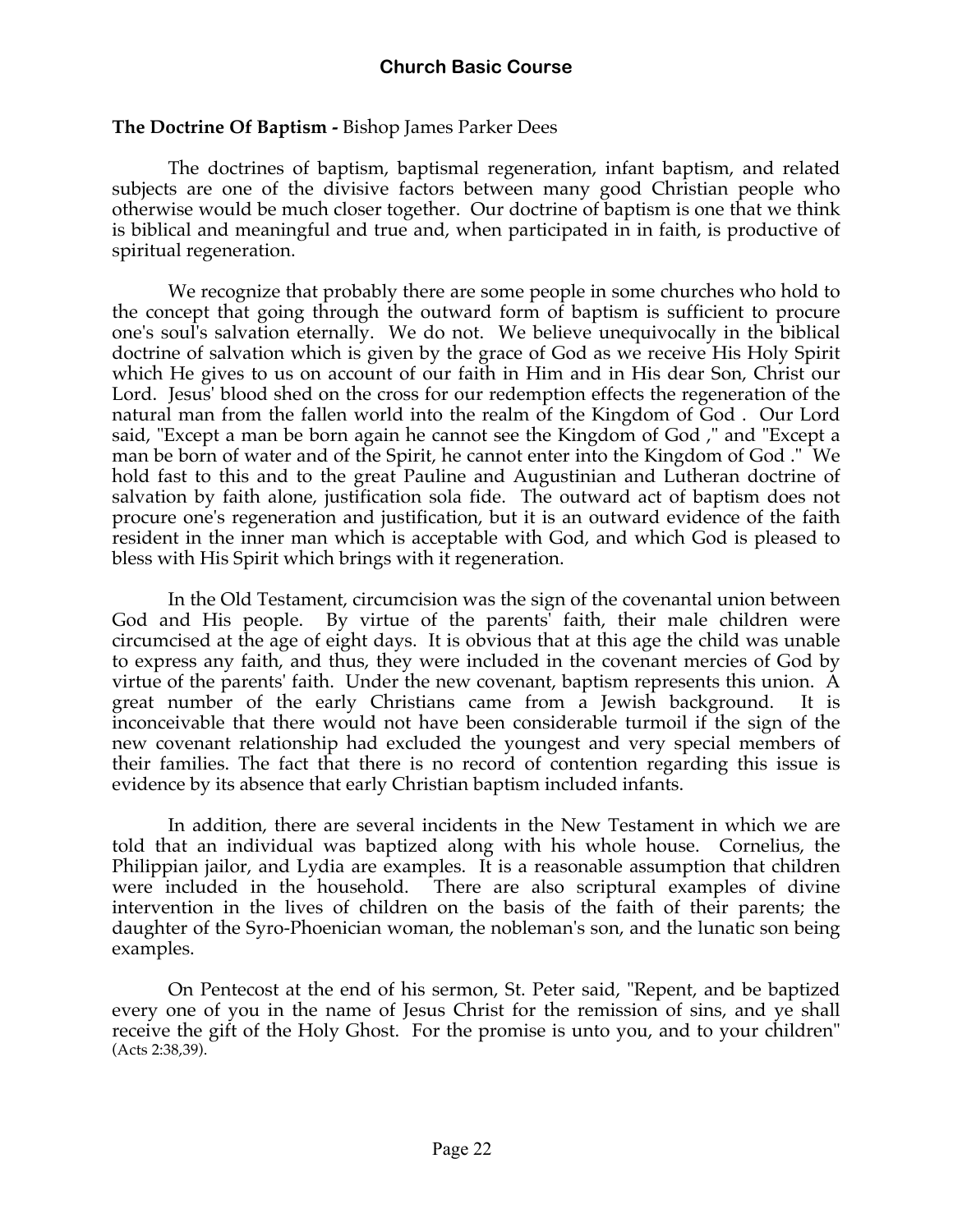If we believe in the value or efficacy of intercessory prayer in other circumstances, there is no logical reason to exclude it in the case of infant baptism. We believe that God hears and answers the prayers of Christian parents by giving His Holy Spirit in a special way to the child who is baptized. It is then the obligation of the parents and godparents to bring up the child in a Christian context with a view toward coming to Christ through faith. The child must later accept or ratify this faith for himself, and he indicates this outwardly at confirmation when he takes upon himself the promises made on his behalf at his baptism.

### *Holy Communion and the AOC*

There has been a continuing interest in the nature of the Lord's Supper - its nature, how it represents a Communion of the Body of Christ with the Lord, how it must be individually prepared for, and precisely what blessings ensue therefrom. Bishop JC Ryle was a courageous defender of the faith and has many published works on the Holy Communion - one of which I include below. I include the below in view of some serious questions regarding this matter that have increasingly arising of late.

*Bishop Jerry Ogles*

First, let us review the applicable articles:

### **XVIII.** *Of the Lord's Supper.*

The Supper of the Lord is not only a sign of the love that Christians ought to have among themselves one to another; but rather it is a Sacrament of our Redemption by Christ's death: insomuch that to such as rightly, worthily, and with faith, receive the same, the Bread which we break is a partaking of the Body of Christ; and likewise the Cup of Blessing is a partaking of the Blood of Christ.

Transubstantiation (or the change of the substance of Bread and Wine) in the Supper of the Lord, cannot be proved by Holy Writ; but is repugnant to the plain words of Scripture, overthroweth the nature of a Sacrament, and hath given occasion to many superstitions.

The Body of Christ is given, taken, and eaten, in the Supper, only after an heavenly and spiritual manner. And the mean whereby the Body of Christ is received and eaten in the Supper, is Faith.

The Sacrament of the Lord's Supper was not by Christ's ordinance reserved, carried about, lifted up, or worshipped.

### **XXIX.** *Of the Wicked, which eat not the Body of Christ in the use of the Lord's Supper.*

The Wicked, and such as be void of a lively faith, although they do carnally and visibly press with their teeth (as Saint Augustine saith) the Sacrament of the Body and Blood of Christ; yet in no wise are they partakers of Christ: but rather, to their condemnation, do eat and drink the sign or Sacrament of so great a thing.

Any postulation that exceeds the clear definition of Scripture and the Thirty-Nine Articles is to be discounted. This represents the position of the AOC on the Lord's Supper.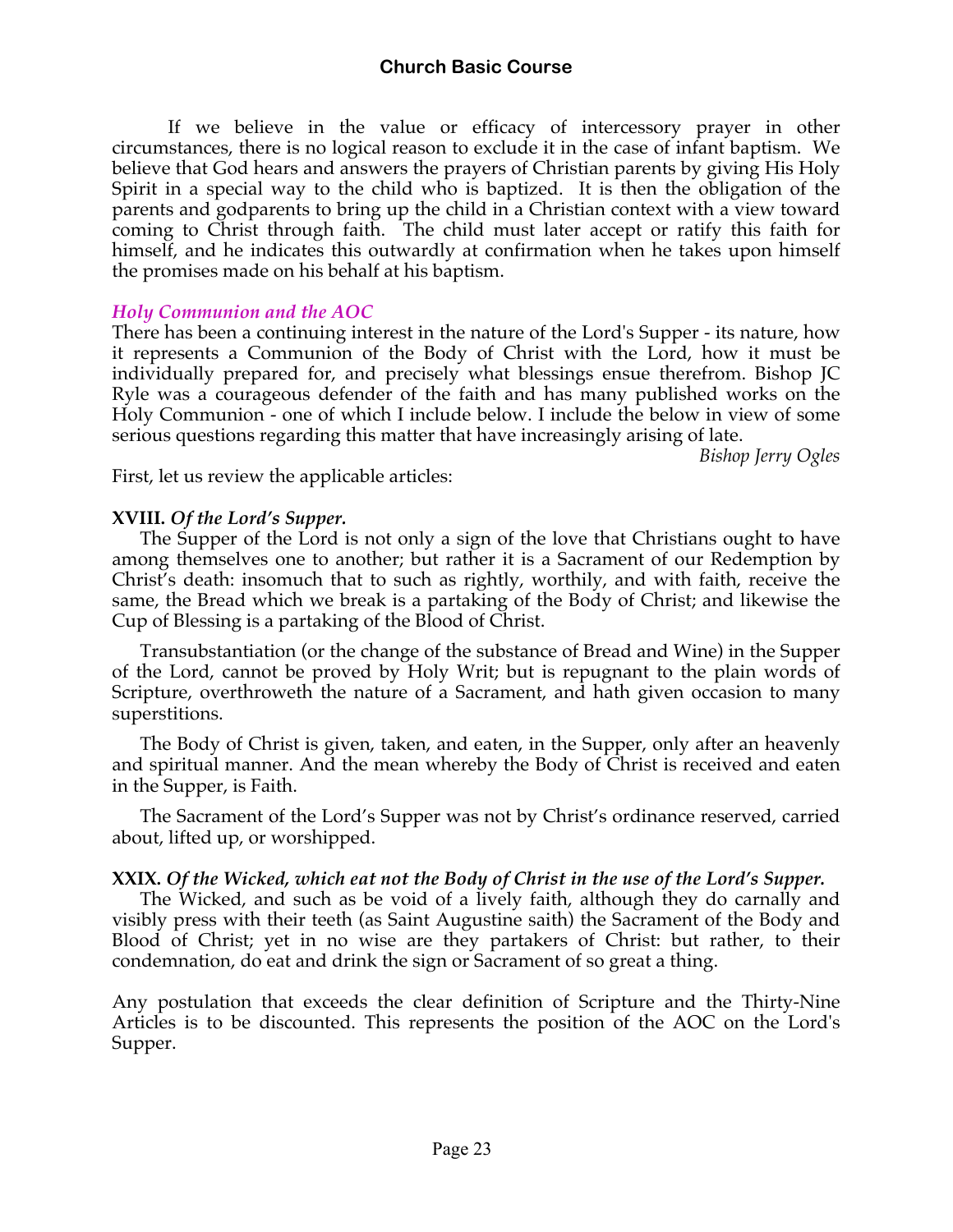

Here is the paper by Bishop Ryle:

### **The Lord's Supper** by JC Ryle

"A man ought to examine himself before he eats of the bread and drinks of the cup." 1 Corinthians 11:28.

The words which form the tittle of this paper refer to the subject of vast importance. That subject is the Lord's Supper.

Perhaps no part of the Christian religion is so thoroughly misunderstood as the Lord's Supper. On no point have there been so many disputes, strifes, and controversies for almost 1800 years. On no point have mistakes done so much harm. The very ordinance which was meant for our peace and profit has become the cause of discord and the occasion of sin. These things ought not to be!

I make no excuse for including the Lord's Supper among the leading points of "practical" Christianity. I firmly believe that ignorant views or false doctrine about this ordinance lie at the root of some of the present divisions of professing Christians. Some neglect it altogether; some completely misunderstand it; some exalt it to a position it was never meant to occupy, and turn it into an idol. If I can throw a little light on it, and clear up the doubts in some minds, I will feel very thankful. It is hopeless, I fear, to expect that the controversy about the Lord's Supper will ever be finally closed until the Lord comes. But it is not too much to hope that the fog and mystery and obscurity with which it is surrounded in some minds, may be cleared away by plain Bible truth.

In examining the Lord's Supper I will be content with asking four practical questions, and offering answers to them.

I. Why was the Lord's Supper ordained?

II. Who ought to go to the Table and be communicants?

III. What may communicants expect from the Lord's Supper?

IV. Why do many so-called Christians never go to the Lord's Table?

I think it will be impossible to handle these four questions fairly, honestly, and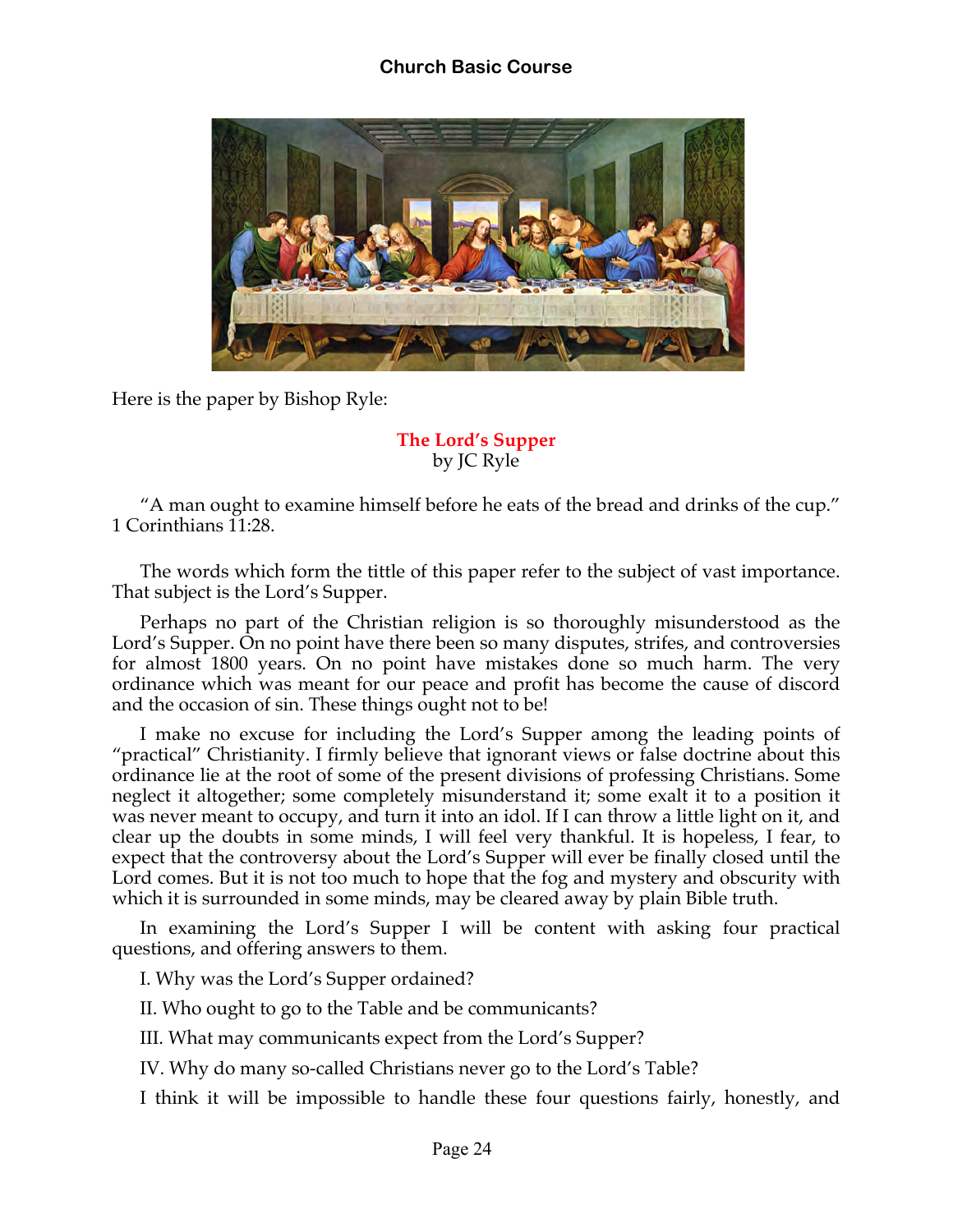### **Church Basic Course**

impartially, without seeing the subject of this paper more clearly, and getting some distinct and practical ideas about some leading errors of our day. I say "practical" emphatically. My chief aim in this volume is to promote practical Christianity.

**I. In the first place, "why was the Lord's Supper ordained?"** It was ordained for the continual remembrance of the sacrifice of the death of Christ, and of the benefits which we thereby receive. The *bread* which in the Lord's Supper is broken, given, and eaten, is meant to remind us of Christ's body given on the cross for our sins. The *wine* which is poured out and received, is meant to remind us of Christ's blood shed on the cross for our sins. He who eats that bread and drinks that wine is reminded, in the most striking and forcible manner—of the benefits Christ has obtained for his soul, and of the death of Christ as the hinge and turning point on which all those benefits depend.

Now, is the view here stated the doctrine of the New Testament? If it is not, forever let it be rejected, cast aside, and refused by men. If it is, let us never be ashamed to hold it close, profess our belief in it, pin our faith on it, and steadfastly refuse to hold any other view, no matter who teaches it.

In subjects like this we must call no man master. It matters little what great theologians and learned preachers have thought fit to put forth about the Lord's Supper. If they teach more than the Word of God contains—they are not to be believed. I take up my Bible and turn to the New Testament. There I find no less than four separate accounts of the first appointment of the Lord's Supper. Matthew, Mark, Luke, and Paul, all four describe it: all four agree in telling us what our Lord did on this memorable occasion. Only two tell us the reason why our Lord commanded that His disciples were to eat the bread and drink the cup. Paul and Luke both record the remarkable words, *"Do this in remembrance of me."* Paul adds his own inspired comment: *"For whenever you eat this bread and drink this cup, you proclaim the Lord's death until he comes."* (Luke 22:19; 1 Corinthians 11:25-26). When Scripture speaks so clearly, why can't men be content with it? Why should we mystify and confuse a subject which in the New Testament is so simple?

The "continual remembrance of Christ's death" was the one grand object for which the Lord's Supper was ordained. He who goes further than this is adding to God's Word, and does so to the great peril of his soul.

Now, is it reasonable to suppose that our Lord would appoint an ordinance for so simple a purpose as "remembering His death?" It most certainly is! Of all the facts in His earthly ministry none are equal in importance to that of His death. It was the great settlement for man's sin, which had been appointed in God's promise from the foundation of the world. It was the great redemption of almighty power, to which every sacrifice of animals, from the fall of man, continually pointed. It was the grand end and purpose for which the Messiah came into the world. It was the cornerstone and foundation of all man's hopes of pardon and peace with God. In short, Christ would have lived, and taught, and preached, and prophesied, and performed miracles in vain, if He had not *crowned it all by dying for our sins as our Substitute on the Cross!* His death was our life. His death was the payment of our sin-debt to God. Without His death we would have been the most miserable of all creatures!

No wonder that an ordinance was specially appointed to remind us of our Savior's death. It is the one thing which poor, weak, sinful man needs to be continually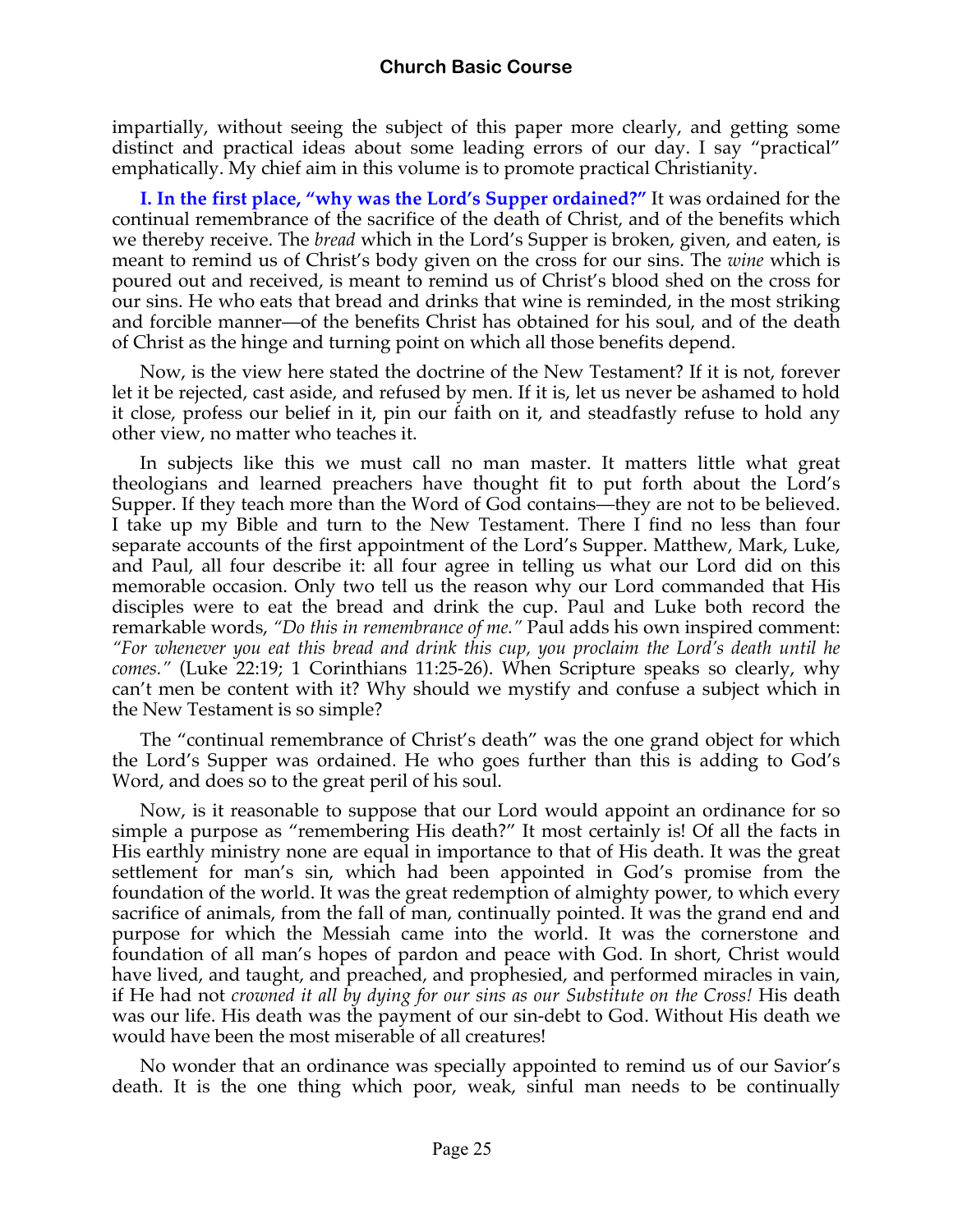reminded. Does the New Testament authorize men to say that the Lord's Supper was ordained to be a *sacrifice*, and that in it Christ's *literal* body and blood are present under the forms of bread and wine? Most certainly not! When the Lord Jesus said to the disciples, "This is my Body," and "this is my Blood," He clearly meant, "This *bread* in my hand is an symbol of my Body, and this cup of *wine* in my hand contains a symbol of my Blood." The disciples were accustomed to hear Him use such language. They remembered His saying, "The *field* is the world, and the *good seed* stands for the sons of the kingdom. The *weeds* are the sons of the evil one" (Matthew 13:38). It never entered into their minds that He meant to say He was holding His own body and His own blood in His hands, and literally giving them His literal body and blood to eat and drink! Not one of the writers of the New Testament ever speaks of the Lord's Supper as a *sacrifice*, or calls the Lord's Table an *altar*, or even hints that a Christian minister is a *sacrificing priest*. The universal doctrine of the New Testament is that after the *one*  offering of Christ on the cross, there remains no more need of sacrifice.

If anyone believes that Paul's words to the Hebrews, *"We have an altar"* (Hebrews 13:10), are a proof that the Lord's table is an altar, I remind him "Christians have an altar where they partake. That altar is Christ our Lord—who is Altar, Priest, and Sacrifice, all in One." Throughout the Communion Service the one idea of the ordinance continually pressed on our attention is that of a "remembrance" of Christ's death. As to any *presence of Christ's natural body* and blood under the forms of bread and wine, the clear answer is that "the natural body and blood of Christ are in heaven, and not here." Those Roman Catholics who delight in talking of the "altar," the "sacrifice," the "priest," and the "real presence" in the Lord's Supper—would do well to remember that they are using language which is entirely non-Biblical.

The point before us is one of vast importance. Let us lay hold upon it firmly, and never let it go. It is the very point on which our Reformers had their sharpest controversy with the Roman Catholics, and went to the stake, rather than give way. Sooner than admit that the Lord's Supper was a sacrifice, they cheerfully laid down their lives. To bring back the doctrine of the "real presence," and to turn the communion into the Roman Catholic "mass," is to pour contempt on our Martyrs, and to upset the first principles of the Protestant Reformation. No, rather, it is to ignore the plain teaching of God's Word, and do dishonor to the priestly office of our Lord Jesus Christ! The Bible teaches expressly that the Lord's Supper was ordained to be "a remembrance of Christ's body and blood," and not a sacrificial offering. The Bible teaches that Christ's substituted death on the cross was the *perfect* sacrifice for sin, which never needs to be *repeated*. Let us stand firm in these two great principles of the Christian faith. A clear understanding of the intention of the Lord's Supper is one of the soul's best safeguards against the delusions of false doctrine.

**II. In the second place, let me try to show "WHO ought to receive the Lord's Supper?"** What kind of people were meant to go to the Table and receive the Lord's Supper?

I will first show, **who ought NOT to be partakers of this ordinance**. The ignorance which prevails on this, as well as on every part of the subject, is vast, lamentable, and appalling. If I can contribute anything that may throw light upon it, I will feel very thankful. The principal giants whom John Bunyan describes, in "Pilgrim's Progress," as dangerous to Christian pilgrims, were two, *Pope* and *Pagan*. If the good old Puritan had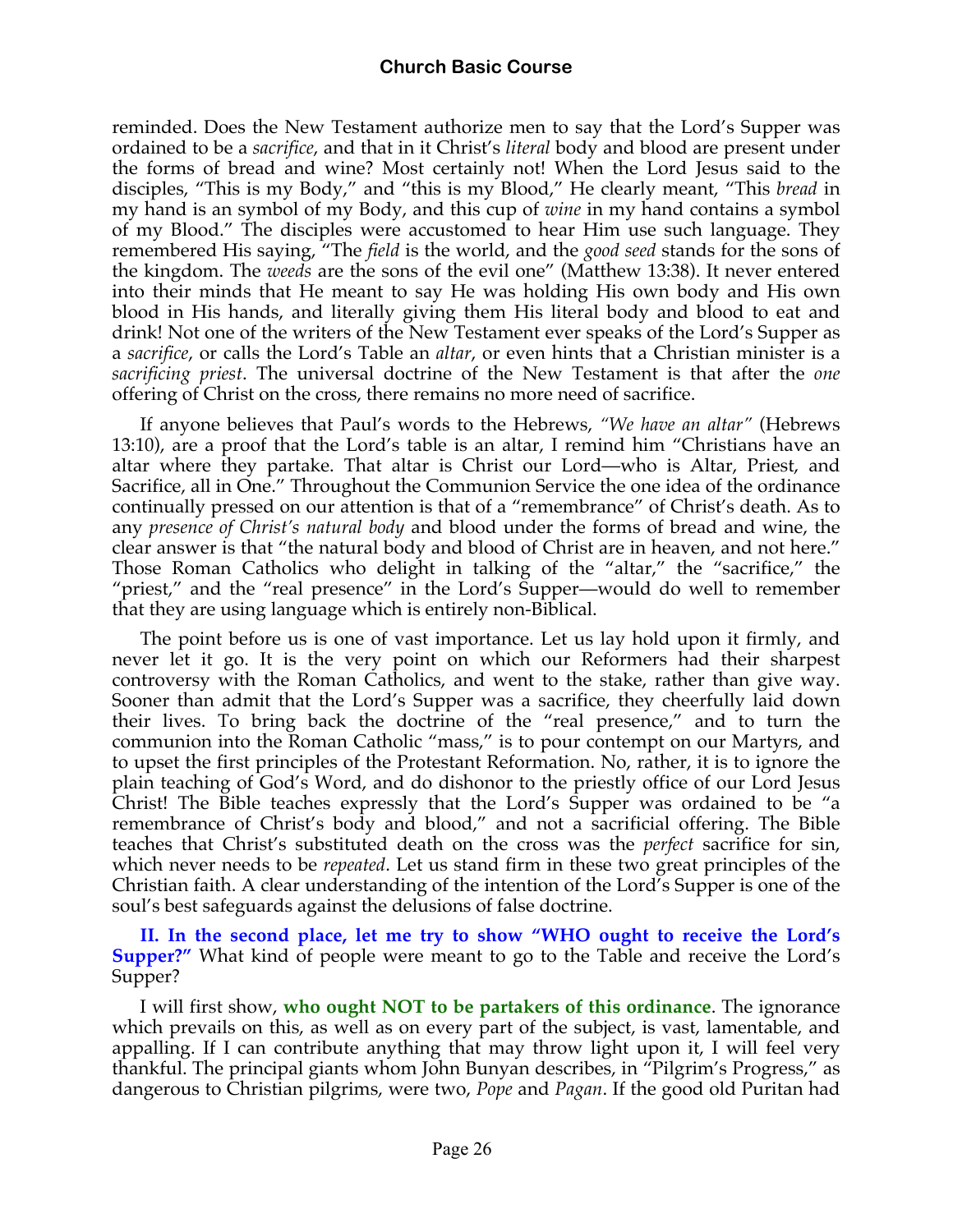foreseen the times we live in, he would have said something about the giant *Ignorance*!

**(a)** It is *not* right to urge **all** *professing* **Christians** to go to the Lord's Table. There is such a thing as fitness and preparedness for the ordinance. It does not work like a medicine, independently of the state of mind of those who receive it. The teaching of those who urge all their congregation to come to the Lord's Table, as if the coming must necessarily do everyone good—is entirely without warrant of Scripture. No, rather, it is a teaching which is calculated to do immense harm to men's souls, and to turn the reception of the Lord's Supper into a mere *religious form*. *Ignorance* can never be the mother of acceptable worship, and an ignorant communicant who comes to the Lord's Table without knowing *why* he comes—is altogether in the wrong place!

"A man ought to examine himself before he eats of the bread and drinks of the cup." "Recognizing the body of the Lord,"—that is to understand what the elements of bread and wine represent, and why they are appointed, and what is the particular use of remembering Christ's death—is an essential qualification of a true communicant. God commands *all* people everywhere to *repent* and *believe* the Gospel (Acts 17:30), but He does not in the same way, or in the same manner, command everybody to come to the Lord's Table. No! this thing is not to be taken lightly, or carelessly! It is a solemn ordinance, and solemnly it ought to be used!

**(b)** But this is not all. **Sinners living in open sin**, and determined not to give it up, ought never to come to the Lord's Table. To do so is a positive insult to Christ, and to pour contempt on His Gospel. It is nonsense to profess we desire to remember Christ's death, while we cling to sin—the accursed thing which made it needful for Christ to die! The mere fact that a man is continuing in sin is clear evidence that he does not care for Christ, and feels no gratitude for the offer of redemption. The ignorant Roman Catholic who goes to the priest's confessional and receives absolution, may think he is fit to go to the Roman Catholic mass—and after mass may return to his sins. He never reads the Bible—and knows no better! But the professing Christian who habitually breaks any of God's commandments, and yet goes to the Lord's Table, as if it would do him good and wipe away his sins—is very guilty indeed. So long as he chooses to continue his wicked habits—he cannot receive the slightest benefit from the Lord's Table—and is only adding sin to sin! To carry unrepented sin to the Lord's Table, and there receive the bread and wine, knowing in our own hearts that we and wickedness are yet friends—is one of the worst things man can do, and one of the most hardening to the conscience. If a man must have his sins, and can't give them up, let him by all means stay away from the Lord's Supper! There is such a thing as "eating and drinking in an unworthy manner" and to our own "judgment." To no one do these words apply so thoroughly, as to an unrepentant sinner.

**(c) Self-righteous people** who think that they will be saved by their own works, have no business to come to the Lord's Table. Strange as it may sound at first, these people are the *least* qualified of all to receive the Lord's table. They may be outwardly correct, moral and respectable in their lives, but so long as they trust in their own goodness for salvation they are entirely in the wrong place at the Lord's Supper. For what do we declare at the Lord's Supper? We publicly profess that we have no goodness, righteousness, or worthiness of our own, and that all our hope is in Christ. We publicly profess that we are guilty, sinful, corrupt—and naturally deserve God's wrath and condemnation. We publicly profess that Christ's *merit* and not ours; Christ's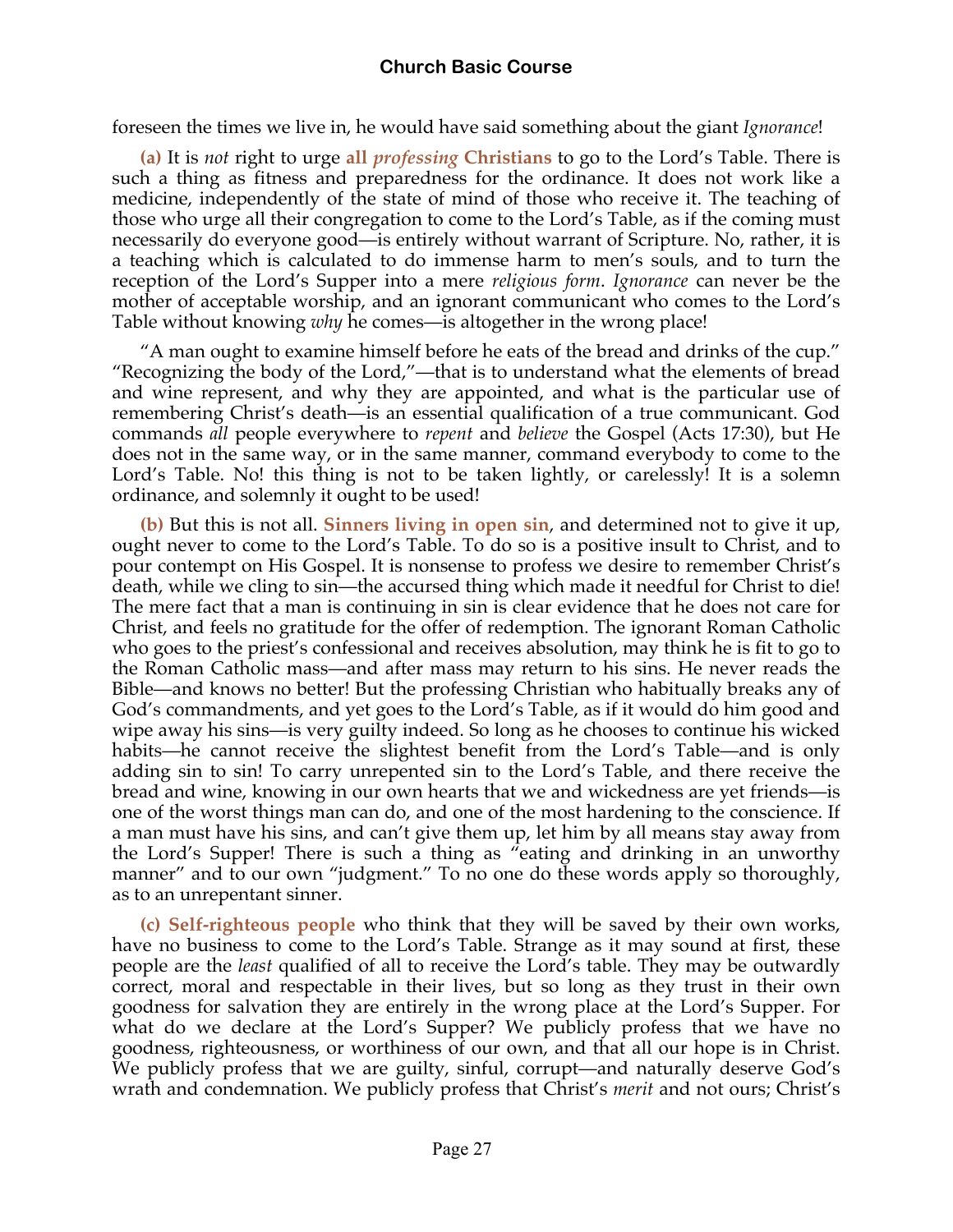*righteousness* and not ours—is the only cause why we look for acceptance with God. Now what has a self-righteous man to do with an ordinance like this? Clearly nothing at all.

One thing at any rate, is very clear: a self-righteous man has no business to receive the Lord's Supper. The Communion Service of the Church bids all communicants declare that "they do not presume to come to the Table trusting in their own righteousness, but in God's numerous and great mercies." It tells them to say, "We are not worthy so much as to gather up the crumbs under Your table," "the memory of our sins is grievous to us; the burden of them is intolerable." How many self-righteous professing Christians can ever go to the Lord's Table, and take these words into his mouth—is beyond my understanding! It only shows that many professing Christians use the "forms" of worship without taking the trouble to consider what they mean.

The plain truth is that the Lord's Supper was not meant for dead souls, but for living ones. The *careless*, the *ignorant*, the willfully *wicked*, the *self-righteous*, are no more fit to come to the Lord's Table than a dead corpse is fit to sit down at a king's feast! To enjoy a spiritual feast we must have a spiritual heart, and taste, and appetite. To suppose that the Lord's Table can do any good to an unspiritual man—is as foolish as to put bread and wine into the mouth of a dead person! The careless, the ignorant, and the willfully wicked, so long as they continue in that state, are utterly unfit to come to the Lord's Supper. To urge them to partake is not to do them good, but harm.

The Lord's Supper is not a *converting* or *justifying* ordinance. If a man goes to the Table unconverted or unforgiven, he will be *no better* when he comes away (actually *worse* due to the associated judgments for coming unworthily).

But, after all, the ground having been cleared of error, the question still remains to be answered, **Who are the sort of people who ought to receive the Lord's Supper?** I answer that by saying, people who have "examined themselves to see whether they have truly repented of their former sins, steadfastly purposing to lead a new life—have a true faith in God's mercy through Christ, with a thankful remembrance of His death they are in love with all men."

In a word, I find that a worthy communicant is one who possesses three simple marks and qualifications—repentance, faith, and love. Does a man truly *repent* of sin and hate it? Does a man put his *trust* in Jesus Christ as his only hope of salvation? Does a man live in *love* towards others? He who can truly answer each of these questions, "I do," he is a man that is Scripturally qualified for the Lord's Supper. Let him come boldly. Let no barrier be put in his way. He comes up to the Bible standard of communicants. He may draw near with confidence, and feel assured that the great Master of the banquet is not displeased.

Such a man's **repentance** may be very much *imperfect*. Never mind! Is it real? Is he *truly* repentant? His **faith** in Christ may be very weak. Never mind! Is it real? A penny is as much true currency as is a one hundred dollar bill. His **love** may be very defective in quantity and degree. Never mind! Is it genuine? The grand test of a man's Christianity is not the *quantity* of holiness he has, but whether he has any true holiness all. The first twelve communicants, when Christ Himself gave the bread and wine, were weak indeed—weak in knowledge, weak in faith, weak in courage, weak in patience, weak in love! But eleven of them had something about them which outweighed all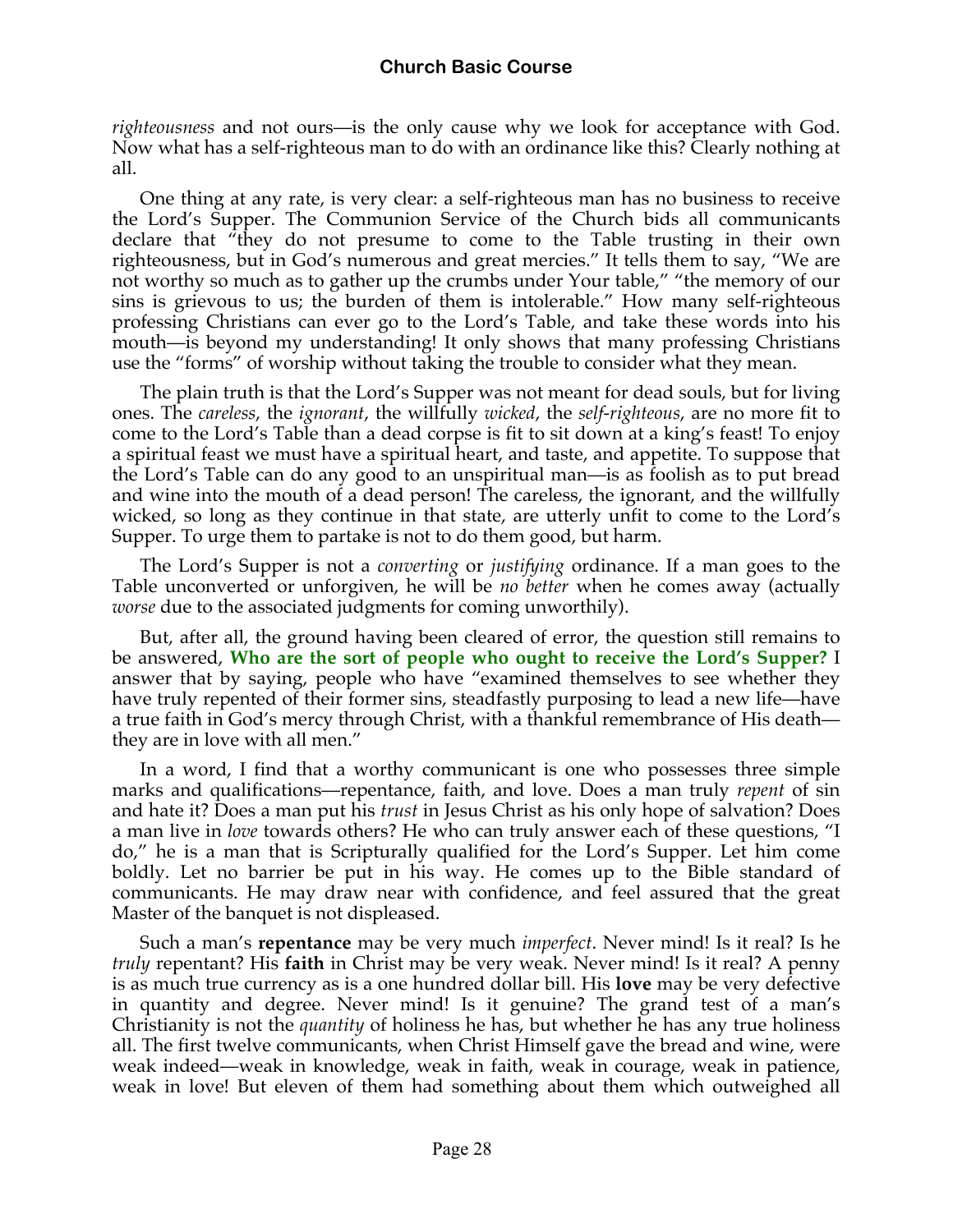defects—they were real, genuine, sincere, and true!

Forever let this great principle be rooted in our minds—that the only worthy communicant is the man who has demonstrated *repentance* toward God, *faith* toward our Lord Jesus Christ, and practical *love* toward others. Are you that man? Then you may draw near to the table, and take the ordinance to your comfort. Anything less than this I dare not change in my standard of a communicant. I will never encourage someone to receive the Lord's Supper—who is careless, ignorant, and self-righteous! I will never tell anyone to keep away until he is perfect, and to wait until his heart is as holy as an angel's. I will not do so, because I believe that neither my Master nor His Apostles would have done so. Show me a man that really feels his sins, really leans on Christ, really struggles to be holy—and I will welcome him in My Master's name. He may feel weak, erring, empty, feeble, doubting, wretched, and poor. But what does that matter? Paul, I believe, would have received him as a right communicant, and I will do likewise.

**III. In the third place, let us consider "what BENEFIT communicants may expect to get by receiving the Lord's Supper."** This is a point of grave importance, and one on which many mistakes abound. On no point, perhaps, connected with this ordinance are the views of Christians so vague and indistinct and undefined. One common idea among men is that "receiving the Lord's Supper must do them some good." Why, they can't explain. What good, they can't exactly say. But they have a loose general notion that it is the right thing to be a communicant, and that somehow or other it is of value to their souls! This is of course nothing better than ignorance. It is unreasonable to suppose that such communicants can please Christ, or receive any real benefit from what they do.

If there is any principle clearly laid down in the Bible about any act of religious worship, it is this that it must be with *understanding*. The worshiper must at least understand *something* about what he is doing. Mere bodily worship, unaccompanied by mind or heart—is utterly worthless. The man who eats the bread and drinks the wine, as a mere matter of form, because it is the "right" thing to do, without any clear idea of what it all means, derives no benefit. He might just as well stay at home!

Another common idea among men is that, "taking the Lord's Supper will help them get to heaven, and take away their sins." To this false idea you may trace up the habit in some churches of going to the Lord's Table once a year, in order, as an old farmer once said, "to wipe off the year's sins." To this idea again, you may trace the too common practice of *sending for a minister in time of sickness*, in order to receive the ordinance before death. Yes, how many take comfort about their relatives, after they have lived a most ungodly life, for no better reason than this, that they took the Lord's Supper when they were dying! Whether they repented and believed and had new hearts—they neither seem to know or care. All they know is that "they took the Lord's Supper before they died."

My heart sinks within me when I hear people resting on such evidence as this. Ideas like these are sad proofs of the ignorance which fills the minds of men about the Lord's Supper. They are ideas for which there is not the slightest warrant in Scripture. The sooner they are cast aside and given up—the better for the Church and the world. Let us settle it firmly in our minds—that the Lord's Supper was not given to be a means either of *justification* or of *conversion*. It was never meant to give grace—where there is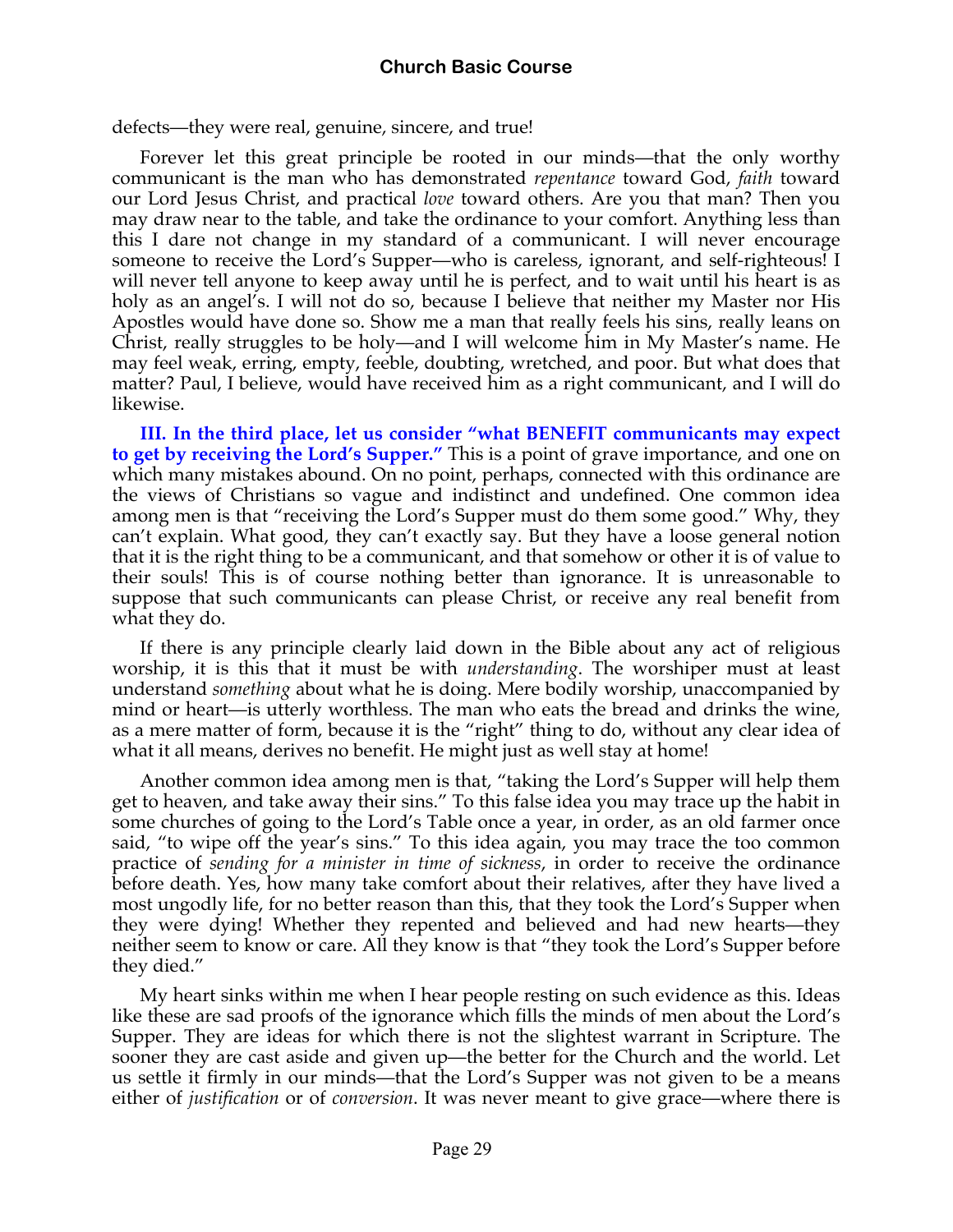### **Church Basic Course**

no grace already; or to provide pardon—when pardon is not already enjoyed. It cannot possibly provide what is lacking, with the absence of repentance to God, and faith toward the Lord Jesus Christ. It is an ordinance for the penitent, not for the impenitent; for the believing, not for the unbelieving; for the converted, not for the unconverted.

The unconverted man, who fancies that he can find a "shortcut" to heaven by taking the Lord's Supper, without treading the well-worn steps of *repentance* and faith—will find to his cost one day, that he is totally deceived! The Lord's Supper was meant to *increase* and help the grace that a man has—but not to *impart* the grace that he does not have. It was certainly never intended to make our peace with God, to justify, or to convert. The simplest statement of the benefit which a truehearted communicant may expect to receive from the Lord's Supper, is the strengthening and refreshing of our souls—clearer views of Christ and His atonement, clearer views of all the offices which Christ fills, as our Mediator and Advocate, clearer views of the complete redemption Christ has obtained for us by His substituted death on the cross, clearer views of our full and perfect acceptance in Christ before God, fresh reasons for deep repentance for sin, fresh reasons for lively faith—these are among the leading returns which a believer may confidently expect to get from his attendance at the Lord's Table. He who eats the bread and drinks the wine in a right spirit—will find himself drawn into closer communion with Christ, and will feel to know Him more, and understand Him better.

(a) Right reception of the Lord's Supper has a "**humbling**" effect on the soul. The sight of the bread and wine as emblems of Christ's body and blood, reminds us how sinful sin must be, if nothing less than the death of God's own Son could make satisfaction for it, or redeem us from its guilt. Never should we be so "clothed with humility," as when we receive the Lord's Supper.

(b) Right reception of the Lord's Supper has a "**cheering**" effect on the soul. The sight of the bread broken, and the wine poured out, reminds us how full, perfect, and complete is our salvation! Those vivid emblems remind us what an enormous price has been paid for our redemption. They press on us the mighty truth—that believing on Christ, we have nothing to fear, because a sufficient payment has been made for our debt. The "precious blood of Christ" answers every charge that can be brought against us. God can be "just and the one who justifies, those who have faith in Jesus" (Romans 3:26).

(c) Right reception of the Lord's Supper has a "**sanctifying**" effect on the soul. The bread and wine remind us how great is our debt of gratitude to our Lord, and how thoroughly we are bound to live for Him who died for our sins. They seem to say to us, "Remember what Christ has done for you—and ask yourself whether there is anything too great to do for Him!"

(d) Right reception of the Lord's Supper into hearts, has a "**restraining**" effect on the soul. Every time a believer receives the bread and the wine, he is reminded what a serious thing it is to be a Christian, and what an obligation is laid on him to lead a consistent life. Bought with such a price as that which the bread and wine call to his recollection, ought he not to glorify Christ in body and spirit, which are His? The man that goes regularly and intelligently to the Lord's Table finds it increasingly hard to yield to sin and conform to the world.

Such is a brief account of the benefits which a right-hearted communicant may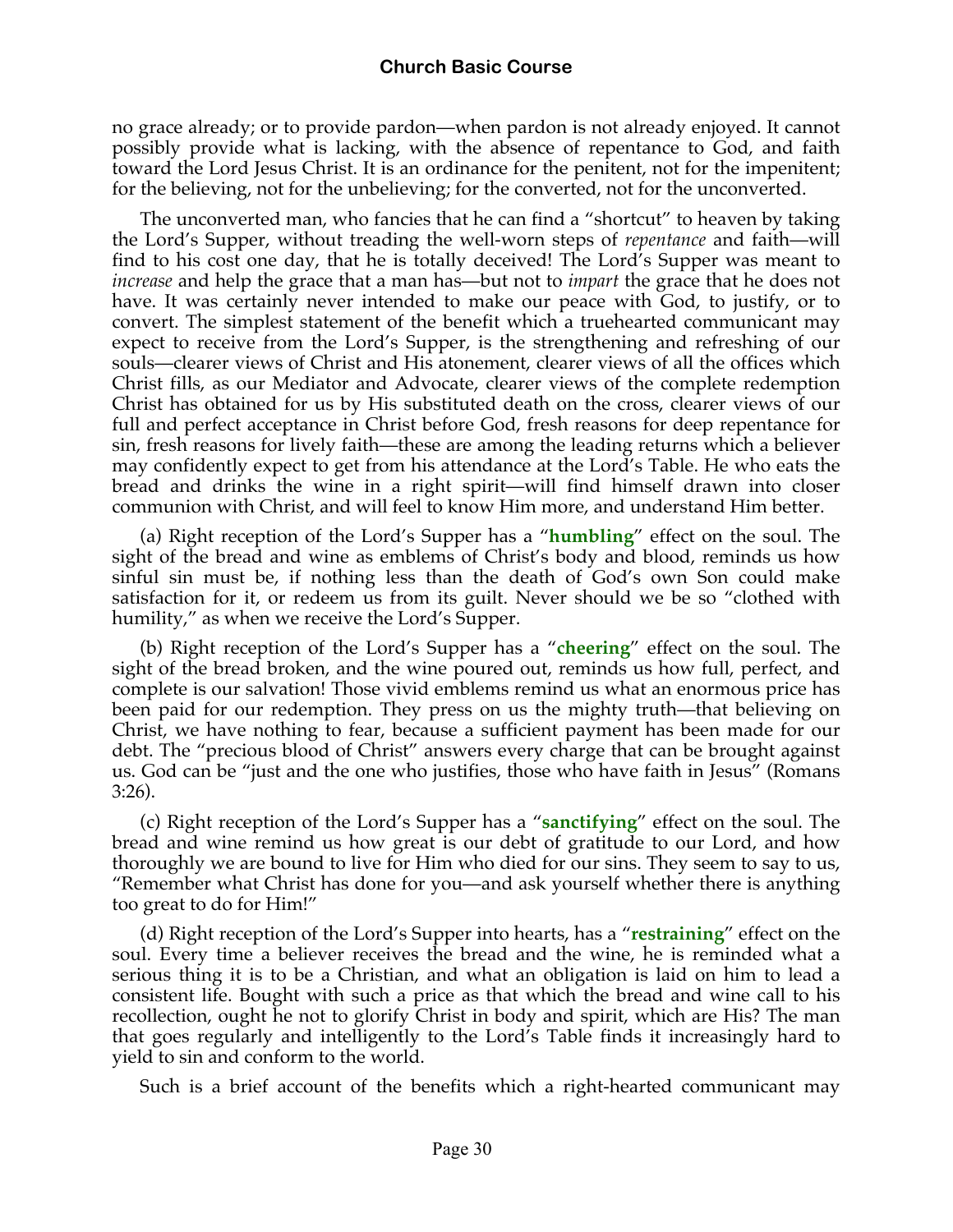expect to receive from the Lord's Supper. In eating that bread and drinking that cup, such a man will have his *repentance* deepened, his *faith* increased, his *knowledge*  enlarged, his habit of *holy living* strengthened. He will realize more of the "real presence" of Christ in his heart. Eating, that bread by faith, he will feel closer communion with the body of Christ. Drinking that wine by faith, he will feel closer communion with the blood of Christ. *He will see more clearly what Christ is to him, and what he is to Christ.* He will understand more thoroughly what it is to be "one with Christ, and Christ one with him." He will feel the roots of his soul's spiritual life watered, and the work of grace in his heart established, built up, and carried forward.

All these things may seem and sound like foolishness to a natural man, but to a true Christian these things are light, and health, and life, and peace. No wonder that a true Christian finds the Lord's Supper a source of blessing! Remember, I do not pretend to say that all Christians experience the full blessing of the Lord's Supper, which I have just attempted to describe. Nor do I say that the same believer will always find his soul in the same spiritual frame, and always receive the same amount of benefit from the ordinance. But I boldly say this: you will rarely find a true believer who will not say that he believes the Lord's Supper is one of his best helps and highest privileges. He will tell you that if he were deprived of the Lord's Supper on a regular basis he would find the loss of it a great detriment to his soul. There are some things of which we never know the value of, until they are taken from us. So I believe it is with the Lord's Supper. The weakest and humblest of God's children gets a blessing from this ordinance, to an extent of which he is not aware.

**IV. In the last place, I have to consider "why it is that so many** *so-called* **Christians never come to the Lord's Supper."** It is a simple matter of fact, that myriads of people who *call* themselves Christians never come to the Table of the Lord. They would not endure to be told that they deny the faith, and are not in communion with Christ. When they worship, they attend a place of Christian worship; when they hear religious teaching, it is the teaching of Christianity; when they are married, they use a Christian service. Yet all this time they never come to the Lord's Supper! They often live on in this state of mind for many years, and to all appearance are not ashamed. They often die in this condition without ever having received the ordinance, and yet profess to feel hope at the last, and their friends express a hope about them. And yet they live and die in open disobedience to a plain command of Christ! These are simple facts. Let anyone look around him, and deny them if he can.

Now why is this? What explanation can we give? Our Lord Jesus Christ's last injunctions to His disciples are clear, plain, and unmistakable. He says to all, "Eat, drink: do this in remembrance of Me." Did He leave it to our discretion whether we would obey His injunction or not? Did He mean that it was not significant whether His disciples did or did not keep up the ordinance He had just established? Certainly not! The very idea is absurd, and one certainly never dreamed of in apostolic times. Paul evidently takes it for granted that every Christian would go to the Lord's Table when it was available. A class of Christian worshipers who never came to the Table, was a class whose existence was unknown to him.

What, then, are we to say of that number which fail to receive the Lord's Supper, unabashed, unhumbled, not afraid, not the least ashamed? Why is it? How is it? What does it all mean? Let us look these questions fairly in the face, and endeavor to give an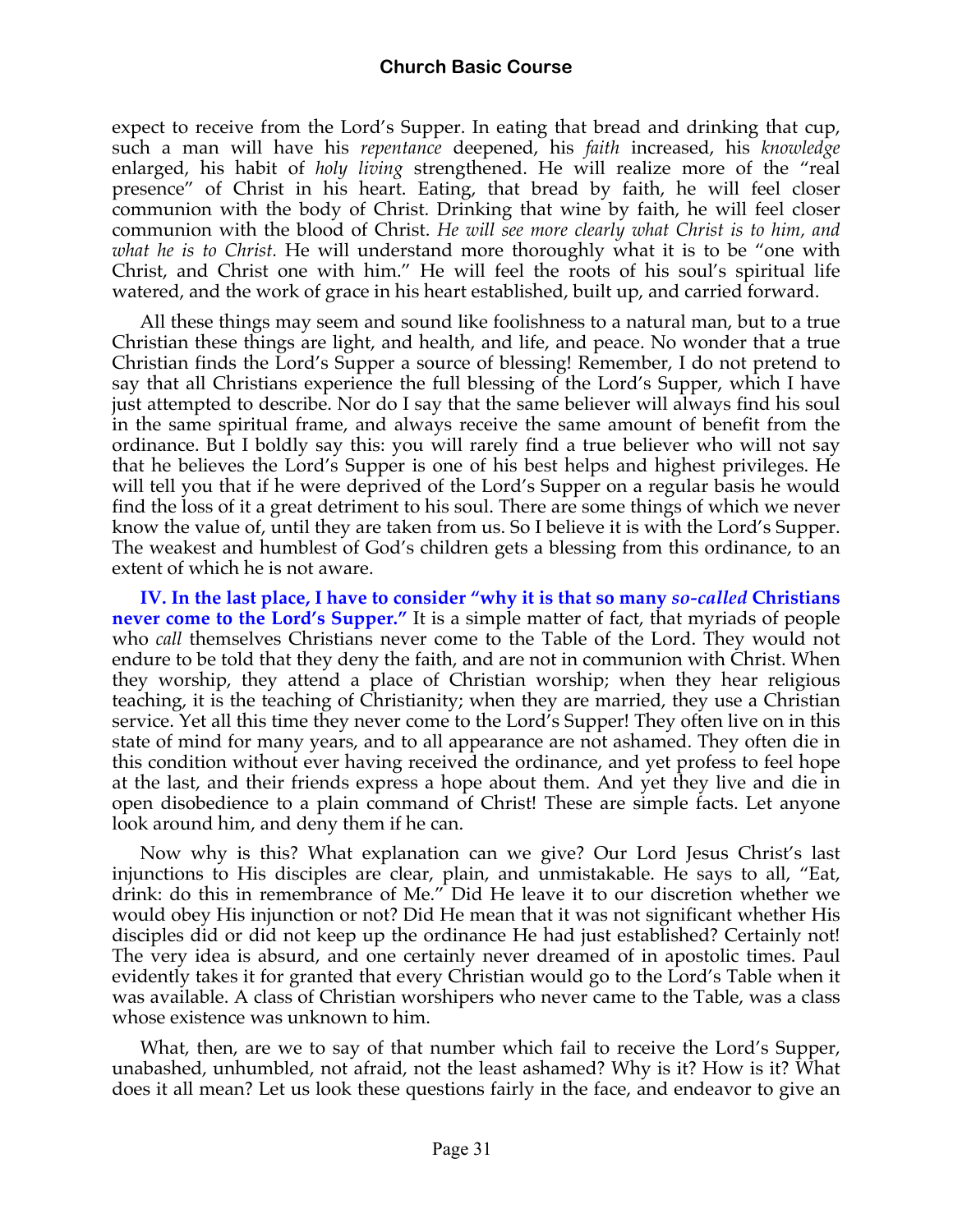answer to them.

**(1) For one thing, many fail to go to the Table because they are utterly careless and thoughtless about true religion, and ignorant of very first principles of Christianity.** They go to church, as a matter of form—but they neither know, nor care anything about what is done at church! Christianity has no place either in their hearts, or heads, or consciences, or wills, or understandings. It is a mere affair of "words and names," about which they know little—and have little concern. There were very few such false Christians in Paul's times, if indeed there were any. There are far too many in these last days of the world. They are the dead-weights of the Churches, and the scandal of Christianity. What such people need is light, knowledge, grace, a renewed conscience, a changed heart. In their present state they have no part of Christ; and dying in this state they are thrown into hell. Do I wish them to come to the Lord's Supper? Certainly not, till they are converted. No one can enter the kingdom of God unless he is born again.

**(2) For another thing, many** *professing* **Christians do not receive the Lord's Supper because they know they are living in the habitual practice of some sin, or in the neglect of some Christian duty.** Their conscience tells them so long as they live in this state, and do not turn away from their sins, they are unfit to come to the Table of the Lord. Well, they are so far quite right! I wish no man to be a communicant if he cannot give up his sins. But I warn these people not to forget that if they are unfit for the Lord's Supper in that condition, they will be lost eternally. The same sins which disqualify them for the ordinance, most certainly disqualify them for heaven. Do I want them to come to the Lord's Supper as they are? Certainly not! But I do want them to repent and be converted, to cease to do evil, and to break off from their sins. Forever let it be remembered, that the man who is unfit for the Lord's Supper—is unfit to die!

**(3) For another thing, some are not communicant because they imagine that it will add to their responsibility.** They are not, as many, ignorant and careless about religion. They even attend church regularly and listen to the preaching of the gospel. But they say they dread coming to the Lord's Table and making a confession and a profession. They fear that they might afterwards fall away, and bring scandal on the cause of Christianity. They think it wisest to be on the *safe* side, and not commit themselves at all. Such people would do well to remember, that if they avoid responsibility of one kind by not coming to the Lord's Table, they incur responsibility of another kind, quite as grave, and quite as injurious to the soul. They are responsible for *open disobedience* to a command from of Christ. They are shrinking from doing that which their Master continually commands His disciples—confessing Him before men.

No doubt it is a serious step to come to the Lord's Table and receive the bread and the wine. It is a step that none should take lightly and without self-examination. But it is "no less a serious step to walk away and refuse the ordinance," when we remember Who invites us to receive it, and for what purpose it was appointed! I warn the people I am now dealing with—to be careful what they are doing. Let them not flatter themselves that *it can ever be a wise, a prudent, a safe line of conduct to neglect a plain command of Christ!* They may find at length, to their cost, that they have only increased their guilt and forsaken their mercies!

**(4) For another thing, some false Christians stay away from the Lord's Supper because they believe they are not yet worthy.** They wait and stand still, under the mistaken notion that no one is qualified for the Lord's Supper unless he feels within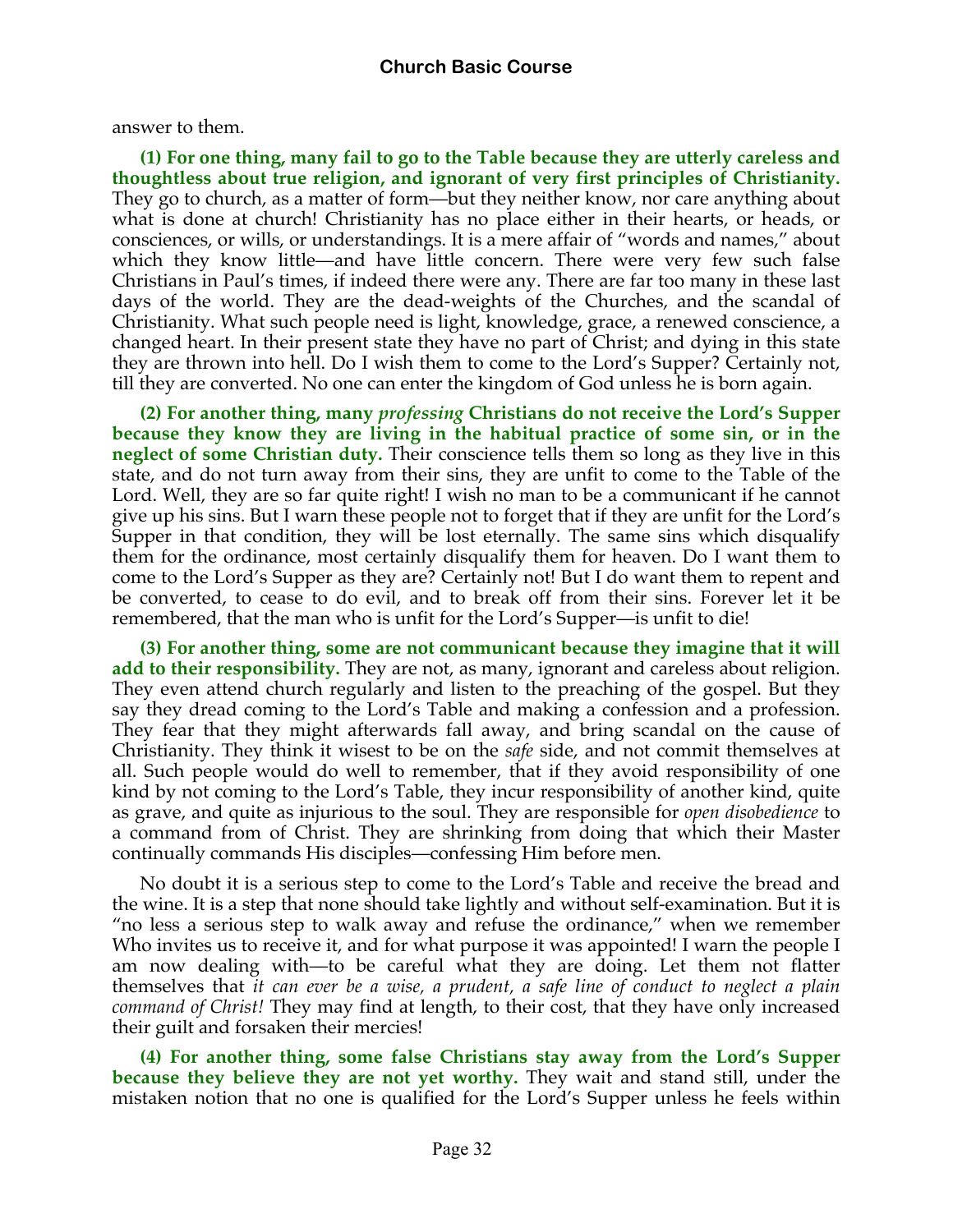him, something like perfection. They pitch their idea of a communicant so high that they despair of attaining to it. Waiting for inward perfection they live, and waiting for it they die. Now such people would do well to understand that they are completely mistaken in their estimate of what "worthiness" really is.

They are forgetting that the Lord's Supper was not intended for *unsinning angels*, but for men and women subject to weakness, living in a world full of temptations, and needing mercy and grace every day they live! *A sense of our own utter unworthiness is the best worthiness that we can bring to the Lord's Table.* A deep feeling of our own entire indebtedness to Christ for all we have and hope for, is the best feeling we can bring with us. The people I now have in view, ought to consider seriously whether the ground they have taken up is defensible. If they are waiting until they feel in themselves perfect hearts, perfect motives, perfect feelings, perfect repentance, perfect love, perfect faith—they will wait forever. There never were such communicants in any age—certainly not in the days of our Lord and of the Apostles—there never will be as long as the world stands. No, rather, the very thought that we feel literally worthy, is a symptom of secret self-righteousness, and proves us unfit for the Lord's Table in God's sight. Sinners we are, when we first are saved—sinners we will be—until we die! Converted, changed, renewed, sanctified—but sinners still (though not like before—sin is not the *pattern* of a believer's new life). In short, no man is really worthy to receive the Lord's Supper who does not deeply feel that he is a "miserable sinner."

**(5) In the last place, some object going to the Lord's Table because they see others partaking who are not worthy, and not in a right state of mind.** Because others eat and drink unworthily, they refuse to eat and drink at all. Of all the reasons taken up by those refusing to come to the Lord's Supper to justify their own neglect of Christ's ordinance, I must plainly say—I know none which seems to me so foolish, so weak, so unreasonable, and so unscriptural as this. It is as good as saying that we will never receive the Lord's Supper at all! When will we ever find a body of communicants on earth, of which all the members are converted and living perfect lives? It is setting up ourselves in the most unhealthy attitude of judging others. "Who are you, that you judge another person?" "What is that to you? You must follow me" (John 21:22). It is depriving ourselves of a great privilege, because others profane it and make a bad use of it. It is pretending to be wiser than our Master Himself. It is taking up ground for which there is no warrant in Scripture.

Paul rebukes the Corinthians sharply, for the irreverent behavior of some of the communicants; but I cannot find him giving a single hint that when some came to the Table unworthily, others ought to draw back or stay away. Let me advise the noncommunicants I have now in view, to beware of being wise above that which was written. Let them study the parable of the Wheat and Tares, and mark how both were to "grow together *until* the harvest" (Matthew 13:30). Perfect Churches, perfect congregations, perfect bodies of communicants, are all unattainable in this world of confusion and sin. Let us covet the best gifts, and do all we can to check sin in others; but let us not starve our own selves, because others are ignorant sinners, and turn their food into poison. If others are foolish enough to eat and drink unworthily, let us not turn our backs on Christ's ordinance, and refuse to eat and drink at all.

Such are the five common excuses why myriads in the present day, though *professing*  themselves Christians, never come to the Lord's Supper. One common remark may be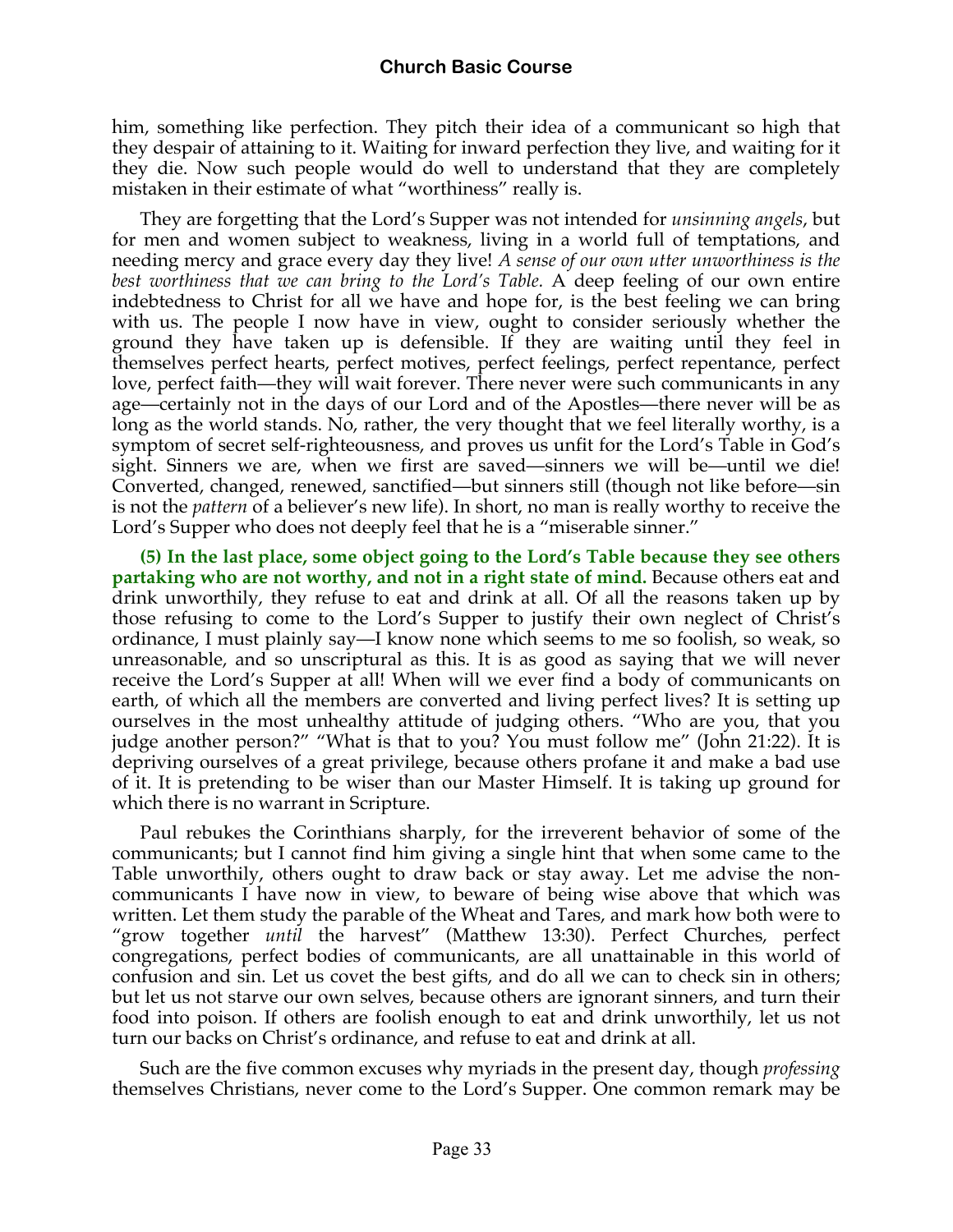made about them—there is not a single *reason* among the five, which deserves to be called "good," and which does not condemn the man who gives it. I challenge anyone to deny this. I have said repeatedly that I want no one to come to the Lord's Table who is not properly qualified. But I ask those who stay away never to forget that the very reasons they assign for their conduct, are their condemnation. I tell them that they stand convicted before God of either being very ignorant of what a communicant is, and what the Lord's Supper is; or else of being people who are not *living* right—and are unfit to *die*.

In short, to say, I am a noncommunicant, is as good as saying one of three things—

I am living in sin—and cannot come;

I know Christ commands me—but I will not obey Him;

I am an ignorant man—and do not understand what the Lord's Supper means.

I know not in what state of mind this book may find the reader of this paper, or what his opinions may be about the Lord's Supper. But I will *conclude* the whole subject by offering to all some **WARNINGS**, which I venture to think are highly required by the times.

**(1) In the first place, "do not neglect" the Lord's Supper.** The man who coolly and deliberately refuses to use an ordinance which the Lord Jesus Christ appointed for his profit—may be very sure that his soul is in a very wrong state. There is a judgment to come; there is an account to be rendered of all our conduct on earth. How anyone can look forward to that judgment day, and expect to meet Christ with comfort and in peace, if he has refused all his life to commune with Christ at His Table, is a thing that I cannot understand. Does this hit home to you? Be careful what you are doing!

**(2) In the second place, do not receive the Lord's Supper "carelessly, irreverently, and as a matter of form."** The man who goes to the Lord's Table, and eats the bread and drinks the wine, while his heart is far away—is committing a great sin, and robbing himself of a great blessing. In receiving the Lord's Table, as in every other means of grace, everything depends on the state of mind and heart, in which the ordinance is used. He who draws near without repentance, faith, and love—and with a heart full of sin and the world—will certainly be nothing better, but rather worse! Does this hit home to you? Be careful what you are doing!

**(3) In the third place, "do not make an idol" of the Lord's Supper.** The man who tells you that it is the first, foremost, chief, and principal precept in Christianity, is telling you that which he will find it hard to prove. In the great majority of the books of the New Testament the Lord's Supper is not even named. In the letter to Timothy and Titus, about a minister's duties, the subject is not even mentioned. To repent and be converted, to believe and be holy, to be born again and have grace in our hearts—all these things are of far more importance than to be a communicant. Without them we cannot be saved. Without the Lord's Supper we can be saved. Are you tempted to make the Lord's Supper override and overshadow everything in Christianity, and place it above prayer and preaching? Be careful. Pay attention what you are doing!

**(4) In the fourth place, "do not use the Lord's Supper irregularly."** Never be absent when the Lord's Supper is administered. Make every effort to be in attendance. Regular habits are essential to the maintenance of the health of our bodies. Regular use of the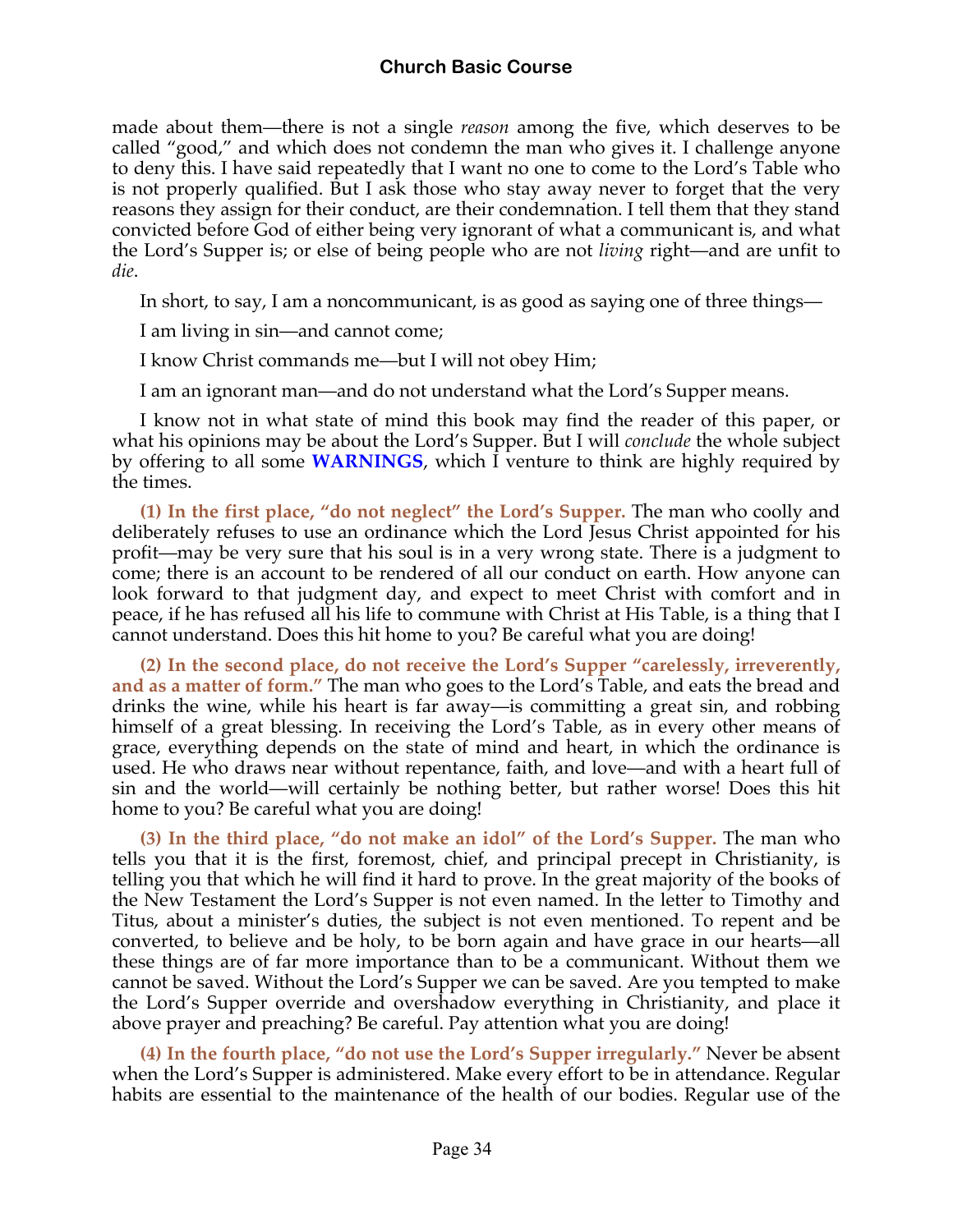Lord's Supper is essential to the well-being of our souls. The man who finds it a burden to attend on every occasion when the Lord's Table is spread, may well doubt whether all is right within him, and whether he is ready for the Marriage Supper of the Lamb. If Thomas had not been absent when the Lord appeared the first time to the assembled disciples, he would not have said the foolish things he did. Absence made him miss a blessing. Does this hit home to you? Be careful what you are doing!

**(5) In the fifth place, "do not do anything to bring discredit" on your profession as a communicant.** The man who after attending the Lord's Table runs into sin—does more harm perhaps than any unsaved sinner*. He is a walking sermon on behalf of the devil!*  He gives opportunity to the enemies of the Lord to blaspheme. He helps to keep people away from Christ. Lying, drinking, immoral, dishonest, selfish communicants—are the helpers of the devil, and the worst enemies of the Gospel. "For the grace of God that brings salvation has appeared to all men. It teaches us to say "No" to ungodliness and worldly passions, and to live self-controlled, upright and godly lives in this present age!" Titus 2:11-12. Does this hit home to you? Be careful what you are doing!

**(6) In the last place, "do not despair" and be cast down, if with all your desires you do not feel that you get a lot of good from the Lord's Supper.** Very likely you are expecting too much. Very likely you are a poor judge of your own state. Your soul's *roots* may be strengthening and growing—while you *think* that you are not growing. Very likely you are forgetting that earth is not heaven, and that here we walk by *faith*  and not by *sight*, and must expect nothing perfect. Lay these things to heart. Do not think harsh things about yourself without cause.

To every reader into whose hands this paper may fall, I commend the whole subject of it as deserving of serious and solemn consideration. I am nothing better than a poor or fallible man myself. But if I have made up my mind on any point it is this—that there is no truth which demands such plain speaking, as truth about the Lord's Supper!

### **FORMS OF WORSHIP**

There are two basic forms of worship, Liturgy and Free Flow. Free Flow depends on how the worship leader feels that day and seldom repeats itself. On the odd occasion he gets it right, it can be very rewarding. The alternate is a liturgy, that is an established formula for public worship in a church which uses prescribed forms. It is a set form of worship. The service is the same, with minor variations, every Sunday. Unlike some churches, it is not free flow based on the desires or whims of the pastor or congregation. Use of a liturgy insures that everything is covered every Sunday and throughout the Christian Year. A liturgy gives a needed and reassuring semblance of order in an otherwise sometimes disorderly world. The choice of readings for each Sunday insures the highlights of the Bible are covered each year, but does not discourage reading of the Bible. Quite the contrary, additional Bible reading is encouraged. At least once a day, if possible. The liturgical service is contained within our Book of Common Prayer (BCP).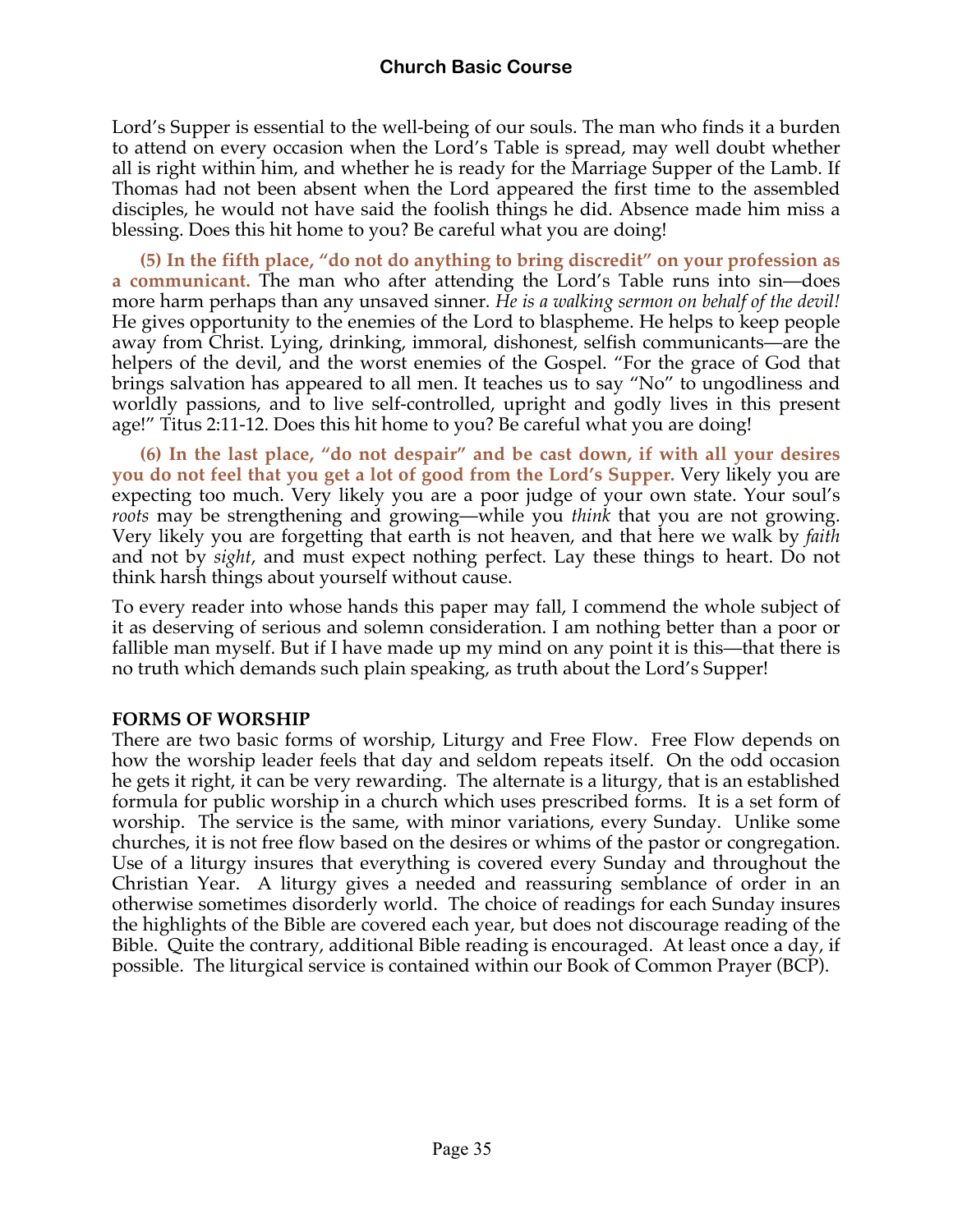**MORNING PRAYER -** *Dennis Campbell - Bishop, Anglican Orthodox Church Diocese of Virginia*

### **What and Why in Morning Prayer**

This is a review of the various parts of the order for Morning Prayer. It is always good to be reminded of why we do certain things, especially the more important things in life, like prayer and worship.

 We have gathered for something very important, something that is so central to our being that without it it can truly be said our souls are dead. We have gathered to worship God. And we are going to go back through history, and we are going to worship God the way the Church has worshiped Him for more than 2,000 years, and the way Israel worshiped Him for thousands of years before that. We are going to worship liturgically. "Liturgy" means "the work of the people," and the intent of liturgy is to bring us together that we may worship God with one heart, one mind, and one voice. A hymn has words and structure so many people can sing as one. Liturgy has words and structure so many people can worship as one.

 Worship is vital to the Christian life. In worship we lay aside the things of earth to focus on God alone. In worship we give unto God the honour, reverence, love, and obedience we owe to our Lord and Saviour. Worship unites the Church, so we are never only individuals worshiping alone, but always part of the body of Christ serving God together in one everlasting concert of prayer.

 Worship is a way of life. In one sense, everything we do is (or should be) an act of worship. We worship God with our work. We worship God by our actions in the home. We worship God by the way we treat others. All of these things are part of our service to God, and are to be conducted with an attitude of reverence and worship.

 There are also certain times that are set aside specifically for worship. Sunday is a time set aside by God for worship. On this day He calls His people together for the formal worship services of the Church (Heb. 10:25). Scripture also shows that we should set aside times every day specifically for worshiping God. From the morning and evening sacrifices of the Old Testament to the daily prayers of the New Testament, we follow the examples of Abraham, Moses, Daniel, Anna, the Apostles, and even our Lord Himself, who opened and closed each day in worship.

 The Anglican Orthodox Church continues our Lord's practice of daily worship. We begin our days with Morning Prayer, and end them with Evening Prayer. We follow a beautiful order of worship, with Bible readings and prayers that have been prayed by God's people for generations. Some people may be unfamiliar with our liturgy, so our purpose today is to make it more understandable, in the hope that its beauty and Biblical fidelity may be known and appreciated, and that you may find it more accessible and edifying.

### **Preparing to Worship**

 Prior to the Processional, or, opening Hymn, we will spend several minutes in quiet prayer. We are in the presence of The Being who is far greater than anything we can imagine or understand. He is wonderful in His mercy and terrible in His wrath.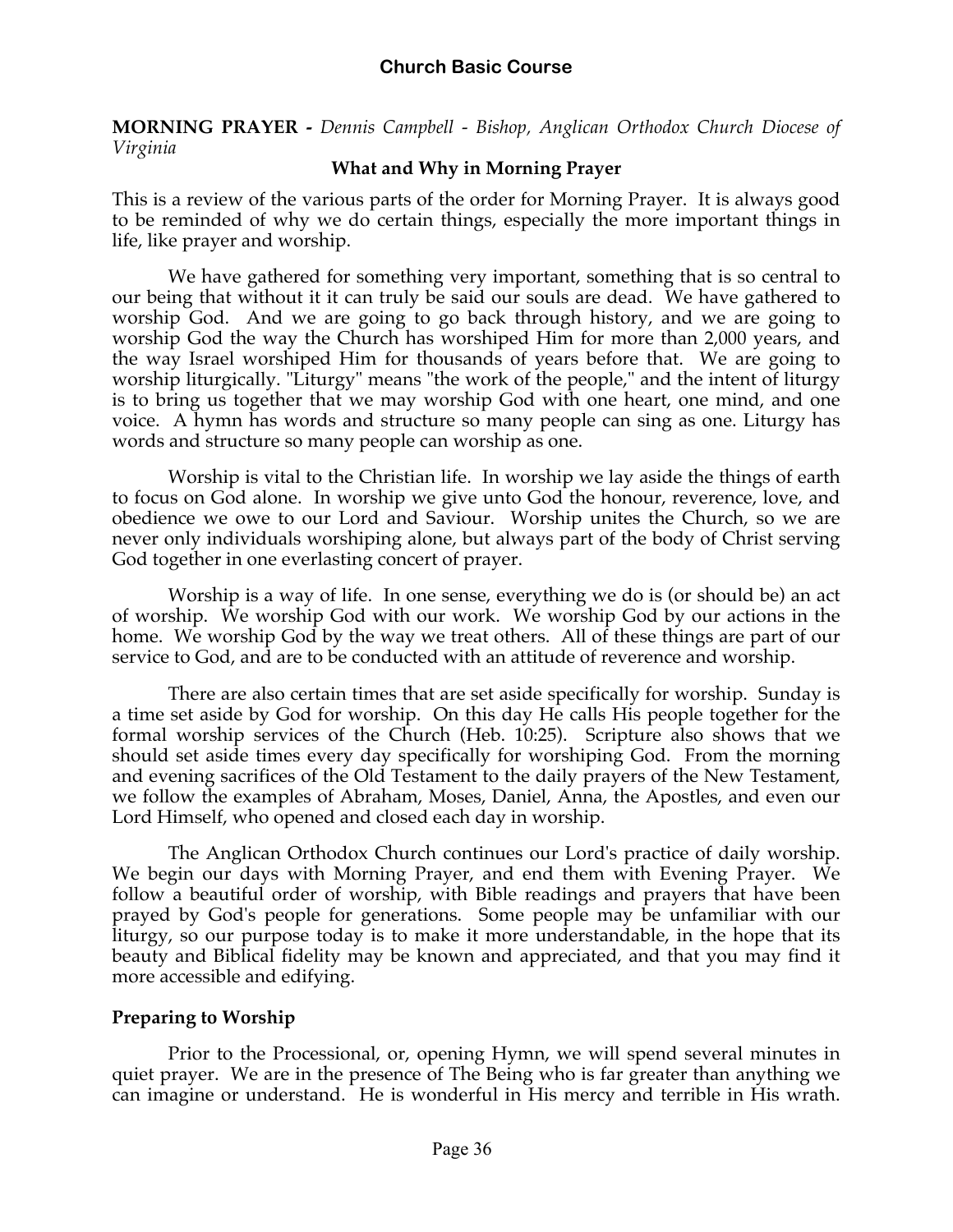Therefore it is important that we prepare our hearts for worship. Habakkuk 2:20 tells us to keep silence before Him. The same idea is found in Psalm 46:10, which tells us to be still and know that He is God. A major aspect of worship is this holy stillness before God, and an important part of the preparation for worship is putting on an attitude of stillness and waiting. Clothe your soul with reverence and humility as you come before His throne. Take a few moments to be still and quiet physically while you invite stillness and quiet into your soul. Let your mind be filled with quietness, and peace. Let God reach into your being. Be still, be quiet, be reverent, and know that God is God. This is a good time to locate the hymns, Scripture readings, and Collects for the day. Please do so quietly, as others are also in prayer.

### **The Opening Sentences, pages 3-5**

 After the Processional Hymn, during which the ministers and others will proceed to the front of the church, the minister will read one or more verses from the Bible. We always come to God as needy people. We have hurts and problems and broken dreams and shattered hopes. We need Him to heal our souls and fix our lives. But He is God. He is great and mighty, and faultless. Will He receive us? Will He stoop to hear our prayers? Will He bother to help us, small and weak as we are? Yes. He invites us to come to Him. He welcomes us with gentle words. We always conclude the Opening Sentences with the words from Philippians 1:2 and Ephesians 1:7: "Grace be unto you, and peace from God our Father, and from the Lord Jesus Christ." "In whom we have redemption, through His blood, the forgiveness of sins according to the riches of His grace."

### **The Exhortation to Confession and the General Confession, pages 5-6**

 From the very earliest times God's people have confessed their sins as part of the worship service. In the presence of God's infinite goodness we become acutely aware of our own faults and failures. We have neglected opportunities to do right, and we have done what we knew to be evil. We have hurt others, we have offended God, and we have done so with the full knowledge that we were doing it. We need to confess our sins and turn them all over to God's redemptive power. Without confession we can go no further into worship. Without confession the rest of our worship is empty to us and insulting to God. The Prayer Book calls this ancient prayer "A General Confession" because it confesses sin generally rather than specifically. But in private and family prayer, as well as in public worship, we can also confess our specific sins, either by observing a time of silent confession after the General Confession, or by inwardly confessing them "between the lines" as we outwardly say the prayer. "Wherefore I pray and beseech you... to accompany me with a pure heart, and humble voice, unto the throne of heavenly grace."

# **The Declaration of Absolution, page 7**

Those who truly confess their sins and believe in Christ through Biblical faith, find in God a patient, loving Father who gladly forgives our sins. He willingly heals our souls and gives us His peace in our deepest being. A major point of the Bible is to declare that God freely forgives all who confess their sins and believe His holy Gospel. We note that the minister does not forgive sins. That power belongs to God alone. The minister simply declares, or, proclaims, the Good News that God forgives those who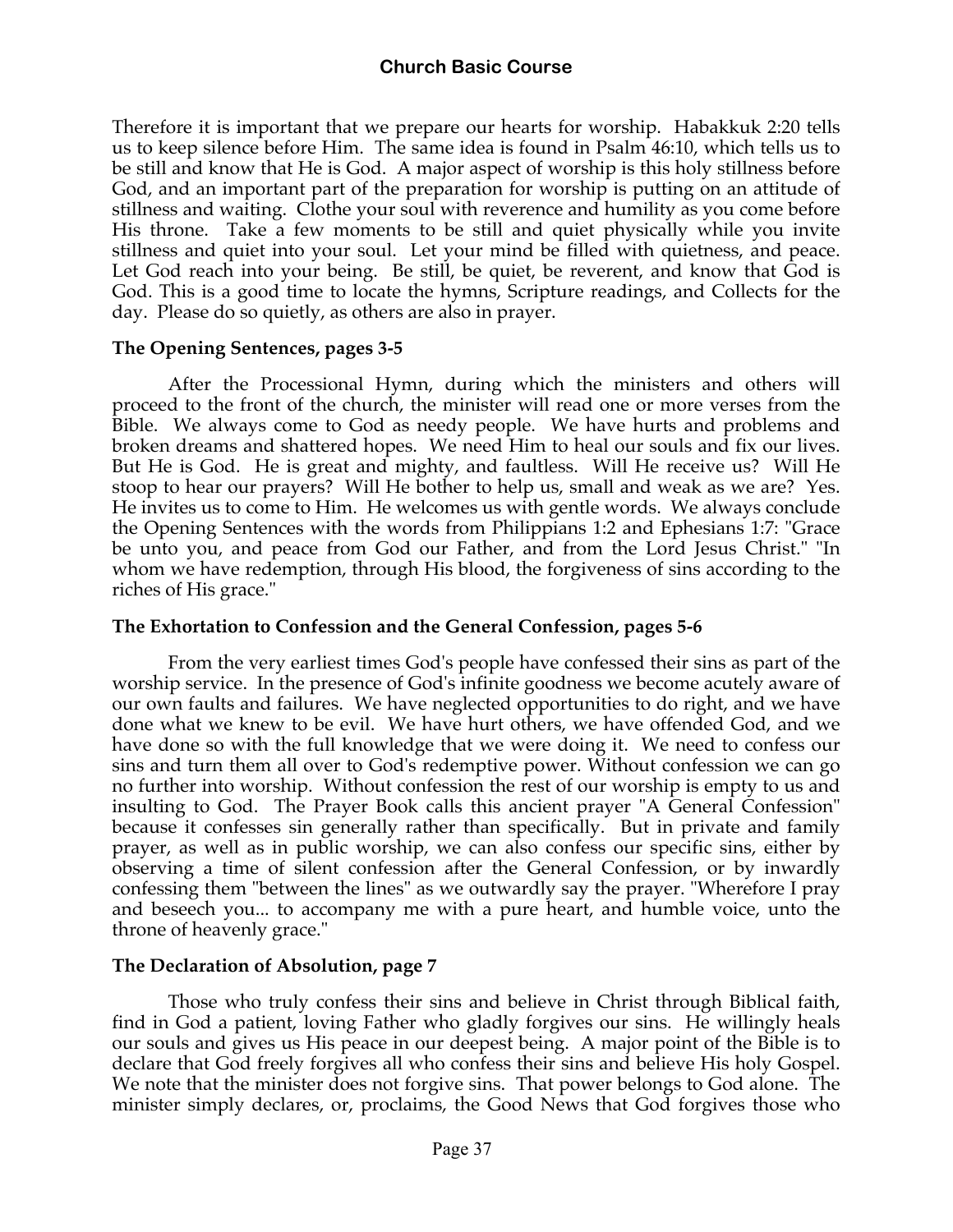are truly in Christ. There is power in the knowledge of our forgiveness. It is peace to our souls to know our guilt is pardoned and our souls are freed from Hell. On that day when we stand before God on the other side of the grave, He will not cast us out of His presence because of our sins; He will welcome us into Himself because of our forgiveness through Christ.

## **The Lords' Prayer, page 7**

Now we call upon God as upon our Loving Father, praying the very words Christ gave to us in "the Lord's Prayer."

#### **The Versicles and Gloria Patri, pages 7-8**

Since true worship is impossible unless God enables it, the versicles ask God to open our lips that we may show forth His praise. They are followed by a fervent expression of praise in the Gloria Patri. This is followed by another call, "Praise ye the Lord," and the response, "The Lord's Name be praised."

#### **The Venite, page 9**

Venite exultemus Domino means "Come let us exalt [or, worship] the Lord," and is comprised of the first seven verses of Psalm 95, and verses 9 and 13 from Psalm 96.. This short canticle is a "Call to Worship." In a sense, everything we have been doing up to this point has been preparing us to enter fully into the heart of worship. We have heard God's words of grace. We have confessed our sins and opened our hearts to God. We have heard the promise of forgiveness to all who truly repent and unfeignedly believe His holy Gospel. We have prayed to Him as unto a loving and generous Father, and we have asked Him to open our lips that we may show forth His praise. In this way, the Liturgy has proclaimed the Gospel. It has told us of our sins, and of our need of God's forgiveness. It has led us to the Throne of Grace to confess our sins, and it has declared God's absolution and forgiveness of our sins through the cross of Christ. In the Liturgy, we have also professed our faith in Christ. We have recognised that our forgiveness allows us to call upon God as our God, and as our Heavenly Father, for we have been brought into the fellowship and enjoyment of God. So, thus far, the service has reminded us what God has done for us. It has been a worshipful recitation of the great story of Salvation through the cross of Christ.

 The Venite brings us to a major turning point. From hence forth the service is about our response to what God has done; our response is, worship. So we sing His praise. We hear His Word. We seek Him in sincere prayer. We give our tithes and offerings, but most of all we give our hearts and selves to His service and love forever. The Venite calls and invites us to worship God. "O come, let us sing unto the Lord."

### **Reading and Hearing the Scriptures**

If worship is essential to the life of the soul, Scripture is essential to worship. You have already noticed that the Liturgy is filled with the Bible. It has so much Bible in it that it has been called the Bible in devotional form. We believe the Bible is the Word of God, and that it is the absolute authority for all that we are to believe about God, and how we are to serve and worship Him. Naturally, a major part of the Liturgy,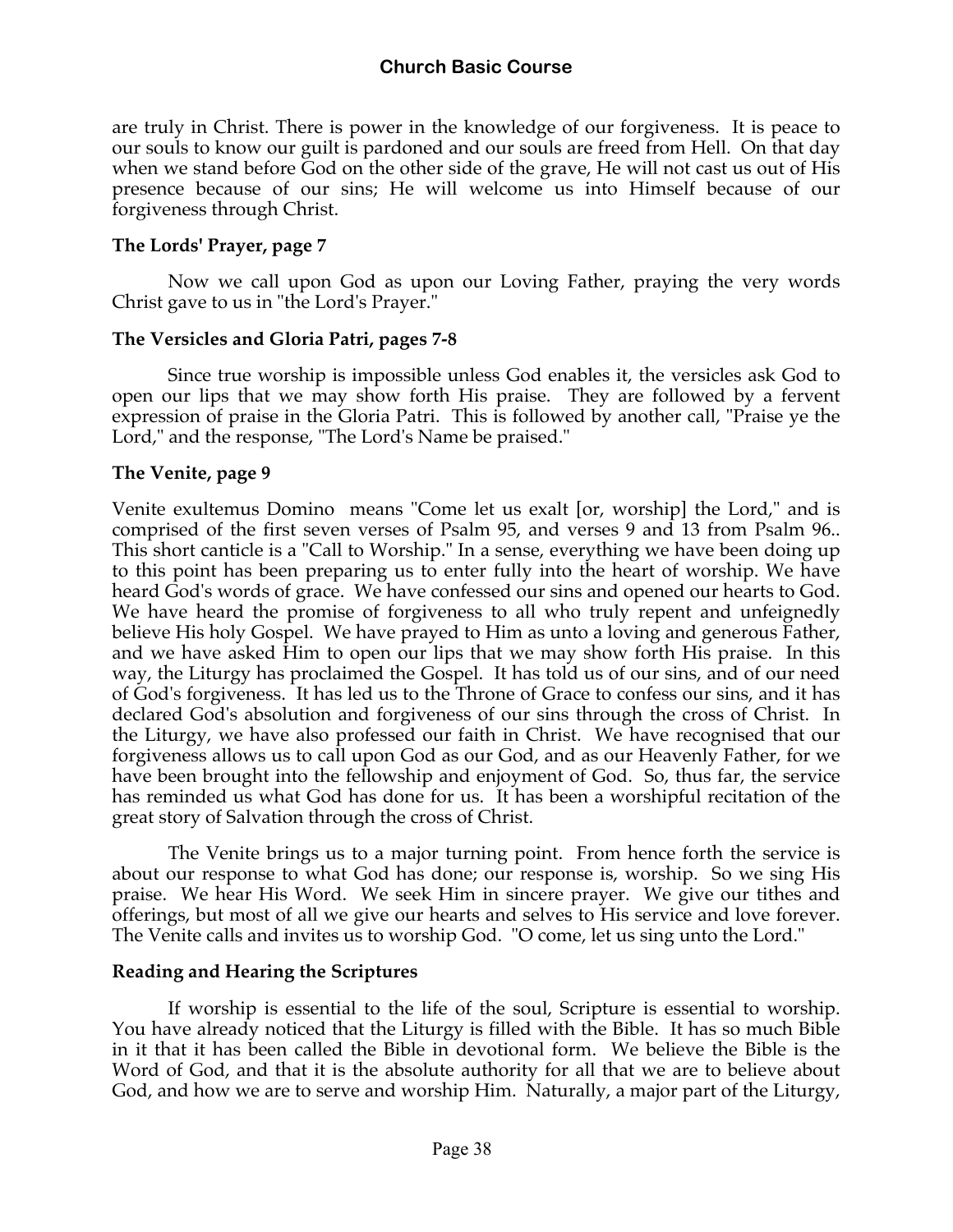then, is the reverent and attentive reading and hearing of Scripture. We read at least three passages of Scripture in Morning Prayer. First is the Psalm or Psalms appointed for the service, followed by the Gloria Patri. Next the "Lessons" are read. Usually the first will be in the Old Testament and the second will be in the New Testament. After each reading we give thanks for the Word by singing a short Psalm or song called a canticle. Reading and hearing the Scriptures is one of the most important parts of worship. God is speaking to us. Let us reverently hear the Word of God.

## **The Apostles' Creed, page 15.**

The last canticle is followed by an affirmation of the foundational doctrines of the Bible. This is done by reciting, in unison, a summary of Biblical doctrines called the Apostles' Creed. Let us affirm the truth of Scripture.

### **The Prayer Service**

 On page 16 the one leading the service prays for you. It is a very short prayer, but it asks much. It asks God to give you a sense of His presence. It asks God to assure you of His willingness to hear your prayers. It asks Him to give you a sincere desire to seek Him with the very essence of your being, because that's what prayer really is. "The Lord be with you" is the leader's prayer that God will do these things for you.

 In return, you pray for the leader, saying, "And with thy spirit." You are asking God to do the same things for the leader. This is followed by the invitation to prayer, "Let us pray."

Collect for the Day This prayer gathers and directs our prayers. It deals with the particular emphasis or doctrine of the day or season, and is always related to the Scripture Lessons for that Sunday. It is also said at Morning and Evening Prayer throughout the week. So, the Collect for the Second Sunday of Advent, on page 92, is prayed in daily prayers all week. Some Collects are to prayed daily during an appointed season. Thus the Collect for the First Sunday in Advent, page 90, is to be said daily until Christmas Day. The Collects are found in pages 90-269 of the Prayer Book. Most of them are very ancient prayers which have expressed our faith through many generations.

Collect for Peace The Collect for the Day is followed by the daily prayers for Morning Prayer, beginning with the Collect for Peace found on page 17. This prayer has been in use in England for more than 1,400 years, but is much older than that. Reminding us that God is the author of peace, that knowledge of Him is eternal life, and that His service is perfect freedom, it helps us remember that peace comes not from our outward circumstances, it comes to us as the gift of God. In this Collect we ask Him to give us peace that we may serve Him.

Collect for Grace asks God to keep us from sin and danger, that all our doings may be righteous in His sight. It is a simple and earnest prayer that God will keep us from spiritual harm on the one hand, and in good works and holy living on the other.

Other daily prayers follow, including prayers for civil servants, clergy and congregations, the wonderful intercessory Prayer For All Conditions of Men, and a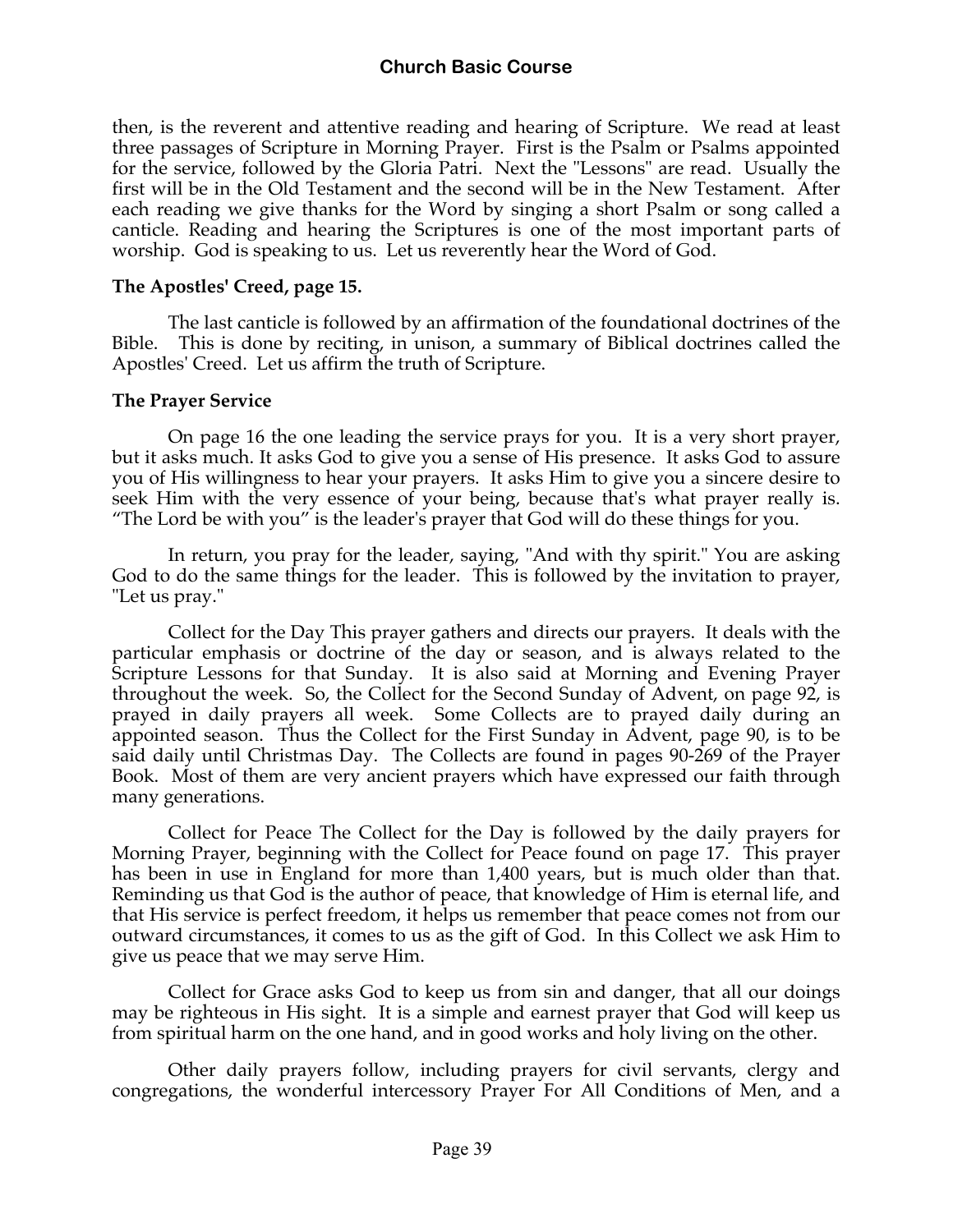beautiful Thanksgiving and dedication to holy living. To these may be added other prayers, such as those on pages 35-53, The Litany, pages 54-59, or prayers on pages 587- 600.

A Prayer of St. Chrysostom page 20. John Chryostom (349-407) was known for his Biblical knowledge and ability to preach clearly and faithfully. Archbishop of Constantinople in the later 300s, he was banished by the emperor for his fearless preaching. His prayer recognises that it is God who enables His people to make our common prayers to Him, and trusts God to answer our prayer in the way that will most help us know His truth in this world, and everlasting life in the next.

 This prayer reminds us that, in Church, we do not pray in isolation; we make our "common supplications" to God. The same is true during the week. As we pray we are part of the voice of prayer offered unto God by the Catholic (Universal) Church. We who pray by the words and prayers of the Liturgy are especially aware that we pray with one another in the same "common" prayers each day.

The Grace, page 20 is an Apostolic blessing from 2 Corinthians 13:14. It closes the service of Morning and Evening Prayer as it has done for generations.

The Prayers, now completed, are followed by:

The Offering and Doxology

The Sermon $1$ 

The Recessional, or closing hymn, during which the ministers, acolytes, and choirs will proceed to the back of the church building. When the hymn is completed a minister will conclude with prayer, after which the acolyte will extinguish the candles, and the minister will say, "Here endeth the order of Morning [Evening] Prayer.

One of the most striking things about the Liturgy is its simplicity. Its words are direct, earnest, and simple. They are not flowery embellishments designed to please people. They are the earnest words of people who truly love God and truly mean what they say in worship. Whether offered in great cathedrals with professional choirs, in country chapels with out of tune pianos, in small rooms never intended to serve as a church, or in homes with no music or added hymns, the Liturgy offers up our worship and prayers to God with dignity and sincerity. And since it is taken directly or indirectly right from the Bible, we know we are worshiping according to His will. Your worship has pleased God.

--

<sup>&</sup>lt;sup>1</sup> As those who attend The Church of the Faithful Centurion will note, we say the Collect for the Day directly after the Creed, then have our Sermon and Offertory at that point. We feel the service flows well that way and it is consistent with the order in Holy Communion. There is actually no rubric driven position for the Sermon in Morning or Evening Prayer. Many follow Bishop Dennis' format, some do not.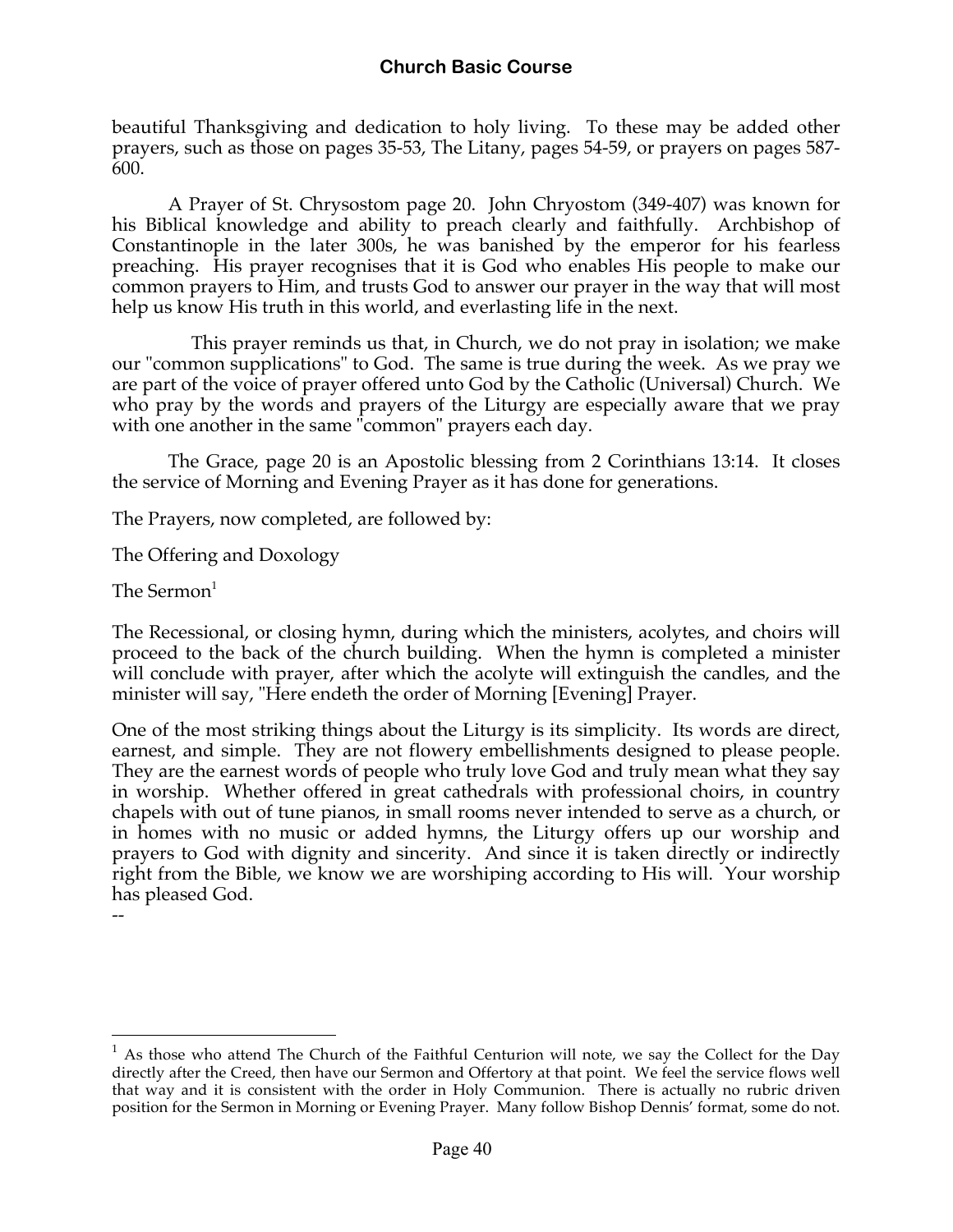### **BIBLE VERSIONS**

*Bishop's Letter on Bible Versions*

*Jerry L. Ogles, DD* Presiding Bishop, Anglican Orthodox Communion Worldwide Latimer Hall School of Divinity Chancellor, Faith Theological Seminary

*The words of the LORD are pure words: as silver tried in a furnace of earth, purified seven times. 7 Thou shalt keep them, O LORD, thou shalt preserve them from this generation for ever*. (Psalm 12:6-7)

This letter is to explain why the AOC uses the King James Version of the Bible rather than "modern" Bible versions and demonstrate how far from God's Word they have ventured. Bear in mind the attitudes and decadence of our modern American society are partially attributable to the low view of Holy Scripture represented in the NIV, ESV, NRSV, etc.

 Either God has preserved His Word through all time, or He has not; but according to Psalm 12:6-7, He has indeed preserved it. If we accept the argument of modern so-called Higher Critics, God did not preserve His Word and it has been up to them to restore it to us in a highly diluted version. It poisons our youth, and confuses the elderly.

 Most modern versions are based on what they term NuText, or the Westcott-Hort Text. These two men were men who ridiculed the Gospels and searched endlessly for ways and means of undermining it. When a fellow by the name of Tichendorf discovered a fresh, unworn manuscript of the New Testament in the basement of the Vatican - where it has reposed without use for fifteen centuries, he hailed it as a spectacular find. It was called the *Vaticanus* - a manuscript which, though in their possession for centuries, the Roman Church refused to use in translating the New Testament. Tichendorf found another manuscript in the dustbin of a monastery in the Sinai about to be discarded (in the 19th century) which came to be known as the *Sinaiticus*. Both pieces of manuscript evidence omit entire verses and passages of scripture. Strangely, where verses are omitted, the manuscript leaves a blank where the verses should appear. These two manuscripts, and fragments of others of spurious nature, comprise approximately 5% of all manuscript evidence underlying the Westcott-Hort translations such as the RSV, NIV, ESV, NRSV, Modern English, etc.

 Conversely, the Received Text (*Textus Receptus*) of the Great Reformation is based on 95% of available manuscript evidence. It is important, too, to point out these 95% of manuscript evidences agree in every particular point with each other while the Westcott-Hort does not even agree among the 5% of those parts of evidence. The new versions are developed, promoted and pushed by corporations with a copyright to insure good profits. The KJV is not restricted by copyright in all countries except England in which the copyright resides in the Crown who places no restrictions of the Bible.

 The new versions omit the name of Jesus in many places where the distinction is important. The NIV and ESV attack in many points the divinity of Christ. It is perhaps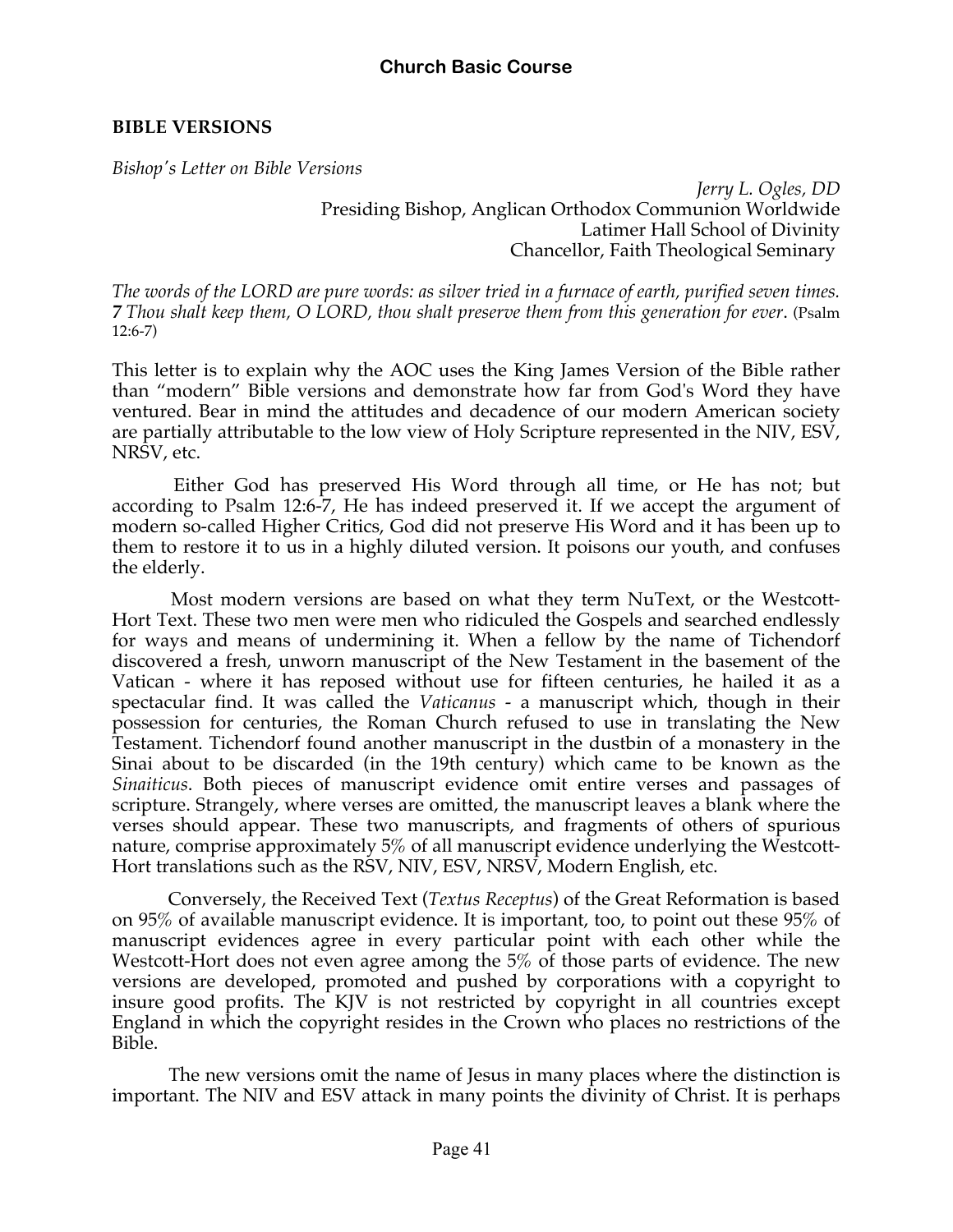for this reason these new versions are based on the same manuscript evidence as the New World Translation used by Jehovah Witnesses who do not believe Jesus is Divine. Please examine the following verses:

We who believe are sons and daughters of God. We read this in Romans -*<sup>14</sup> For as many as are led by the Spirit of God, they are the sons of God. 15 For ye have not received the spirit of bondage again to fear; but ye have received the Spirit of adoption, whereby we cry, Abba, Father. 16 The Spirit itself beareth witness with our spirit, that we are the children of God*: (Romans 8:14-16)

And – *4 But when the fulness of the time was come, God sent forth his Son, made of a woman, made under the law, 5 To redeem them that were under the law, that we might receive the adoption of sons. 6 And because ye are sons, God hath sent forth the Spirit of his Son into your hearts, crying, Abba, Father. <sup>7</sup> Wherefore thou art no more a servant, but a son; and if a son, then an heir of God through Christ*. (Galatians 4:4-7)

The two passages cited above are only two of many in which God calls us sons, but distinguishes our sonship from the Sonship of His only Begotten Son.

Now, please observe John 3:16 in the King James Bible, or any other Received Text (Reformation) Bible:

#### **KJV or AV**

*For God so loved the world, that he gave his only begotten Son, that whosoever believeth in him should not perish, but have everlasting life*. (John 3:16)

NOTE: only Begotten in the Greek is <u>Begotten</u> is monogenhvß or Monogenes - meaning only issue of the parent. Monos - only; genes meaning of the very substance of the Father

This is important, for Jesus is not like us. He is the actual issue of the Father having His nature, likeness, righteousness, and divinity. We are not, even though we are accounted sons and daughters. But how are we different from Christ if we are also sons of God? It is by virtue of our ADOPTION as sons and daughters into the natural family of God through His one True Son, Jesus Christ. At first reading, this may seem not an important distinction but, in actuality, it is the MOST important distinction.

See what the other more "modern" translations actually say:

### **NIV**

*For God so loved the world that he gave his one and only Son, that whoever believes in him shall not perish but have eternal life*. (John 3:16)

### **HCSB**

*For God loved the world in this way: He gave His One and Only Son, so that everyone who believes in Him will not perish but have eternal life* (John 3:16)

### **ESV**

*For God so loved the world, that he gave his only Son, that whoever believes in him should not perish but have eternal life* (John 3:16)

### **New Living Translation**

*For God loved the world so much that he gave his one and only Son, so that everyone who*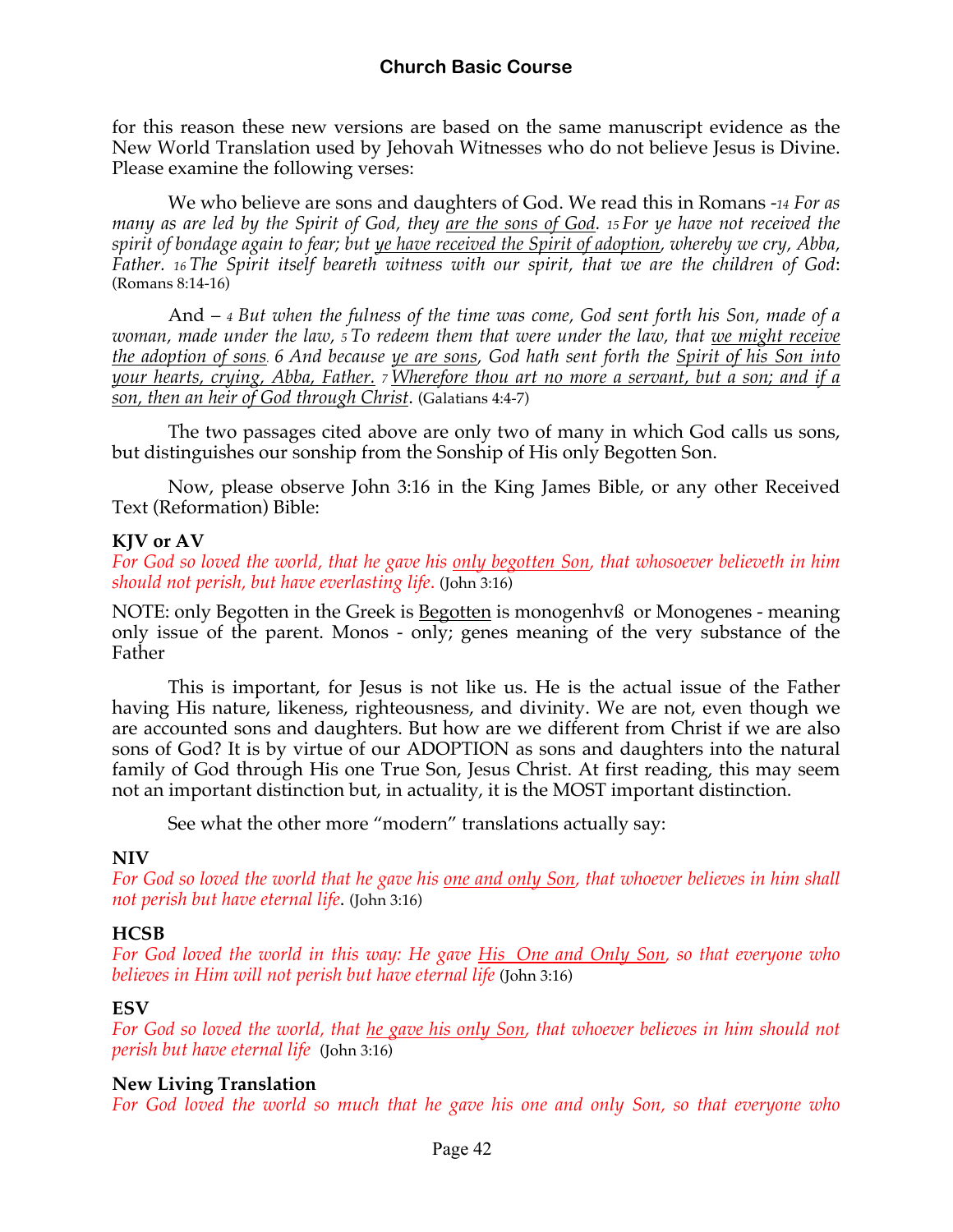*believes in him will not perish but have eternal life*. (John 3:16)

# **NRSV**

"*For God so loved the world that he gave his only Son, so that everyone who believes in him may not perish but may have eternal life*. (John 3:16)

The above travesty of translators changing the meaning of God's very word invokes the judgment of Revelations 22:18-19: *<sup>18</sup> For I testify unto every man that heareth the words of the prophecy of this book, If any man shall add unto these things, God shall add unto him the plagues that are written in this book: 19 And if any man shall take away from the words of the book of this prophecy, God shall take away his part out of the book of life, and out of the holy city, and from the things which are written in this book*. (Revelation 22:18-19)

There are two reasons these errors are very profound:

- 1. The fact that God calls us 'sons' in several parts of scripture, and then refers to Jesus as His 'only son' leads to distrust of the Word. Was God lying when He called Jesus His only Son, or when he calls us (and Adam) sons? So the veracity of Scripture is debased by such intentional error in translation.
- 2. It is important that we understand the important distinction between us and Christ. He had no sin nature as we have. He is of the same substance with the Father, and we are ADOPTED. This is a profound point in Doctrine of the Reformation Church.

The above discrepancy is only one of many, many errors of these new versions which attempt to lead our youth away from that solid foundation and Rock, Jesus Christ.

You might check to see if these sample verses are in your NEW bibles: Matthew 17:21, 23:14, Mark 9:44, Mark 9:46, and a host of others. See if the validity of the most grace-filled passage in the New Testament (John 8:1-11) or the last verses of Mark 16:9- 20 regarding the resurrection of Christ is called into question by the so-called more reliable manuscripts (meaning the spurious manuscripts of the NuText). The NuText would have the Gospel of Mark end without a resurrection but rather in fear: "*And they went out quickly, and fled from the sepulchre; for they trembled and were amazed: neither said they any thing to any man; for they were afraid*." (Mark 16:8)

We have an excellent twelve lesson course called the Manuscript Course we offer free of charge to any of your people who would like to see how the wool is being pulled over many eyes by these false and spurious versions that advance a One World agenda. If they can remove Christ as a Person of the Godhead, then it will be quite easy to merge with Buddhist, Moslems, Hindus, etc, under the coming One World Religion. The course is administered by email through the Latimer Hall School of Divinity by Rev. Jack Arnold of California – jack@latimerhall.org.

Please let me know if any would be interested in having their eyes opened to these modern deceptions. If we cannot even agree as to where we may discover the Word of God, how can we be united in spirit and in truth?

*Jerry L. Ogles*, Presiding Bishop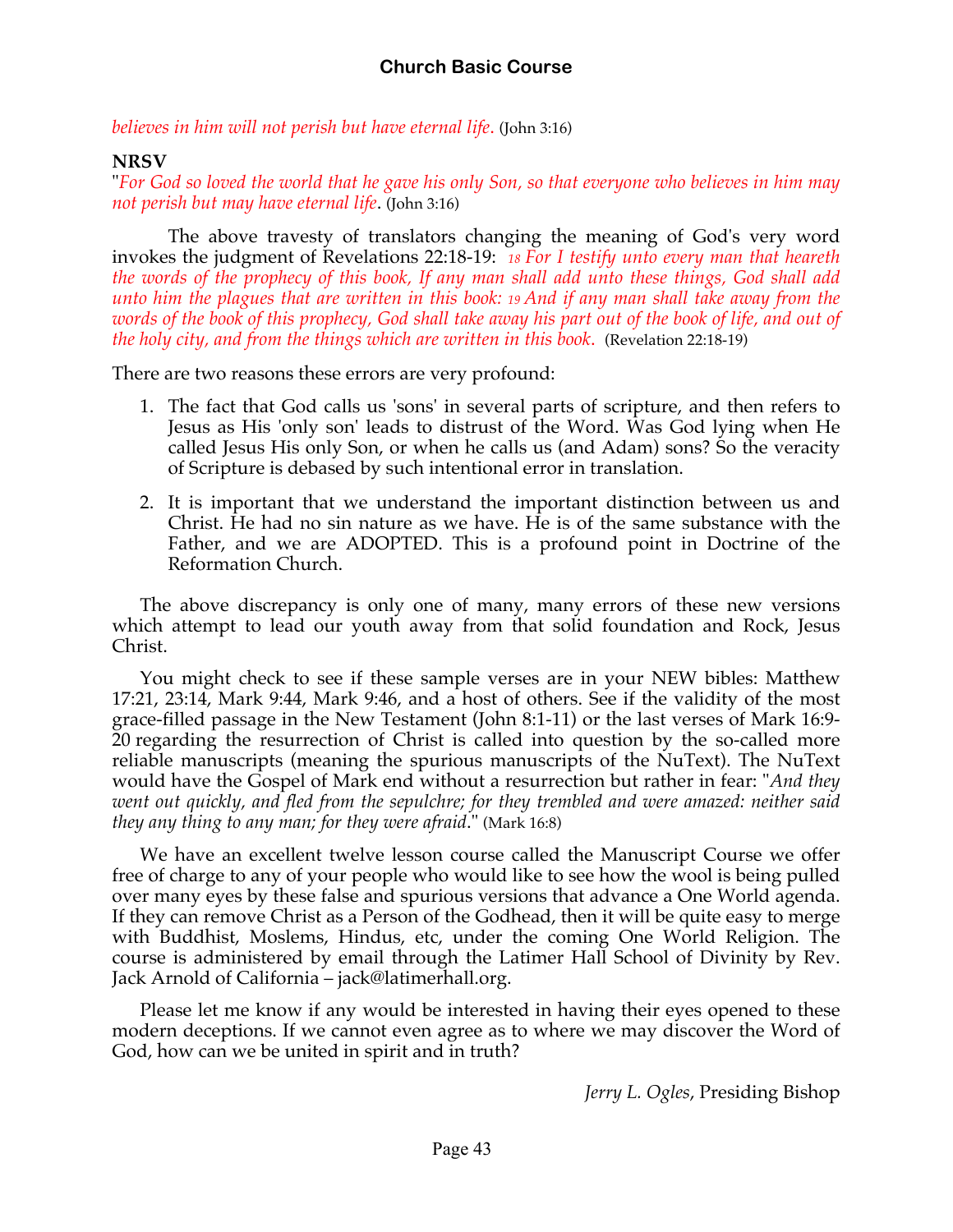### **Codex Sinaiticus** *(also known as Codex Aleph)*

Codex Sinaiticus was discovered by Constantin von Tischendorf, a German evolutionist theologian, at St. Catherine's Monastery at Mount Sinai. He discovered the first part in 1844 and the second part in 1859.

Following is the story of how Tischendorf found the Codex Sinaiticus:

"In the year 1844, whilst travelling under the patronage of Frederick Augustus King of Saxony, in quest of manuscripts, Tischendorf reached the Convent of St. Catherine, on Mount Sinai. Here, observing some old-looking documents in a basketful of papers ready for lighting the stove, he picked them out, and discovered that they were fortythree vellum leaves of the Septuagint Version. Some enemies of the defense of the King James Bible have claimed that the manuscripts were not found in a "waste basket," but they were. That is exactly how Tischendorf described it. "I perceived a large and wide basket full of old parchments; and the librarian told me that two heaps like this had been already committed to the flames. What was my surprise to find amid this heap of papers..." (Narrative of the Discovery of the Sinaitic Manuscript, p. 23). John Burgon, who was alive when Tischendorf discovered the Codex Sinaiticus and also personally visited St. Catherine's to research ancient manuscripts, testified that the manuscripts "got deposited in the waste-paper basket of the Convent." (The Revision Revised, 1883, pp. 319, 342)

So, it certainly appears to me that the Orthodox monks evidently had long since decided that the numerous omissions and alterations in the manuscript had rendered it useless and had stored it away in some closet where it had remained unused for centuries. Yet Tischendorf promoted it widely and vigorously as representing a more accurate text than the thousands of manuscripts supporting the Textus Receptus. Furthermore, he assumed that it came from about the 4th century, but he never found any actual proof that it dated earlier than the 12th century.

Consider these facts and oddities relating to the Codex Sinaiticus:

The Sinaiticus was written by three different scribes and was corrected later by several others. (This was the conclusion of an extensive investigation by H.J.M. Milne and T.C. Skeat of the British Museum, which was published in Scribes and Correctors of Codex Sinaiticus, London, 1938.) Tischendorf counted 14,800 corrections in this manuscript (David Brown, The Great Uncials, 2000). Dr. F.H.A. Scrivener, who published A Full Collation of the Codex Sinaiticus in 1864 testified: "The Codex is covered with alterations of an obviously correctional character—brought in by at least ten different revisers, some of them systematically spread over every page, others occasional, or limited to separate portions of the manuscript, many of these being contemporaneous with the first writer, but for the greater part belonging to the sixth or seventh century." Thus, it is evident that scribes in bygone centuries did not consider the Sinaiticus to represent a pure text. Why it should be so revered by modern textual critics is a mystery.

A great amount of carelessness is exhibited in the copying and correction. "Codex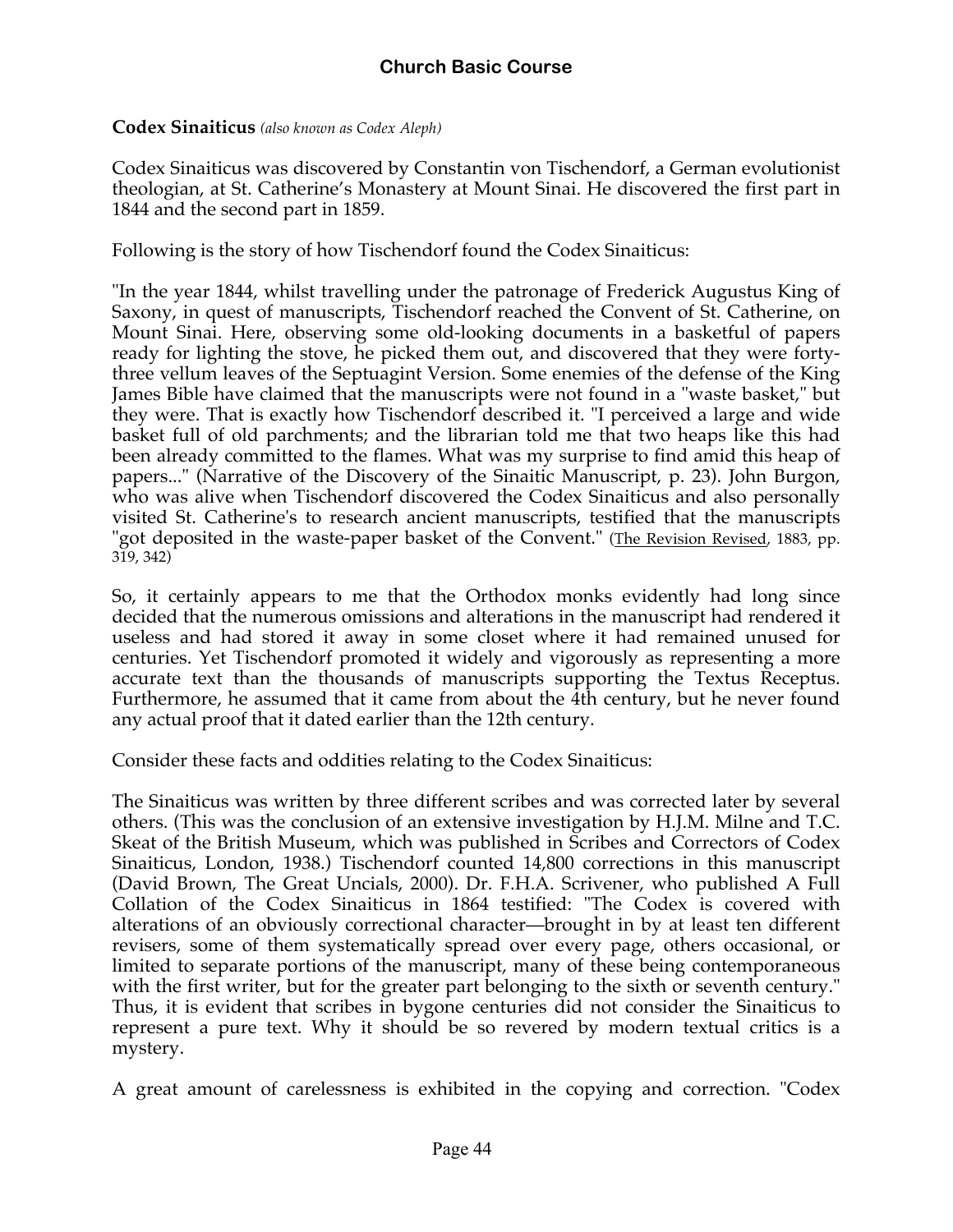Sinaiticus 'abounds with errors of the eye and pen to an extent not indeed unparalleled, but happily rather unusual in documents of first-rate importance.' On many occasions 10, 20, 30, 40 words are dropped through very carelessness. Letters and words, even whole sentences, are frequently written twice over, or begun and immediately cancelled; while that gross blunder, whereby a clause is omitted because it happens to end in the same words as the clause preceding, occurs no less than 115 times in the New Testament." (John Burgon, The Revision Revised) It is clear that the scribes who copied the Codex Sinaiticus were not faithful men of God who treated the Scriptures with utmost reverence. The total number of words omitted in the Sinaiticus in the Gospels alone is 3,455 compared with the Greek Received Text (Burgon, p. 75).

Mark 16:9-20 is omitted in the Codex Sinaiticus, but it was originally there and has been erased.

Codex Sinaiticus includes the apocryphal books (Esdras, Tobit, Judith, I and IV Maccabees, Wisdom, Ecclesiasticus) plus two heretical writings, the Epistle of Barnabas and the Shepherd of Hermas. The apocryphal Epistle of Barnabas is filled with heresies and fanciful allegorizing, claiming, for example, that Abraham knew Greek and baptism is necessary for salvation. The Shepherd of Hermas is a gnostic writing that presents the heresy that the "Christ Spirit" came upon Jesus at his baptism.

Lastly, Codex Sinaiticus (along with Codex Vaticanus), exhibits clear gnostic influence. In John 1:18 "the only begotten Son" is changed to "the only begotten God," thus perpetuating the ancient Arian heresy that disassociates the Son Jesus Christ with God Himself by breaking the clear connection between "God" of John 1:1 with "the Son" of John 1:18. We know that God was not begotten; it was the Son who was begotten in the incarnation.

http://www.1611kingjamesbible.com/codex\_sinaiticus.html/

### **WHY DO WE USE THE KING JAMES OR AUTHORIZED VERSION OF THE BIBLE?**

We look to the Bible as the inspired Word of God, the place we turn whenever we want help or guidance, have questions or disputes to settle. What does Scripture say? There are many translations, but only one Authorized Version of the Bible, that commonly known as the King James Version. This is the Bible we use and the one in which we place our trust and confidence.

### **Why the King James Version?**

The Preservation of the Bible By Faithful Churches<sup>2</sup> From *Biblical Bible Translating* by Charles V. Turner, PhD.

The English language New Testament is a result of translating a Greek text into English. However, there are several different Greek Texts, each one different from the other. Which one is the translator to translate into another language? For example, the 1973

 $2$  http://www.baptisttranslators.com/content/view/51/50/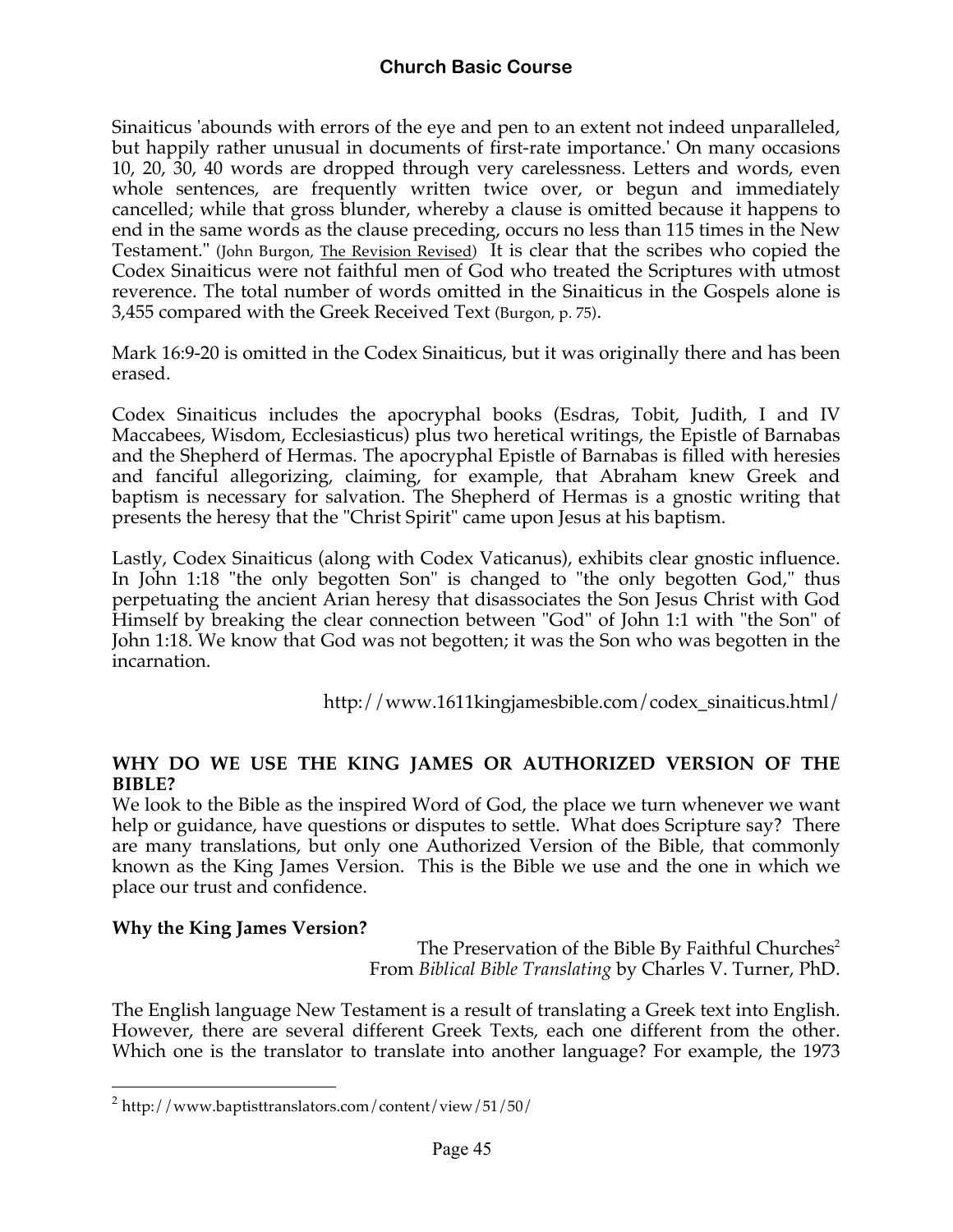edition of the United Bible Societies Greek text by Aland, Black, Martini, Metzger, and Wilgren is very much different from the 1881 Greek text of Westcott and Hort. The Westcott and Hort text is different from the American Bible Society Greek text by Nestle, and the Nestle text is different from the Greek text by the Trinitarian Bible Society. The many Greek texts are represented by even more English translations. There are over two hundred different translations of the New Testament in the English language. Which one is a translator to use as the basis for his translation into another language?

### **The Need for a Standard**

Someone has wisely said that a man who owns only one watch knows what time it is, but a man who has two watches is never quite sure. This certainly is the case as far as the translations of the Bible are concerned. Because there are so many translations of the Scriptures, all claiming to be God's Word, many people are not sure "what time it is." That is to say, they are not sure which translation is truly God's Word. There was a time when there was a translation in the English language that was accepted as the Bible. It was the King James Version. When we wanted to know what God had said, we went to our Authorized Version and read there the words of God, but now there are many "Bibles" all claiming to be the words of God. Now no one is quite sure which translation is the Word of God.

When there are many biblical authorities the result is that there is no authority at all. When we select which version of the Bible is authoritative for us, the Bible loses its independent authority. The only authority remaining resides in the selector and his personal basis for selecting this version or that version. By so doing we undermine all biblical authority and we ourselves become the authority instead.

The situation today, where many translations all claim to be God's Word, exists largely because of the amount of money to be gained by publishing yet another trendy translation of God's unchanging Word. One can make a lot of money by making a catchy, clever translation of God's Holy Word. Why does the English language need over two hundred translations when there are over 3,000 ethnic languages that do not have one word of Scripture? I suppose the money that should have been used to publish God's Word in these languages has been used up on English language readers who want their ears tickled by yet another trendy translation. The fact that there are so many translations of the Bible in English, while 3,000 Bibleless linguistic groups have nothing, reflects a serious sickness in the spiritual condition of English-speaking Christians.

# **The Erosion of Authority**

However, there is an even more serious issue involved. It is the matter of authority. The authority of God's Word in the English language has been eroded because of these many translations. There are many translations, all claiming to be God's Word. Who decides which one is God's Word? You do. You choose which one you believe to be the Word of God. However, there is a problem with this. Who put you in charge of deciding which translation is the Word of God? If one translation does not suit your prejudice, you can usually find one that will. God's Word no longer has authority over you. You have, due to your picking and choosing of translations, become the authority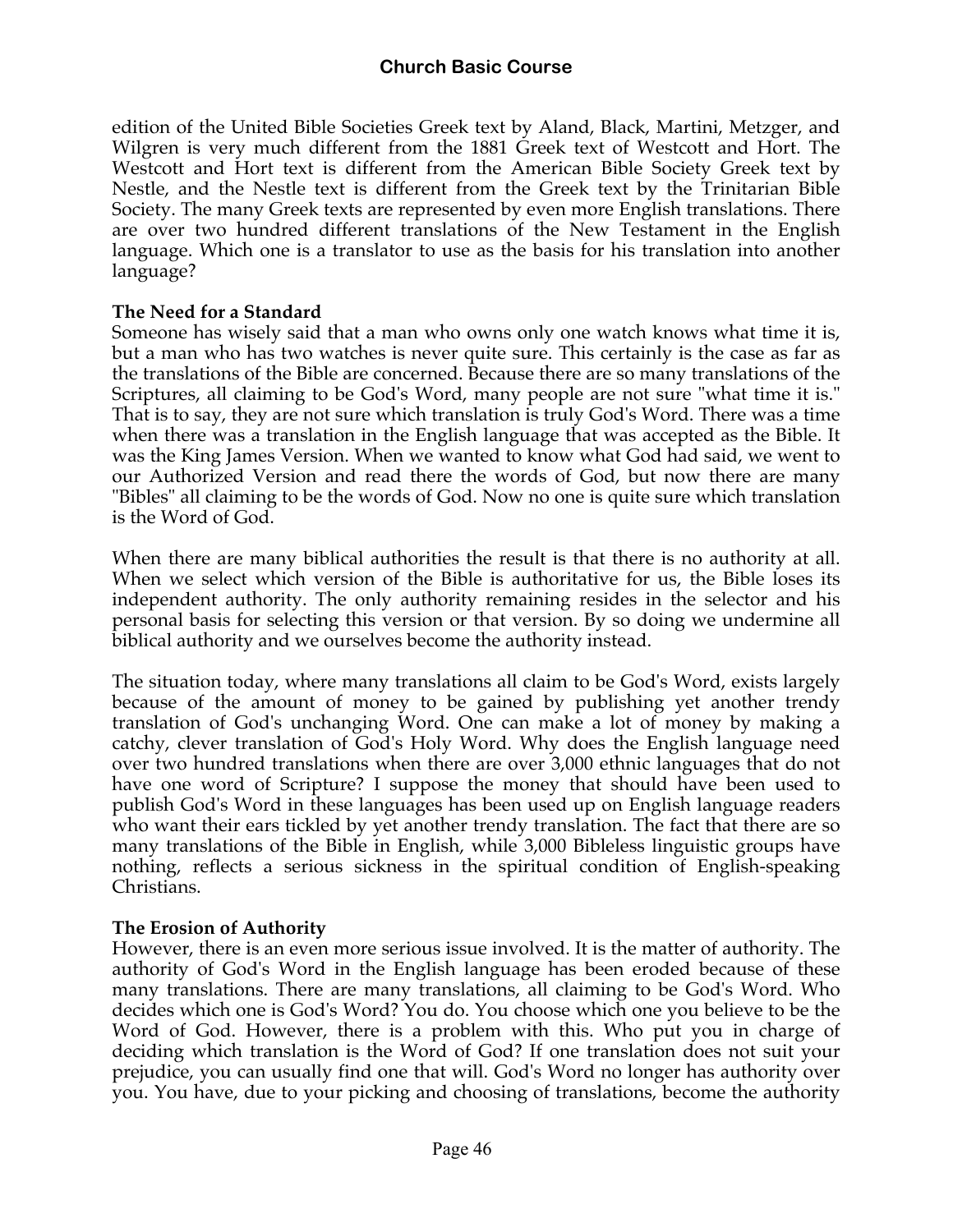# **Church Basic Course**

over God's Word! When there are two or more authorities, the result is there is no authority at all. Your feeble judgment becomes the authority as to which translation is right. This is the reason for the severity of the many English translations problem. The many translations have robbed the Word of God of its authority and left man's intellect in charge of deciding whether he would have this version or that version to rule over him. The result is the deplorable state of modern man where "every man is doing that which is right in his own eyes." Each man becomes an authority unto himself, and confusion reigns.

#### **There must be Only One Authority**

Because of the confusion caused by so many translations in English, the King James Version stands out more than ever as the one authoritative Bible in the English language. We do not accept the King James Version because of some sentimental connection to it nor because of it's old-fashioned Elizabethan English, nor because it is the oldest translation in use today. We accept it because it is the most accurate and reliable translation in the English language today. There are some tried and true reasons for accepting the King James Version as the standard for English speaking people.

First, the King James Version, New Testament, is a translation of the *Textus Receptus* Greek text. This leaves the King James Version as the only translation of the New Testament that is based entirely on the *Textus Receptus*. All other English language translations since 1881 have followed modern "scholarship" and based their translations on texts other than the *Textus Receptus* Greek text. There are good reasons why the *Textus Receptus*, and the King James Version which is a translation of it, is the only valid text of the New Testament that should be translated into other languages.

The *Textus Receptus*, hereafter referred to as the T. R., is the only Greek text of the New Testament that has not been badly mangled by subjection to the presuppositions of modern intellectualism. Modern Greek scholars have, because of the criteria they set up themselves, deleted many verses, phrases, and words from the original Greek text.

#### **Examples of Deletions**

For example, in Matthew 6:13, the last part of the verse reads, "For thine is the kingdom, and the power and the glory, forever. Amen." In all the above Greek texts, except the T. R., these words are deleted. They are considered by modern Greek scholars as invalid. They have deleted them from their text. If a translator were to translate from any other text but the T. R., he would leave these words out of his translation because in the other texts these words are not there to be translated. If they are there, they have been relegated to a footnote that implies that these words are not a part of Scripture.

Again, in Colossians 1:14, the King James reads, "In whom we have redemption, through his blood, even the forgiveness of sins." The words "through his blood" have been deleted by every text except the *Textus Receptus*.

Again, in Romans 8:1, the words "who walk not after the flesh but after the Spirit" have been deleted in all the Greek texts except the T. R. There are many other such deletions. The *Textus Receptus* is the only text that has not been badly mutilated by such deletions. All the other texts have been growing shorter and shorter over the years as "scholars"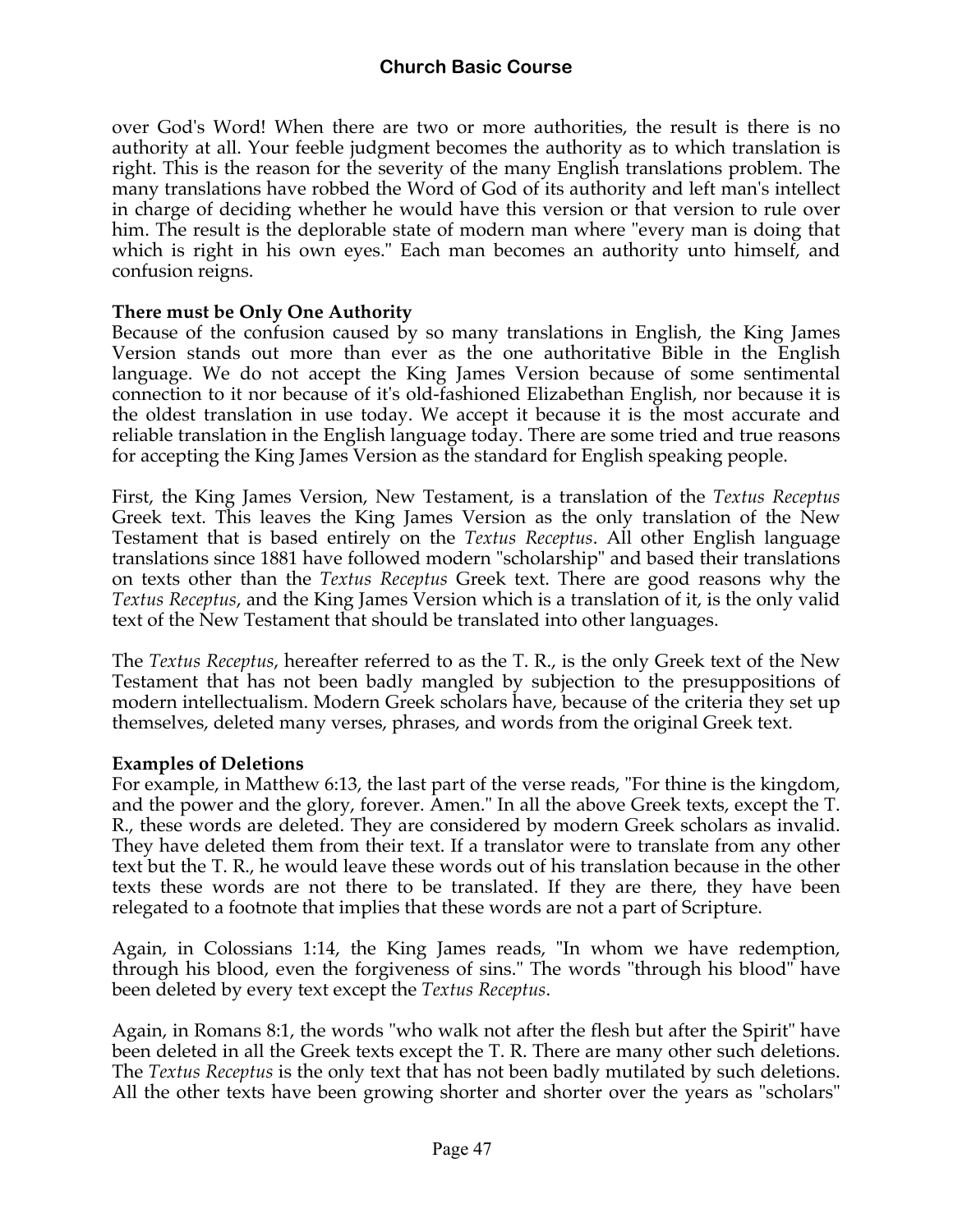took their lead from the rationalism of Lachmann and whittled away more and more of the New Testament Greek text. Because of this deleting of more and more of the New Testament Greek text, it has now become obvious that this cutting down of the New Testament Greek text is not genuine scholarship but prejudiced rationalism working under the disguise of textual criticism.

## **The Development of Textual Criticism**

How then has such a situation developed? It came about in this way. When the books of the New Testament were originally written at the hand of Luke, Paul, and others, they became the precious possession of local churches. These churches recognized these writings as different from commonly written communications. The churches recognized the apostolic books and letters as the inspired Word of God. The letters and books of the New Testament began to be copied and passed around to other churches in the first, second and third centuries. Of course, in the copying of these books and letters, there were small errors made in the copying. They were much like the typographical errors we make while typing. In addition to this, the copies were worn out with constant use resulting in the words nearer the edge of the parchment or papyrus being worn off the page. Some times, especially in the first and second centuries, false teachers deliberately changed the text in an effort to support their false teachings, but it was always a simple matter to correct an errant text by comparing it with the faithful inerrant copies held in trust by many faithful churches. This brought the errant copies back to the standard set by the original text. The only thing the churches had to do was check with several other churches and find out what the reading was in the other church copies. By doing this, the churches insured a valid text, and by this means, the text was preserved in its original form.

# **Identifying the Correct Text**

This process continued down through the centuries until the present day. Faithful churches would decide the validity of the Greek text by consulting the church copies of the particular text under question and would judge its validity based on the copies held in trust by the other churches. If one church had an erroneous copy, the six or seven valid copies that were kept in trust by faithful churches soon corrected it. The six or seven correct copies, that all said the same thing, were judged the correct reading. This reading was used to correct the deviating copies.

### **The Biblical Basis for Textual History**

The above scenario is based on the Scriptures that show that this indeed happened as described above. For example: II Peter 3:15, 16 says, "even as our beloved brother Paul also according to the wisdom given unto him hath written unto you; As also in all his epistles, speaking in them of these things; in which are some things hard to be understood, which they that are unlearned and unstable wrest, as they do also the other scriptures, unto their own destruction." In these verses Peter clearly says that the words of Paul were equated with ". the other scriptures." Peter believed the words of Paul to be the inspired Word of God. Peter wrote this in a time when there were those who did "wrest" the Scriptures. That is, those who took some words in Paul's letters and wrested them. To wrest them has the meaning of, "to put them on the rack of torture" in order to force them to say what their torturers wanted them to say. This clearly shows that the early churches were on the look out for those who would pervert their Scriptures. The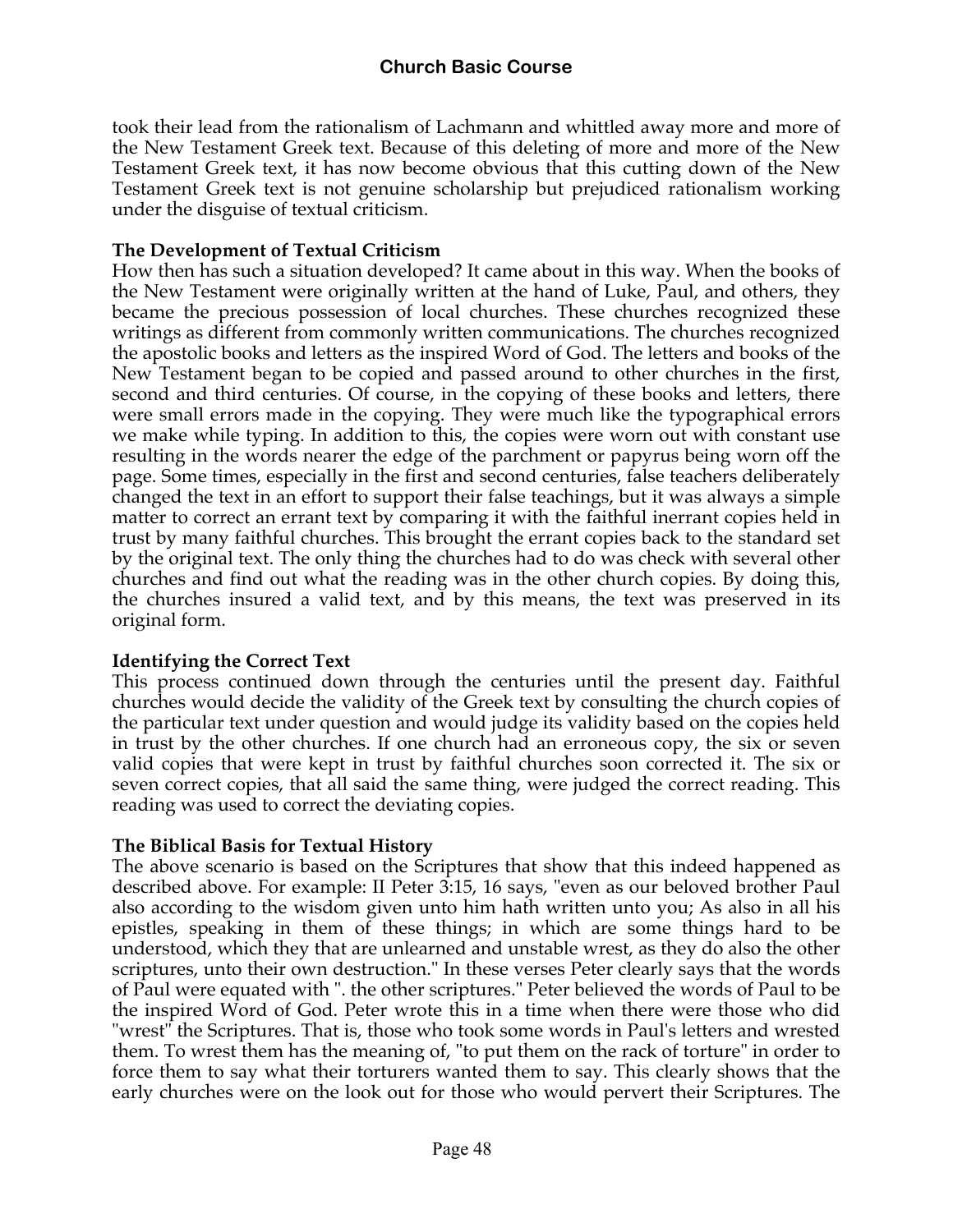early churches were aware of this problem and took great care to avoid the twisting of their Scriptures by false teachers who would deliberately try to change the original reading of Scripture. Peter warned the Christians to watch out for this very thing.

#### **The Churches Circulate Scriptures**

That these Scriptures were passed from one church to another church is clearly indicated in Colossians 4:16 where it says, "And when this epistle is read among you, cause that it be read also in the church of the Laodiceans; and that ye likewise read the epistle from Laodicea." This verse shows that there was a sharing of copies of the Word of God from church to church. Because such a prominent leader as Peter considered the words of Paul as Scripture and said that he knew about those who would wrest the Scripture, is it not evident that the churches would take even greater care to watch over these Scriptures? This is obviously the case because the early churches, led by the Holy Spirit, rightly concluded that the words of Paul were the inspired Word of God. They took every precaution to watch over these Scriptures by comparing them with faithful copies held in trust by other churches. Although false teachers deliberately changed the text in an effort to support their false teachings, it was a simple matter to correct a text and bring it back to the original reading.

Naturally, when the first Greek New Testament was printed in 1516, the readings, which varied with the majority of the other texts, were disallowed and the readings of the majority were accepted. This is how the churches had preserved the Word of God for 1,516 years. By this simple, but completely accurate method, the Word of God was watched over by the Holy Spirit who worked through the churches who were faithful custodians of the Scriptures they cherished.

#### **Karl Lachmann, the Rationalist**

This process of preserving the pure Word of God through faithful local churches continued on without interruption until 1831 when Karl Lachmann, a German rationalist, began to apply to the New Testament Greek text the same criteria that he had used in editing texts of the Greek classics. Lachmann had been studying such Greek classics as Homer's Iliad. These Greek writings were mere stories, but Lachmann was trying to get back to what Homer and other Greek authors had originally written. The Greek classics had been thoroughly altered over the years. So many alterations of the Greek classics had been made that no one was sure what the original author had written. Lachmann wanted to know what the original text had been, so he developed a textual criticism process whereby he would try to sort out the original text from the badly corrupted modern text.

After this, someone got the "bright idea" that Lachmann's process should be applied to the New Testament. Lachmann had set up a series of presuppositions and rules for arriving at the original text of the Greek classics that were hopelessly corrupted. He now began with these same presuppositions and rules to correct the New Testament. He began with the presupposition that the New Testament was as hopelessly corrupted as the Greek classics. He had made a very dangerous mistake. A similar process in the copying of the Greek classics did not match the loving and reverent care given to the copying of the Word of God by faithful churches. The Greek classics were hopelessly corrupted but this was not true of the New Testament. Extremely careful scribes had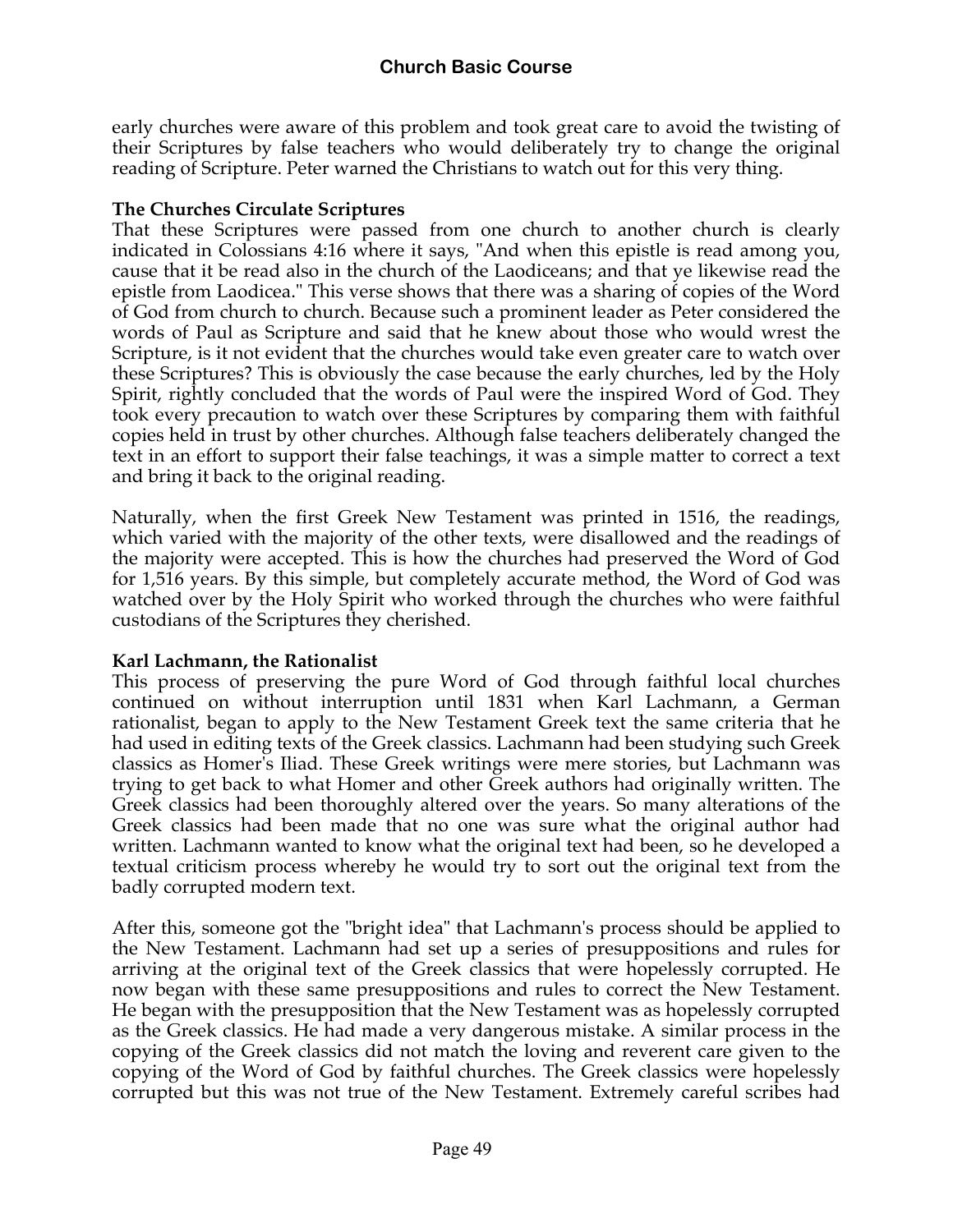taken great pains to copy New Testament manuscripts. These scribes knew the exact number of words and letters that were in the original copies. They counted the words and letters each time a new copy was made to insure that nothing had been added or deleted. In addition to this, faithful churches carefully guarded their precious copies of Scripture to protect them from heretical changes that may have been inserted in other copies of the text.

#### **The Greek New Testament**

Before Lachmann, a Dutch theologian named Desiderius Erasmus had published the first printed edition of the Greek New Testament in 1516. Erasmus had collected all the available manuscripts of the Greek New Testament books and had decided which variant reading was the original one based on the reading in the majority of the texts. He followed the same method that had been used by the churches through the centuries, namely, correcting an errant reading by the reading in the majority of the texts, which had been preserved by the churches. This text became known as the *Textus Receptus*. The words, *Textus Receptus*, are Latin words meaning the Received (Accepted) text. When Erasmus published the TR., the churches accepted it as the only valid text of the Greek New Testament. Though the text of Erasmus was revised slightly in later editions, there were no rival texts, which claimed to be based on better scholarship and better manuscripts, until Lachmann came along in 1831.

#### **Pandora's Box Opened**

Following Lachmann's lead, B.T. Westcott, and F. J.A. Hort produced their first textual critical edition of the Greek New Testament in 1881. It was based almost entirely upon the same presuppositions of Lachmann's textual criticism. These two men used most of Lachmann's rules of textual criticism and came up with a few of their own. They applied these rules to the Greek text of the New Testament as produced by Erasmus and came up with a different Greek New Testament based on the scholarship of Lachmann and that of their own. The point of departure had been made. No longer were the majority of manuscripts, preserved by faithful churches, the basis for recognizing the original reading. From now on, the learned professors would deliver the Christian world from their "ignorance" and by their expertise would deliver to the churches a purer text of the New Testament. Dr. Gresham Machen, the greatest Greek scholar and theologian in American history, called this kind of scholarship "the tyranny of the experts."

Similarly, Charles H. Spurgeon preached the same theme in a sermon entitled, "The Greatest Fight in the World." He said, "We have given up the Pope, for he has blundered often and terribly; but we shall not set up instead of him a horde of little popelings fresh from college. Are these correctors of Scripture infallible? Are we now to believe that infallibility is with learned men? Now, Farmer Smith, when you have read your Bible, and have enjoyed its precious promises, you will have, to-morrow morning, to go down the street to ask the scholarly man at the parsonage whether this portion of the Scripture belongs to the inspired part of the Word, or whether it is of dubious authority. We shall gradually be so bedoubted and becriticized, that only a few of the most profound will know what is Bible, and what is not, and they will dictate to all the rest of us. I have no more faith in their mercy than in their accuracy: they will rob us of all that we hold most dear, and glory in the cruel deed. This same reign of terror we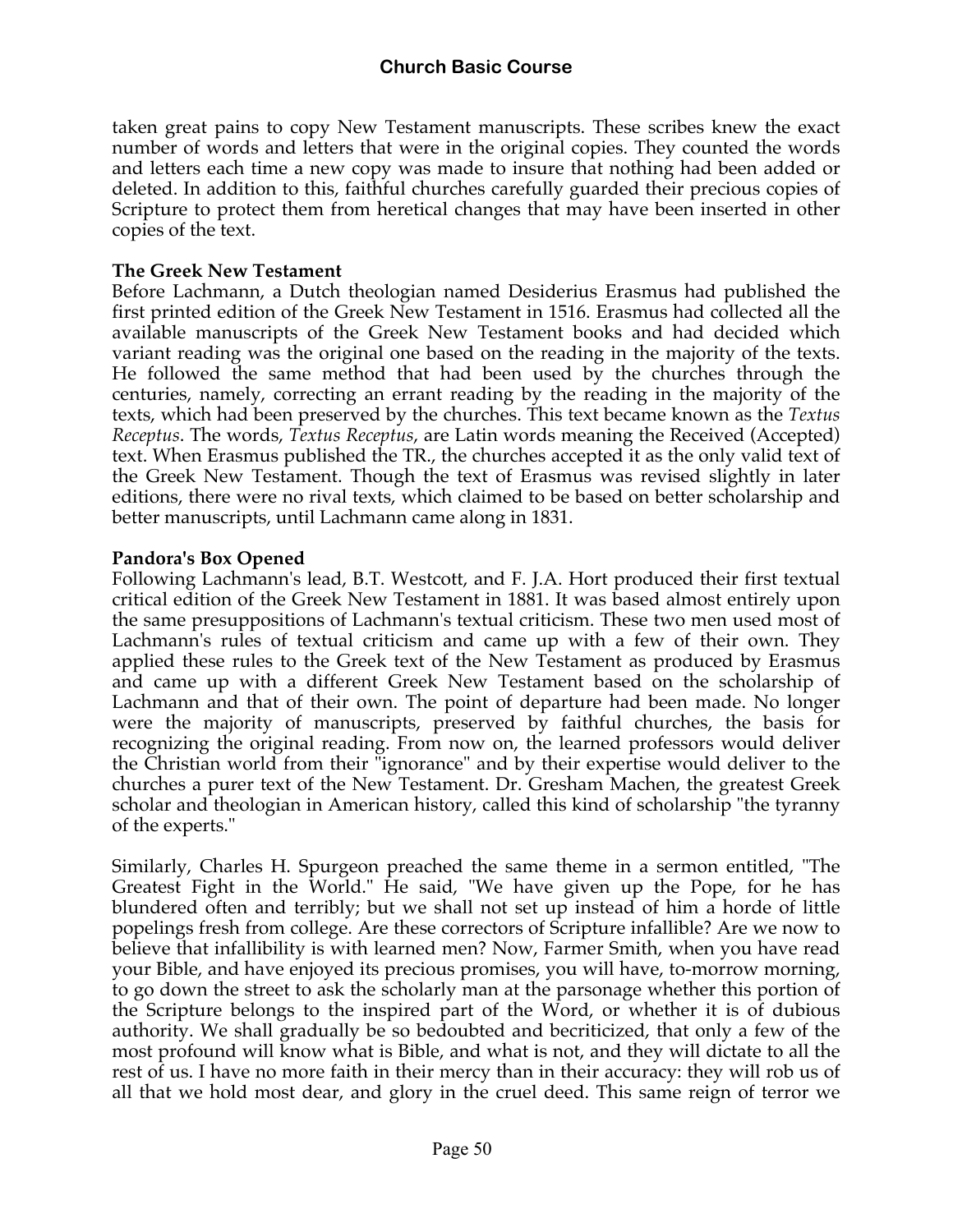shall not endure, for we still believe that God revealeth himself rather to babes than to the wise and prudent, and we are fully assured that our own old English version of the Scriptures is sufficient for plain men for all purposes of life, salvation, and godliness. We do not despise learning, but we will never say of culture or criticism, "These be thy gods, O Israel!" Machen had it right and so did Spurgeon. Textual criticism by the "experts" is a horde of little popelings who by their assumed infallibility have the gall to tell us what is God's Word and what is not. Such is the tyranny of the experts.

After Westcott and Hort, the Pandora's box had been opened and all the evils of German rationalism began to tear at the Foundation of the Faith, the Holy Scriptures. This has continued until this day in both the higher and lower forms of textual criticism. Today the situation involves almost as many different texts of the Greek New Testament as there are scholars. Each scholar decides for himself what he will or will not accept as the Word of God. Consequently, each new edition of the Greek New Testament has led to a smaller and smaller New Testament. If Satan has his way, this would continue until all of the New Testament would cease to exist.

### **1,881 Years Without the Experts**

Until 1881, the churches had accepted one text of the New Testament, the one preserved by faithful churches in the majority of the manuscripts. Since 1881 and the Westcott and Hort text, there has not been a text accepted by all Christians. Since 1881 there has been controversy and confusion (which by the way, is reflected in the many modern translations all claiming to be the Word of God and all different from each other). Some say it is the United Bible Society's Greek text and the English translation of it that is God's Word. Others say, no, it is the Nestle Greek text and the English translation of it that is God's Word. Now it comes down to the tyranny of the experts. What do the scholars say? Each scholar says something different than the other. This leaves the King James Version standing like a lighthouse on the storm swept shore, for it is the only English translation of the New Testament based entirely upon the text that has been passed on to us by faithful churches.

It comes down to two choices: accept the text handed down by faithful churches for two thousand years or accept the findings of modern textual critics, no two of which fully agree. If we go with the scholars, there is no text that is accepted by all of them. Confusion reigns. There is no standard. We are left like a ship at sea without a rudder to guide it.

Since 1881, all the critical texts of the Greek New Testament are a little shorter than the one published before it. Westcott and Hort had a few hundred variant readings. Metzger's edition has three to four thousand variant readings, many of which he has deleted from the text without so much as a footnote to tell you it has been deleted. The modern critical texts have steadily become shorter and shorter. This is a clear indication that there is a "snake in the woodpile somewhere."

### **The Rules of Modern Textual Criticism**

These textual critics have rules that they follow in deciding if a word, phrase, or sentence should be allowed in or taken out of Scripture. To give you an idea of some of the rules, here is one of them: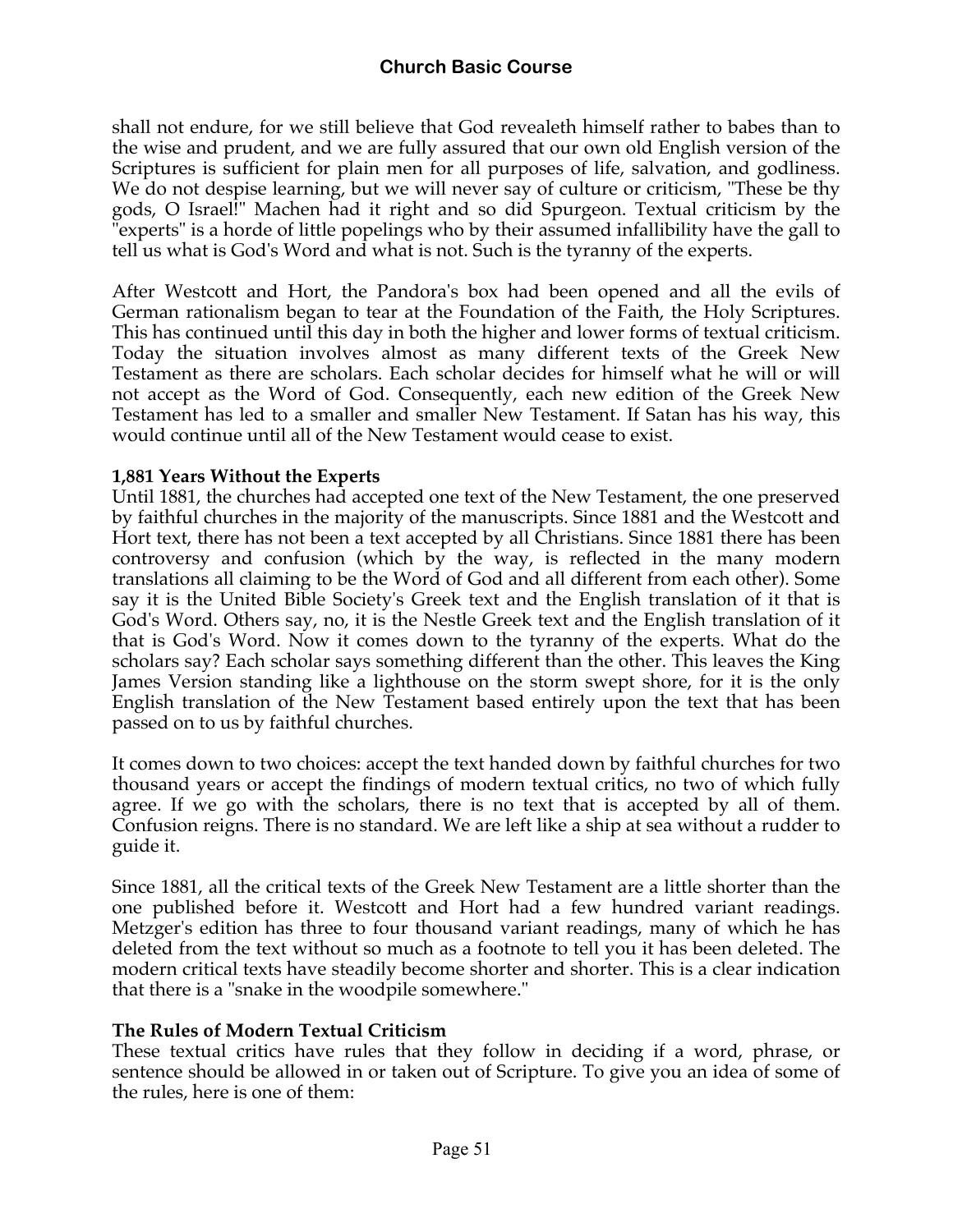In general, the more difficult reading is to be preferred, particularly when the sense appears on the surface to be erroneous, but on more mature consideration it proves itself to be correct.

This statement is very vague. It says "In general:" which means sometimes but not always. Who decides when the rule applies and when it does not apply? On what basis is such a decision made? We are not told. Then it says, "The more difficult reading." Who decides when a reading is more difficult than another one and on what basis? Again, we are not told. Then the rule says, "particularly when the sense appears on the surface to be erroneous." Who decides when this "sense" or that "sense" is "on the surface" and "erroneous?" The scholars do. Then it says in a question begging statement that "on a more mature consideration it proves itself to be correct." Who decides which consideration is the mature one? Naturally, the same self-appointed scholars do. This "rule" allows a textual critic to read the Greek New Testament variants and decide which reading is the more difficult, which sense is the surface meaning and which consideration is the mature one. Somehow, these experts get down into a "deeper knowledge" that allows them to include or exclude a verse of the Greek New Testament. Their decisions to include or exclude words and verses from the Bible are based on what the scholars think. It is no longer the Word judging them. They can now judge the Word. This is nothing more than the old first century Gnosticism which feeds on the pride of man in his intellect and leads to the destruction of the Faith that was once and for all delivered to the saints.

Another rule followed by textual critics says:

In general, the shorter reading is to be preferred.

If a textual variant is the longer reading, then choose the shorter textual variant as the most valid one. Who says so? The scholars do. In textual criticism, you can make up your own rules and follow them to your own preconceived ends.

Another rule of textual criticism says:

That reading which involves verbal dissidence is usually to be preferred to one which is verbally concordant.

This vague language means that one should choose the variant reading which clashes most with the grammatical structure of the book rather than the reading which is most in harmony with it's grammatical structure. This meaningless jargon allows each scholar to choose whatever he wants.

Therefore, it comes down to accepting what the scholars say or accepting what the majority of the manuscripts say. One must either accept the correct reading based on the majority of manuscripts, or he may follow a few manuscripts that have a reading that is different from the majority of the manuscripts. On the other hand, one can ask the scholars which variant is the right one and they will say, "Well, for certain reasons the few manuscripts with the variant reading are right." They base their decisions on the "external evidences" and "internal probabilities" developed by German rationalism.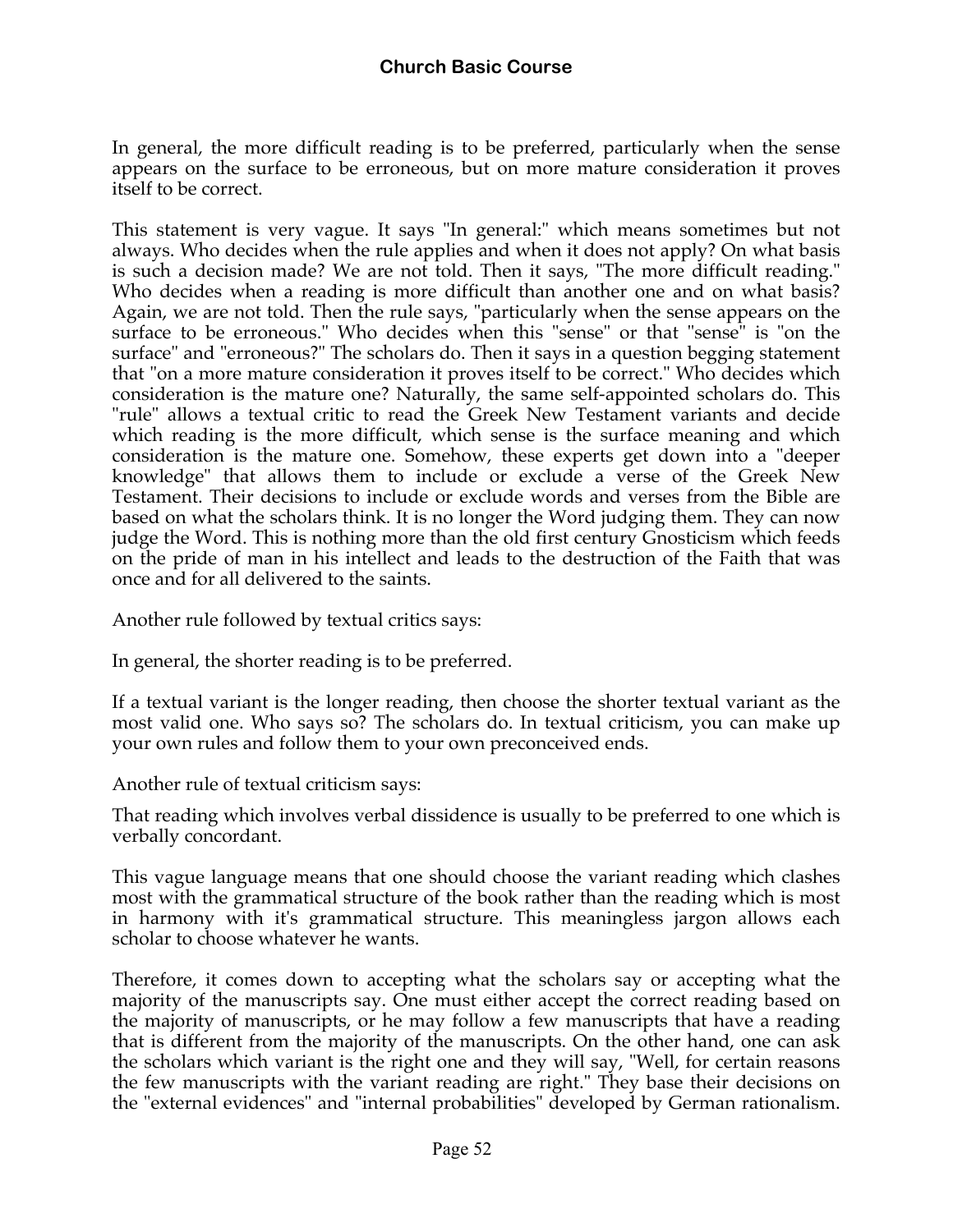# **Church Basic Course**

This is just the old first century Gnosticism warmed over and is not the right way to go about deciding the text of the Holy Scriptures. The textual critic is flying into the face of thousands of years of history when the text of the New Testament was preserved, not by scholars, but by faithful churches. For nearly two thousand years, the churches never applied these vague rules of textual criticism in order to determine what the correct reading of Scripture was. Faithful churches preserved accurate copies of the New Testament that had been passed on to them. Eighteen hundred years later the scholars came along and said, "No, your text is as corrupted as the Greek classics, and besides you cannot determine the right reading on the basis of the majority of the manuscripts. You must now determine the correct reading on the basis of scholarly principles."

#### **No Two Greek Scholars Agree**

So now, the correct reading is "up for grabs." One Greek scholar says one reading is right, while another says it is not. There is mass confusion much like the ridiculous uncertainty of modern art. Well, that is how the situation came to be, but that does not mean that is what it should be. God is not the author of confusion. God inspired the Scriptures by causing them to be written by holy men of God who were controlled by the Holy Spirit (II Peter 1:21). Moreover, after God inspired His Word, he did not abandon it to be protected by mere man's scholarship. Through faithful churches, He watched over the transmission of the Scriptures from one century to the next. True, this transmission was done by copyists who made mistakes in their copying, but there was always the checking of manuscripts with those of other faithful churches to insure that the text was transmitted without error. God not only took great care to inspire men to write the Scriptures under the control of the Spirit, He also took great care to preserve those Scriptures. When God sent His Son into the world as the Living Word, he did not abandon Him but preserved His life until it was time for Jesus to die on Calvary. Even then, he raised Him from the dead to triumph over all His enemies. Similarly, God did not send His written Word into the world and abandon it to the whims of men. He watched over His Word to preserve it just as He preserved the Living Word. Without the preservation of Scripture, the inspiration of Scripture would be in vain. God guarded his Word through faithful churches who carefully checked their copies of manuscripts with those of other churches. The result is that today there are over 5,000 manuscripts of various books of the Greek New Testament and some complete New Testaments all of which, in the majority of manuscripts, agree. If we need to decide what is the right text, we can go by what the reading is in the majority of the manuscripts.

Because of the extreme care taken by Scripture copyists and the reverent care of faithful churches over their Scriptures, God has preserved a text in the majority of the manuscripts that is the same as the original Greek New Testament!

#### **Which Books are Canonical? (Authentically a Part of Scripture)**

Churches formally affirmed the canon of the New Testament in 397 AD. However, all the books of the New Testament had already been judged by faithful churches to be authentic a long time before that. The churches rejected other books as not being Scripture. Those rejected books were the unauthenticated books that claimed to have a special vision of God's truth. These apocryphal books were rejected by the churches as not being drawn from the "wells of salvation." There was no mark of divine inspiration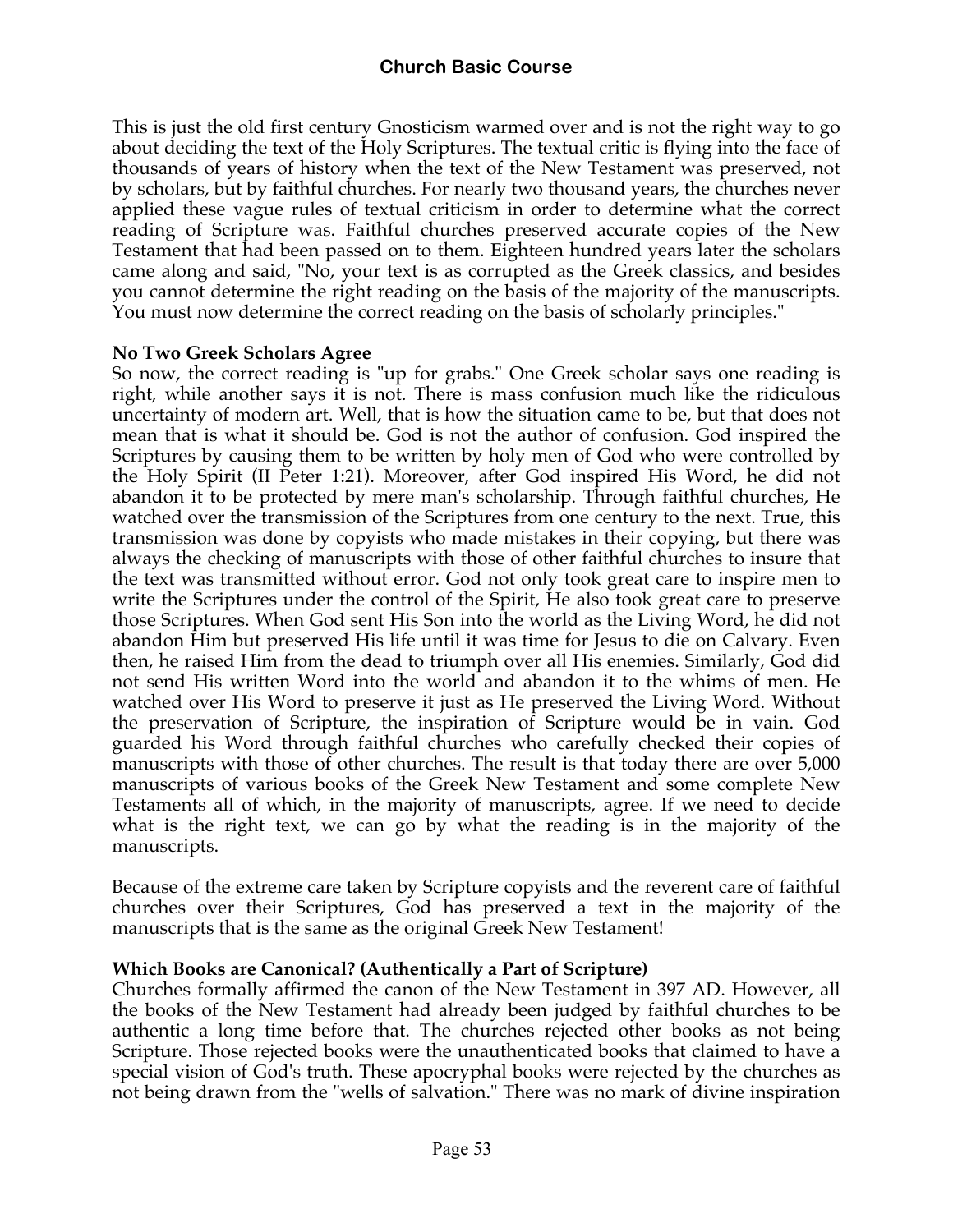on them. The churches decided the issue of which books were a part of Scripture under the leadership of the Holy Spirit.

Since God, through the churches, took great care to preserve which books should go into the New Testament, He most certainly preserved, through faithful churches, which words and verses should go into that New Testament. Because we know that God, through the churches, preserved the larger units (the books of the New Testament), it follows that He also preserved the smaller units of that New Testament (the individual verses). The smaller part of the New Testament (the verses) is part of the larger part of the New Testament (the books). Since we know that the books of the New Testament were preserved when the churches decided which books should be a part of the Canon of Scripture, therefore we know that God has also preserved the smaller part of the New Testament (the verses). God preserved individual verses by preserving the majority of the manuscripts that were without error and by using the churches to correct the few erring manuscripts by the majority of correct ones.

#### **The Majority of Manuscripts Agree**

For example, it is quite reasonable to assume that at the scene of an accident, nine people witness it and report it accurately to the police. One person for some reason says it happened differently. Normally the account given by the nine is considered the true one. This is especially true when the witnesses are reliable and have no reason to falsify the facts. It is the same with 5,000 manuscripts of New Testament books that exist today. The overwhelming majority of these manuscripts agree as to what a variant reading should be. Faithful churches for over 1,900 years have accepted this evidence as final. So should we.

### **What Did the Author of the Book Say?**

However, more important than these reasons is the word of the Lord Jesus on the matter. In Matthew 4:4 Jesus quotes from the Old Testament in Deuteronomy 8:3 which says, "Man shall not live by bread alone but by every word that proceedeth out of the mouth of God." In this verse Jesus sanctions every word of Scripture as God's Word. He says every word comes out of the mouth of God, not only from men's minds. In Matthew 24:35 Jesus said, "Heaven and earth shall pass away, but my words shall not pass away." He declared that his words would not pass away. We have his promise on it. We may believe Jesus or the textual critic whose basic assumption is that the New Testament is hopelessly corrupted. In Matthew 5:18 Jesus said that not "one jot or one tittle should pass from the law." This is speaking of the Old Testament but is equally applicable to the New Testament because the Author of both is the Holy Spirit. In this verse, Jesus declares that it is easier for heaven and earth to be destroyed than it is for the smallest part of a letter of Scripture to be destroyed. The jot and tittle are small marks that go under a letter. Jesus said that not even these would be lost. His argument is that if the smallest part of Scripture (the jot and tittle) would be preserved, then certainly the larger parts (the words) would be preserved as well.

In John 10:35 Jesus bases his argument on a single letter in a word. The whole argument is based on the difference between theos "God" and theoi "gods." This is the difference between the last letter being an -s or an -i. The suffix -s indicates singular and the suffix -i indicates plural. The Lord based his argument on the single letter -i. This proves that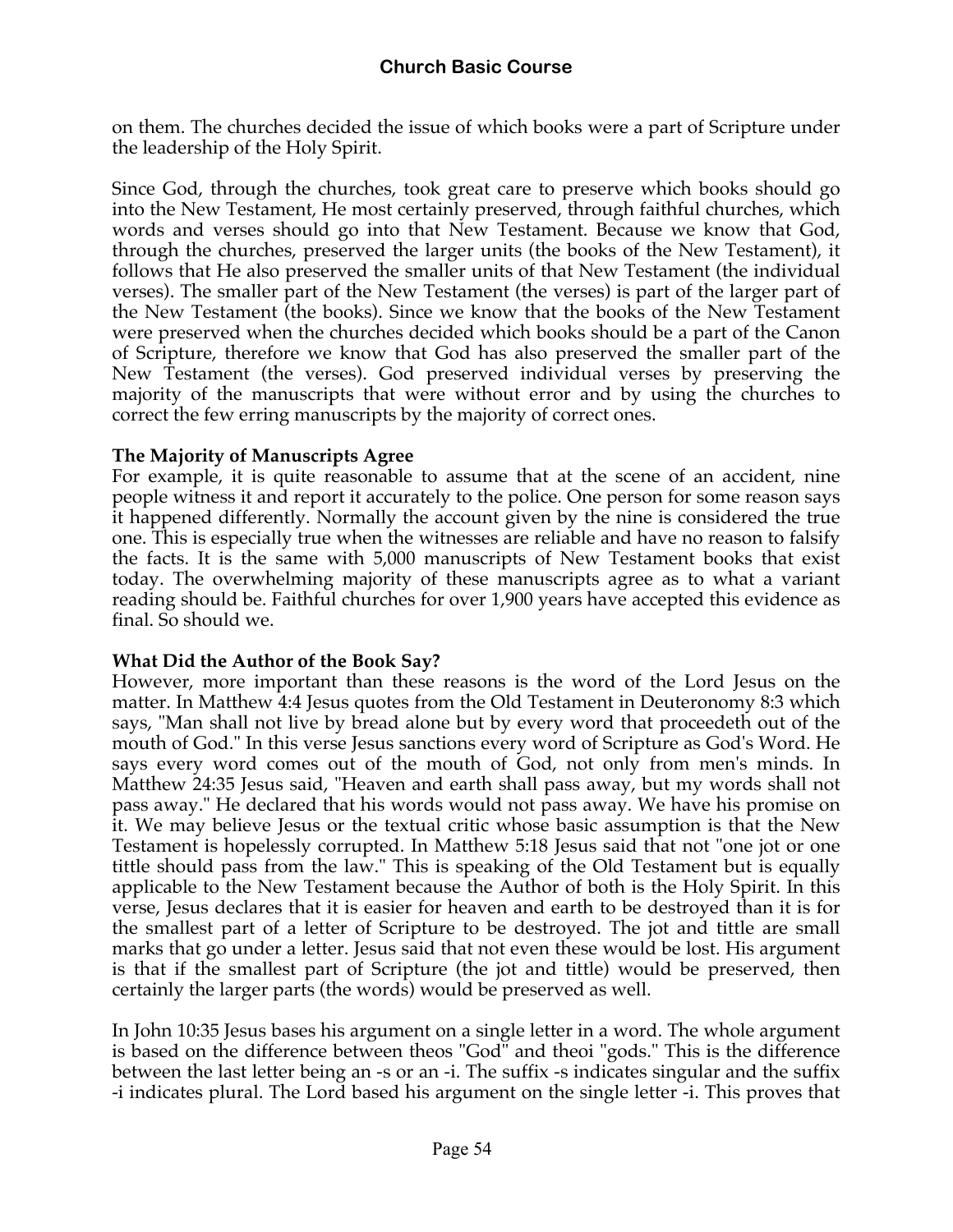Jesus was conscious of the fact that not only were the words of Scripture preserved without error, he was also conscious of the fact that the very letters and even the small jots under the letters were preserved without error. If Jesus bases an argument on a single letter in Scripture, and he says that not even a part of a letter will be destroyed, then He must know more about Scripture than we do.

#### **Should We Believe the Scholars or Jesus?**

One can accept the vague musings of scholars or the clear words of Jesus who said that the smallest particle of God's Word would not be destroyed. Jesus said that God would preserve His Word, and that is exactly what has happened. God not only inspired holy men to write his Word, he used faithful churches to preserve that Word even unto the present day. We have God's unerring Word in the *Textus Receptus*, because it is based on the majority of manuscripts preserved by the churches.

Since 1881, many Christians have followed Westcott and Hort into error. Even many of the major Bible societies have fallen into this error. As for Baptist Bible Translators Institute, we stand with those faithful churches that have preserved God's Word through the centuries. We stand on the Word of God in the King James Version, because it is the only translation in the English language that is free from the presuppositions of modern Gnosticism. There is no reason for us to move into the Gnostic's camp where it is a matter of one opinion versus another opinion. We must not follow anyone's opinion. If we do, we will be shifting constantly and every man doing that which is right in his own eyes-the deplorable state of modern man.

#### **The Conclusion of the Matter**

It is clear that God has preserved His Word through the centuries down to our present day. We have the many manuscripts that have been preserved by God through His faithful churches. It is a simple matter of reading them and finding what is the correct reading in the majority of the manuscripts. We accept it on that basis. God has seen to it that faithful churches have by this method preserved these manuscripts and kept them pure through the centuries unto the present time. Therefore, we can know beyond a shadow of doubt that we have the Scriptures down to the very word, to the very letter, and to the smallest part of a letter. The Lord Jesus said we would. Whom do you believe?

### **CHURCH ORGANIZATION**

Every organization has a structure. Someone has to be in charge. The Anglican Orthodox Church is very clear on who our leader is - Jesus Christ. We are a Christian Church, we must follow Jesus Christ. No one here can override or waiver His Instructions or those of the Father. Here on the surface of the earth, we also have a structure. When the Apostles established churches, they left an organization behind, which we follow, of a three level ministerial hierarchy. The Apostles left each area in the charge of an overseer or bishop, with a minister in charge of each little group, assisted by a deacon. When the Church of England re-formed during the Reformation, one of the guiding principals beyond the return to Scripture as the ultimate earthly authority was that of a National Church. In the words of Henry VIII, "No one shall make decisions about an Englishman other than an Englishman." The Anglican Church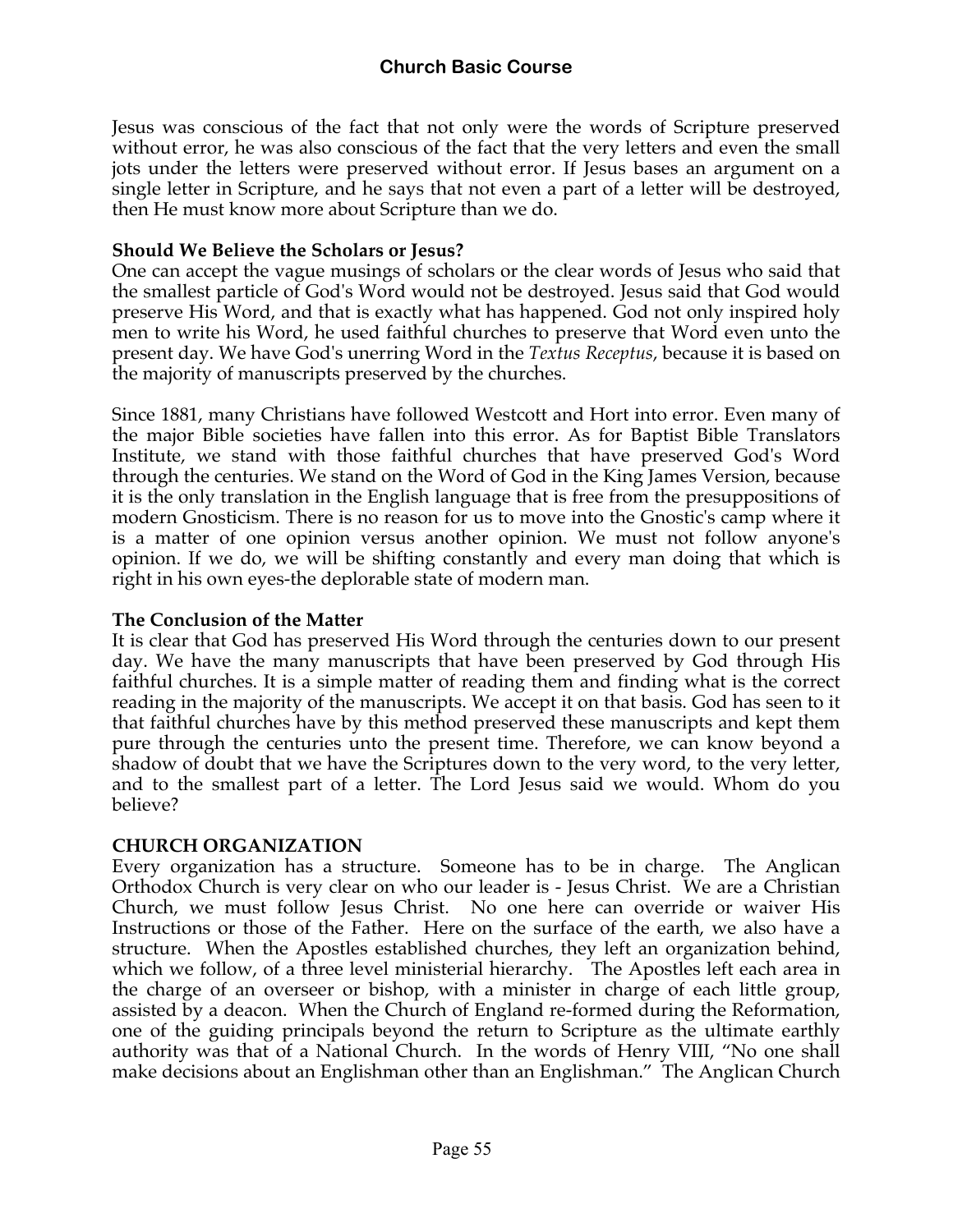has developed as a series of National Churches in association or communion with each other.

What that translates out to in today's words is an organization built up like this:

| Parish              | The local congregation or group of people who worship,<br>learn and work together. This group is headed by a<br>Minister (Priest) or Deacon                                                                                                          |
|---------------------|------------------------------------------------------------------------------------------------------------------------------------------------------------------------------------------------------------------------------------------------------|
| <b>Diocese</b>      | A group of parishes geographically associated under the<br>leadership of a Bishop                                                                                                                                                                    |
| National Church     | One or more dioceses that cover a country, sometimes<br>called an Archdiocese. This entity is headed by a Bishop,<br>sometimes called an Archbishop                                                                                                  |
| Worldwide Communion | All of the national churches who come together in like<br>mind or communion, sharing the same biblical view and<br>mindset. This is the final layer here on earth. This<br>organization is headed by a Bishop, often called the<br>Presiding Bishop. |

While the technical titles of the ordained persons are Deacon, Priest and Bishop, it must be understood none of these people are Mediatory Priests in the Aaronic sense. They do not make sacrifices on behalf of the congregation. We have One Priest who made a sacrifice one time of Himself for all mankind for all time. With this firmly in mind, most AOC priests go by the title of Minister or Pastor, their position is priest, however. A few try to avoid the title, but cannot avoid the responsibility which comes with the office.

Our ordained persons, often referred to as clergy, have no special powers. They have accepted special responsibilities, which if carried out properly will produce special results. They do not possess magic spells or elixirs.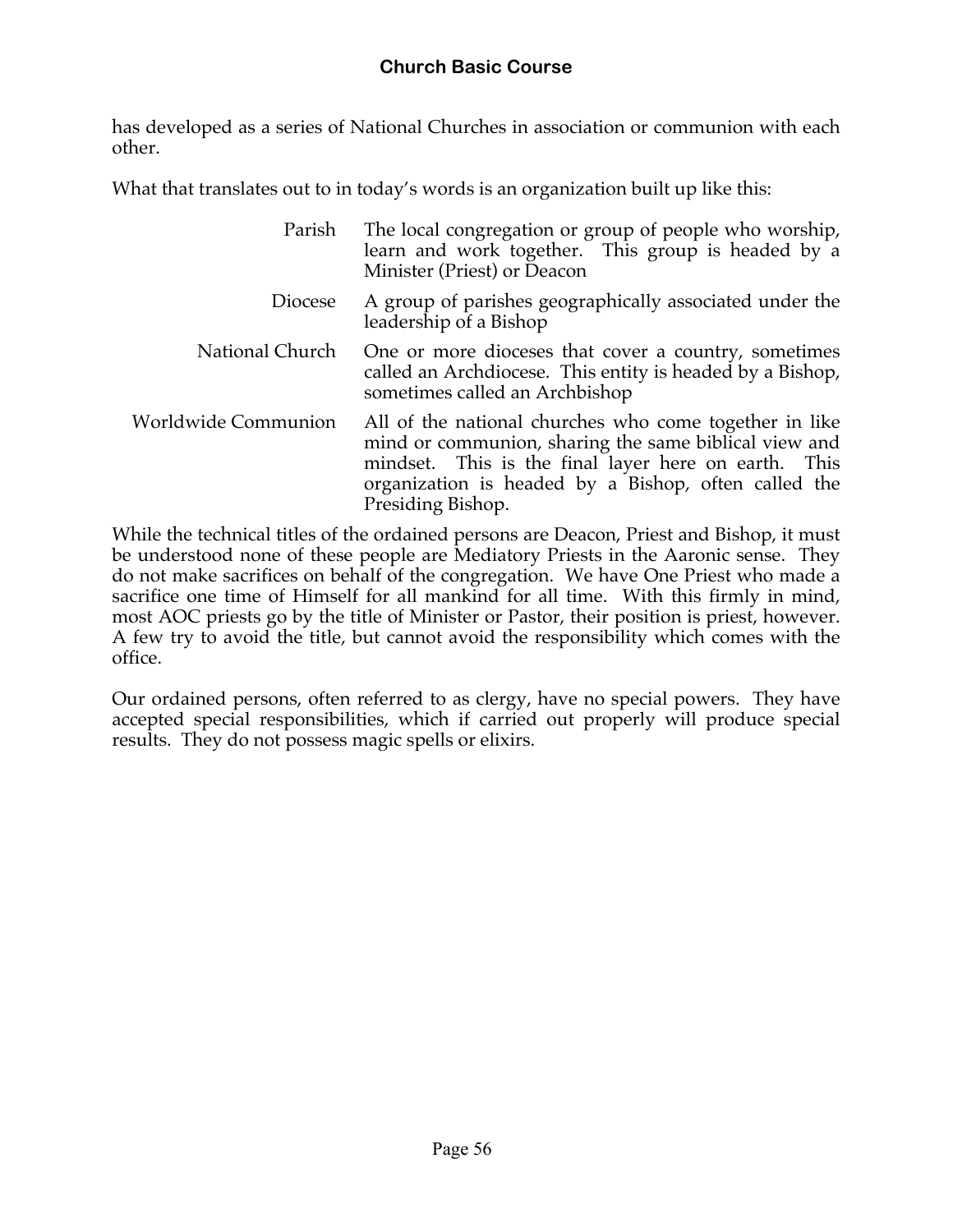# **Church Basic Course**

## **PRAYER**

A Christian life requires one to live a life in harmony with God's purpose. To do that requires God's help. God knows that, which is why He sent the Holy Ghost, the Holy Spirit, the Comforter, the Counselor, that Third God Guy. When we pray, we pray to worship, to ask for God's help in various ways; one of those is guidance and inspiration. That is the Holy Ghost's job. When we are baptized, we are filled with the Holy Ghost by whatever name He is called by. Yet, it seems over time He leaks out. We constantly need topping off. That is one of the major reasons we pray. We pray that we might be filled with the Holy Spirit.

To that end, we should attempt to pray daily, morning and night. As Anglicans, we have a head start. The Book of Common Prayer. The Book started out with Thomas Cranmer's first version in 1549, a compilation of old well tried prayers and newly put together prayers for every event. There are few occasions for which the Book of Common Prayer does not have an appropriate prayer.

As our Lord and Savior commanded us, we celebrate the Holy Communion on Sundays, starting on Page  $67^3$ , if we have a minister available. That takes care of Sunday morning, but there are six more days and Sunday night. What about the rest of the time?

The Book of Common Prayer has what are called Daily Offices at the very front of the book. They are an ancient form or order of prayer that goes back over a millennium. There is one Order for Morning and one for Evening. They are set form and cover all the bases. They form a complete church service, but don't require a minister. Anyone can say them, the whole thing! They don't take long, about 18 minutes if you read them aloud. There is a lot there, but the main points are:

- The Lord's Prayer
- A reading from the Psalms of David (covering the whole Book of Psalms each month)
- A portion of the Old Testament (covering the entire Bible each year)
- A portion of the New Testament (covering the entire Bible each year)
- Collects Single thought prayers, including the Collect for the Day from the Sunday of the week.

The fact is that only a very small number of people will actually read the Daily Office each morning and night. The fact also is that we need to start our day with God, focusing our efforts in alignment with His goals; we need to end our day with reflection on the day past and how we did in aligning our efforts with those goals. So, what to do?

At the very end of the Prayer Book, there is a Morning and Evening Prayer, a Shorter Form, which allows you to shorten the Daily Office to about three minutes, getting all the essentials. It also tells you that if you are really pressed for time to just say the Lord's Prayer; that takes about a minute. If you cannot spend a minute for God, you are done for.

 $3$  This is the page reference for the 1928 Book of Common Prayer, others are similar.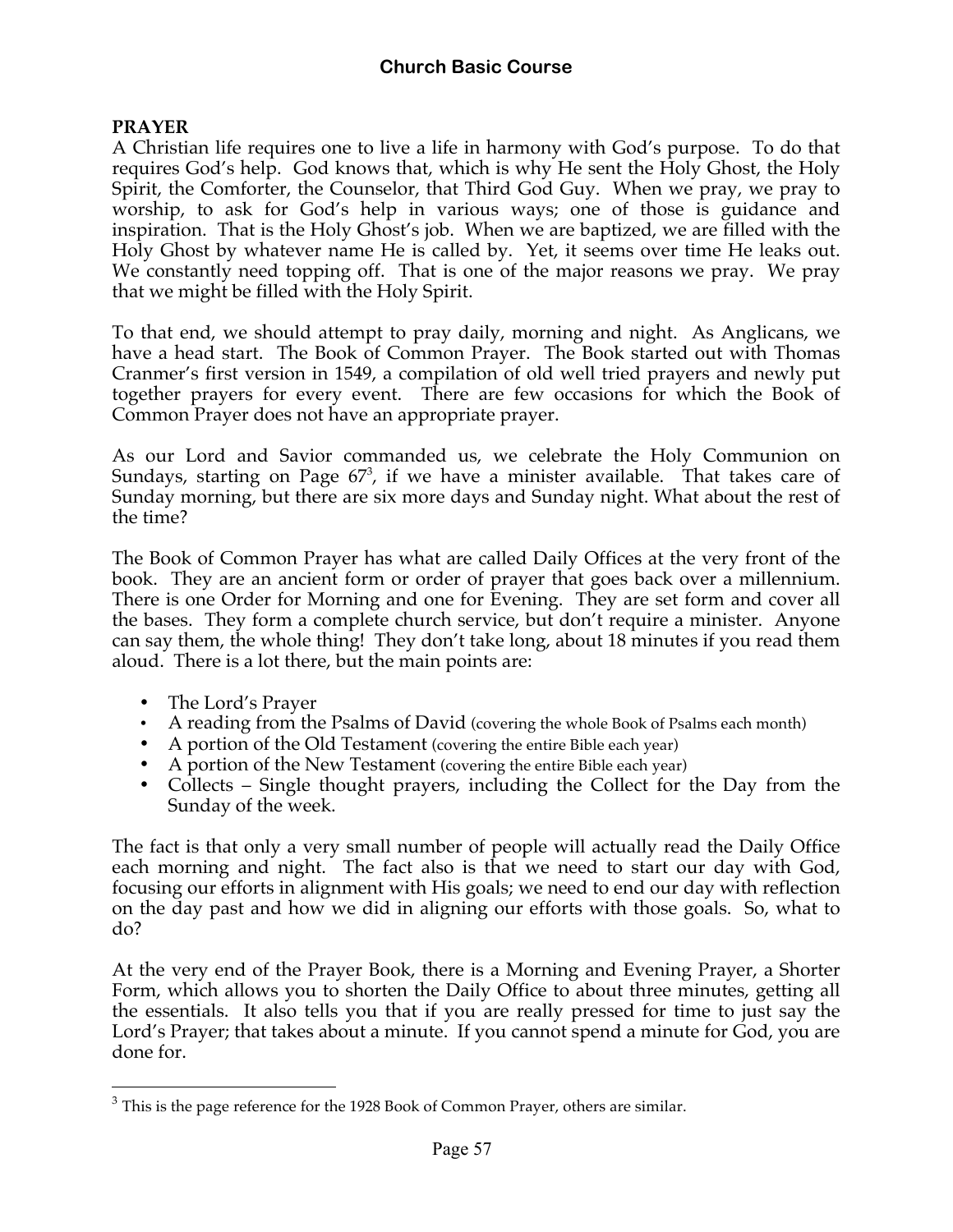The essence of Christian living is social and exteriorly focused. It is far better to just say the Lord's Prayer with your family or friends than it is to say the entire office by yourself. Pray, help, grow closer to God.

# **THE ROLE OF MEN IN THE CHURCH**

In the Anglican Orthodox Church the roles of ordained ministers, that is bishops, priest (ministers) and deacons is taken only by men.

Our Lord has revealed that He wants the headship principle to be upheld in the church. It is for this reason that the Lord has restricted the pastoral office to men. (I Timothy 2:11- 14 and I Corinthians 14:34)

The same principle applies to woman suffrage in the church. Scripture forbids the women "to have authority over a man,"(I Timothy 2:12)

This principle does not forbid consultation between men and women in the church. Informal meetings or forums may be held, therefore, at which women may have opportunity to seek information and express their views. But the final decisions are to be made by the men. The Lord himself has placed this responsibility upon the men and they are to carry this out in a manner that is sensitive to the feelings and wishes also of the women.

It must be understood that in the church, like a marriage, the Second in Command is and must be the man, and the man must make all decisions for the good of the entity, that is marriage or church, not himself. He, like Jesus, must put the Will of God first. At all times, God must the Commander of the entity. Once a man thinks it is his church, not God's the end of that church has come.

### **THE ROLE OF WOMEN IN THE CHURCH**

As in the family, women have a critical role. Scripture clearly encourages women to use their talents in areas of church work which do not conflict with the headship principle or ordained ministry.

There is much for women to do in church. In Romans, Chapter 16, Saint Paul commends Phoebe to the Christians at Rome as a servant (diakonos) of the church at Cenchreae and sends greetings to women who had been of assistance to him. He mentions Priscilla and her husband Aquilla as "fellow workers in Christ Jesus" (v.3) and a certain Mary "who labored much for us." (v.6) And in his letter to the Phillippians he urges the congregation to "help those women who labored with me in the gospel," (4:2) Nor should we forget the many women who ministered to our Lord during his earthly ministry whose names are recorded in the Gospels. Women may, for example, lend their counsel in open congregational forums; teach parochial school, Sunday school, vacation Bible school; direct choirs; serve on committees in advisory capacities; assist the pastor and elders in calling on the sick, shut-ins and singles; and also assist in works of charity in the congregation and community.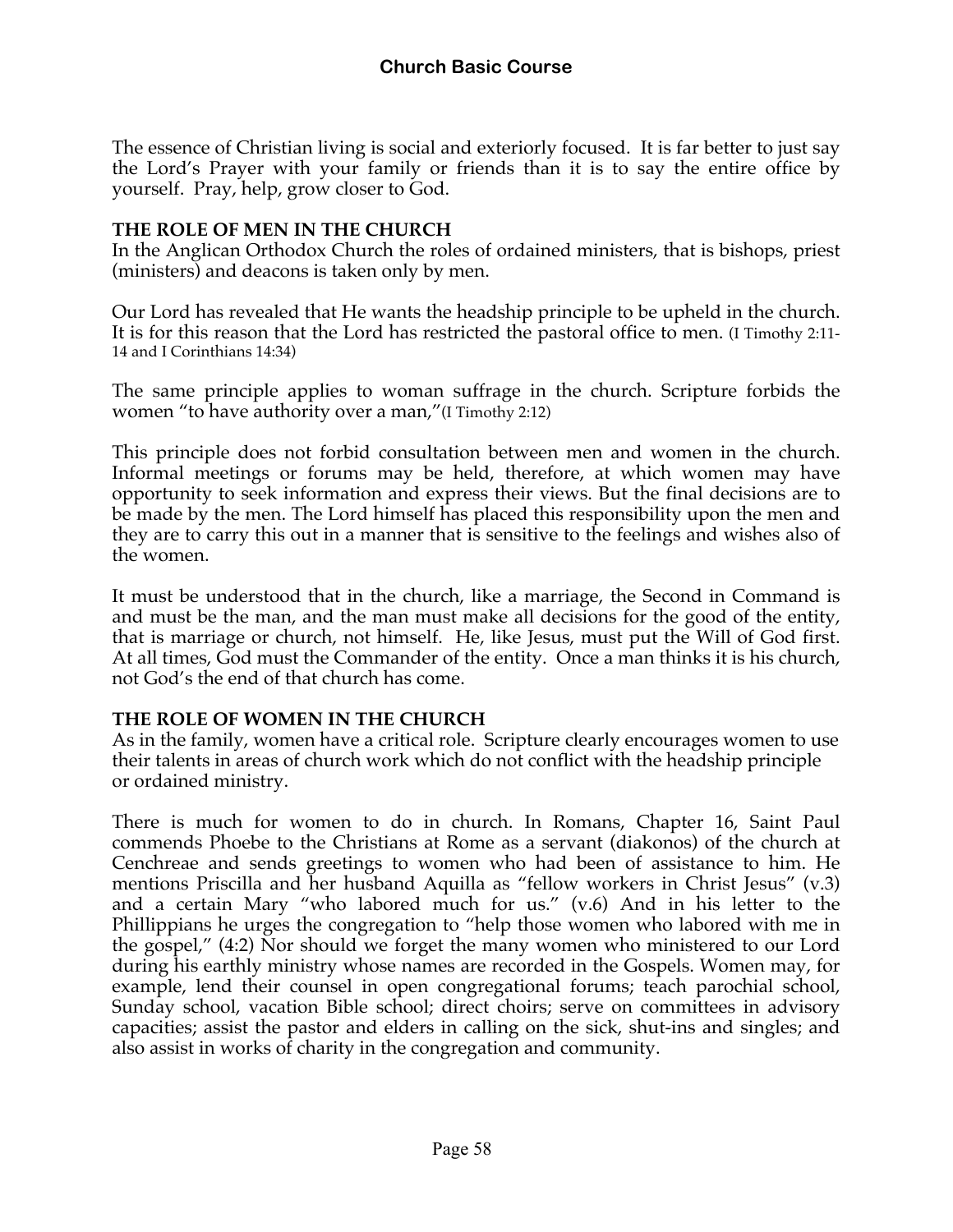Women used their talents in the Lord's service and they were commended for it. The church today can learn from the early church to do the same, but always within the parameters which God himself has established. We should not concentrate on what women are not to do rather than on what they are to do. There is so much to do, that not having some fields open to them is not an issue. The other thing to be remembered is that men only hold authority if they meet the responsibility.

Women's participation in the work of the Gospel is a blessing to the church. God has given the ministry of the Gospel to all believers; it is the office of the pastoral ministry that he has restricted to qualified men.

For Christian men to take their leadership responsibilities seriously, they need the encouragement of Christian women to fulfill their obligations and duties of leadership.

Christianity is not a religion of individuals, but of teams.

#### **THE POSITION OF THE CHURCH WITH REGARD TO THE COUNTRY**

When the Church of England was re-formed in the mid-1500s under the guidance of King Henry VIII and Archbishop Thomas Cranmer, one of the key principles was that of a National Church. For too long, the Pope had claimed to be the Chief Temporal Ruler of the World. He claimed the Temporal as well as spiritual role of the Supreme King, insisting that all nations' rulers be subservient to him. Now, popes had always been pretty realistic about their actual power, while building strength, they claimed dominion while in actuality allowing the various nations to proceed as desired. However, from time to time they exercised their authority. This had happened before with Henry II and Thomas Beckett. It came again with Henry VIII. This time, the pope picked a man who had at least as much ecclesiastic training as himself and who was a first rate intriguer on a par or, as it turned out, slight better than the pope.

Henry established a national church, which had as its primary temporal principle, "Nothing shall be decided about an Englishman, except by and Englishman." As England expanded around the globe, turned into a series of national churches in loose association under the leadership of the Chief Archbishop of England, which came to be the Archbishop of Canterbury. As time went on, the national character of the churches remained and strengthened. Some groups stay in association or communion with the Archbishop of Canterbury and as the mainstream groups left Scripture behind, some groups such as the AOC have not been in communion, holding to Scriptural principles long abandoned by the mainstream.

As a result of the principles behind the Anglican Church, its members have been very active in our country, as well as other countries. For instance, in the United States, over 70 percent of our military flag officers (Generals and Admirals, the leaders) have been Anglicans, from George Washington on, as well as roughly the same percentage of Presidents, from the aforementioned General Washington, through to President George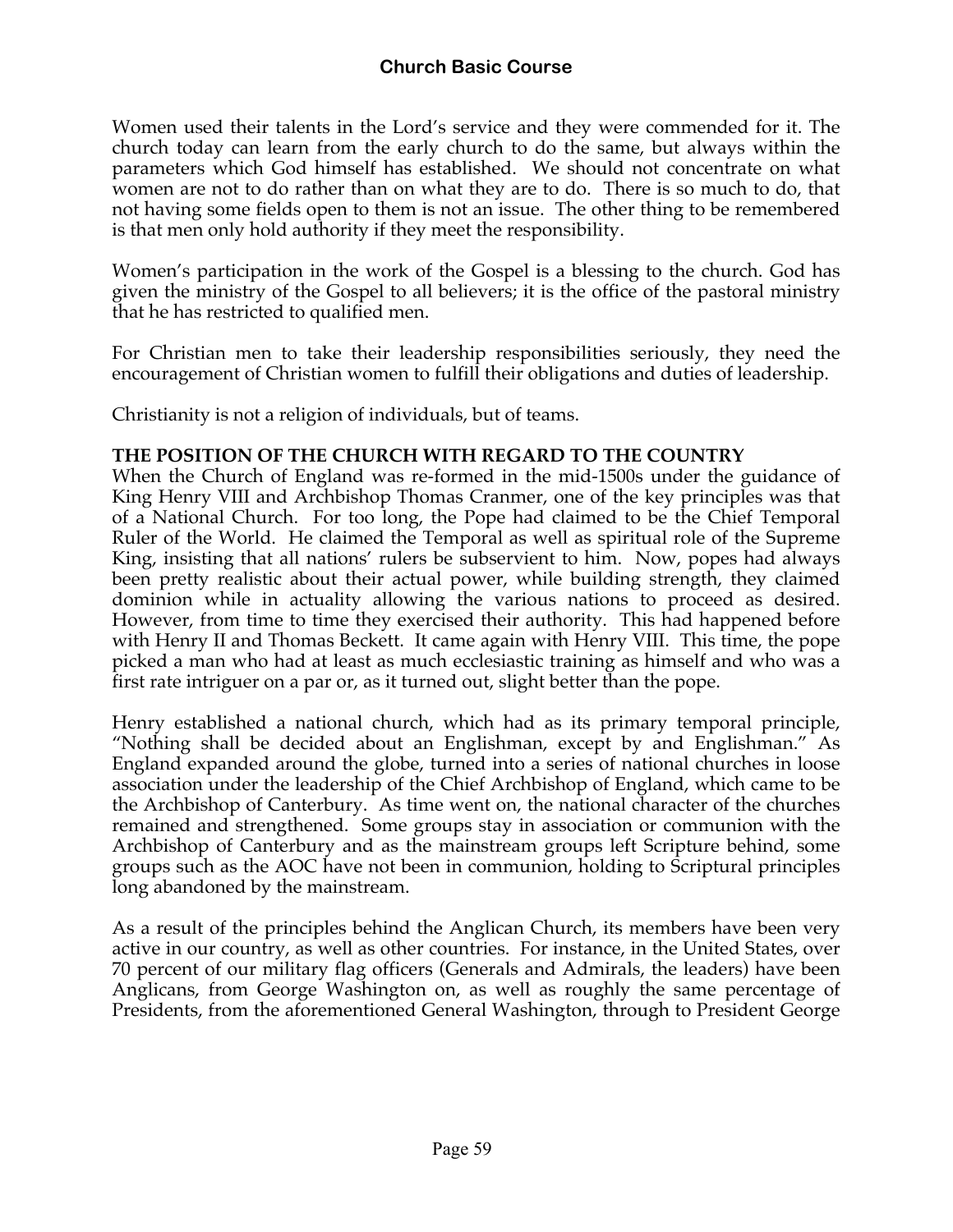Bush<sup>4</sup>, including both Roosevelts and both Bushes. Anglicans are disproportionately represented in leadership positions because Scripture, being their guide, calls for hard work, perseverance, loyalty and moderation. We support our country's Constitution because we wrote it!

## **THE CHURCH AND THE MILITARY**

We believe strongly in the defense of our country. We love our country as no other, we do not blindly love her, but love her with the full realization she can be made better with our effort. We are not in favor of war, we feel war is a bad thing; just not as bad as slavery. We value freedom above security or safety. Like Henry VIII, we believe no one in any other nation should have the right to decide the actions of or dictate to an American. Killing is a serious business; the commandment to commit no murder dictates we only go to war when there is no other reasonable alternative. When we fight, we must fight to win. Honorably, but with as much force as possible so as to minimize our own casualties.

On the other hand, the only way to prevent war is to be ready, willing and able at all times to win a war someone else starts.

### **THE CHURCH AND CIVIL GOVERNMENT**

While the United States was formed as a country almost entirely by Christians, there was amongst our Founding Fathers a great spirit of tolerance for others ways of worship. The principles of the country were unquestionably Christian. At the same time, they were quite mindful of Jesus' admonition to "Render therefore unto Caesar the things which are Caesar's; and unto God the things that are God's." We were not to have a Theocracy, but a government based on Christian morals that allowed for free exercise of religion.

As many of our members and ministers are military, either active or retired, we are cognizant of the Oath of Office they took pledging to "uphold and defend the Constitution of the United States against all enemies, foreign and domestic, and to obey the *lawful* orders of those appointed over me." As a body, the AOC has unquestioned loyalty to our country, whether the United States of America or the country of the national church of which a person might be a member. The loyalty is to the Constitution, not the government, however.

### **IMMIGRATION**

As a church, we believe in a nation of laws. Every one being descended from Adam and none living in the Garden of Eden, we are all immigrants. We believe in immigration as a way of life. We believe in the Rule of Law, that is a Scriptural Principle central to our lives, thus we also believe in only legal immigration. We also believe in our country. Thus, we believe that the only people who should be allowed to come here and become citizens are those who want to have as their primary and only identity Americans. Each national church has the same concept for their own country.

<sup>&</sup>lt;sup>4</sup> It must be noted that President Bush moved to the Methodists in 1977 when he married Laura. On the other hand, Methodists had as their central method, following the Anglican Book of Common Prayer and Scripture!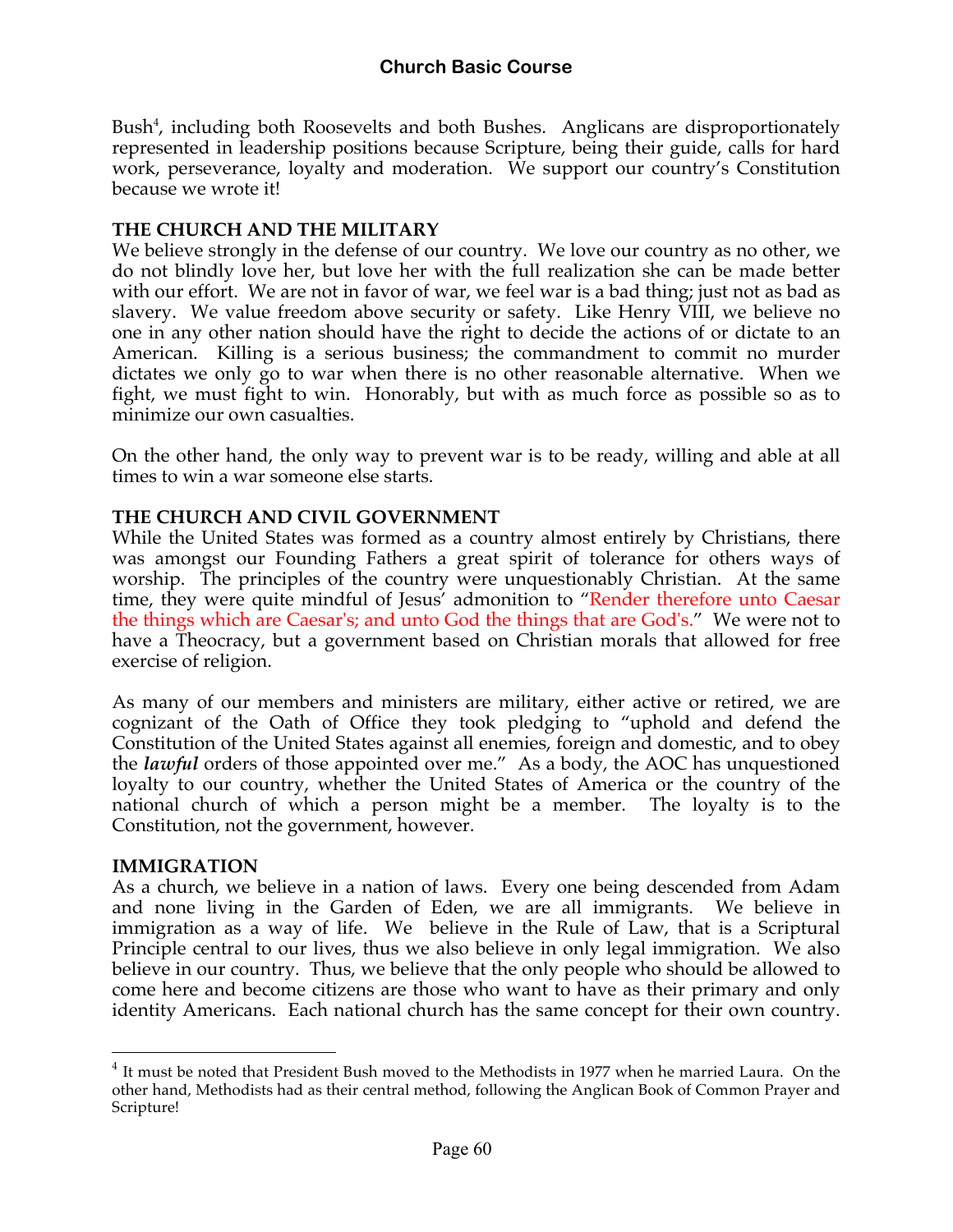We do not accept hyphenated people. In this country, there are only Americans. In India, only Indians. In Pakistan, only Pakistanis. So on and so forth. Our first loyalty is to God, the second to Honor, the third to Country and the fourth to Family.

#### **WELFARE**

Christians are commanded to care for those who cannot take care of themselves. That is very clear. But, there is a difference between those who cannot and those who don't feel like it. We have an obligation to provide for those who cannot take care of themselves. It is our Christian duty. What of those who do not feel like working, who do not want to make the effort? As Saint Paul instructed the people of Thessalonica in his Second Letter, "if any would not work, neither should he eat."

Work is central to our lives. God put us here on earth to make a difference in the world, not to have a good time. It is His Plan that we work hard to make this world a better place. We start by taking care of our own families. It is each man's job to provide for his family. In his First Letter to Timothy, Saint Paul writes, "But if any provide not for his own, and specially for those of his own house, he hath denied the faith, and is worse than an infidel."

When we will not work, we deny God's clear instruction. If we cannot work, we deserve charity, that is to say loving help. Those who will not work are a burden on others, those who cannot work are meant for that love called charity. Welfare in general encourages behavior that is not beneficial to society and conducive to a strong and healthy country.

#### **THE CHURCH AND THE SOCIETY IN WHICH IT MUST EXIST**

It is not commonly understood that the Church (that is to day the body of believers in the temporal world) must live in this world, but not be of this world. Our allegiance must be first to God, second to Honor, third to Country and fourth to Family. We must put those things that are of eternal importance ahead of those things which are of temporal importance.

The Church must conform to the Rule of Law in the country in which it abides. But, only to the point it does not conflict with the God's Laws. We must work in this world to further God's will.

Our loyalty on this earth must first be to God. We can have no loyalty to our so called Church that would cause us to go against the Law that has been given us by God. Things temporal are only temporary, what "stature" the AOC attains among men, what wealth it controls, what "numbers" it attains are of absolutely no importance if it varies from God's Plan. Scripture is clear.

### **THE IMPORTANCE OF EARTHLY THINGS TO THE CHURCH (OR LACK THEREOF)**

The Church here on earth is the body of believers come together to do the Will of God, it is NOT a non-profit corporation set up for the benefit of a select few. For the most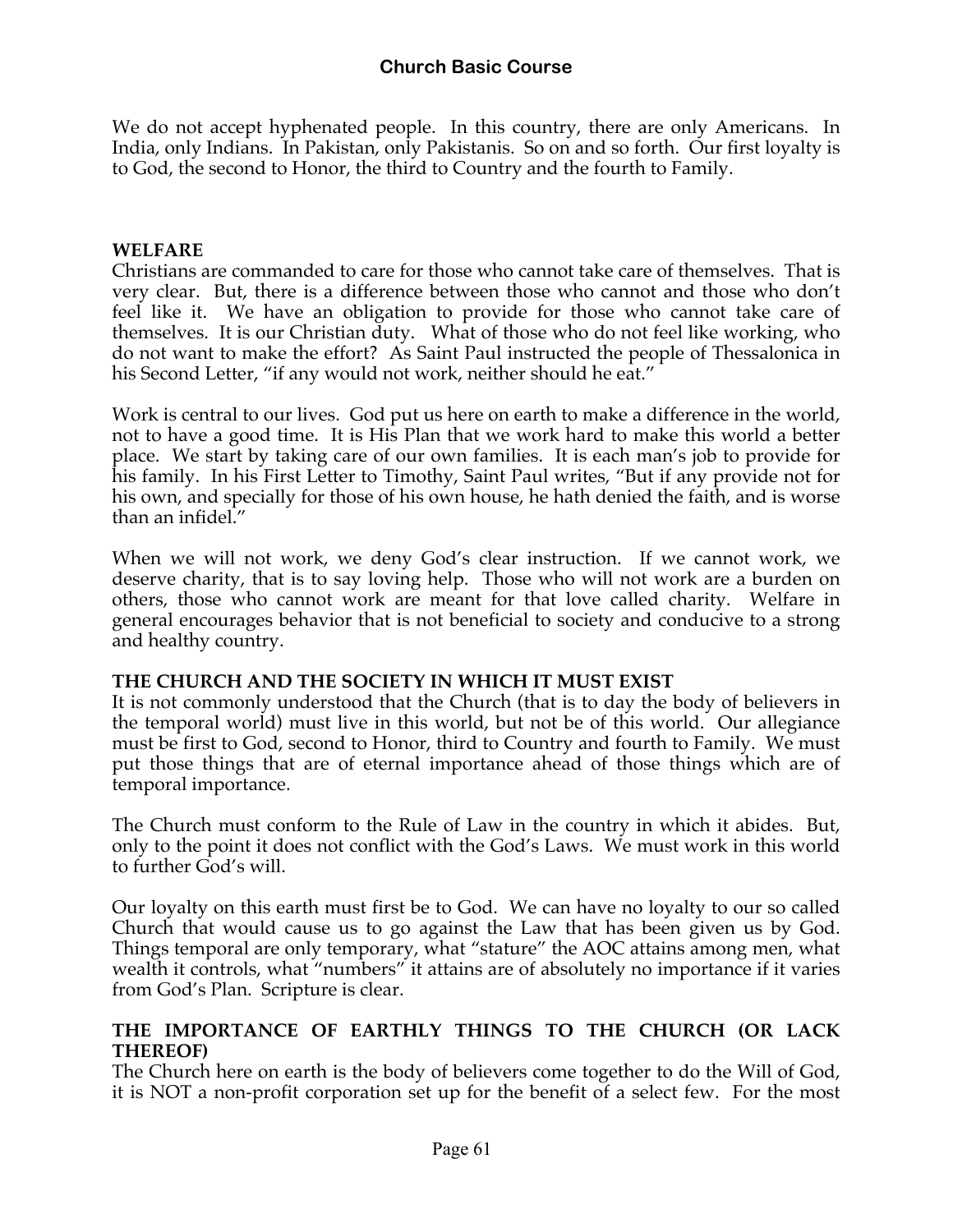part, it is best the Church not think of itself too highly. In the United States of America portion of the AOC, it does not appear there are currently any paid ministers or bishops. That is really as it should be. While parishes can get so big that they may require the services of a full time minister, we have no such parishes. When parishes get so large, it does present a problem. People start thinking they are important, not God. They think of it as their personal parish, not God's gift on loan to them for safekeeping and investment for His Purposes.

That being said, the Church does need funding. While the United States of America portion of the AOC operates on very little funding, it also functions as the Worldwide Communion's Headquarters. The vast majority of spending is on mission expansion, done like all the AOC on a shoestring with local self-help. When you put your money in the offering plate, you can be sure that it will be spent on God's Work, not some fancy goods for a puff haired fancy talker. You can double our clergy's salary without changing the bottom line by one cent.

In summary, God cares about results, not about looks. We aren't fancy, but we work.

# **PRIORITIES**

Much of life centers around priorities; in the end all of it. You always put first things first, unless you are lost. Conversely, if you don't put first things first, you are by definition lost. One of our member's family motto is a fine example of priority:

# God • Honor • Country • Family

If you do not put God first, you are without honor, your country will fail and your family will perish. God will never ask you to fail your duty to honor, country or family. If one of them asks you to disregard your duty to God, they are false.

Once you have the big picture down, you have to put it into practice on the micro level.

| Problem                             | Solution                                                                                          |
|-------------------------------------|---------------------------------------------------------------------------------------------------|
| Too tired to go to church           | Go to bed earlier on Saturday night.                                                              |
| No time to read the Bible           | Turn off your television, quit reading<br>fiction.                                                |
| No time to spend with your family   | Quit going out with friends, playing<br>sports, going out to dinner, watching<br>television.      |
| Problems relating to your children  | Spend time with them, all your spare<br>time. Find things to do with them, not<br>away from them. |
| Your spouse isn't doing their share | Do your and part of theirs and be joyful.                                                         |

Do you see a pattern? Simply do what your supposed to do and quit doing what you want to do.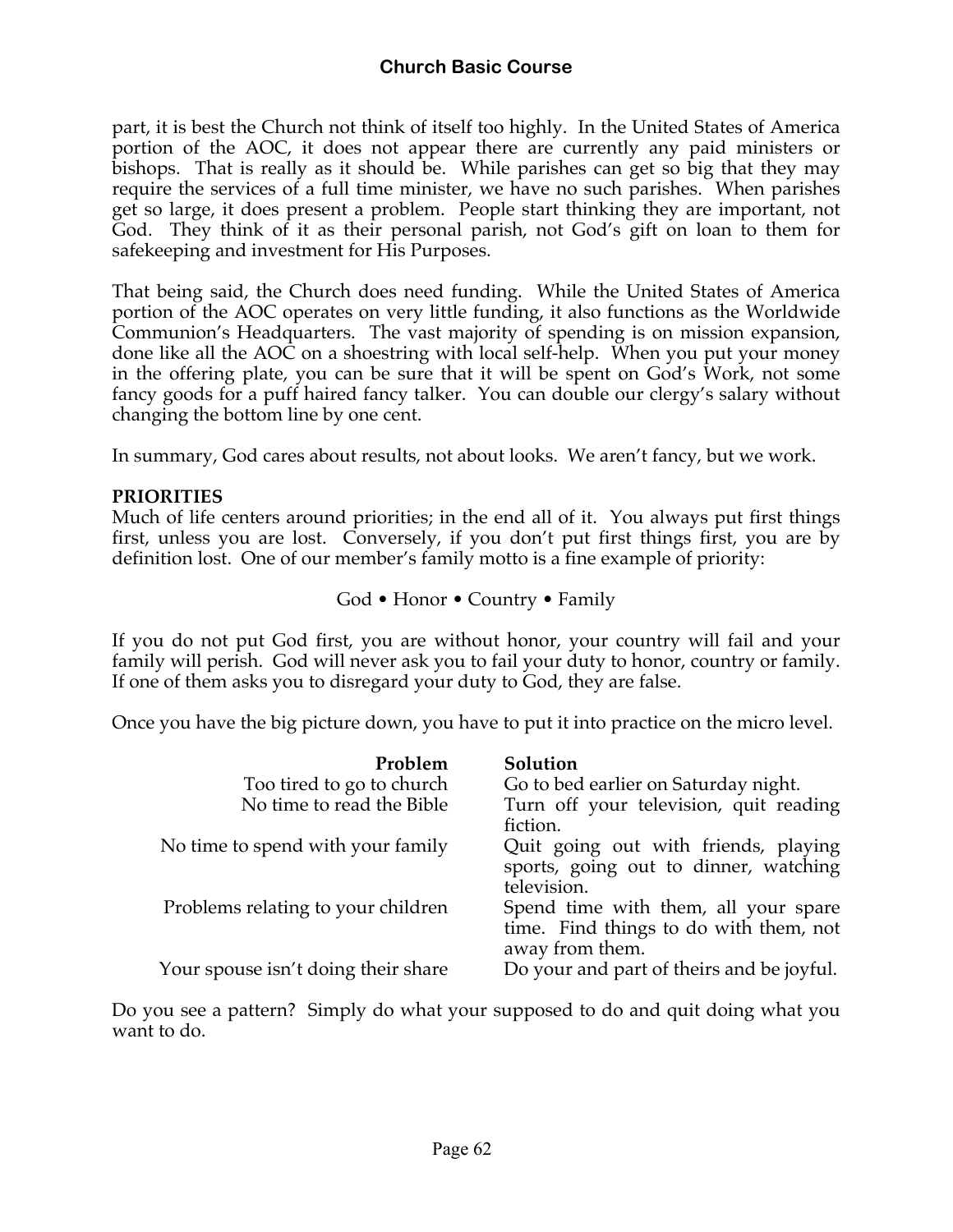God created Heaven and Earth and all that therein is; that includes us. And, So God loved the world, that he gave his only-begotten Son, to the end that all that believe in him should not perish, but have everlasting life.<sup>5</sup>

Recognizing Jesus gave His earthly Life for us in agony and spent three days in Hell so we might have life eternal, can you still go to the party and be *too tired* to get up for church?

## **HOLINESS**

The word holy means to be set aside. It can also mean sacred, saintly, awe-inspiring and the like. We are called by God to a life of holiness. That is that our lives must be set aside to do God's Will, not our will. While we live in this world, our lives, like Jesus' Kingdom, must not be of this world. We are called to live or lives conformed to His Will, not our will. If we will do so, we will find true happiness and some fun along the way.

People who are not Christian are often surprised by the joy and happiness they find in the lives of Christians. The fact they are surprised is merely a reflection of their own loss. For who would be surprised when a machine runs better when operated in accordance with the maker's instructions?

When we follow God's Will, we find happiness. We find holiness.

### **PERSEVERANCE**

We want things now! If it must be done, let it be done NOW. That is our way. We want instant results, we have been that way since Adam. So, patience seems to have been in short supply since the beginning of the world.

NOW has been God's Way sometimes, other times not. He oft sets things in motion, then waits for the result. While He knows what will happen, He still waits. We need to take His example as our direction.

We need to do what we are supposed to and keep at it, not give up just because **we** don't see results. When a minister preaches a sermon, when a worker gives a hand, when you give way to someone in your car, when you smile at a person, you don't know what effect that will have in the end. Just do what you are supposed to do, every day, all the time, as much as it is in you. God takes care of the rest.

People will say, I read the Bible, it did nothing for me. Ask them, did you read through and through and think on it as you went? Well, no. I opened it read a few pages and that was that. The Bible holds all of history, and all the future; it holds the keys to the universe and you read a couple of pages? It is not hard to understand, it takes doing, not just a cursory glance.

 $<sup>5</sup>$  St. John iii. 16</sup>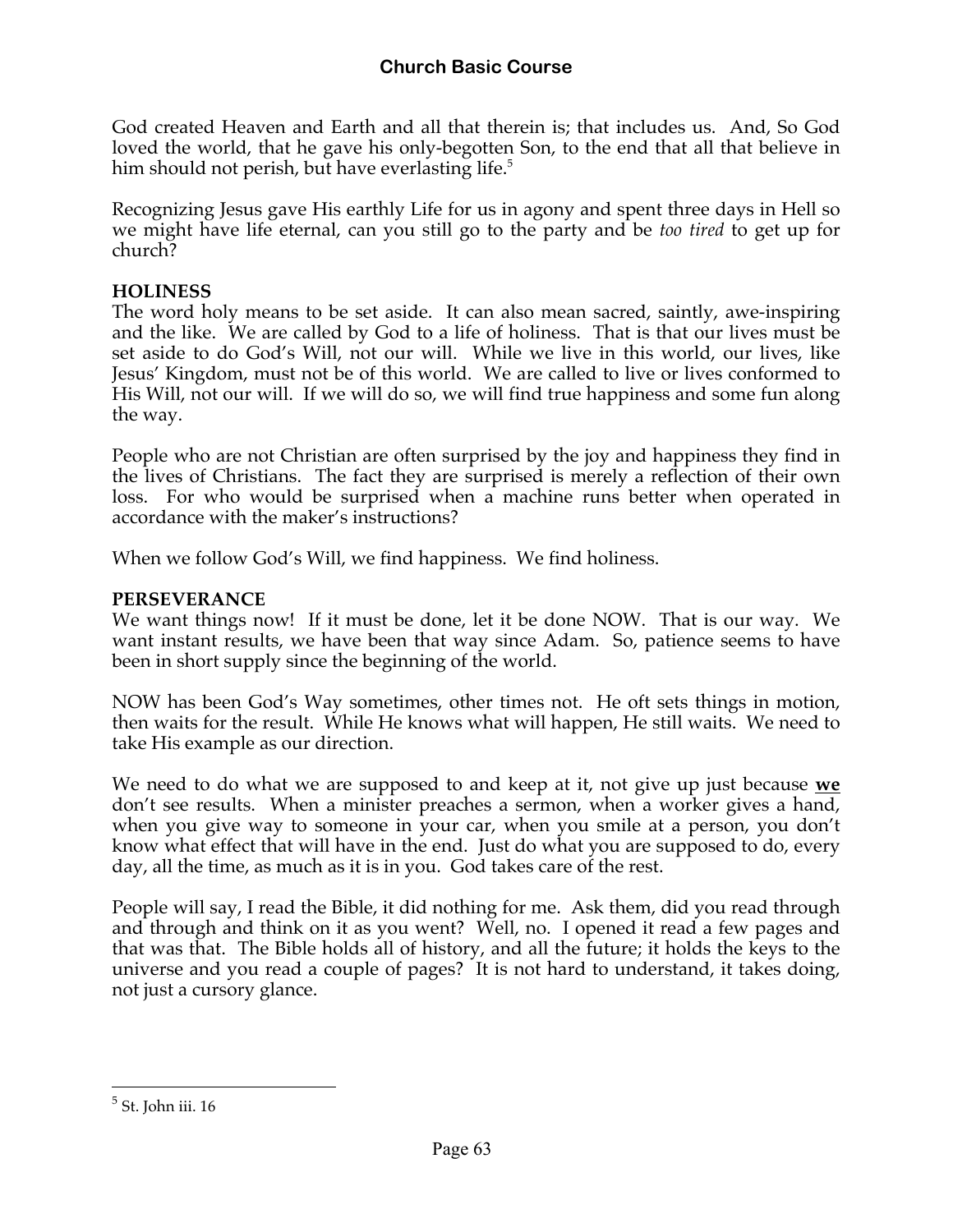I prayed and it did not work. That just does not cut it. Did you pray without ceasing and more important listen for the answer? We oft pray for what we want and God gives us what we need; we don't recognize it.

We must keep acting and never ever give up. We must do our best to do God's Will, not merely claim to have done our best and quit. We must push forward and act as He would have us act. It is a tough thing to do, but in the end much easier on us than giving up and going down into the pit.

Heaven is at the end of an uphill trail. The easy downhill trail does not lead to the summit.

#### **SALVATION**

We were given our souls and born into this world. Our lives end here, our soul leaves our earthly body which will turn back into the dust from which it came. When the soul leaves, where goes it?

It goes to Heaven or Hell. When we die, that is our Judgment Day. There is no way we can have lived our life as perfect; few of us have managed to not break the Ten Commandments many times over. Yet, unless we are accounted as perfect, we are destined for Hell, for the Pit.

There is hope yet!

#### **John 3:16**

King James Version (KJV)

**16** For God so loved the world, that he gave his only begotten Son, that whosoever believeth in him should not perish, but have everlasting life.

Since the world began, humans have been failing to follow God's Law. We try, from time to time, but we always fail, some more spectacularly than others. But, as Saint Paul says, "All fall short."

#### **Romans 3:23** King James Version (KJV) **23** For all have sinned, and come short of the glory of God;

So, if we all fall short of what God demands to get into heaven and the alternative is the Pit, how do we get out of this mess?

A sacrifice! If you recall much of the Old Testament covers sinners sacrificing animals' lives to make up for their sin. The problem is we soon run out of little animals as those insufficient sacrifices cannot fully atone for our failure to follow God.

What is needed is:

- A perfect sacrifice;
- One sacrifice;
- One time:
- For all mankind;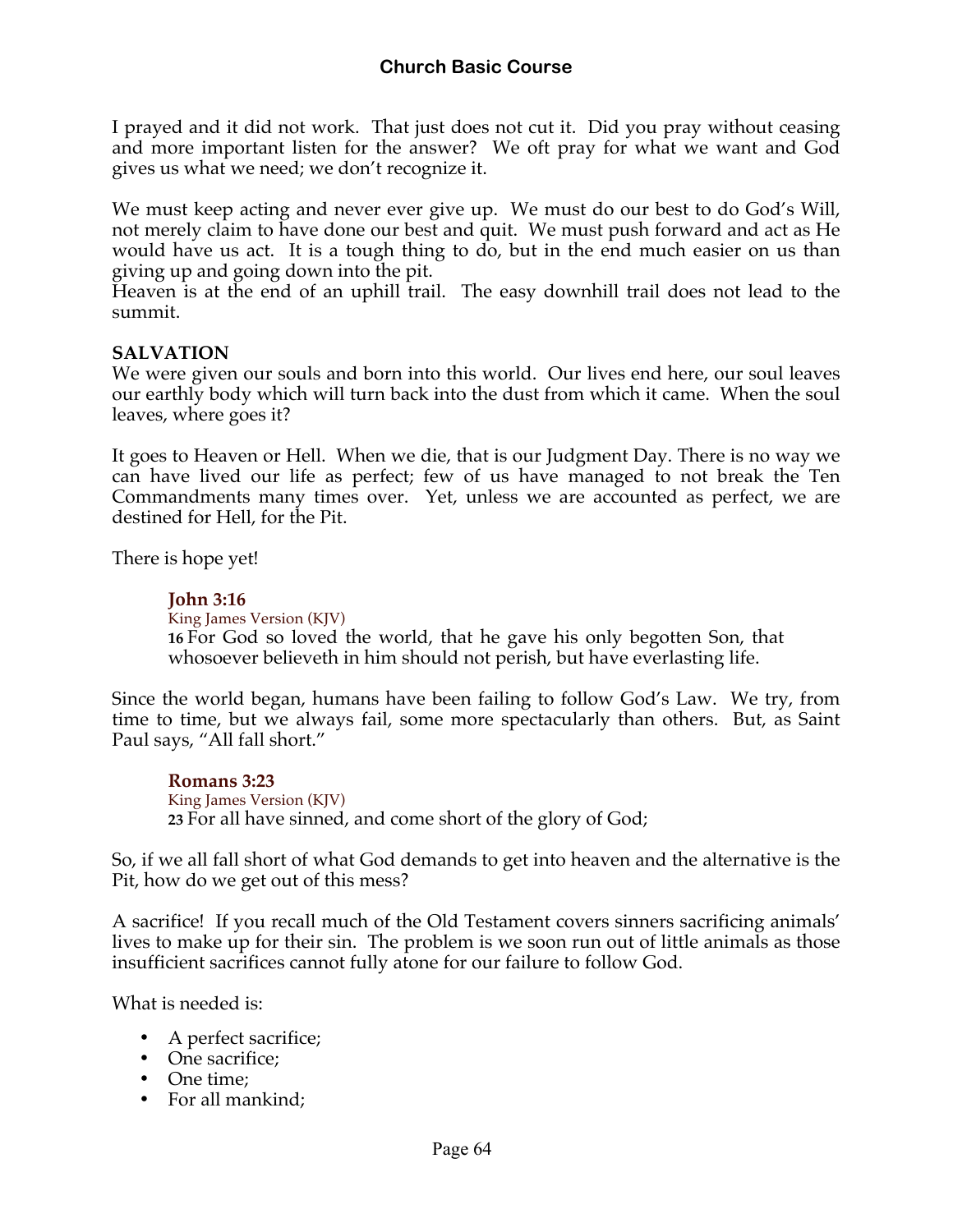• For all time.

A perfect sacrifice must be truly without blemish, truly perfect. This means the only possible sacrifice to meet the criteria would be perfect; that is to say God. For, only God is perfect. As complete and total proof of His Love for us He sent His Only Begotton Son to give His earthly life for us that we might be accounted perfect in our Judgment Day.

He created imperfect creatures with free will, bound to fail, and redeemed our failure with His Perfection, His Son.

There are many explanations for how Jesus' death on the Cross as a sacrifice for our sins and to account us as perfect before God results in our salvation, some may be less wrong than others. The only part that we are really sure of is that Jesus, who rose from the dead, told us that by His Death He Conquered death for us and that through Him we would have life everlasting.

When you have live everlasting, life eternal, you never die. Your earthly body will die, it will turn to dust, but you will live on in an immortal restored and improved literal but heavenly body. Thus, you are immortal now, you don't have to wait for the benefits until after you die. You must start acting as if you will live for ever right now, for it is by your actions you are known.

# **CHRISTIAN LIFE**<sup>6</sup>

- The Nature of Worship
- The Word
- Hymnology and Worship

This section covers three important aspects of Christian Life:

- 1. Nature of Worship;
- 2. Centrality of the Word to Christian Living;
- 3. Hymnology and its importance in worship.

# **The Nature of Worship**

### *Public*

Public worship conforms to the sure Counsel of God:

<sup>24</sup> And let us consider one another to provoke unto love and to good works: 25 Not forsaking the assembling of ourselves together, as the manner of some is; but exhorting one another: and so much the more, as ye see the day approaching. (Heb 10:24-25)

### *Reverent*

• Our Worship must be done with reverence:

<sup>&</sup>lt;sup>6</sup> Based on a Bible Study Seminar conducted on 26 December 2014 at the Atlanta Korean Presbyterian Church by AOC Presiding Bishop Jerry L. Ogles, Guest Minister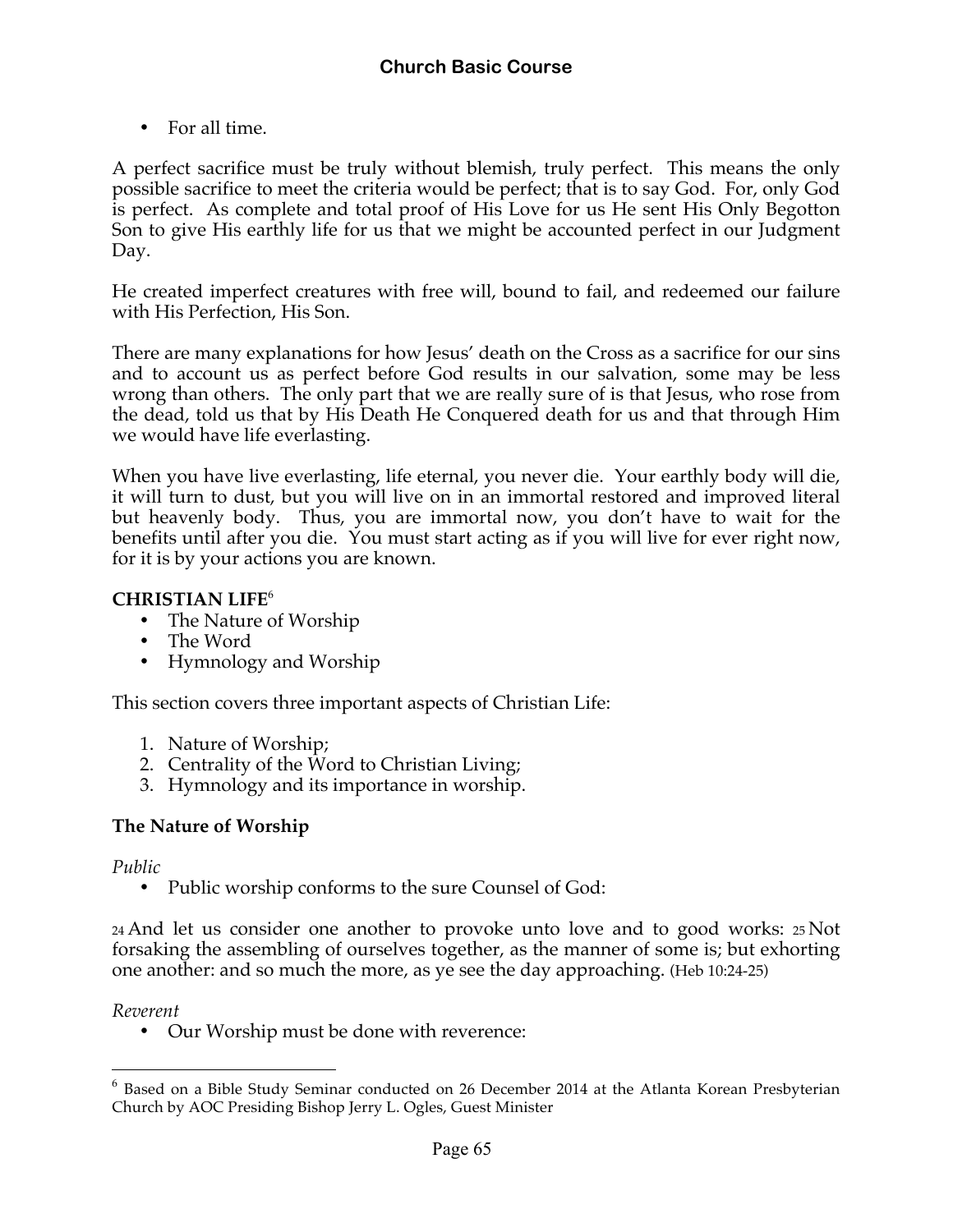o Remember Moses removing his shoes before the Burning Bush, the presence of God renders the area Holy Ground.

<sup>28</sup> Wherefore we receiving a kingdom which cannot be moved, let us have grace, whereby we may serve God acceptably with reverence and godly fear: 29 For our God is a consuming fire. (Heb 12:28-29)

*Nature*

- Worship must be biblically-centered in form and substance;
- It is warm, joyful, and particularly reverent;
- God is trinitarian in nature and form, His Form is reflected in the universe around us; thorough out the Bible we find constant references to the Holy Trinity, Father, Son and Holy Ghost from the very beginning in Genesis through to the very end in Revelation: The Great I AM, the Spirit of God moving on the waters, to the creation of all that therein is by the Son and Creator.

The universe is composed of three elements: matter, time and space. Matter is composed of three dimensions: length, breadth and height. Time is composed of three factors: future, present and past. These triunities reflect the aspects of their creator.

God is Father, Son and Holy Spirit. Man in God's image is soul, body and spirit. When we look at a person we see his body; we look at Jesus and see God in a body. Behind the body of a man is a soul which animates his body. Behind Jesus is the Father who manifests himself in his Son. A man's soul expresses his will through his body emanating spiritual influence. God the Father expresses his will through his Son sending the Holy Spirit to do his work. Which part of a man is man, soul, body, or spirit? All three! Which part of the trinity is God? All three in eternal divine unity. Man, however is only a miniature replica of God. In God, each person of the trinity is magnified to an individual identity. Man as a replica is not a perfect illustration, but in my opinion it's better than a triangle or a shamrock. *Russ Ogden, PhD*

#### *Participatory*

• Worship is participatory – singing, praying, listening.

*Communal*

- Is there a communal prayer in the Bible?
	- o "Our Father which art in heaven, Hallowed be thy name. 10 Thy kingdom come. Thy will be done in earth, as it is in heaven. 11 Give us this day our daily bread. 12 And forgive us our debts, as we forgive our debtors. 13 And lead us not into temptation, but deliver us from evil: For thine is the kingdom, and the power, and the glory, for ever and ever. *Amen* (Matt 6:9- 13)

*True*

- Worship must be based on theological truth!
- The first truth of theology is the existence of God. The first question: How does man learn the existence of God?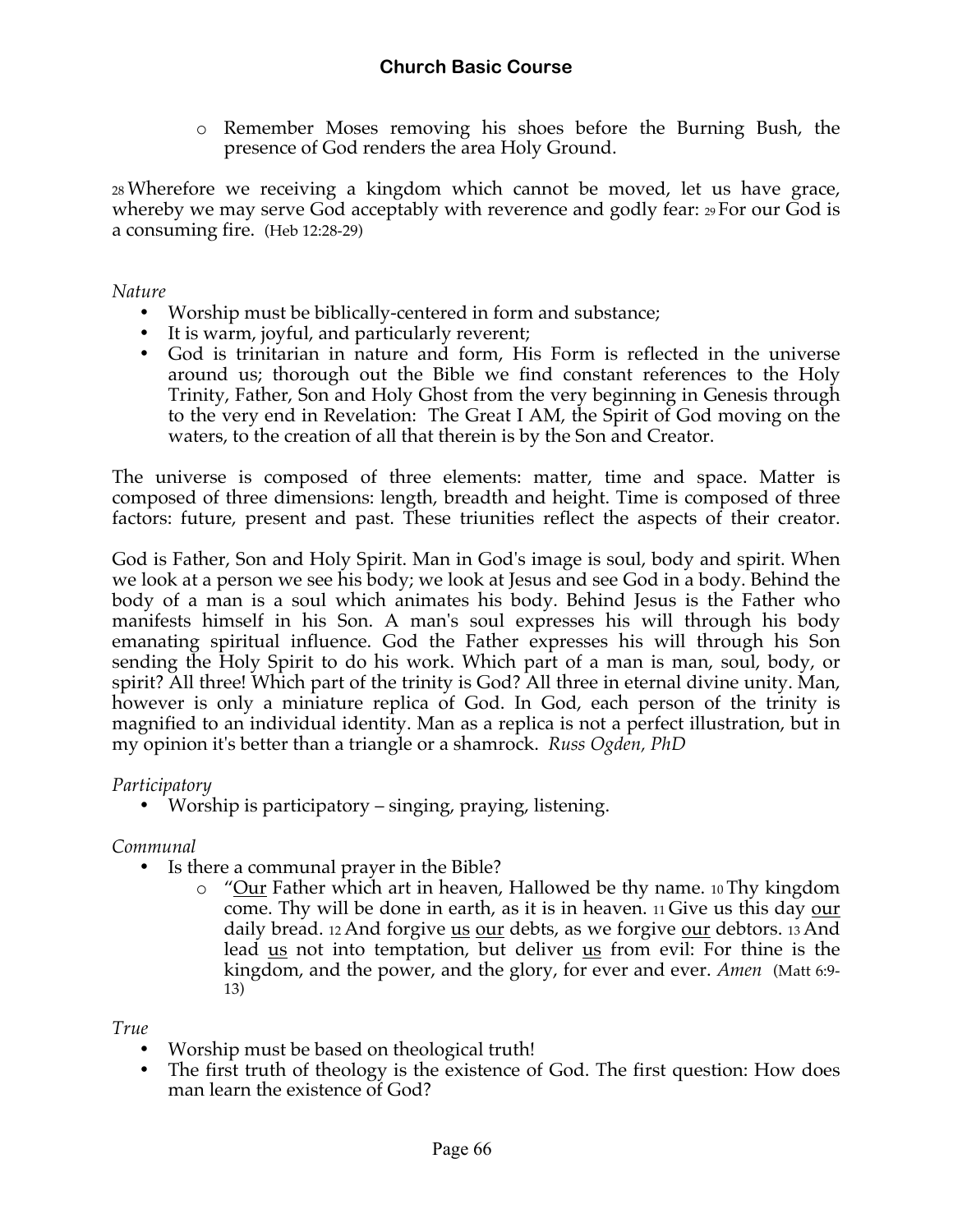• In recent decades there has been a sharp deviation from the simple, Godcentered, ordinary-means-of-grace-driven approach to public worship which has characterized the Reformed Church for centuries to one of popular appeal and entertainment seeking higher and higher public opinion ratings. The church has become a market-research-oriented commercial enterprise, rather than an institution whose sole purpose is to implement God's Word.

## *Theological Basis*

Part of this diversion from traditional worship has been a new approach to theology being taught in almost all seminaries of every denomination. To understand this new theology, we need to look at the two different approaches: These two may be divided into two divergent streams:

- 1. Polemic Theology
- 2. Irenic Theology

*Polemic*

The theology of the Reformers.

Polemic Theology has been defined as direct refutation of error.

*Robert L. Dabney* renowned Presbyterian theologian of the  $19<sup>th</sup>$  century

Polemic theology does not consider there to be any truth of God that can be believed outside Scripture. It actively reveals and rejects error.

> *Robert Dabney* Systematic and Polemic Theology, 27 April 2012

By its very nature, Polemic Theology is both Systematic and Dogmatic Theology. It asserts absolute biblical proofs and rejects the creeping errors of man-made religion!

### *Irenic*

A new approach to theology of the past 150 years that attempts to promote peace; it is conciliatory, non-confrontational; peaceful. The concept sounds sweet to the human mind, but it is alien to God when peace must be achieved with the acceptance of other than absolute truths of the Bible. It avers to accept all opinions on an equal footing as valid. This obviously leads to acceptance of error for the sake of unity and peace.

Valid theology and true is that which is based upon the truth, love and beauty of God's Word: "8 Finally, brethren, whatsoever things are true, whatsoever things are honest, whatsoever things are just, whatsoever things are pure, whatsoever things are lovely, whatsoever things are of good report; if there be any virtue, and if there be any praise, think on these things. 9 Those things, which ye have both learned, and received, and heard, and seen in me, do: and the God of peace shall be with you." (Phil 4:8-9)

The above verses (Philippians 4:8-9) are two of the most defining comments of the bible on the Word of God: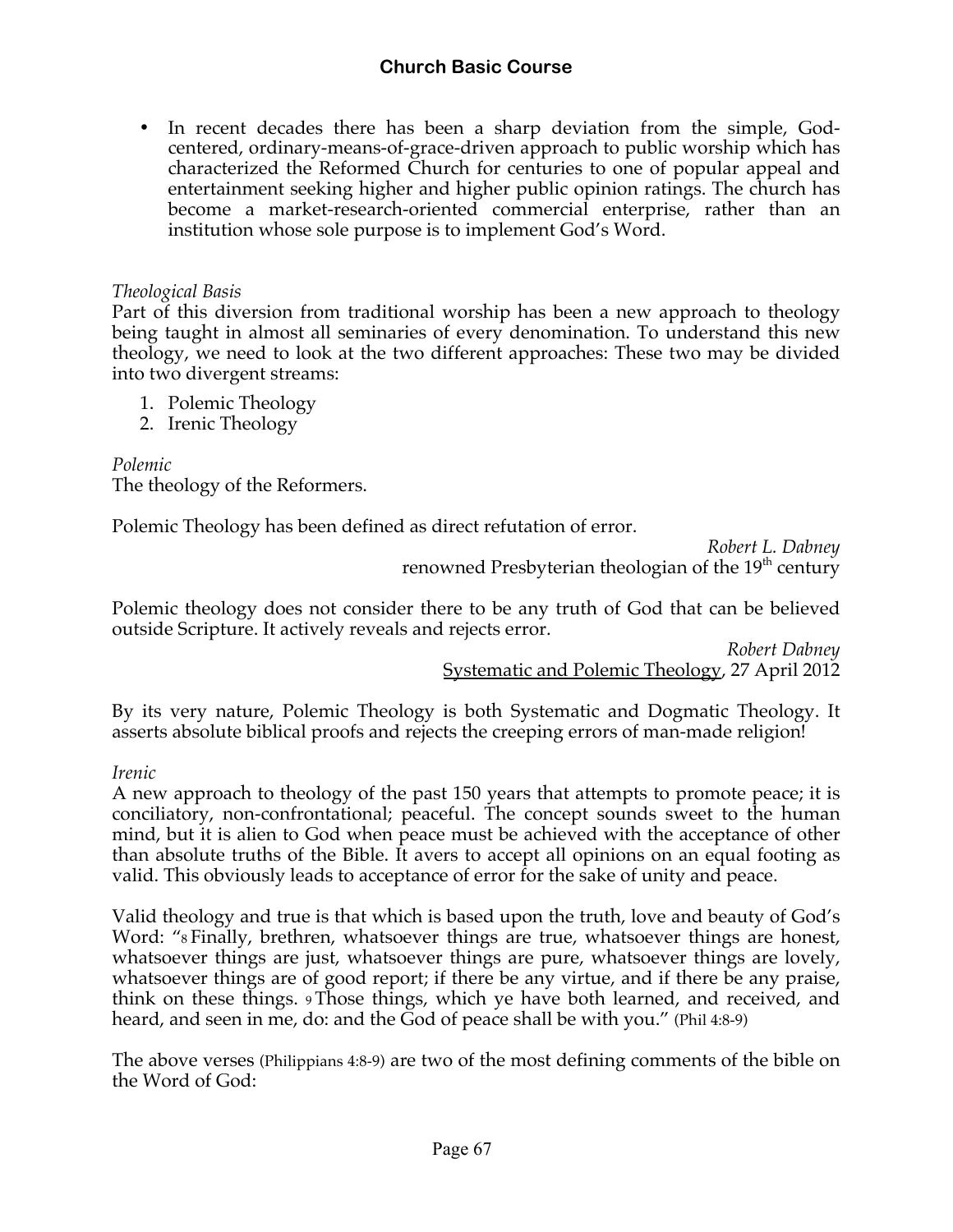- 1. It is TRUE;
- 2. It is HONEST;
- 3. It is PURE;
- 4. It is LOVELY;
- 5. It is of GOOD REPORT!

In summary, the Word is Jesus Christ written in the alphabet of every nation in the world.

# *Who Created the World?*

<sup>1</sup> In the beginning was the Word, and the Word was with God, and the Word was God. <sup>2</sup> The same was in the beginning with God. 3 All things were made by him; and without him was not any thing made that was made. 4 In him was life; and the life was the light of men. (John 1:1-4)

<sup>14</sup> And the Word was made flesh, and dwelt among us, (and we beheld his glory, the glory as of the only begotten of the Father,) full of grace and truth. (John 1:14)

# **Centrality of the Word to Christian Living**

The Word of God is not some narrative novel – it is very truth (uncompromising and definite) It is both primitive and contemporary. It is PERSONAL to you – every WORD and every character! Jesus is not the I WAS, or the I WILL BE – He is the Great I AM. He is ever present in time and eternity. Alpha and Omega – the first and last letter of every alphabet and every letter in between.

Jesus Christ is the WORD INCARNATE, and He is our Manna from Heaven. As you will recall, Manna could not be gathered up and hoarded for future us except on the day before the Sabbath. It had to be gathered daily for it was daily bread to the Children of Israel. Jesus is the daily Bread of Christians. We must eat the rice and vegetables of the physical in order to sustain our bodies; but we must also feed daily upon the Bread of Heaven to sustain our spiritual lives.

32 Verily, verily, I say unto you, Moses gave you not that bread from heaven; but my Father giveth you the true bread from heaven. 33 For the bread of God is he which cometh down from heaven, and giveth life unto the world. 34 Then said they unto him, Lord, evermore give us this bread. 35 And Jesus said unto them, I am the bread of life: he that cometh to me shall never hunger; and he that believeth on me shall never thirst." (John 6:32-35)

Jesus is also the Water of Life for man cannot live on Bread alone – he must have the Holy ghost as his guide and compass to understand the deep truths of Scripture. Remember the Woman at the Well in Samaria? (John 4)

To personalize His truth and to make it more directly understandable to the human condition, Jesus taught in Parables. If you knew nothing more of the Word of God than the Parables, you would have a very sound elemental understanding of Christ.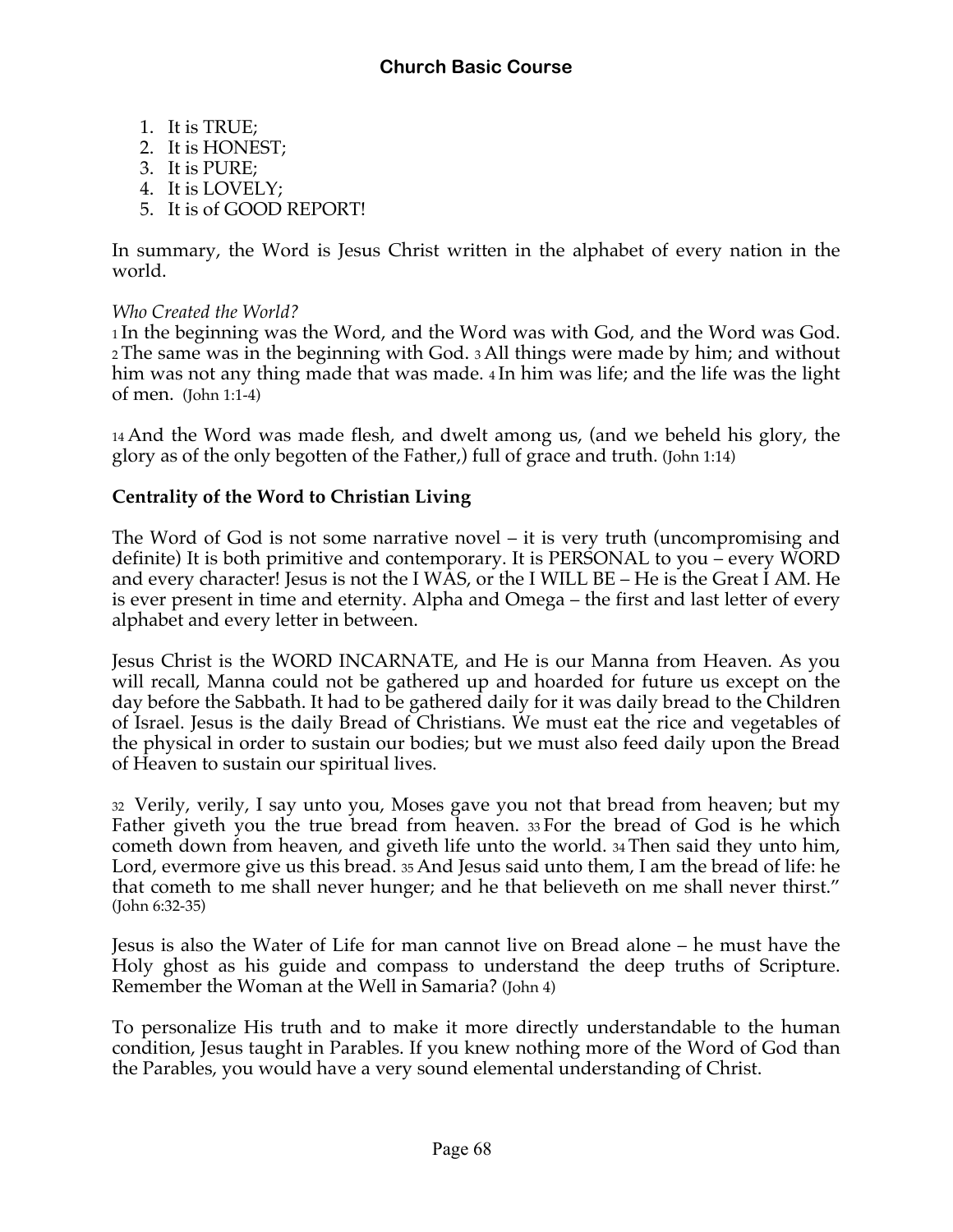# **The Holy Bible – our Sword and Shield**

Luke writes of two salient Parables known by men and women all over the world – even quoted, unwittingly, by non-Christians:

- Parable of the Good Samaritan (Luke 10:25-37)
- Prodigal Son (Luke 15:11-32 see also Verse One of same chapter)

# *The Good Samaritan*

<sup>25</sup> And, behold, a certain lawyer stood up, and tempted him, saying, Master, what shall I do to inherit eternal life? 26 He said unto him, What is written in the law? how readest thou? 27 And he answering said, Thou shalt love the Lord thy God with all thy heart, and with all thy soul, and with all thy strength, and with all thy mind; and thy neighbour as thyself. 28 And he said unto him, Thou hast answered right: this do, and thou shalt live. 29 But he, willing to justify himself, said unto Jesus, And who is my neighbour? 30 And Jesus answering said, A certain man went down from Jerusalem to Jericho, and fell among thieves, which stripped him of his raiment, and wounded him, and departed, leaving him half dead. 31 And by chance there came down a certain priest that way: and when he saw him, he passed by on the other side. 32 And likewise a Levite, when he was at the place, came and looked on him, and passed by on the other side. 33 But a certain Samaritan, as he journeyed, came where he was: and when he saw him, he had compassion on him, 34 And went to him, and bound up his wounds, pouring in oil and wine, and set him on his own beast, and brought him to an inn, and took care of him. 35 And on the morrow when he departed, he took out two pence, and gave them to the host, and said unto him, Take care of him; and whatsoever thou spendest more, when I come again, I will repay thee. 36 Which now of these three, thinkest thou, was neighbour unto him that fell among the thieves? 37 And he said, He that shewed mercy on him. Then said Jesus unto him, Go, and do thou likewise. (Luke 10:25-37)

Let's examine this parable in detail together.

<sup>25</sup> And, behold, a certain lawyer stood up, and tempted him, saying, Master, what shall I do to inherit eternal life?

*Questions*

What was the lawyer's purpose in asking this question? "and tempted him" He was not sincere, but thought he could trap Jesus.

What was wrong with the material aspect of the question?

"what shall I do to inherit eternal life?"

A striking problem of modern Christianity is that of wanting to 'do' and show our worthiness. But God accepts us by no merit of our own, but of free Grace.

Note the sincerity of Jesus' response: "26 He said unto him, What is written in the law? how readest thou?"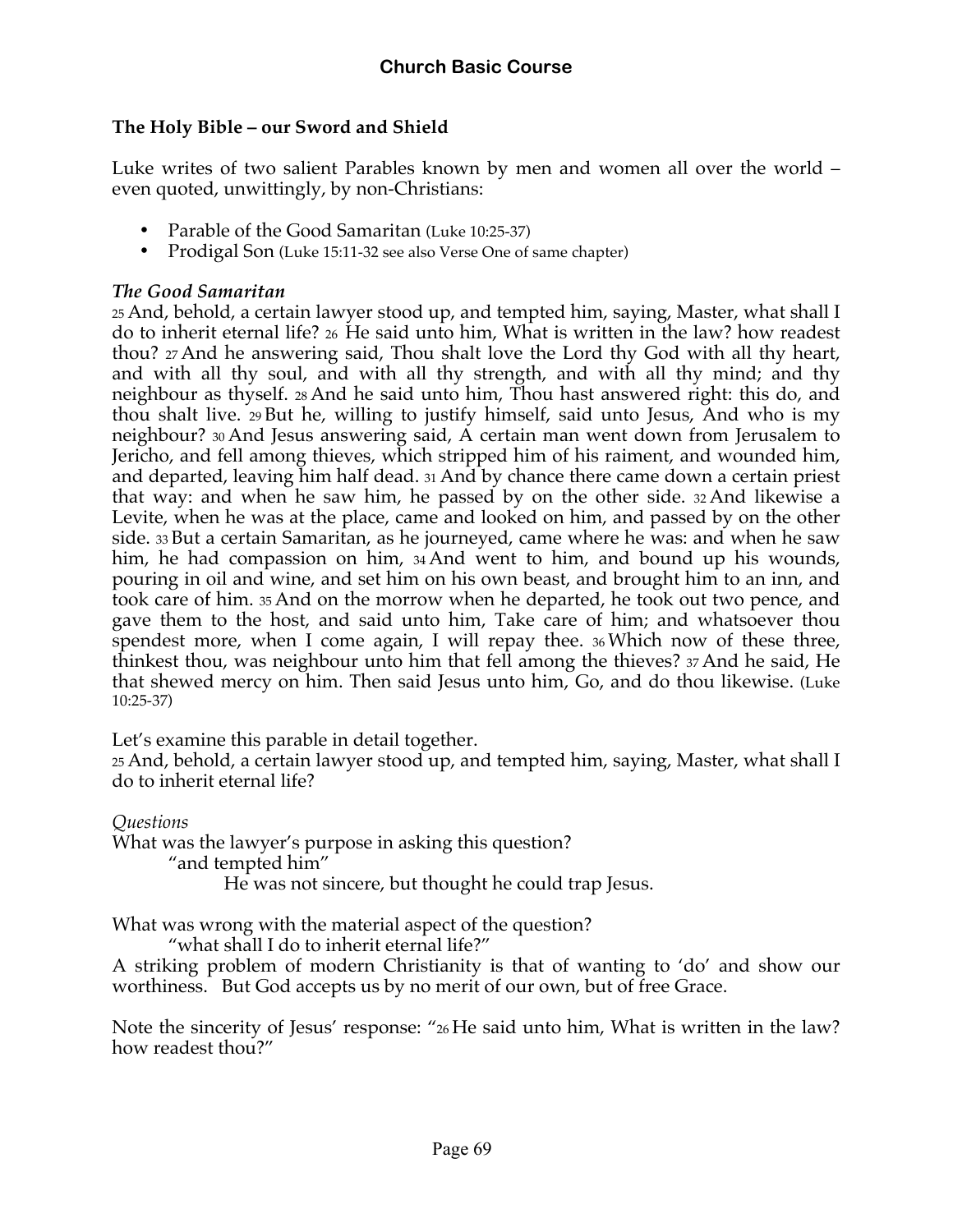The question is also directed to YOU and to ME. How do you read the question of salvation in Scripture – is it of works, or is it of pure, unmitigated GRACE?

Please note the absolute accuracy of the lawyer's response: "27 And he answering said, Thou shalt love the Lord thy God with all thy heart, and with all thy soul, and with all thy strength, and with all thy mind; and thy neighbour as thyself." How could he answer so accurately and yet not understand? There are so many today – both in the ministry and in the laity - who know Scripture, but do not understand its personal application.

The man quoted accurately from Leviticus, "thou shalt love thy neighbour as thyself: I am the LORD." (Lev 19:18b) and Deuteronomy "And thou shalt love the LORD thy God with all thine heart, and with all thy soul, and with all thy might." (Deut 6:5)

But we cannot rightly love God or our neighbor until we have God's love in our own heart, for "And hope maketh not ashamed; because the love of God is shed abroad in our hearts by the Holy Ghost which is given unto us." (Rom 5:5)

*How is it possible for us to love God?*

<sup>19</sup> We love him, because he first loved us. 20 If a man say, I love God, and hateth his brother, he is a liar: for he that loveth not his brother whom he hath seen, how can he love God whom he hath not seen? 21 And this commandment have we from him, That he who loveth God love his brother also. (1 John 4:19)

Love is the whole key to Godly living. Love enables us to keep the Commandments of God. "Hatred stirreth up strifes: but love covereth all sins." (Prov 10:12)

Jesus always gives credit where credit is due even toward hearts that bear Him malice: "And he said unto him, Thou hast answered right: this do, and thou shalt live."

The lawyer is adamant in his attempts to prove himself right regardless of what the Scriptures say. Many are like that today. "29 But he, willing to justify himself, said unto Jesus, And who is my neighbour?"

Now the parable that is so full of meaning:

"A certain man went down from Jerusalem to Jericho, and fell among thieves, which stripped him of his raiment, and wounded him, and departed, leaving him half dead."

Who was this man – the Judaic Lawyer?

That man was you, and me, and everyone who has fallen victim to the sins of Adam!

Who is symbolized by the Good Samaritan? JESUS CHRIST

What was the Jewish man's DIRECTION?

He was going DOWN from the Holy City to Jericho.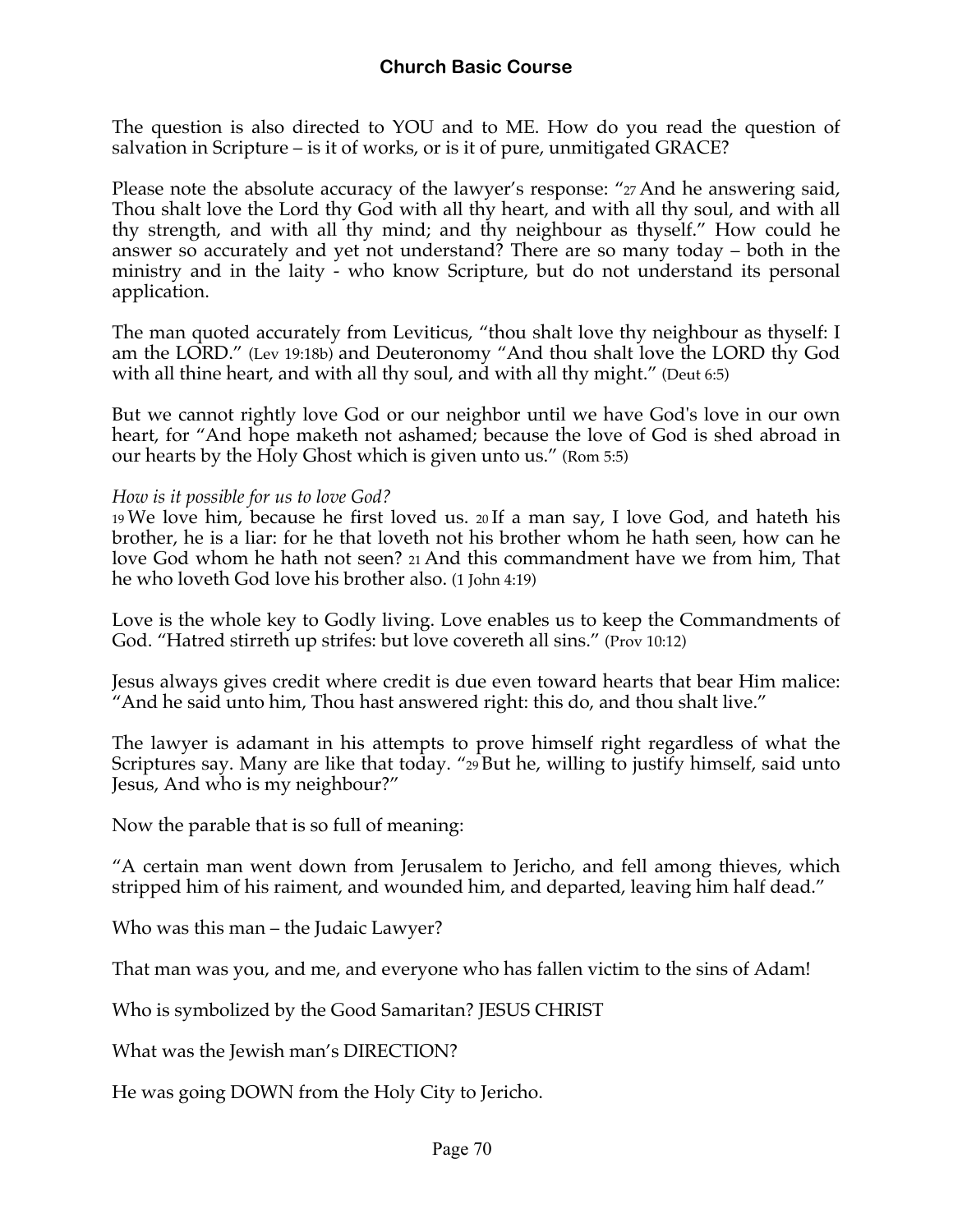What happened to the man on the road of life?

He fell among thieves because the world is full of thieves only who care not for our well-being or our souls. The devil will take EVERYTHING you have!

How is it that we are left half-dead by the devil?

Because we are spiritually dead in trespasses and sins even though we are in a living body of flesh. If the spirit is dead, the man is half-dead! "1 And you hath he quickened (made ALIVE), who were dead in trespasses and sins." (Eph 2:1)

"31 And by chance there came down a certain priest that way: and when he saw him, he passed by on the other side." The priest had been cleansed in the Temple and cared not to defile himself with the blood of a stranger though both were Jews. He cared more about his religion than He did about the Author of his faith. We too often pass by on the other side when God desires us to serve our neighbor.

"32 And likewise a Levite, when he was at the place, came and looked on him, and passed by on the other side." The Levite was an hereditary Temple worker of the tribe of Levy. He too had been cleansed for his work at the Temple. At least, he came and looked upon the man, but finally passed on.

Even our brothers and sisters of the church will often pass us by when we are down and out. They will act as if they are not aware of our troubles. They may offer to "pray for us" and never give another thought to our great need.

### *A Samaritan comes along…*

A man so hated by the Jews that they will also pass by on the other side as if he were a dead man.

"33 But a certain Samaritan, as he journeyed, came where he was: and when he saw him, he had compassion on him,"

*What did the Samaritan do for the dying man (for you and for me?)* 

- 1. "came where he was" The Christian brother will not wait for the troubled brother to come to them, he will go to the place of trouble to helpo.
- 2. "he saw him" He did not make a cursory look, but examined the man carefully.
- 3. "he had compassion on him," just as Christ always has done for the hurt sinner the Samaritan had compassion on the man.
- 4. "And went to him" just in the same way that Jesus came to us, born of a virgin in the flesh, and suffered more than any of us but FOR us!
- 5. And "bound up his wounds" He even expended his precious resources on the man – "pouring in oil and wine."
- 6. And, "set him on his own beast." The Samaritan would walk and give his beast to the injured man to ride. He would sacrifice his comfort for the greater need of the stranger – just as Christ has done for us.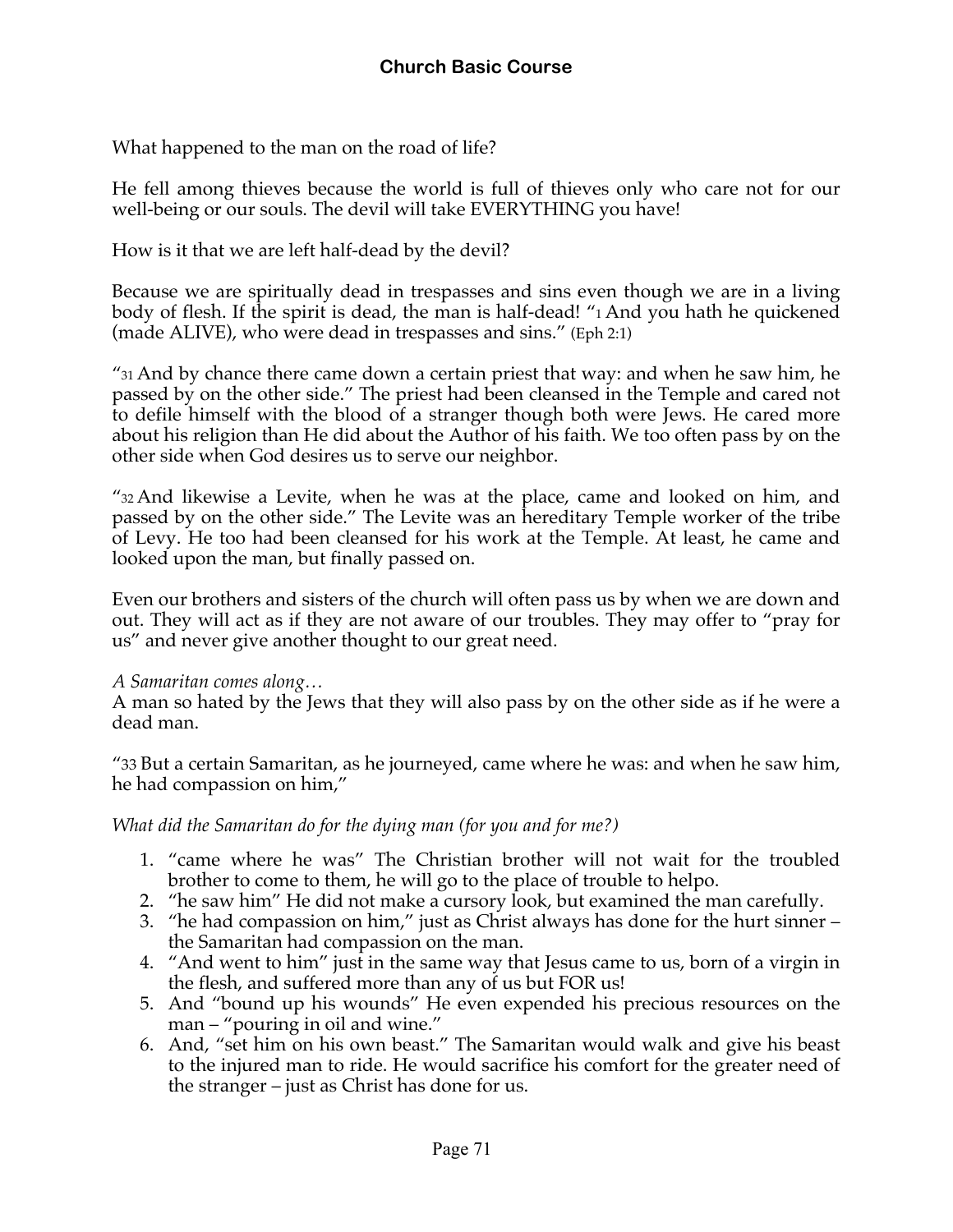- 7. "and brought him to an inn." He did not send the man away to find treatment he went with him. Jesus will go with you all of the WAY!
- 8. "and took care of him." When Jesus receives you into His Heart of Love, He does not leave you to fend for yourself. He goes WITH you always.
- 9. "And on the morrow when he departed, he took out two pence, and gave them to the host, and said unto him, Take care of him." Jesus, too, had to leave us, but left us in charge of the Inn Keeper (Comforter) whom He sent to care for us until He returns with great power and glory. He provides the means of our living and health even in His absence.

Jesus will settle all accounts at His return: "and whatsoever thou spendest more, when I come again, I will repay thee."

Now Jesus levels a serious question to the lawyer, and to you and me:

<sup>36</sup> Which now of these three, thinkest thou, was neighbour unto him that fell among the thieves?

<sup>37</sup> And he said, He that shewed mercy on him. Then said Jesus unto him, Go, and do thou likewise."

Notice the arrogance of the lawyer! He could not bear to mention the identity of the hated Samaritan,so he responded "He that shewed mercy on him!"

The message to us: Go and do likewise. Have the love and compassion of Christ in dealing with others. He died for us while we were yet sinners!

### *The Prodigal Son*

11 A certain man had two sons: 12 And the younger of them said to his father, Father, give me the portion of goods that falleth to me. And he divided unto them his living.

Who do the two sons represent?

Perhaps the Old Testament Church and the New Testament Church, or perhaps simply examples of two Christians who belong to their Father God, but one goes astray into a FAR COUNTRY.

The father was not obligated to grant the younger boys wish, but he did. It worried him to no end, so why did he?

### *Discussion*

<sup>13</sup> And not many days after the younger son gathered all together, and took his journey into a far country, and there wasted his substance with riotous living.

Example Salt: Matthew 5:13 " Ye are the salt of the earth: but if the salt have lost his savour, wherewith shall it be salted? it is thenceforth good for nothing, but to be cast out, and to be trodden under foot of men." NaCL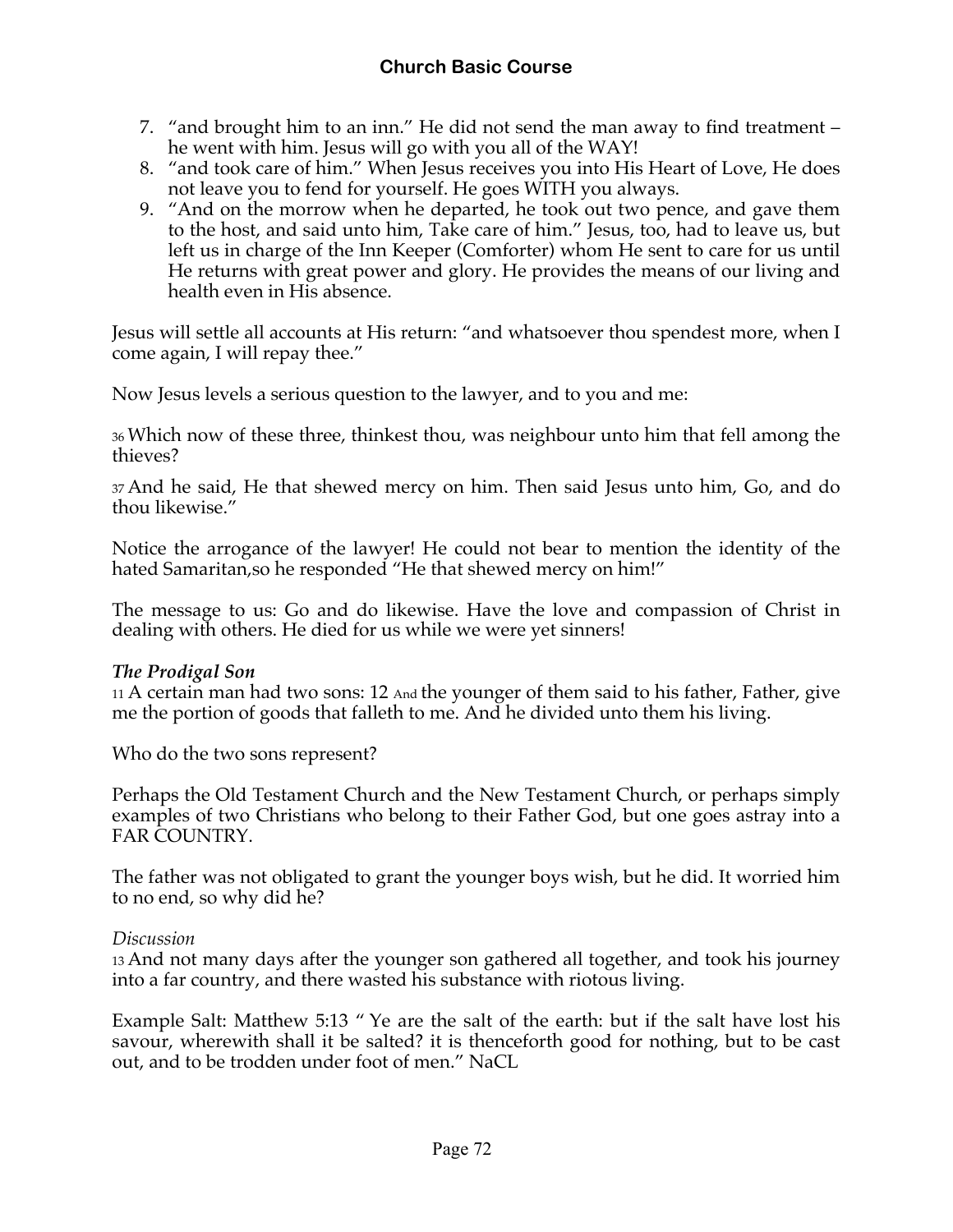He wasted no time. It is in the nature of man to rebel against any authority figure over them.

He went into a FAR COUNTRY! This is far from the will of the father and a place where all are strangers and care little for the boy.

In the meantime, the father is watching all. He knows of his young sons behavior and it grieves him. So why doesn't the father go and bring his son home?

*Discussion*

When we believe God is not watching, we live our lives according to the flesh and not the Spirit.

Disobedience to God always results in a famine – either of the body or of the spirit.

<sup>14</sup> And when he had spent all, there arose a mighty famine in that land; and he began to be in want.

This is not simply a want of bread, but of love and compassion.

<sup>15</sup> And he went and joined himself to a citizen of that country; and he sent him into his fields to feed swine.

When we are in a far country, far from God, we will always join ourselves to a person who is foreign to our values and faith. The devil will do us no good, but use and destroy us.

<sup>16</sup> And he would fain have filled his belly with the husks that the swine did eat: and no man gave unto him.

What could be more disgusting and degrading to the Hebrew boy than to be forced to work among pigs – even in the pigsty?

When you are totally depraved, no man will help you – you become a creature of loathing!

17 And when he came to himself, he said, How many hired servants of my father's have bread enough and to spare, and I perish with hunger!

"All who are apart from God are not in their right mind." G.K. Chesterton

The Holy Ghost continues to call even though our hearts may be calloused by years of disobedience. Finally, God took the boy to the depths of his being. He had no place to go but up.

He remembered his father's house, and the joy he had there.

The first step in reconciling with God the Father is to recognize our own depravity and total lack of worthiness!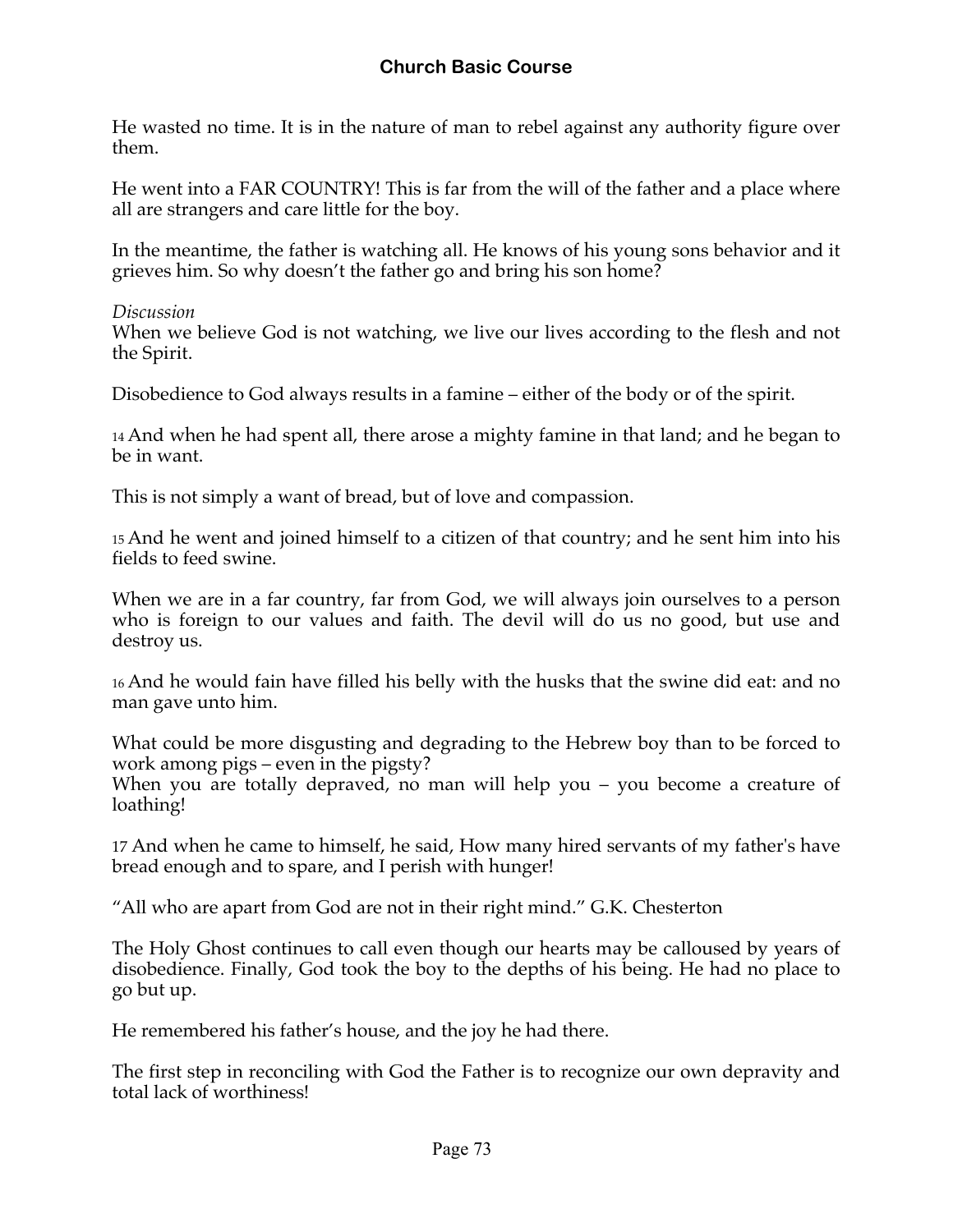<sup>18</sup> I will arise and go to my father, and will say unto him, Father, I have sinned against heaven, and before thee 19And am no more worthy to be called thy son: make me as one of thy hired servants.

The boy repented his waywardness. He made a resolution, but a resolution is of no value unless acted upon.

It is true that dishonor of our fathers and mothers is a sin against God our Father.

<sup>20</sup> And he arose, and came to his father. But when he was yet a great way off, his father saw him, and had compassion, and ran, and fell on his neck, and kissed him.

Very revealing verse! His father has watched that same road as it wound over the horizon for months, and those months turned into years – yet, he never gave up hope on his wayward son.

Now the old father is aged, weak and poor of sight. He probably is bowed over with care and age. But one day, as he sat peering down that long, lonely road, a figure emerged on the distant horizon. The figure was dressed in rags and covered in filth. He walked with a limp, yet, even at a great distance, the old man recognized him! God our Father is not so concerned with the distance we are from Him as the DIRECTION we are traveling!

Love gave the old man feet to even run!

Amazing what we can accomplish when we love enough!

He ran to the boy!

Though the boy had not bathed in months, and smelled badly of the pig sty – the father paid no regard to that filth that adorned his frail frame.

He fell on his neck, hugging and kissing this boy whom the world so readily discarded and gave up for dead.

That, my friends, is what the Father in Heaven does for us.

There was a time in the pig sty when the boy resolved to come and repent before his father.

But the resolution is not sealed until the deed is accomplished. When we repent in prayer, our subsequent actions must follow through with the conviction in our hearts.

<sup>21</sup> And the son said unto him, Father, I have sinned against heaven, and in thy sight, and am no more worthy to be called thy son.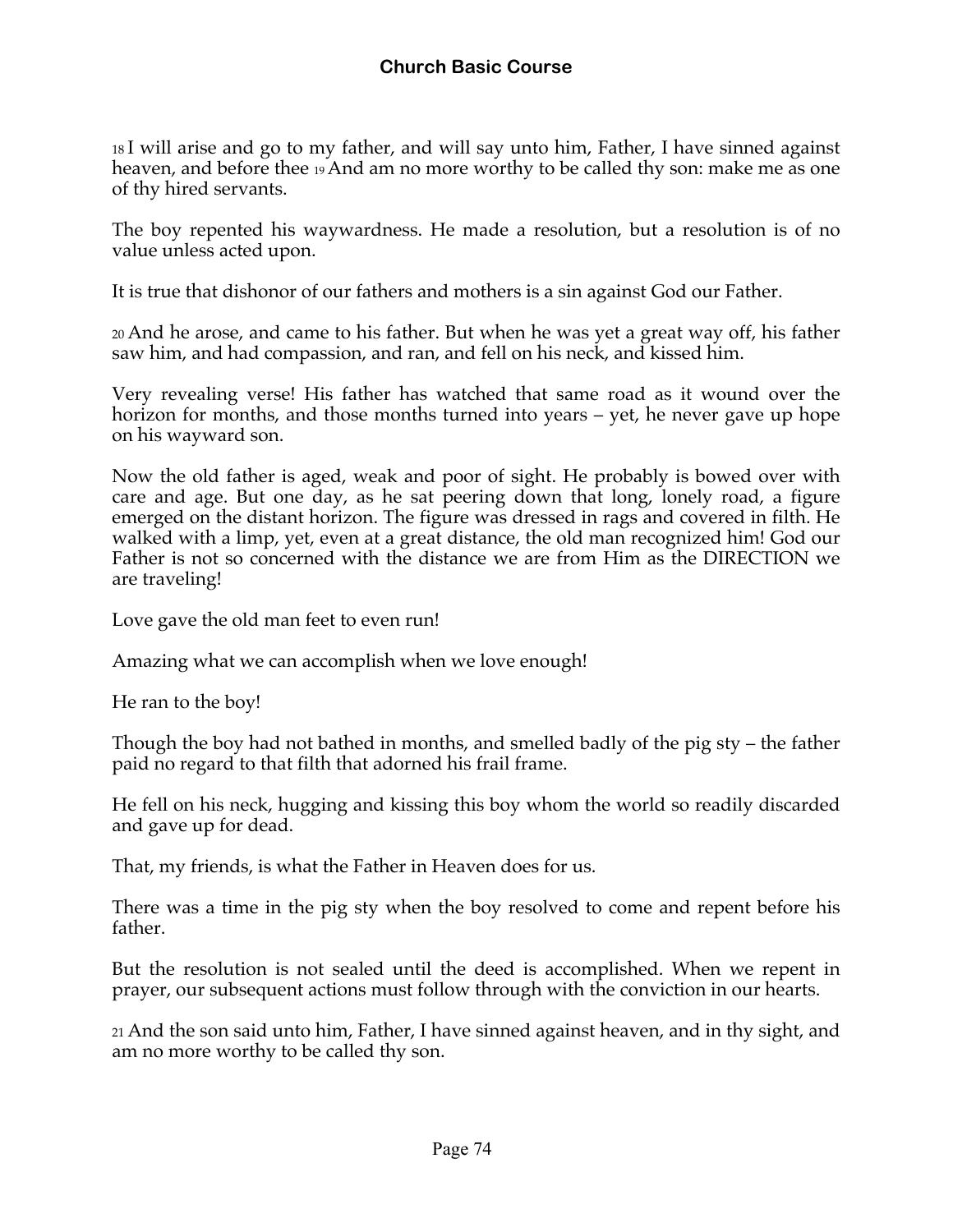Can you bring yourself to say before God that you are not worthy to be His son or daughter? YOU MUST!

None of us are worthy in our own right. What makes us worthy?

<sup>22</sup> But the father said to his servants, Bring forth the best robe, and put it on him; and put a ring on his hand, and shoes on his feet:

Do you notice anything unusual about the father's response? If so, what?

The father reacted as if he heard not a word, or needed one, from his son. He was only joyful to have the boy home!

The robe covered his filth. The White Robe of Christ covers ours.

The ring granted the authority of the father upon the son. It is the same with all who base their authority on the Word of God.

Shoes represent freedom – always confiscated from captured soldiers so that they cannot escape. We are not free until God sets us free.

There is rejoicing in heaven at the repentance of a single sinner!

I say unto you, that likewise joy shall be in heaven over one sinner that repenteth, more than over ninety and nine just persons, which need no repentance. (Luke 15:7)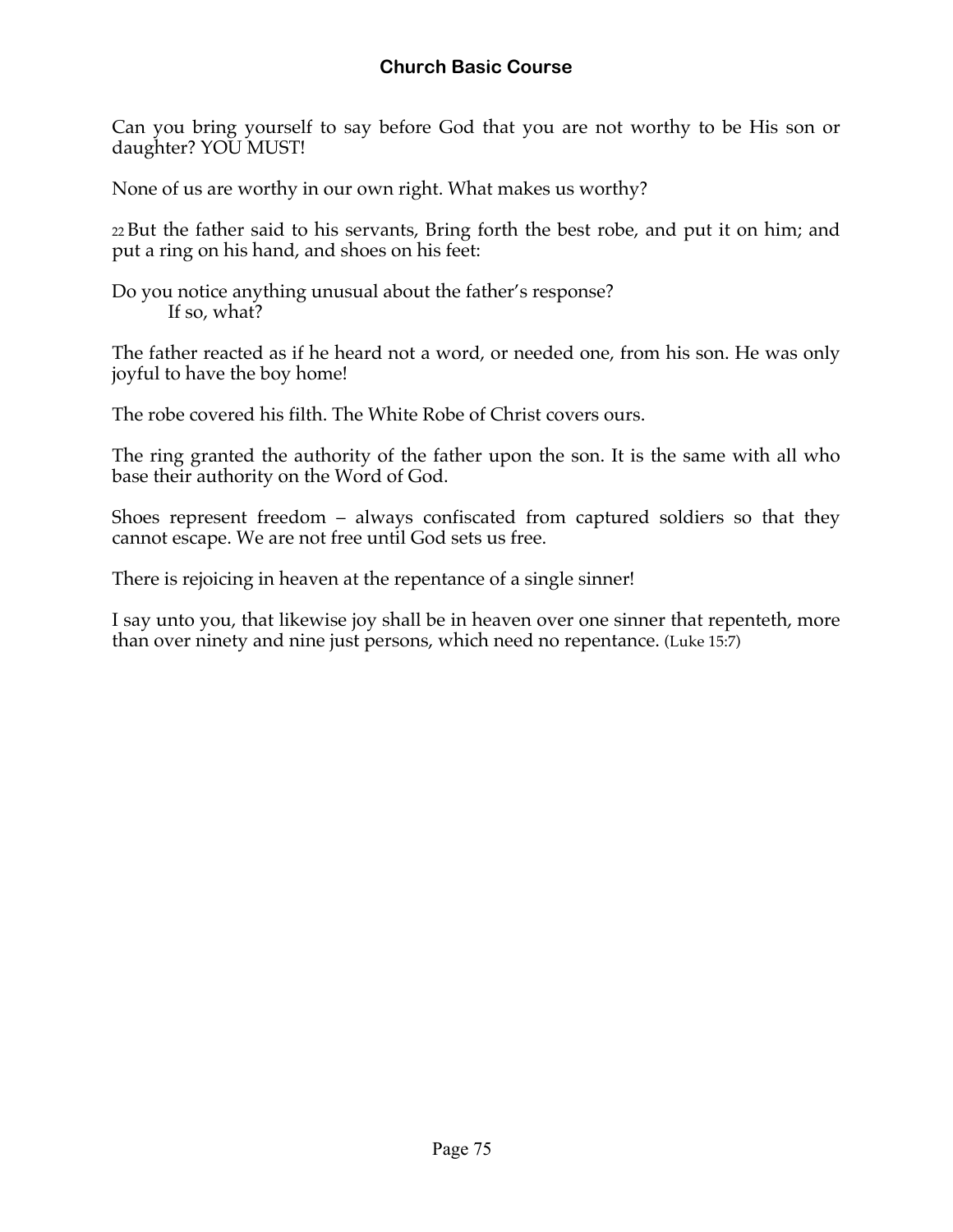# **Hymnology and Classical Hymn Singing**

In the not so very remote past, the church hymns were directly taken from Scripture; for example, the hymns sung in the Presbyterian Church of the  $17<sup>th</sup>$  century came directly from the Psalter.

Hymns are not simply entertainment or time fillers. A major purpose of hymns is to teach doctrine. We remember by the tune, and may recall hymns when a Bible is not at hand.

Today, there has arisen a certain measure of popular worship which has abandoned the rich old biblical hymns of the past.

Some hymns sung in modern charismatic churches were actually taken from church pre-kindergarten material from the last century.

Let us examine two hymns; one of the modern songs that is sung today in many churches and then a classical hymn:

## **God is so Good**

God is so good, God is so good, God is so good, He's so good to me!

He cares for me, He cares for me, He cares for me, He's so good to me!

I love Him so, I love Him so, I love Him so, He's so good to me!

I praise His Name, I praise His Name, I praise His Name, He's so good to me!

How many Bible verses or profound truths do we find in this song?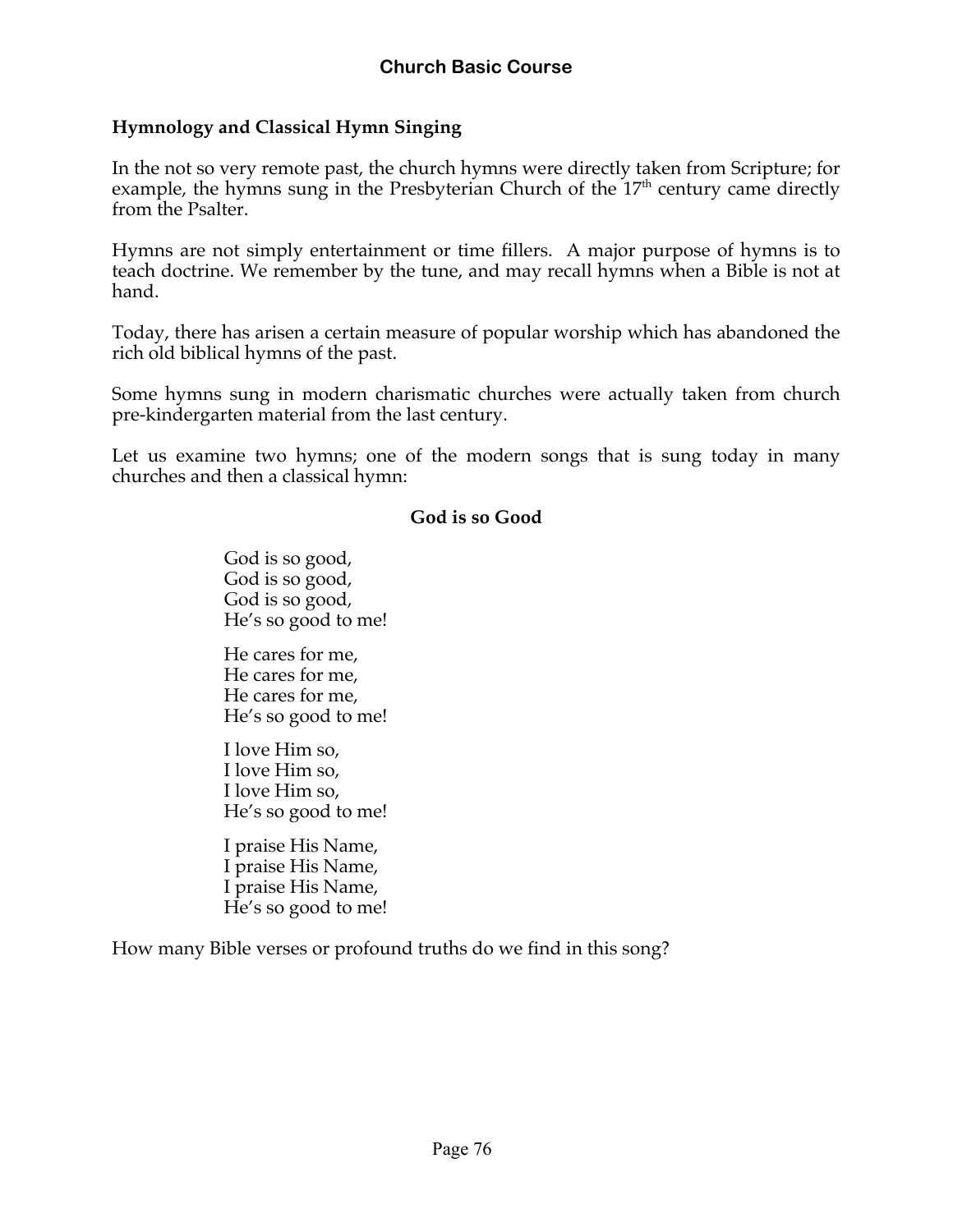# **O Worship the King**

O worship the King, Thy bountiful care, all glorious above! what tongue can recite? O gratefully sing It breathes in the air; his power and his love! it shines in the light; Our shield and defender, it streams from the hills, the Ancient of Days, it descends to the plain, pavilioned in splendor, and sweetly distills and girded with praise. in the dew and the rain.

O tell of his might! Frail children of dust, O sing of his grace! and feeble as frail, Whose robe is the light, in thee do we trust, whose canopy space. nor find thee to fail; His chariots of wrath thy mercies, how tender! the deep thunderclouds form, How firm to the end! and dark is his path Our Maker, Defender, on the wings of the storm. Redeemer, and Friend!

The earth, with its store **O** measureless Might, of wonders untold, ineffable Love, Almighty, thy power while angels delight hath founded of old, to worship thee above, hath 'stablished it fast the humbler creation, and round it hath cast, with true adoration like a mantle, the sea. shall all sing thy praise.

by a changeless decree, though feeble their lays,

The youth of St. Andrews found 22 different Bible verse in this great hymn – O Worship the King – directly related to its composition.

How many do you find?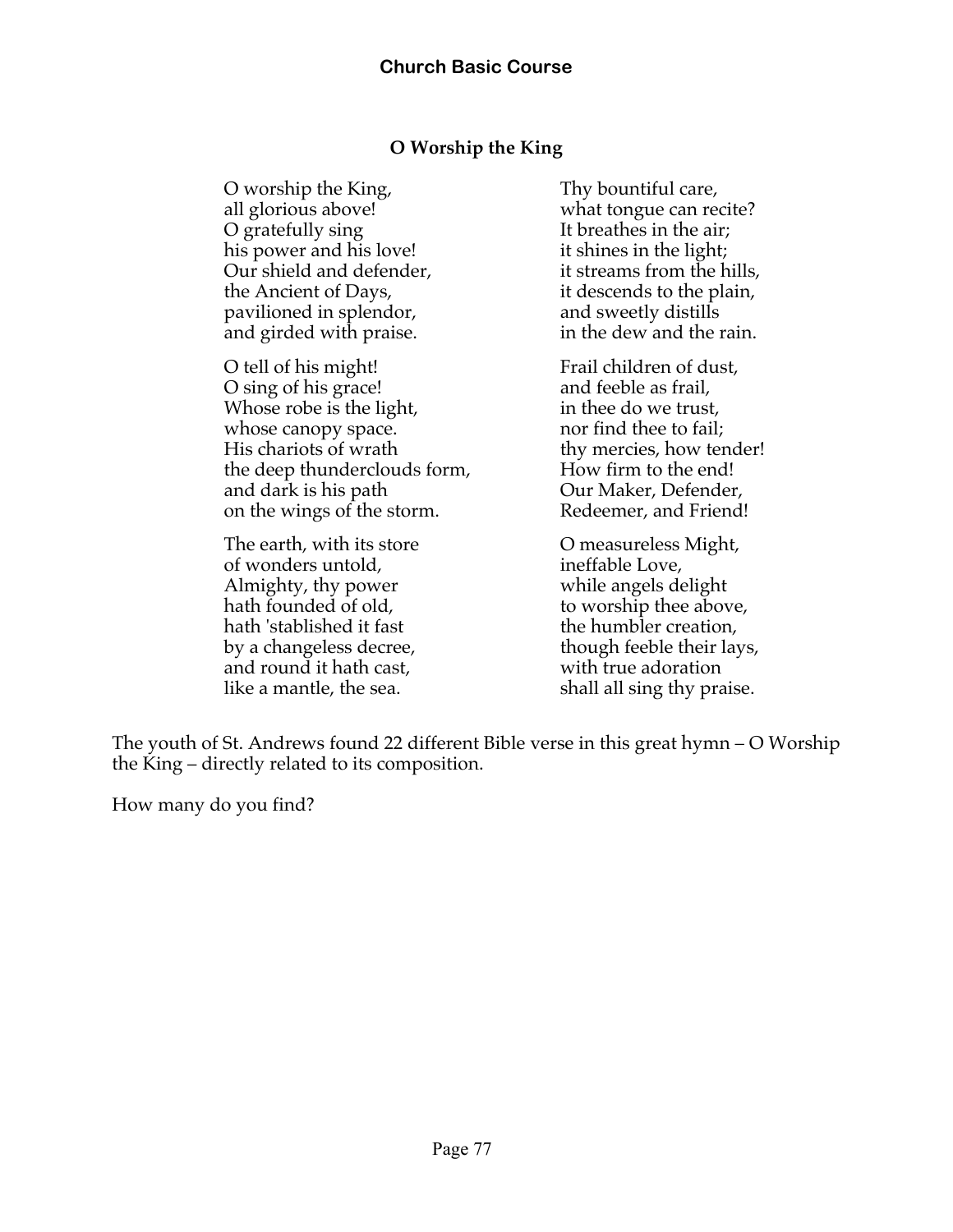# **THE THIRTY-NINE ARTICLES**

The Thirty-Nine Articles were not intended as a complete statement of the Christian faith, but of the position of the Church of England in relation to the Roman Catholic Church and dissident Protestants. The Articles argue against some Anabaptist positions such as the holding of goods in common and the necessity of believer's baptism. The motivation for their production and enactment was the absence of a general consensus on matters of faith following the separation with Rome. Wishing to pursue Elizabeth I's agenda of establishing a national church that would maintain the indigenous apostolic faith and incorporate some of the insights of Protestantism, the Articles were intended to incorporate a balance of theology and doctrine. The Articles are a revealing window into the ethos and character of Anglicanism, in particular in the way the document works to navigate a via media, or "middle path," between the beliefs and practices of the Roman Catholic Church and of the English Puritans, thus lending the Church of England a mainstream Reformed air. The "via media" was expressed so adroitly in the Articles that some Anglican scholars have labeled their content as an early example of the idea that the doctrine of Anglicanism is one of "Reformed Catholicism."

The Articles highlight the Anglican positions with regard to the corruption of Catholic doctrine in the Middle Ages, to orthodox Roman Catholic teachings, to Puritanism, and to Anabaptist thought. They are divided, in compliance with the command of Queen Elizabeth I, into four sections:

Articles 1–8, "The Catholic Faith"; Articles 9–18, "Personal Religion"; Articles 19–31, "Corporate Religion"; Articles 32–39, "Miscellaneous."

The articles were issued both in English and in Latin, and both are of equal authority. Articles I–VIII: The Catholic faith: The first five articles articulate the Catholic credal statements concerning the nature of God, manifest in the Holy Trinity. Articles VI and VII deal with scripture, while Article VIII discusses the essential creeds.

Articles IX—XVIII: Personal religion: These articles dwell on the topics of sin, justification, and the eternal disposition of the soul. Of particular focus is the major Reformation topic of justification by faith. The Articles in this section and in the section on the Church plant Anglicanism in the via media of the debate, portraying an Economy of Salvation where good works are an outgrowth of faith and there is a role for the Church and for the sacraments.

Articles XIX–XXXI: Corporate religion: This section focuses on the expression of faith in the public venue – the institutional church, the councils of the church, worship, ministry, and sacramental theology.

Articles XXXII—XXXIX: Miscellaneous: These articles concern clerical celibacy, excommunication, traditions of the Church, and other issues not covered elsewhere. Article XXXVII additionally states among other things that the Bishop of Rome had no jurisdiction in the realm of England.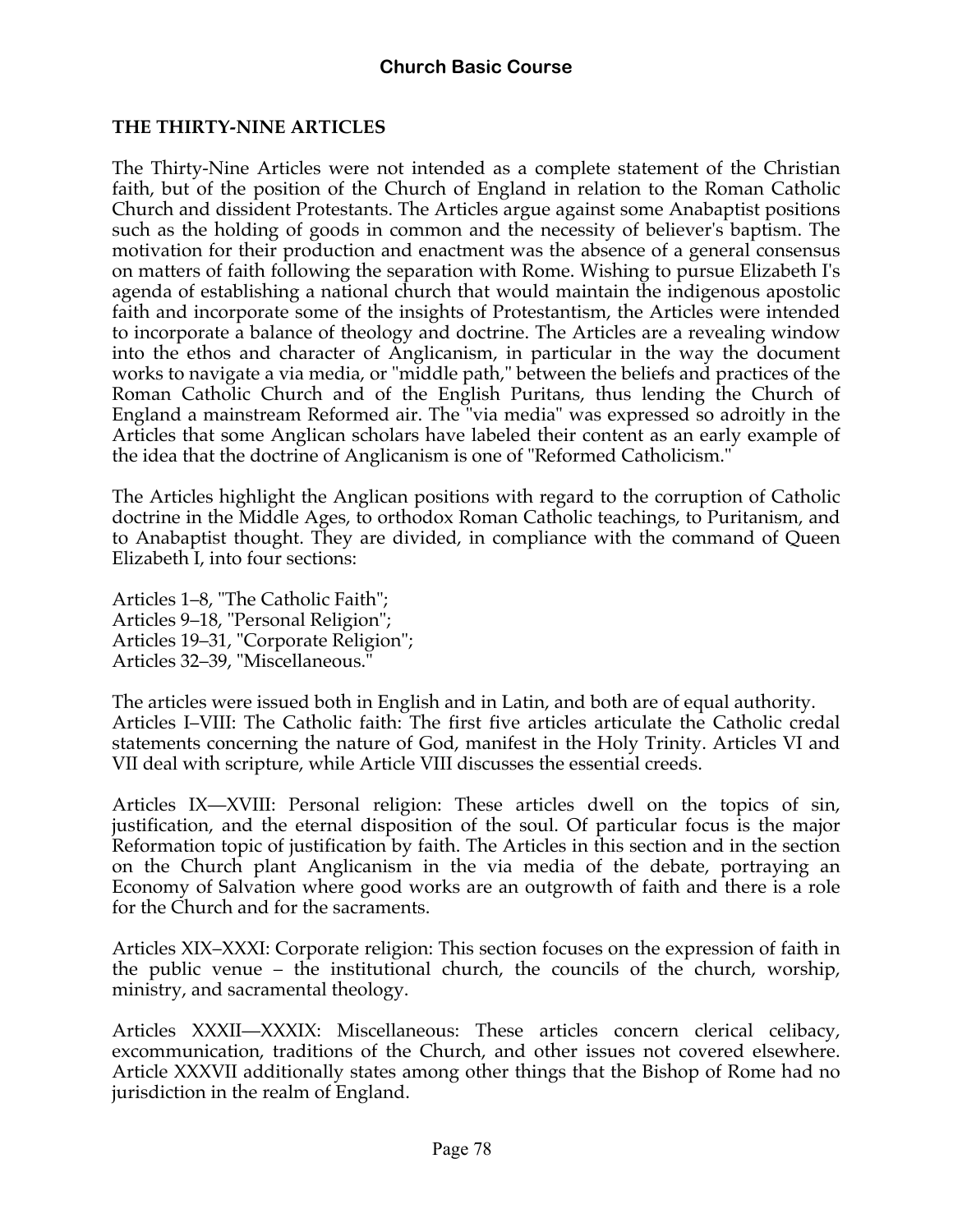In 1628 Charles I of England prefixed a royal declaration to the articles, which demands a literal interpretation of them, threatening discipline for academics or churchmen teaching any personal interpretations or encouraging debate about them. It states: "no man hereafter shall either print or preach, to draw the Article aside any way, but shall submit to it in the plain and Full meaning thereof: and shall not put his own sense or comment to be the meaning of the Article, but shall take it in the literal and grammatical sense."

The Articles truly mean what they clearly say. In 2003, Anglican clergyman Chris Pierce wrote:

The Thirty-Nine Articles define the biblically derived summations of precise Christian doctrine. The Thirty-Nine Articles are more than minimally assented to; they are believed wholeheartedly. In earlier times English and Irish evangelicals would have read Cranmer, Ridley, Latimer, Ussher, and Ryle and would unreservedly agree with Dean Litton's assessment that (quoted by Dean Paul Zahl, in his work 'The Protestant Face of Anglicanism'), 'The Anglican Church, if she is to be judged by the statements of the Articles, must be ranked among the Protestant Churches of Europe.'

The Oxford Movement of the 19<sup>th</sup> century opposed this view and wanted to then, and does now, want to reintroduce the corruptions were the reason for the reformation in the first place.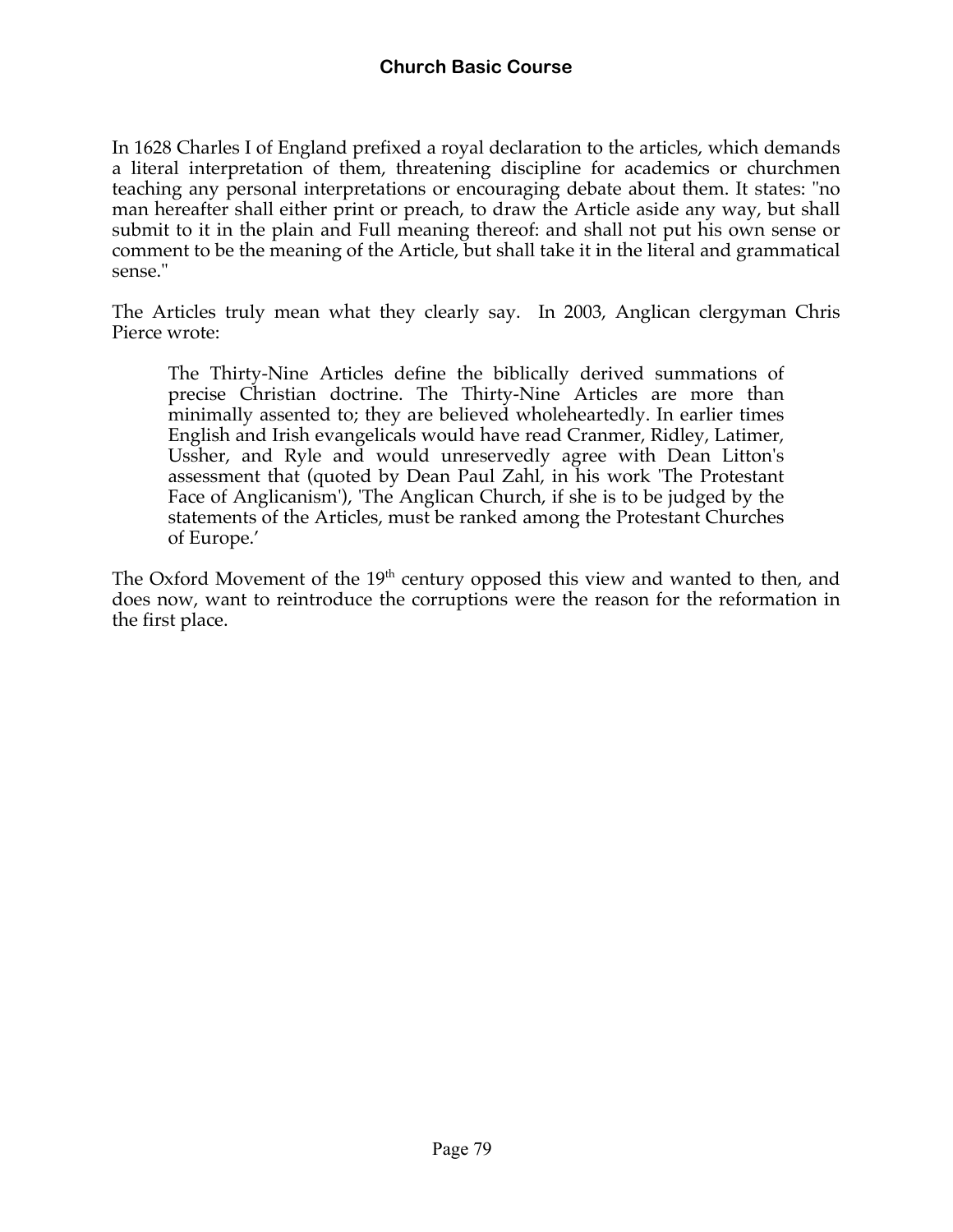# **Articles of Religion**

*As established by the Bishops, the Clergy, and the Laity of the Protestant Episcopal Church in the United States of America, in Convention, on the twelfth day of September, in the Year of our Lord,* 1801

#### **Comments in Blue ARTICLES OF RELIGION.**

## I. *Of Faith in the Holy Trinity.*

**HERE** is but one living and true God, everlasting, without body, parts, or passions; of infinite power, wisdom, and goodness; the Maker, and Preserver of all things both visible and invisible. And in the unity of this Godhead there be three Persons, of one substance, power, and eternity; the Father, the Son, and the Holy Ghost. **T**

What this means to us is very simple and very clear, yet at the same time unique to Christianity: God is a single entity, with three distinct beings, God the Father, God the Son and God the Holy Ghost. Each appears to be distinct, yet they form one being. A Triune God, that is three in one.

## II. *Of the Word or Son of God, which was made very Man.*

The Son, which is the Word of the Father, begotten from everlasting of the Father, the very and eternal God, and of one substance with the Father, took Man's nature in the womb of the blessed Virgin, of her substance: so that two whole and perfect Natures, that is to say, the Godhead and Manhood, were joined together in one Person, never to be divided, whereof is one Christ, very God, and very Man; who truly suffered, was crucified, dead, and buried, to reconcile his Father to us, and to be a sacrifice, not only for original guilt, but also for actual sins of men.

Jesus Christ was begotten of the Father. That is generated of Him with no outside assistance from before what we can understand to be the beginning of time. Jesus was sent by the Father to earth where He was born of Mary and was of two complete natures, God and man. He lived life as a man with all that entailed and gave His life for our sins, both the original sin and our actual day to day sins.

## III. *Of the going down of Christ into Hell.*

As Christ died for us, and was buried; so also it is to be believed, that he went down into Hell.

Jesus' earthly life ended on the Cross. Subsequent to that, He went down into Hell and fought the Devil for our souls and won.

## IV. *Of the Resurrection of Christ.*

Christ did truly rise again from death, and took again his body, with flesh, bones, and all things appertaining to the perfection of Man's nature; wherewith he ascended into Heaven, and there sitteth, until he return to judge all Men at the last day.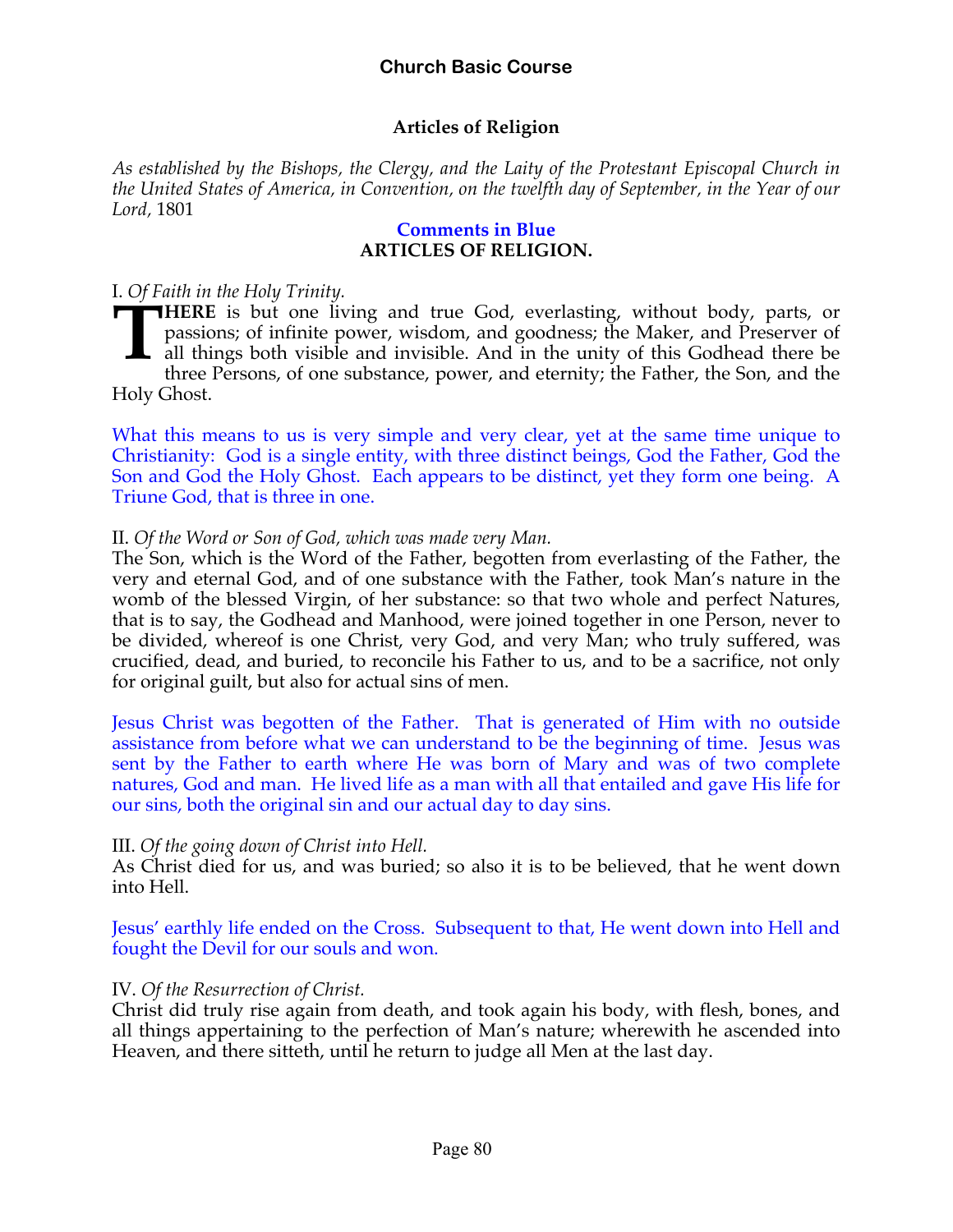After three days, Jesus returned to earth in a real body, flesh and blood, then ascended bodily to heave where He remains at this time. He will come back to earth to judge at the last day.

#### V. *Of the Holy Ghost.*

The Holy Ghost, proceeding from the Father and the Son, is of one substance, majesty, and glory, with the Father and the Son, very and eternal God.

#### The Holy Ghost, the last of the three of the Triune God, came from them and with them forms the single Triune eternal God.

#### VI. *Of the Sufficiency of the Holy Scriptures for Salvation.*

Holy Scripture containeth all things necessary to salvation: so that whatsoever is not read therein, nor may be proved thereby, is not to be required of any man, that it should be believed as an article of the Faith, or be thought requisite or necessary to salvation. In the name of the Holy Scripture we do understand those canonical Books of the Old and New Testament, of whose authority was never any doubt in the Church.

*Of the Names and Number of the Canonical Books* 

| Of the Immites what Immitted of the Canonical Doors |                                 |           |
|-----------------------------------------------------|---------------------------------|-----------|
| Genesis                                             | 2 Chronicles                    | Daniel    |
| Exodus                                              | Ezra                            | Hosea     |
| Leviticus                                           | Nehemiah                        | Joel      |
| <b>Numbers</b>                                      | Esther                          | Amos      |
| Deuteronomy                                         | Job                             | Obadiah   |
| Joshua                                              | Psalm                           | Jonah     |
| Judges                                              | Proverbs                        | Micah     |
| Ruth                                                | <b>Ecclesiastes or Preacher</b> | Nahum     |
| 1 Samuel                                            | Song of Solomon                 | Habakkuk  |
| 2 Samuel                                            | Isaiah                          | Zephaniah |
| 1 Kings                                             | Jeremiah                        | Haggai    |
| 2 Kings                                             | Lamentations                    | Zechariah |
| 1 Chronicles                                        | Ezekiel                         | Malachi   |
|                                                     |                                 |           |

And the other Books (as Hierome saith) the Church doth read for example of life and instruction of manners; but yet doth it not apply them to establish any doctrine; such are these following:

| The Third Book of Esdras,       | Baruch the Prophet,             |
|---------------------------------|---------------------------------|
| The Fourth Book of Esdras,      | The Song of the Three Children, |
| The Book of Tobias,             | The Story of Susanna,           |
| The Book of Judith,             | Of Bel and the Dragon,          |
| The rest of the Book of Esther, | The Prayer of Manasses,         |
| The Book of Wisdom,             | The First Book of Maccabees,    |
| Jesus the Son of Sirach,        | The Second Book of Maccabees.   |

All the Books of the New Testament, as they are commonly received, we do receive, and account them Canonical.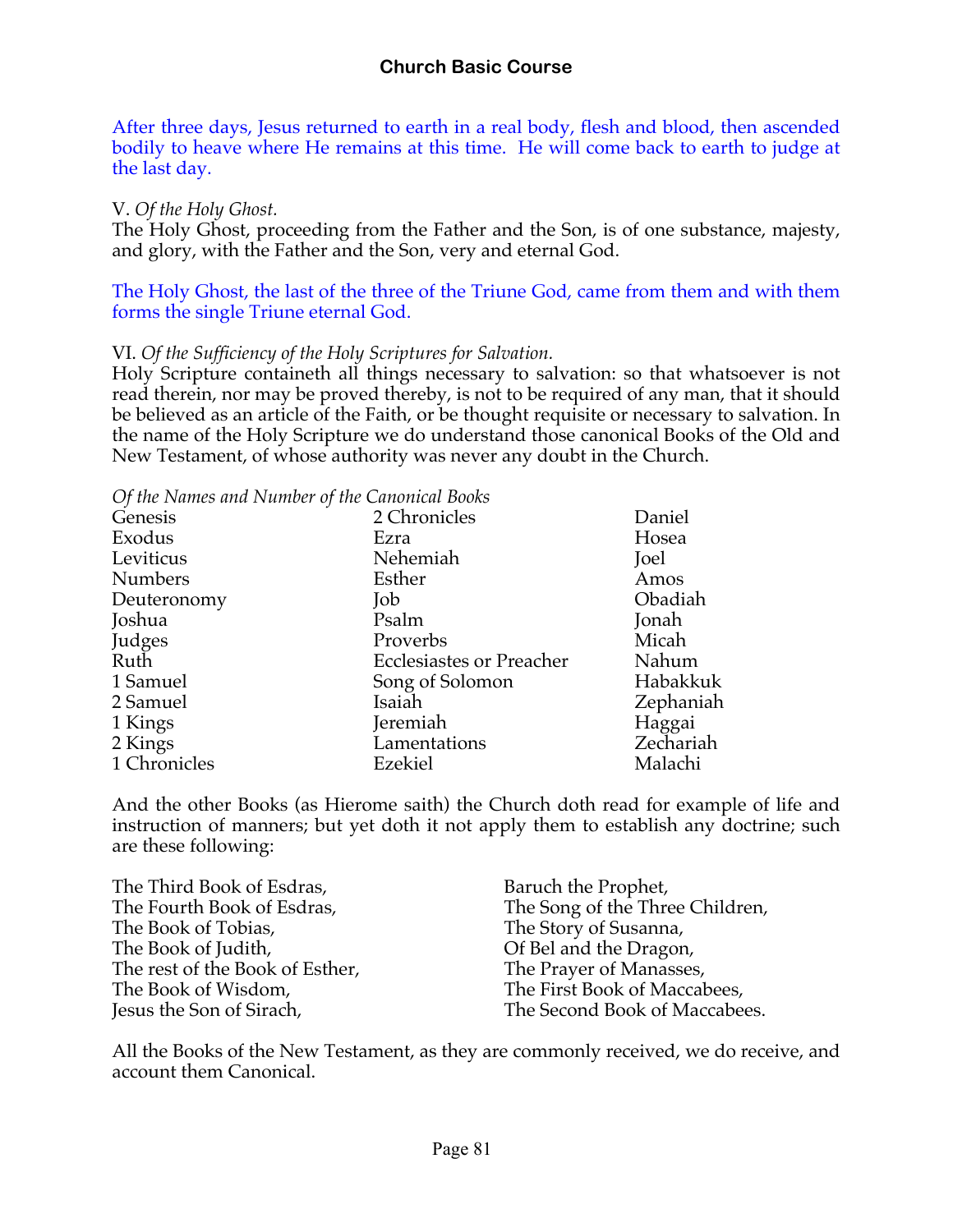Only those things which can be clearly proved in Scripture must be believed to gain salvation. We accept the Old and New Testaments as listed above as Scripture. We think the Books of the Apocrypha<sup>7</sup> have lessons in them, but do not believe they are of the same level as the two testaments and should not be used to establish doctrine. In other words, if it is not in the Bible, it need not be believed. We consider the King James Version, commonly called the Authorized Version to the standard for Scripture. We do not consider versions not derived from the Received Text to be valid, it should be noted that only the Received Text was referred to at the time of the adoption of the Articles.

#### VII*. Of the Old Testament.*

The Old Testament is not contrary to the New: for both in the Old and New Testament everlasting life is offered to Mankind by Christ, who is the only Mediator between God and Man, being both God and Man. Wherefore they are not to be heard, which feign that the old Fathers did look only for transitory promises. Although the Law given from God by Moses, as touching Ceremonies and Rites, do not bind Christian men, nor the Civil precepts thereof ought of necessity to be received in any commonwealth; yet notwithstanding, no Christian man whatsoever is free from the obedience of the Commandments which are called Moral.

If you read the Old Testament with the help of the Holy Ghost, you will find the coming of Jesus foreshadowed, referred to and manifest in so many places. Nothing is in the Old Testament as to what has gone on in the past is that if read correctly is contrary to the New. On the other hand we are not bound by Mosaic Law in any way. It is to be considered, but in places it is contrary to the New. At the same time, it must be understood that we are still bound by the Ten Commandments, as evidenced by Jesus' Summary of the Law.

## VIII. *Of the Creeds.*

The Nicene Creed, and that which is commonly called the Apostles' Creed, ought thoroughly to be received and believed: for they may be proved by most certain warrants of Holy Scripture.

The two creeds, the Nicene and the earlier Apostles', are to be believed. Not because they are promulgated by the church, but rather because they establish positions in complete agreement with Scripture. All parts of each are readily provable by Scripture.

## IX. *Of Original or Birth Sin.*

Original sin standeth not in the following of Adam, (as the Pelagians do vainly talk;) but it is the fault and corruption of the Nature of every man, that naturally is engendered of the offspring of Adam; whereby man is very far gone from original righteousness, and is of his own nature inclined to evil, so that the flesh lusteth always contrary to the Spirit; and therefore in every person born into this world, it deserveth God's wrath and damnation. And this infection of nature doth remain, yea in them that are regenerated; whereby the lust of the flesh, called in Greek, φρονημα σαρκος, (which some do expound the wisdom, some sensuality, some the affection, some the desire, of the flesh), is not subject to the Law of God. And although there is no condemnation for them that

 $<sup>7</sup>$  After all, Apocrypha means it probably is not true, but it should be.</sup>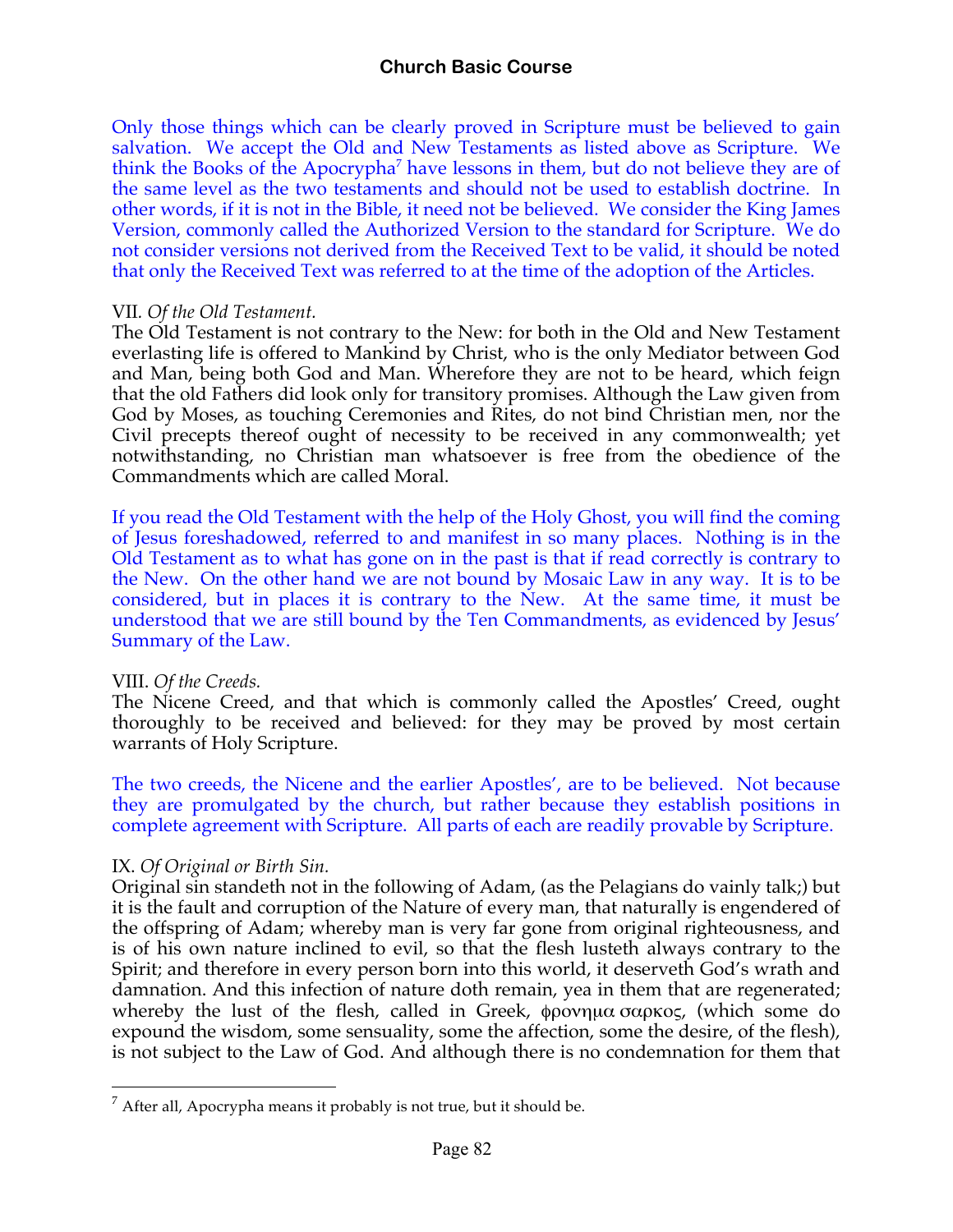believe and are baptized; yet the Apostle doth confess, that concupiscence and lust hath of itself the nature of sin.

Since the fall of Adam, people have had the tendency to follow themselves and not God; thus, they end up separated from God. Separation from God is a definition of sin. We cannot save ourselves any more than a drowning man can lift himself out of the water by his own hands.

## *X. Of Free Will.*

The condition of Man after the fall of Adam is such, that he cannot turn and prepare himself, by his own natural strength and good works, to faith, and calling upon God. Wherefore we have no power to do good works pleasant and acceptable to God, without the grace of God by Christ preventing us, that we may have a good will, and working with us, when we have that good will.

We are imperfect creatures created with Free Will. That is we can do what we want to do. Without the guidance of God, through the Holy Ghost, to follow Jesus Christ, in the end we can do no good. With His Help, we can do much good. While a non-believer can do works that are good, they in and of themselves cannot save him or her. Nothing we can do will save us. We need help.

## XI. *Of the Justification of Man.*

We are accounted righteous before God, only for the merit of our Lord and Saviour Jesus Christ by Faith, and not for our own works or deservings. Wherefore, that we are justified by Faith only, is a most wholesome Doctrine, and very full of comfort, as more largely is expressed in the Homily of Justification.

Nothing we can do will save us. We need help. We can only be accounted as perfect at the final tally point by the one time sacrifice made by Jesus Christ for all time and all mankind. Our accounting as perfect is based on His Perfect Faith and sacrifice and our piggybacking on that Faith to be accounted at the final tally point. It is what He did, not what we do.

## XII. *Of Good Works.*

Albeit that Good Works, which are the fruits of Faith, and follow after Justification, cannot put away our sins, and endure the severity of God's judgment; yet are they pleasing and acceptable to God in Christ, and do spring out necessarily of a true and lively Faith; insomuch that by them a lively Faith may be as evidently known as a tree discerned by the fruit.

Action is the measure of belief. It is not sufficient to say you believe in Jesus Christ, you must live your life in that belief. Your actions must match your diction.

## XIII. *Of Works before Justification.*

Works done before the grace of Christ, and the Inspiration of the Spirit, are not pleasant to God, forasmuch as they spring not of faith in Jesus Christ; neither do they make men meet to receive grace, or (as the School-authors say) deserve grace of congruity: yea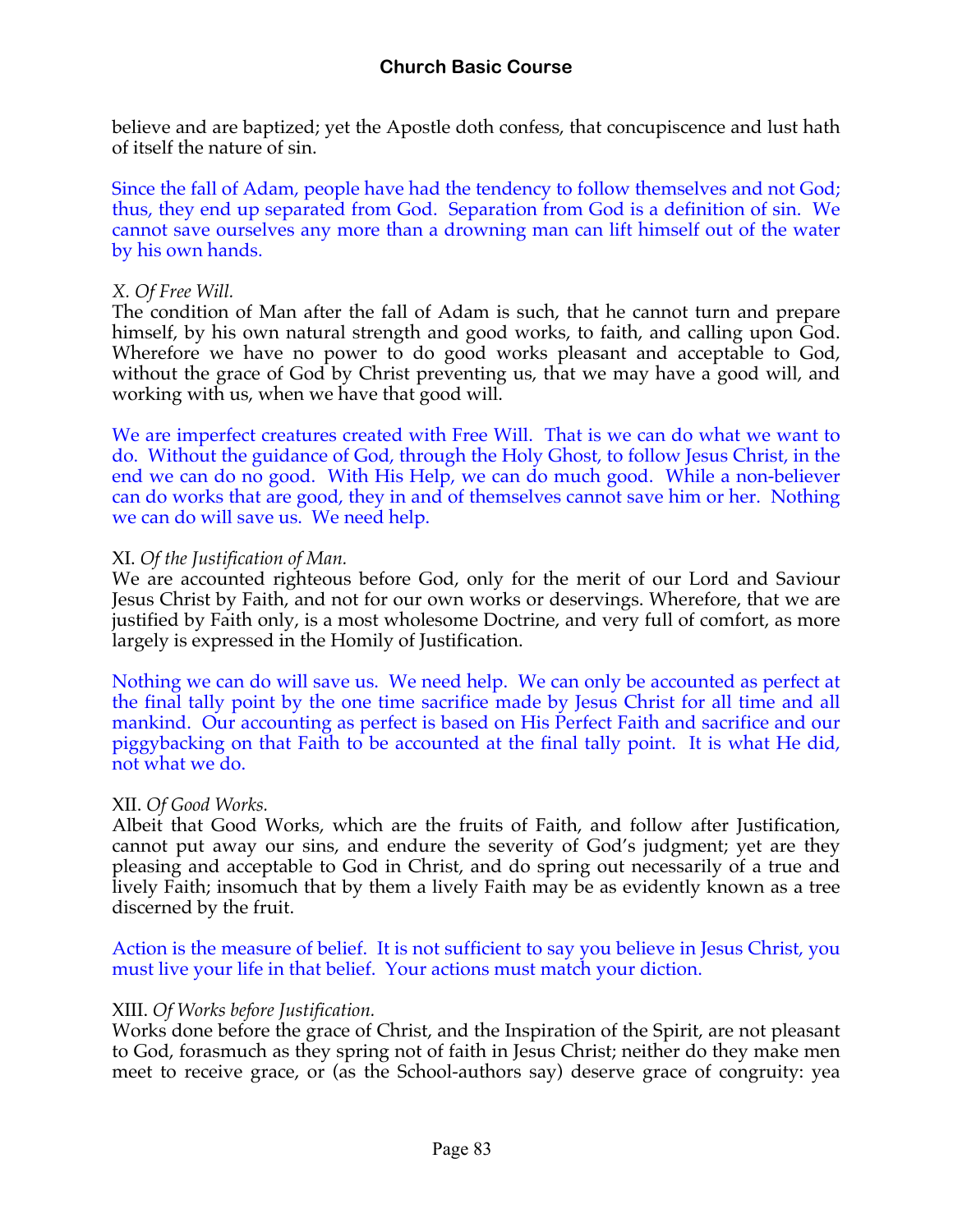rather, for that they are not done as God hath willed and commanded them to be done, we doubt not but they have the nature of sin.

We are saved by Jesus Christ. It is His Sacrifice that makes us perfect. It is not our works. If you try to buy your way into heaven, not only will you fail; but you commit sin for trying.

#### XIV. *Of Works of Supererogation.*

Voluntary Works besides, over and above, God's Commandments, which they call Works of Supererogation, cannot be taught without arrogancy and impiety: for by them men do declare, that they do not only render unto God as much as they are bound to, but that they do more for his sake, than of bounden duty is required: whereas Christ saith plainly, When ye have done all that are commanded to you, say, We are unprofitable servants.

You cannot do more than your duty, it is not possible. If you have the ability to do something and fail to do it, you fall short.

#### XV. *Of Christ alone without Sin.*

Christ in the truth of our nature was made like unto us in all things, sin only except, from which he was clearly void, both in his flesh, and in his spirit. He came to be the Lamb without spot, who, by sacrifice of himself once made, should take away the sins of the world; and sin (as Saint John saith) was not in him. But all we the rest, although baptized, and born again in Christ, yet offend in many things; and if we say we have no sin, we deceive ourselves, and the truth is not in us.

There has been only one person ever on this earth who was perfect, only one who never sinned, only one who never fell short. Jesus Christ the Righteous and he is the Propitiation for our sins. He is the only one. The only one. The rest of us all fall short. None of us is better than the others, though some are worse.

#### XVI. *Of Sin after Baptism.*

Not every deadly sin willingly committed after Baptism is sin against the Holy Ghost, and unpardonable. Wherefore the grant of repentance is not to be denied to such as fall into sin after Baptism. After we have received the Holy Ghost, we may depart from grace given, and fall into sin, and by the grace of God we may arise again, and amend our lives. And therefore they are to be condemned, which say, they can no more sin as long as they live here, or deny the place of forgiveness to such as truly repent.

All fall short all the time. Christians constantly evaluate their performance, repent, reset and go forward to sin no more. We will fail, we must never ever give up.

#### XVII. *Of Predestination and Election*

Predestination to Life is the everlasting purpose of God, whereby (before the foundations of the world were laid) he hath constantly decreed by his counsel secret to us, to deliver from curse and damnation those whom he hath chosen in Christ out of mankind, and to bring them by Christ to everlasting salvation, as vessels made to honour. Wherefore, they which be endued with so excellent a benefit of God, be called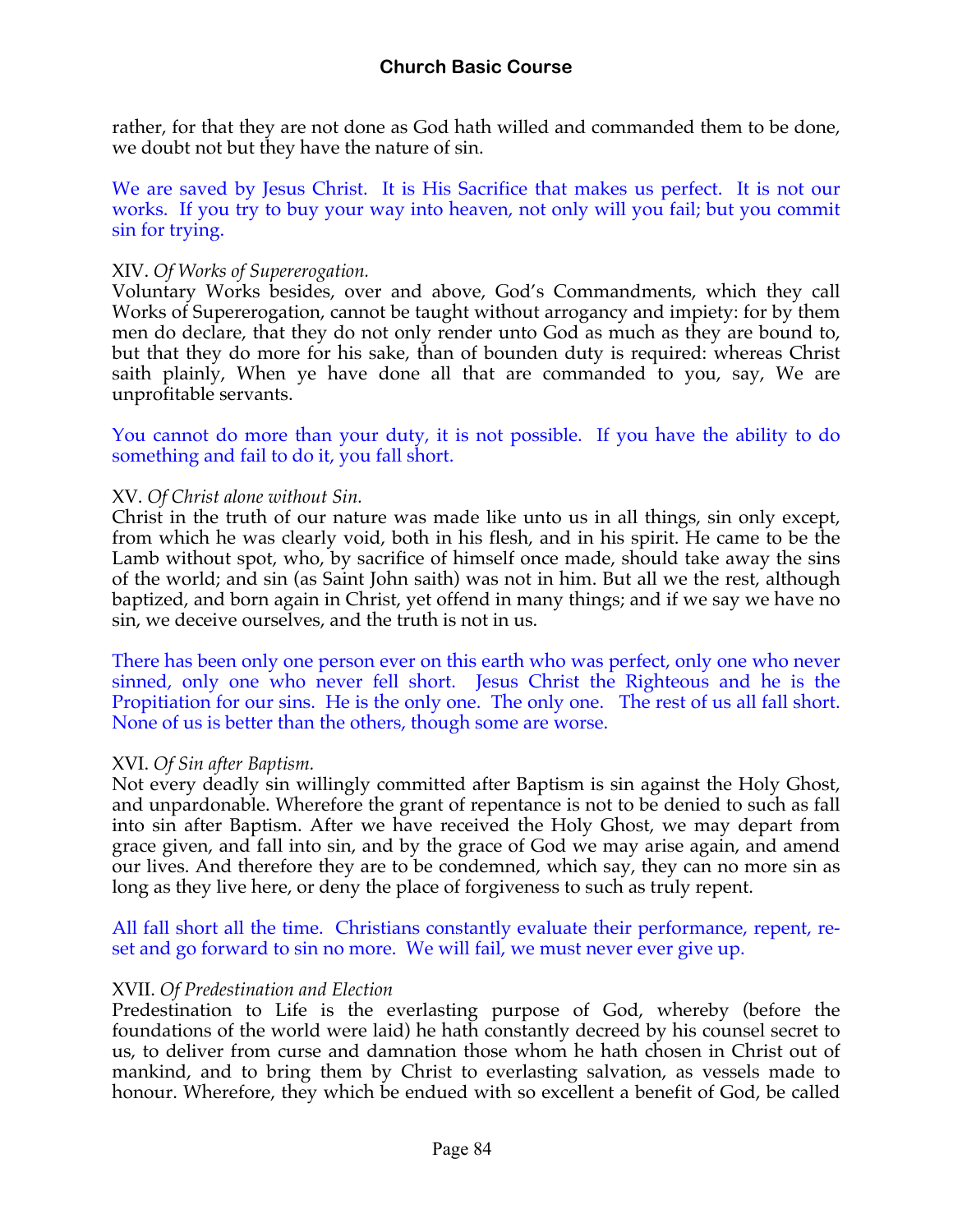according to God's purpose by his Spirit working in due season: they through Grace obey the calling: they be justified freely: they be made sons of God by adoption: they be made like the image of his only-begotten Son Jesus Christ: they walk religiously in good works, and at length, by God's mercy, they attain to everlasting felicity.

As the godly consideration of Predestination, and our Election in Christ, is full of sweet, pleasant, and unspeakable comfort to godly persons, and such as feel in themselves the working of the Spirit of Christ, mortifying the works of the flesh, and their earthly members, and drawing up their mind to high and heavenly things, as well because it doth greatly establish and confirm their faith of eternal Salvation to be enjoyed through Christ, as because it doth fervently kindle their love towards God: So, for curious and carnal persons, lacking the Spirit of Christ, to have continually before their eyes the sentence of God's Predestination, is a most dangerous downfall, whereby the Devil doth thrust them either into desperation, or into wretchlessness of most unclean living, no less perilous than desperation.

Furthermore, we must receive God's promises in such wise, as they be generally set forth to us in Holy Scripture: and, in our doings, that Will of God is to be followed, which we have expressly declared unto us in the Word of God.

God has chosen those who will be His since before the beginning. Yet, we must chose Him or we will be lost. Has He chosen all? He did not say. Some places you could take it that way, others it seems like not all are chosen. If you are chosen, the Holy Ghost will be in you when you let Him in. If you are chosen, but you chose Him not, the Holy Ghost will not be in you.

## XVIII. *Of obtaining eternal Salvation only by the Name of Christ.*

They also are to be had accursed that presume to say, That every man shall be saved by the Law or Sect which he professeth, so that he be diligent to frame his life according to that Law, and the light of Nature. For Holy Scripture doth set out unto us only the Name of Jesus Christ, whereby men must be saved.

Jesus own words make it very clear: "No one cometh unto the Father, but by me."<sup>8</sup> Has he made provision for others than Christians? We do not know. We do know that for all those who know of Him, there is a way. He is the Way. There is no other way but Him.

## XIX. *Of the Church.*

The visible Church of Christ is a congregation of faithful men, in which the pure Word of God is preached, and the Sacraments be duly ministered according to Christ's ordinance, in all those things that of necessity are requisite to the same.

 $8$  Jesus saith unto him, I am the way, the truth, and the life: no man cometh unto the Father, but by me. John 14:6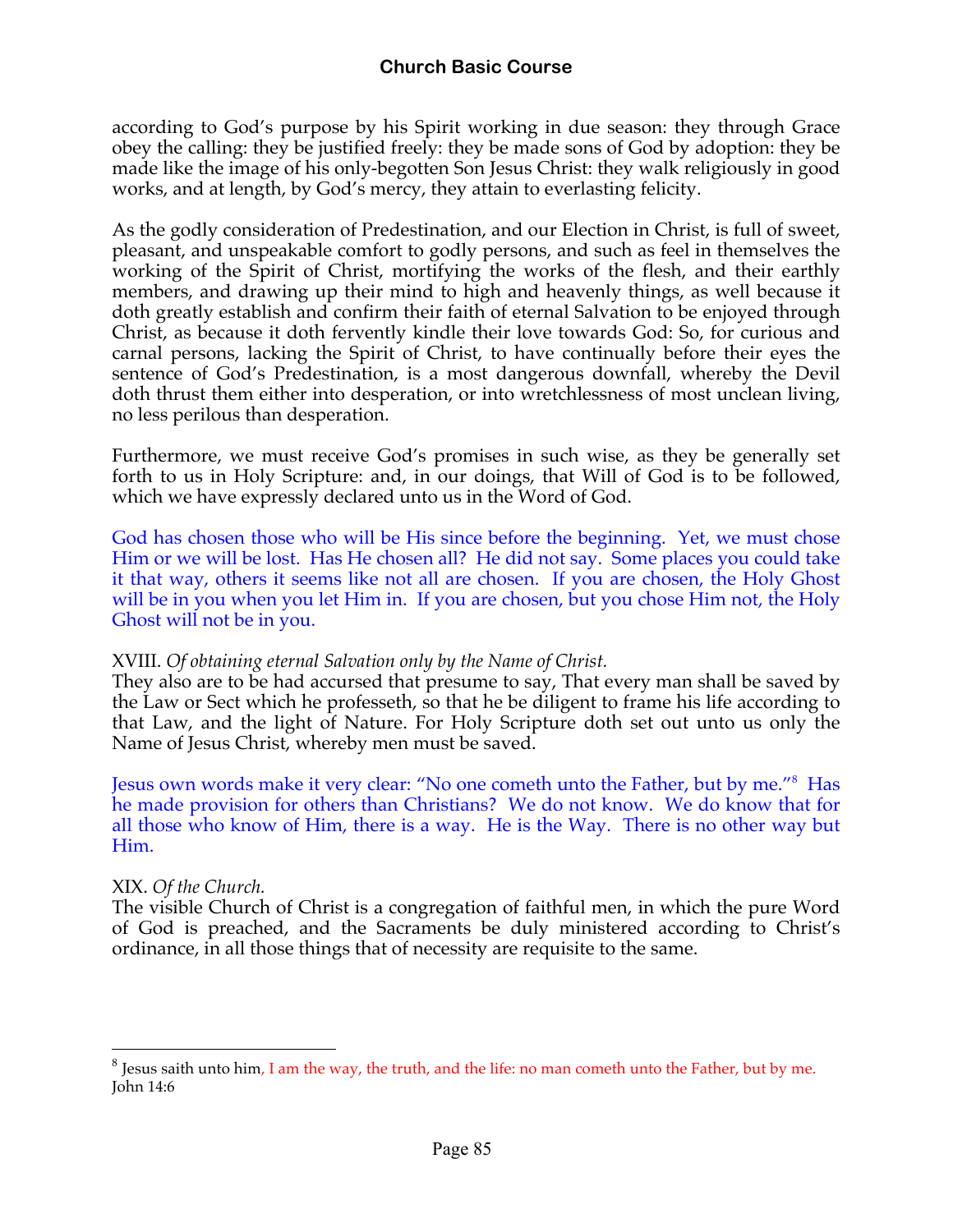As the Church of Jerusalem, Alexandria, and Antioch, have erred; so also the Church of Rome hath erred, not only in their living and manner of Ceremonies, but also in matters of Faith.

The Church is the Body of Believers who follow Scripture. It is not a building, it is not a set of vestments or an organ. It is not anyone who follows not Scripture.

## XX. *Of the Authority of the Church.*

The Church hath power to decree Rites or Ceremonies, and authority in Controversies of Faith: and yet it is not lawful for the Church to ordain any thing that is contrary to God's Word written, neither may it so expound one place of Scripture, that it be repugnant to another. Wherefore, although the Church be a witness and a keeper of Holy Writ, yet, as it ought not to decree any thing against the same, so besides the same ought not to enforce any thing to be believed for necessity of Salvation.

The Church has power on earth over earthly things. No Bishop, Priest or Deacon has any power to vary from Scripture. It may not tell people to believe or do things contrary to Scripture.

#### XXI. *Of the Authority of General Councils.*

[The Twenty-first of the former Articles is omitted; because it is partly of a local and civil nature, and is provided for, as to the remaining parts of it, in other Articles.]

#### XXII. *Of Purgatory.*

The Romish Doctrine concerning Purgatory, Pardons, Worshipping and Adoration, as well of Images as of Relics, and also Invocation of Saints, is a fond thing, vainly invented, and grounded upon no warranty of Scripture, but rather repugnant to the Word of God.

There is Heaven and there is Hell. There is no Purgatory, nothing we do here will change what is in Heaven and Hell. We must pray only to God. If Jesus told us to pray only to God, but to ask in His Name, why would anyone consider praying to someone below Him?

#### XXIII. *Of Ministering in the Congregation*

It is not lawful for any man to take upon him the office of public preaching, or ministering the Sacraments in the Congregation, before he be lawfully called, and sent to execute the same. And those we ought to judge lawfully called and sent, which be chosen and called to this work by men who have public authority given unto them in the Congregation, to call and send Ministers into the Lord's vineyard.

Ministers must be called by God, then by a group to lead them. In the AOC, a man believes himself to be called by God to the ministry. He talks to the Bishop, who in conjunction with others validates that call. After appropriate education, he is authorized to act as a minister, that is called ordination.

XXIV. *Of Speaking in the Congregation in such a Tongue as the people understandeth.*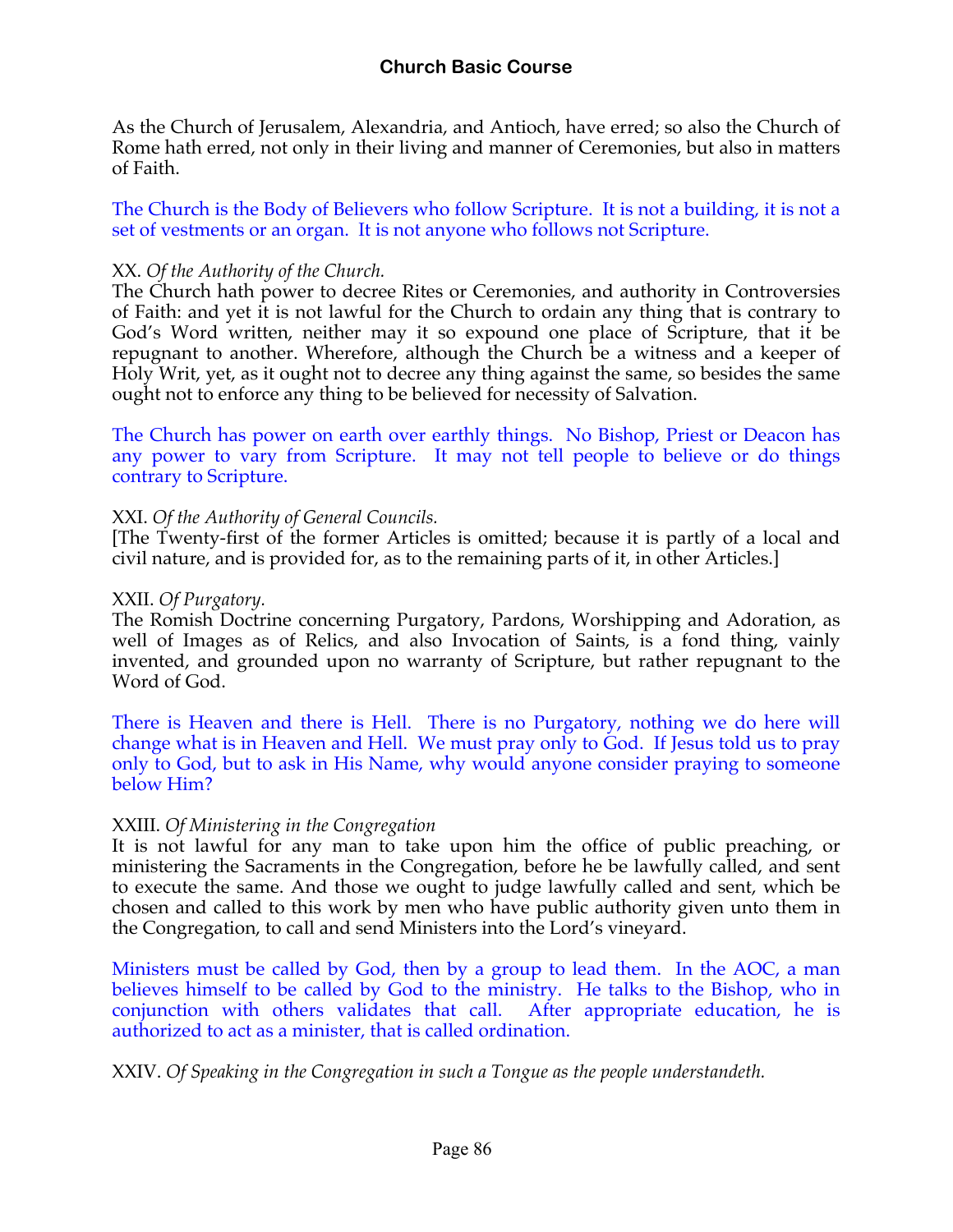It is a thing plainly repugnant to the Word of God, and the custom of the Primitive Church, to have public Prayer in the Church, or to minister the Sacraments, in a tongue not understanded of the people.

We have a one to one relationship with God. It is not a community relationship. People must understand what they are praying and what is being said in their name. Each prayer ends with the word AMEN. That means *so be it* or *I agree*. You must not, you cannot say Amen to something you don't agree with or understand. Thus, the services must be in a language the people of the congregation understand.

#### XXV. *Of the Sacraments.*

Sacraments ordained of Christ be not only badges or tokens of Christian men's profession, but rather they be certain sure witnesses, and effectual signs of grace, and God's good will towards us, by the which he doth work invisibly in us, and doth not only quicken, but also strengthen and confirm our Faith in him.

There are two Sacraments ordained of Christ our Lord in the Gospel, that is to say, Baptism, and the Supper of the Lord.

That's it, TWO. Not seven. These are all the Lord ordained.

Those five commonly called Sacraments, that is to say, Confirmation, Penance, Orders, Matrimony, and Extreme Unction, are not to be counted for Sacraments of the Gospel, being such as have grown partly of the corrupt following of the Apostles, partly are states of life allowed in the Scriptures; but yet have not like nature of Sacraments with Baptism, and the Lord's Supper, for that they have not any visible sign or ceremony ordained of God.

These are services, in the case of Confirmation, Orders and Matrimony, they are also contracts. They are not sacraments. They are good things, they are not sacraments.

The Sacraments are not ordained of Christ to be gazed upon, or to be carried about, but that we should duly use them. And in such only as worthily receive the same, they have a wholesome effect or operation: but they that receive them unworthily, purchase to themselves damnation, as Saint Paul saith.

Sacraments are not to be worshipped, rather used. Each of us is a sinner, every day. If you are not repentant, you should not receive any sacrament.

## XXVI. *Of the Unworthiness of the Ministers, which hinders not the effect of the Sacraments.*

Although in the visible Church the evil be ever mingled with the good, and sometimes the evil have chief authority in the Ministration of the Word and Sacraments, yet forasmuch as they do not the same in their own name, but in Christ's, and do minister by his commission and authority, we may use their Ministry, both in hearing the Word of God, and in receiving the Sacraments. Neither is the effect of Christ's ordinance taken away by their wickedness, nor the grace of God's gifts diminished from such as by faith, and rightly, do receive the Sacraments ministered unto them; which be effectual, because of Christ's institution and promise, although they be ministered by evil men.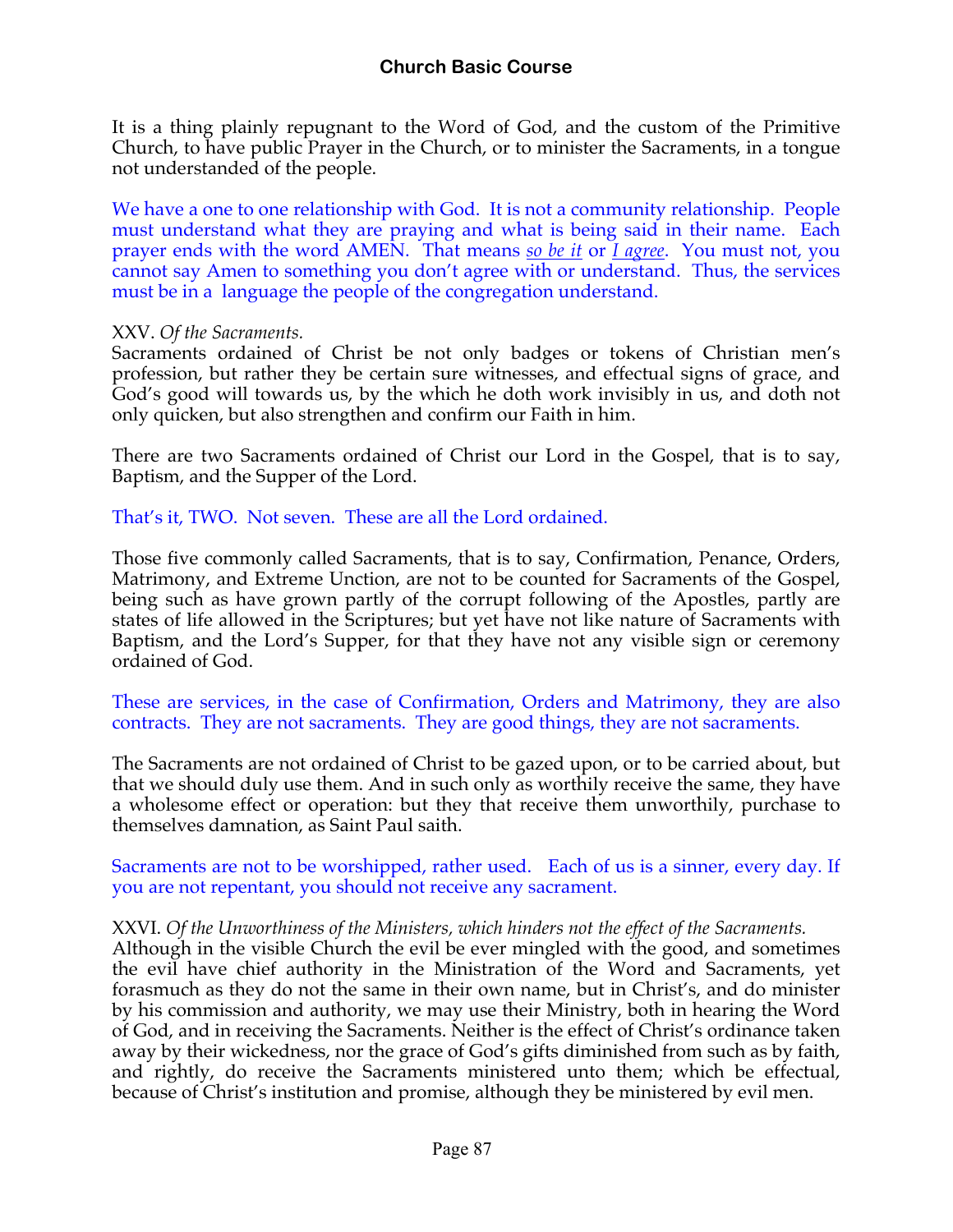Nevertheless, it appertaineth to the discipline of the Church, that inquiry be made of evil Ministers, and that they be accused by those that have knowledge of their offences; and finally, being found guilty, by just judgment be deposed.

Each of us is a sinner, every day. That includes the ordained ministers. That does not make the sacraments they administer less effectual. At the same time, if they are not repentant, they must go. If they do not change, they must go. You cannot accept an unrepentant unchanging person as a friend, let alone a minister.

## XVII. *Of Baptism*

Baptism is not only a sign of profession, and mark of difference, whereby Christian men are discerned from others that be not christened, but it is also a sign of Regeneration or New-Birth, whereby, as by an instrument, they that receive Baptism rightly are grafted into the Church; the promises of the forgiveness of sin, and of our adoption to be the sons of God by the Holy Ghost, are visibly signed and sealed; Faith is confirmed, and Grace increased by virtue of prayer unto God.

The Baptism of young Children is in any wise to be retained in the Church, as most agreeable with the institution of Christ.

Baptism is a holy ordinance or sacrament appointed by Christ, for the continual admission of new members into His Church. Every Christian begins his Church membership by being solemnly baptized with water in the name of the Father, the Son, and the Holy Ghost. Baptism, also, is a sign of regeneration or new birth, and has a most wholesome effect, as the Twenty-fifth Article says, in those who receive it worthily. Moreover, St. Paul says, "As many of you as have been baptized into Christ have put on Christ." (Gal. iii. 27.)

Not everyone who goes through the outward and visible portion of the sacrament does so with the same intent. Not all receive the inward spiritual benefit from the outward ordinance of baptism with water.

Myriads are outwardly baptized every year, who, from the font to the coffin, and from their births to their deaths, never give the slightest evidence that they have grace in their hearts, or have received any inward spiritual benefit at their baptism. They live and die apparently without knowledge, faith, repentance, obedience to God, or meetness for heaven. In fact, notwithstanding their baptism, they exhibit no more Christianity in their lives and characters than many heathens.

Judas Iscariot, Simon Magus, Ananias and Sapphira, and others mentioned in Scripture, were baptized but certainly not regenerate; that is the complete change of heart and character which the Holy Spirit works in a person when he becomes a real Christian<sup>9</sup>.

 $9^9$  See JC Ryle's piece in the early part of the course.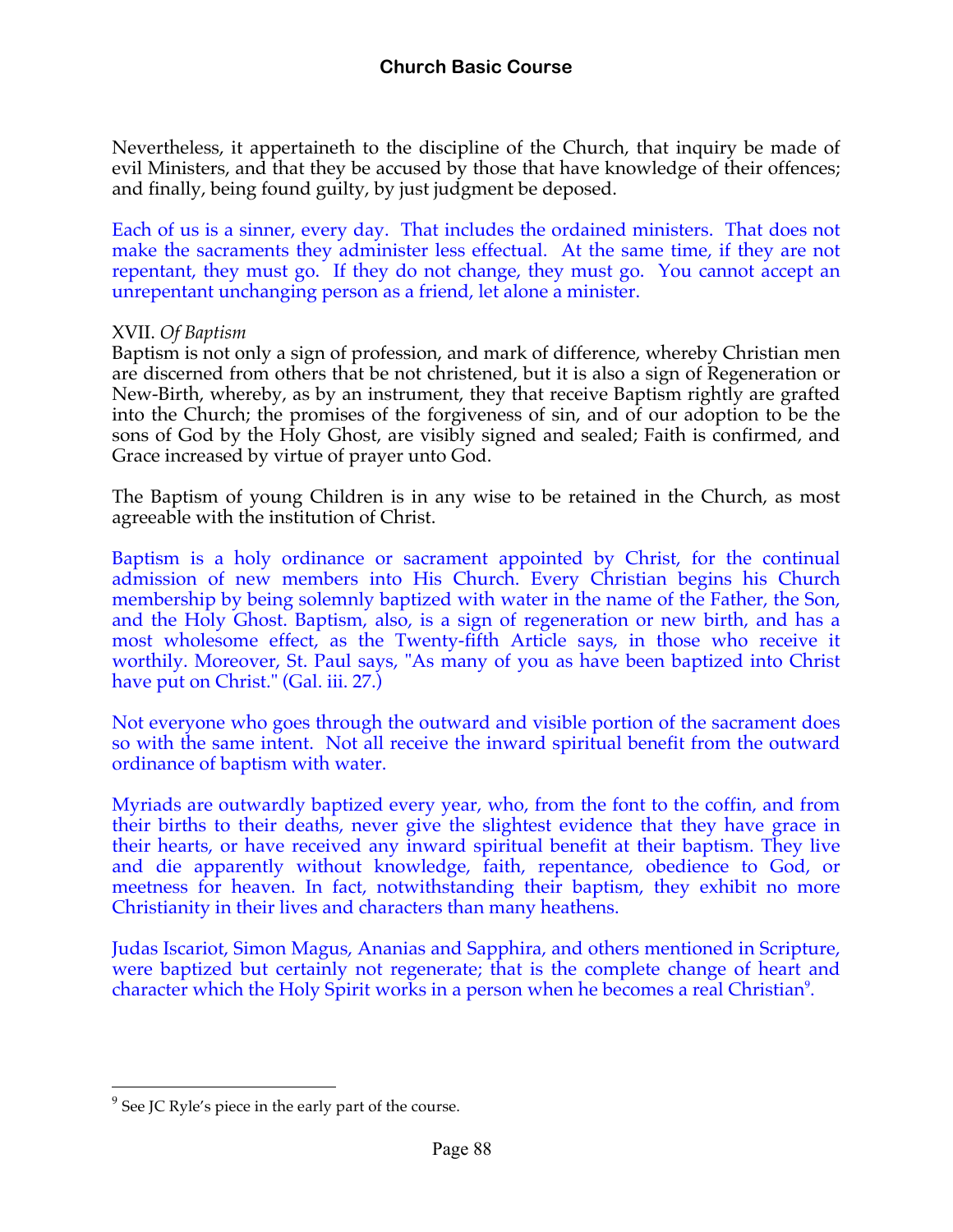XVIII. *Of the Lord's Supper.* 

The Supper of the Lord is not only a sign of the love that Christians ought to have among themselves one to another; but rather it is a Sacrament of our Redemption by Christ's death: insomuch that to such as rightly, worthily, and with faith, receive the same, the Bread which we break is a partaking of the Body of Christ; and likewise the Cup of Blessing is a partaking of the Blood of Christ.

The Lord's Supper is the memorial He commanded us to keep until his coming again. When we receive the Lord's Supper at the Holy Communion Service, we are part of that Last Supper.

Transubstantiation (or the change of the substance of Bread and Wine) in the Supper of the Lord, cannot be proved by Holy Writ; but is repugnant to the plain words of Scripture, overthroweth the nature of a Sacrament, and hath given occasion to many superstitions.

Transubstantiation is clearly a fable. One cannot be two places at one time, Jesus is in Heaven, He cannot also be in Bread and Wine. That notwithstanding, His words "This is My Body, My Blood" are clearly spiritual as He was saying them at the time and expected no one to take a bite out of Him.

The Body of Christ is given, taken, and eaten, in the Supper, only after an heavenly and spiritual manner. And the mean whereby the Body of Christ is received and eaten in the Supper, is Faith.

The Sacrament of the Lord's Supper was not by Christ's ordinance reserved, carried about, lifted up, or worshipped.

One may not "save" the Bread or Wine that has been consecrated. When the service is over, it is just bread and wine. Simple every day items with no special powers. When we take communion to the homebound, we consecrate the elements at that time. There are no special powers.

## XXIX. *Of the Wicked, which eat not the Body of Christ in the use of the Lord's Supper.*

The Wicked, and such as be void of a lively faith, although they do carnally and visibly press with their teeth (as Saint Augustine saith) the Sacrament of the Body and Blood of Christ; yet in no wise are they partakers of Christ: but rather, to their condemnation, do eat and drink the sign or Sacrament of so great a thing.

Remember, bread and wine are simple every day items with no special powers. The power of communion is in the spirit. IF you "take communion" with an unclean heart, you are not in communion with Christ.

#### XXX. *Of both Kinds.*

The Cup of the Lord is not to be denied to the Lay-people: for both the parts of the Lord's Sacrament, by Christ's ordinance and commandment, ought to be ministered to all Christian men alike.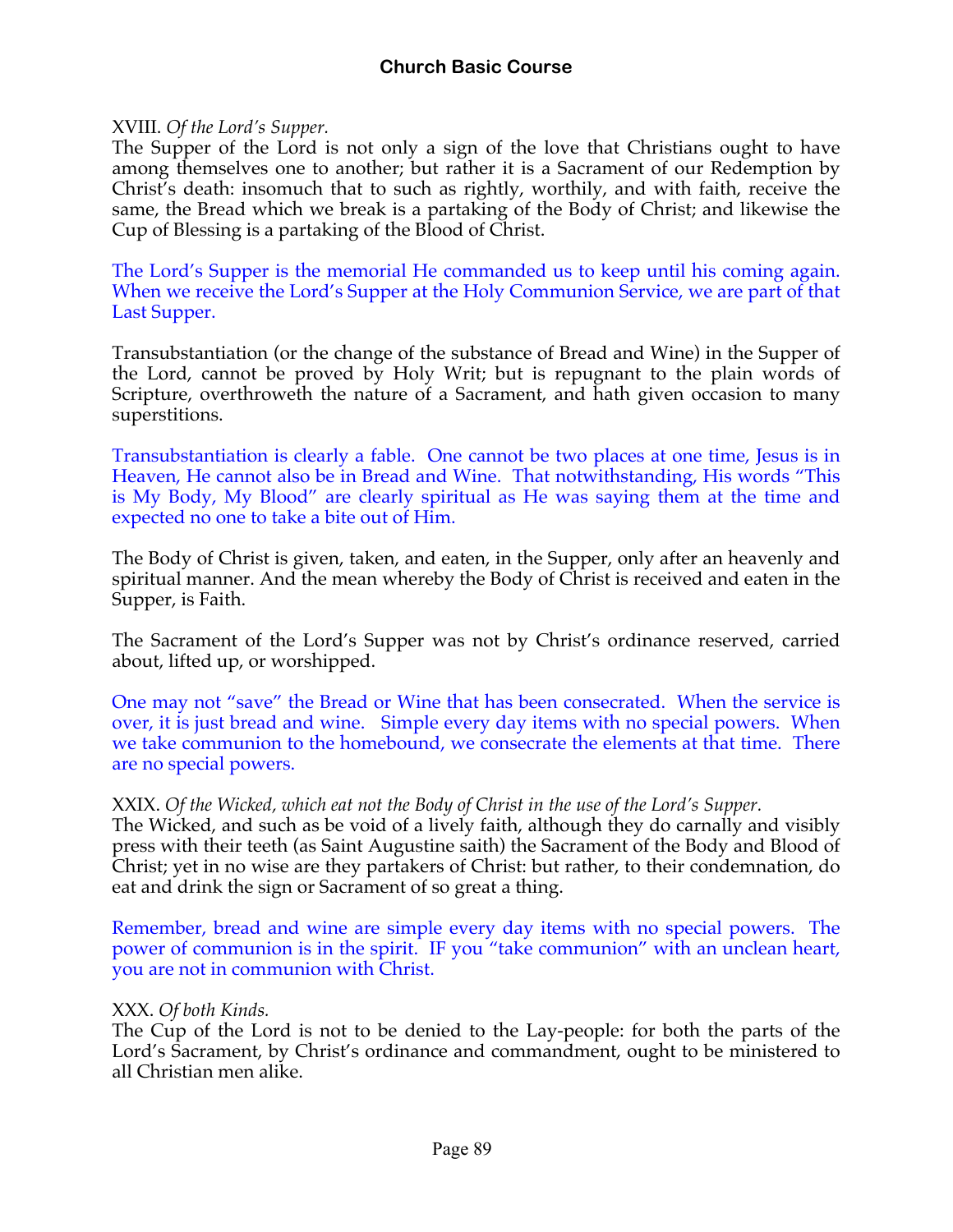The Lord ordained His Supper with Bread and Wine. Everyone gets Bread and Wine, the Wine is not the province of those with special powers, the priests, for there are none, save the Lord, with special powers.

## XXXI. *Of the one Oblation of Christ finished upon the Cross.*

The Offering of Christ once made in that perfect redemption, propitiation, and satisfaction, for all the sins of the whole world, both original and actual; and there is none other satisfaction for sin, but that alone. Wherefore the sacrifices of Masses, in the which it was commonly said, that the Priest did offer Christ for the quick and the dead, to have remission of pain or guilt, were blasphemous fables, and dangerous deceits.

The Lord Himself made one sacrifice, one time, for all mankind, for all time. That is the one and only sacrifice. Deacons, Priests and Bishops are all ministers of the Lord; their duty is to minister to their charges in their congregations. There is only one mediatory priest in Christianity, Jesus Christ. No one else makes a sacrifice. No one.

## XXXII. *Of the Marriage of Priests.*

Bishops, Priests, and Deacons, are not commanded by God's Law, either to vow the estate of single life, or to abstain from marriage: therefore it is lawful for them, as for all other Christian men, to marry at their own discretion, as they shall judge the same to serve better to godliness.

Scripture instructs on the qualifications of the ministry, it includes being married, keeping yourself in line with God's will, as well as your family. Celibate priests are an invention of this world to keep the worldly church costs down and indicative of an organization that values itself over God and Scripture.

## XXXIII. *Of excommunicate Persons, how they are to be avoided.*

That person which by open denunciation of the Church is rightly cut off from the unity of the Church, and excommunicated, ought to be taken of the whole multitude of the faithful, as an Heathen and Publican, until he be openly reconciled by penance, and received into the Church by a Judge that hath the authority thereunto.

# Someone who has been excommunicated has turned their back on God and His Church. You do not want to associate with them, except to encourage them to return to God.

## XXXIV. *Of the Traditions of the Church.*

It is not necessary that the Traditions and Ceremonies be in all places one, or utterly like; for at all times they have been divers, and may be changed according to the diversity of countries, times, and men's manners, so that nothing be ordained against God's Word. Whosoever, through his private judgment, willingly and purposely, doth openly break the Traditions and Ceremonies of the Church, which be not repugnant to the Word of God, and be ordained and approved by common authority, ought to be rebuked openly, (that others may fear to do the like,) as he that offendeth against the common order of the Church, and hurteth the authority of the Magistrate, and woundeth the consciences of the weak brethren.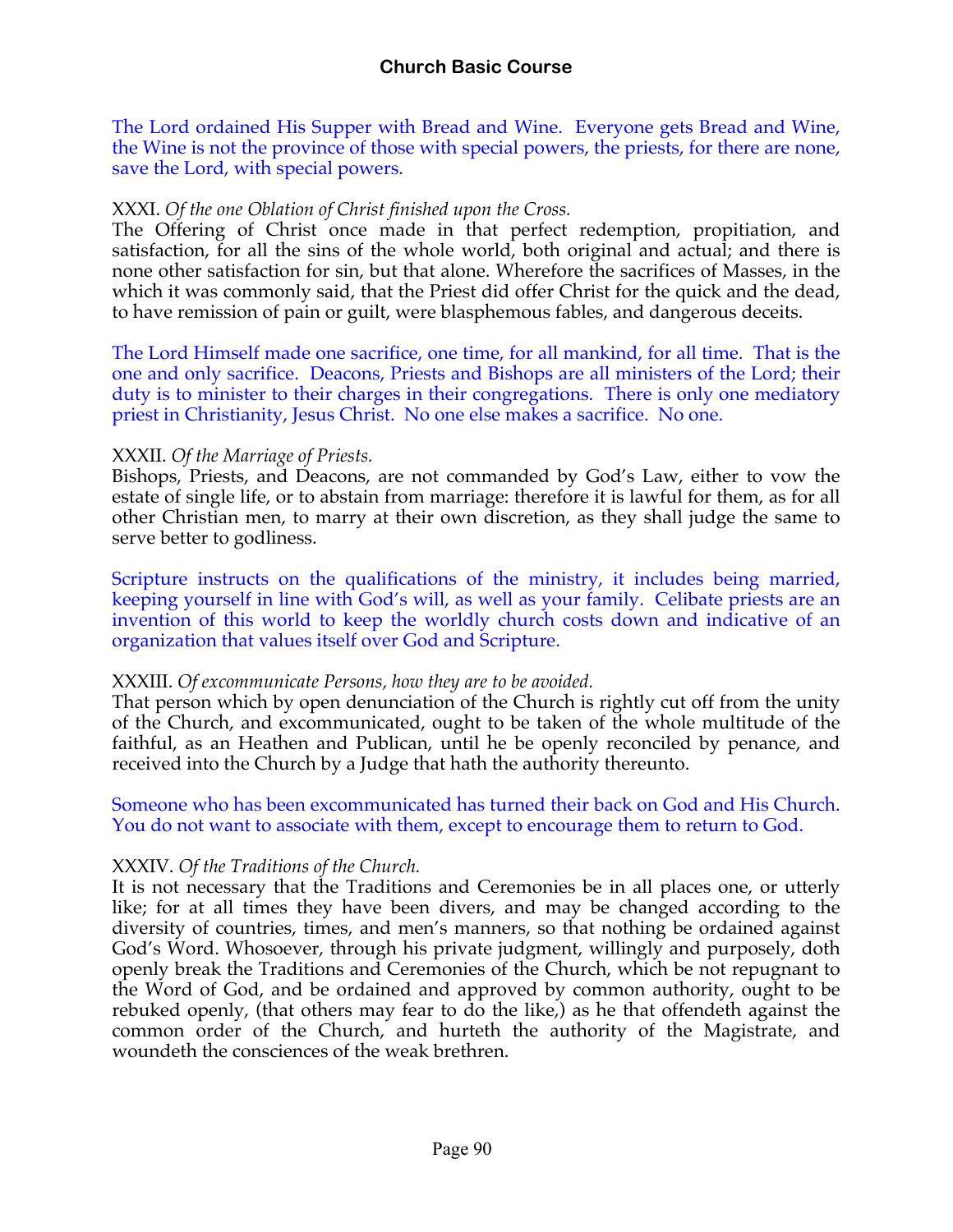Every particular or national Church hath authority to ordain, change, and abolish, Ceremonies or Rites of the Church ordained only by man's authority, so that all things be done to edifying.

Traditions and Ceremonies are local in nature, though some extend across the Worldwide Communion. This is understandable as Anglicanism is a system of National Churches in association through the Worldwide Communion. As long as they are in concert with Scripture, they ought be followed. No Tradition or Ceremony may conflict with Scripture.

#### XXXV. *Of the Homilies.*

The Second Book of Homilies, the several titles whereof we have joined under this Article, doth contain a godly and wholesome Doctrine, and necessary for these times, as doth the former Book of Homilies, which were set forth in the time of Edward the Sixth; and therefore we judge them to be read in Churches by the Ministers, diligently and distinctly, that they may be understanded of the people.

| Of the Names of the Homilies           |                                    |
|----------------------------------------|------------------------------------|
| 1 Of the right Use of the Church.      | 11 Of Alms-doing.                  |
| 2 Against Peril of Idolatry.           | 12 Of the Nativity of Christ.      |
| 3 Of repairing and keeping clean of    | 13 Of the Passion of Christ.       |
| Churches.                              | 14 Of the Resurrection of Christ.  |
| 4 Of good Works: first of Fasting.     | 15 Of the worthy receiving of the  |
| 5 Against Gluttony and Drunkenness.    | Sacrament of the Body and Blood of |
| 6 Against Excess of Apparel.           | Christ.                            |
| 7 Of Prayer.                           | 16 Of the Gifts of the Holy Ghost. |
| 8 Of the Place and Time of Prayer.     | 17 For the Rogation-days.          |
| 9 That Common Prayers and              | 18 Of the State of Matrimony.      |
| Sacraments ought to be ministered in a | 19 Of Repentance.                  |
| known tongue.                          | 20 Against Idleness.               |
| 10 Of the reverend Estimation of God's | 21 Against Rebellion.              |
| Word.                                  |                                    |

[This Article is received in this Church, so far as it declares the Book of Homilies to be an explication of Christian doctrine, and instructive in piety and morals. But all references to the constitution and laws of England are considered as inapplicable to the circumstances of this Church; which also suspends the order for the reading of said Homilies in churches, until a revision of them may be conveniently made, for the clearing of them, as well from obsolete words and phrases, as from the local references.]

As not all preach well, the Homilies form the basis for sound doctrine preaching and may be read in churches. At one time, most ministers were not licensed to preach, rather instructed to read the Homilies. Today, bishops across the Worldwide Communion work to improve preaching. The Homilies form a valuable resource for preaching.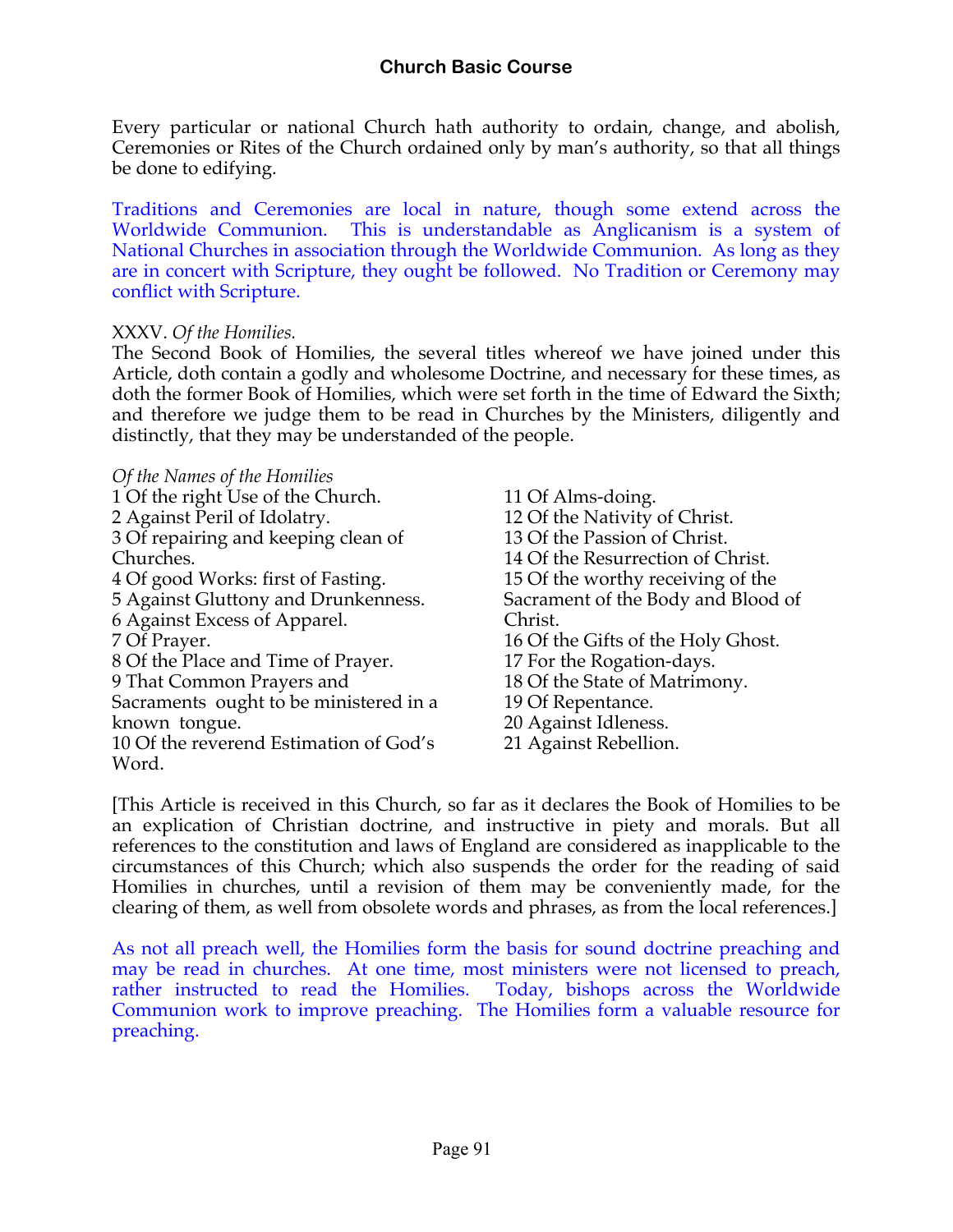# XXXVI. *Of Consecration of Bishops and Ministers.*

The Book of Consecration of Bishops, and Ordering of Priests and Deacons, as set forth by the General Convention of this Church in 1792, doth contain all things necessary to such Consecration and Ordering; neither hath it any thing that, of itself, is superstitious and ungodly. And, therefore, whosoever are consecrated or ordered according to said Form, we decree all such to be rightly, orderly, and lawfully consecrated and ordered.

The Consecration of Bishops and the Ordering of Priests and Deacons has from time to time degenerated into a circus of papal like proportions. The Articles mandate the use of the standard form to keep this from happening in the Worldwide Communion.

# XXXVII. *Of the Power of the Civil Magistrates.*

The Power of the Civil Magistrate extendeth to all men, as well Clergy as Laity, in all things temporal; but hath no authority in things purely spiritual. And we hold it to be the duty of all men who are professors of the Gospel, to pay respectful obedience to the Civil Authority, regularly and legitimately constituted.

We must live in the world, but not be of the world. Jesus captured this perfectly when he said "Render to Caesar the things that are Caesar's, and to God the things that are God's." Mark 12:17 To the extent it is morally possible, we are to be good citizens of the country in which we reside.

# *XXXVIII. Of Christian Men's Goods, which are not common.*

The Riches and Goods of Christians are not common, as touching the right, title, and possession of the same; as certain Anabaptists do falsely boast. Notwithstanding, every man ought, of such things as he possesseth, liberally to give alms to the poor, according to his ability.

Nothing in Scripture suggests we should hold goods in common or follow the Marxist precept of "Each to give according to his ability and take according to his need." Rather we are enjoined to work hard to provide for our families. We are also to give help to those in need. Not necessarily money which often makes things worse, but real help. Not a handout, but a hand up.

# XXXIX. *Of a Christian Man's Oath.*

As we confess that vain and rash Swearing is forbidden Christian men by our Lord Jesus Christ, and James his Apostle, so we judge, that Christian Religion doth not prohibit, but that a man may swear when the Magistrate requireth, in a cause of faith and charity, so it be done according to the Prophet's teaching in justice, judgment, and truth.

Scripture prohibits cursing and taking the Lord's Name in vain; it allows committing one's honor to telling the truth and making that promise or affirmation before God.